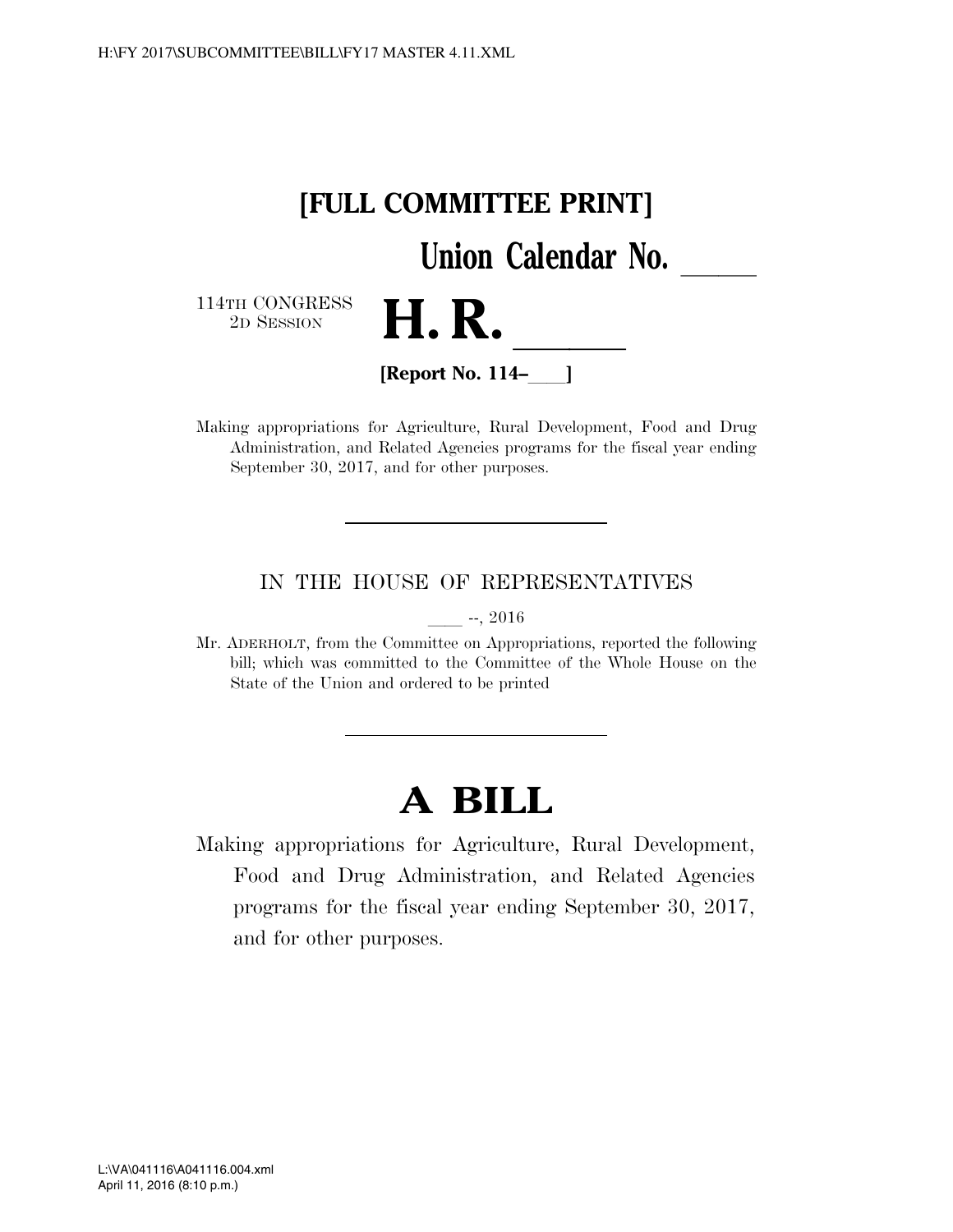| $\mathbf{1}$   | Be it enacted by the Senate and House of Representa-           |
|----------------|----------------------------------------------------------------|
| 2              | tives of the United States of America in Congress assembled,   |
| 3              | That the following sums are appropriated, out of any           |
| $\overline{4}$ | money in the Treasury not otherwise appropriated, for Ag-      |
| 5              | riculture, Rural Development, Food and Drug Administra-        |
| 6              | tion, and Related Agencies programs for fiscal year ending     |
| 7              | September 30, 2017, and for other purposes, namely:            |
| 8              | <b>TITLE I</b>                                                 |
| 9              | AGRICULTURAL PROGRAMS                                          |
| 10             | PRODUCTION, PROCESSING, AND MARKETING                          |
| 11             | OFFICE OF THE SECRETARY                                        |
| 12             | (INCLUDING TRANSFERS OF FUNDS)                                 |
| 13             | For necessary expenses of the Office of the Secretary,         |
| 14             | $$45,555,000$ , of which not to exceed $$5,051,000$ shall be   |
| 15             | available for the immediate Office of the Secretary; not       |
| 16             | to exceed $$502,000$ shall be available for the Office of      |
| 17             | Tribal Relations; not to exceed \$1,496,000 shall be avail-    |
| 18             | able for the Office of Homeland Security and Emergency         |
| 19             | Coordination; not to exceed $$1,209,000$ shall be available    |
| 20             | for the Office of Advocacy and Outreach; not to exceed         |
| 21             | $$25,928,000$ shall be available for the Office of the Assist- |
| 22             | ant Secretary for Administration, of which \$25,124,000        |
| 23             | shall be available for Departmental Administration to pro-     |
| 24             | vide for necessary expenses for management support serv-       |
| 25             | ices to offices of the Department and for general adminis-     |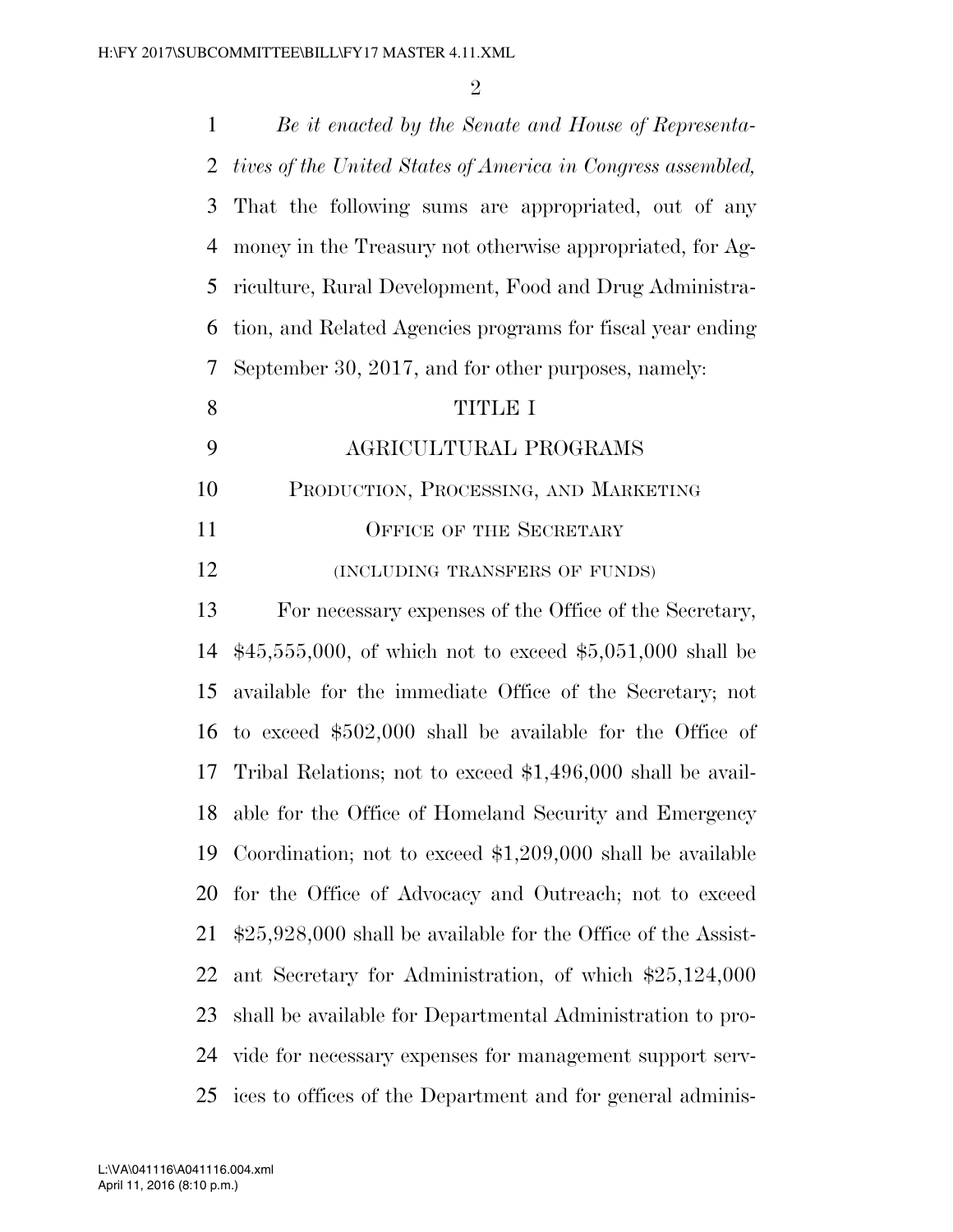tration, security, repairs and alterations, and other mis- cellaneous supplies and expenses not otherwise provided for and necessary for the practical and efficient work of the Department; not to exceed \$3,869,000 shall be avail- able for the Office of Assistant Secretary for Congres- sional Relations to carry out the programs funded by this Act, including programs involving intergovernmental af- fairs and liaison within the executive branch; and not to exceed \$7,500,000 shall be available for the Office of Com- munications: *Provided*, That the Secretary of Agriculture is authorized to transfer funds appropriated for any office of the Office of the Secretary to any other office of the Office of the Secretary: *Provided further*, That no appro- priation for any office shall be increased or decreased by more than 5 percent: *Provided further*, That not to exceed \$11,000 of the amount made available under this para- graph for the immediate Office of the Secretary shall be available for official reception and representation ex- penses, not otherwise provided for, as determined by the Secretary: *Provided further*, That the amount made avail- able under this heading for Departmental Administration shall be reimbursed from applicable appropriations in this Act for travel expenses incident to the holding of hearings as required by 5 U.S.C. 551–558: *Provided further*, That funds made available under this heading for the Office of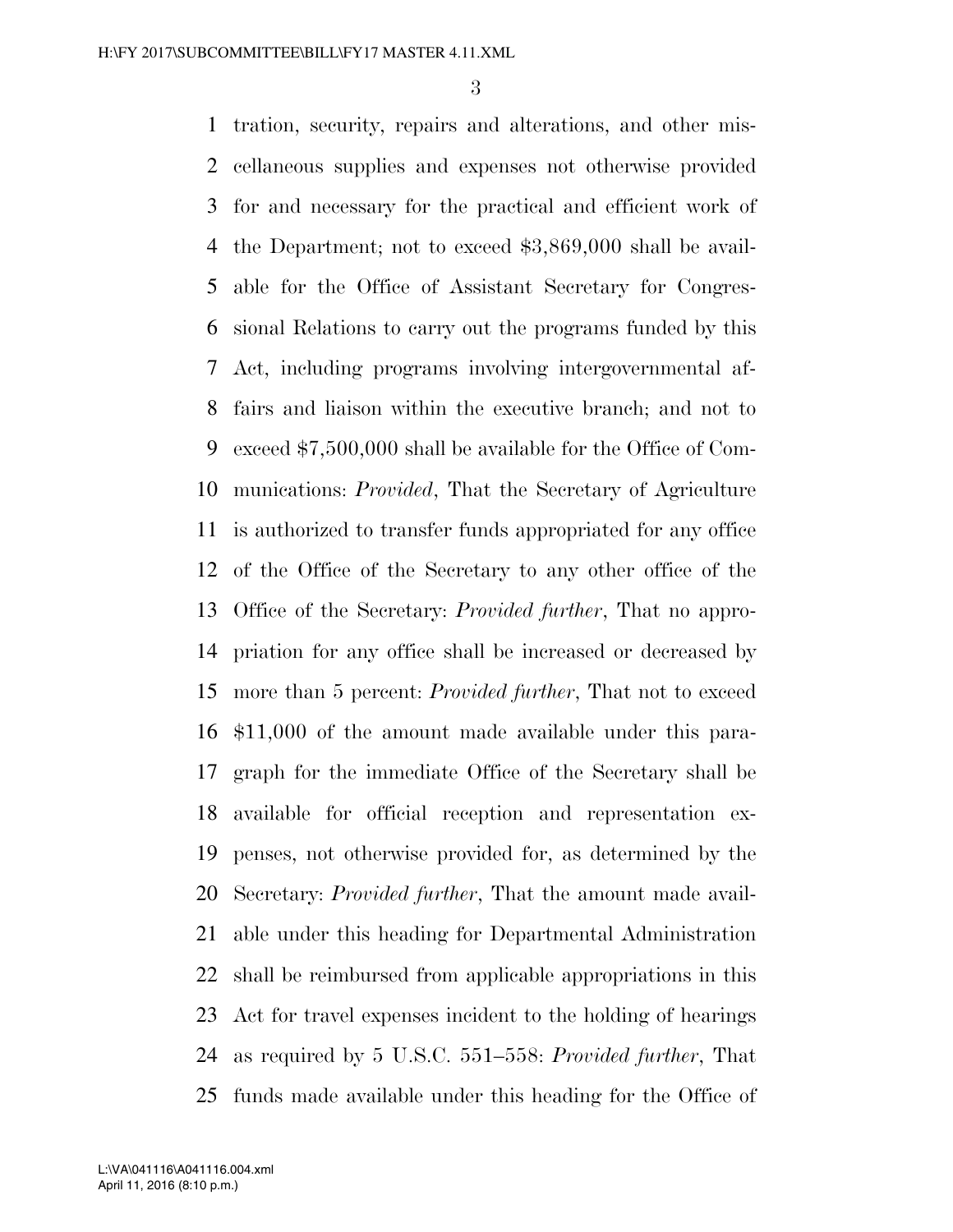the Assistant Secretary for Congressional Relations may be transferred to agencies of the Department of Agri- culture funded by this Act to maintain personnel at the agency level: *Provided further*, That no funds made avail- able under this heading for the Office of Assistant Sec- retary for Congressional Relations may be obligated after 30 days from the date of enactment of this Act, unless the Secretary has notified the Committees on Appropria- tions of both Houses of Congress on the allocation of these funds by USDA agency. 11 EXECUTIVE OPERATIONS 12 OFFICE OF THE CHIEF ECONOMIST For necessary expenses of the Office of the Chief Economist, \$16,777,000, of which \$4,000,000 shall be for grants or cooperative agreements for policy research under 7 U.S.C. 3155. NATIONAL APPEALS DIVISION For necessary expenses of the National Appeals Divi- sion, \$13,317,000. OFFICE OF BUDGET AND PROGRAM ANALYSIS For necessary expenses of the Office of Budget and Program Analysis, \$9,392,000. 23 OFFICE OF THE CHIEF INFORMATION OFFICER For necessary expenses of the Office of the Chief In-formation Officer, \$44,538,000, of which not less than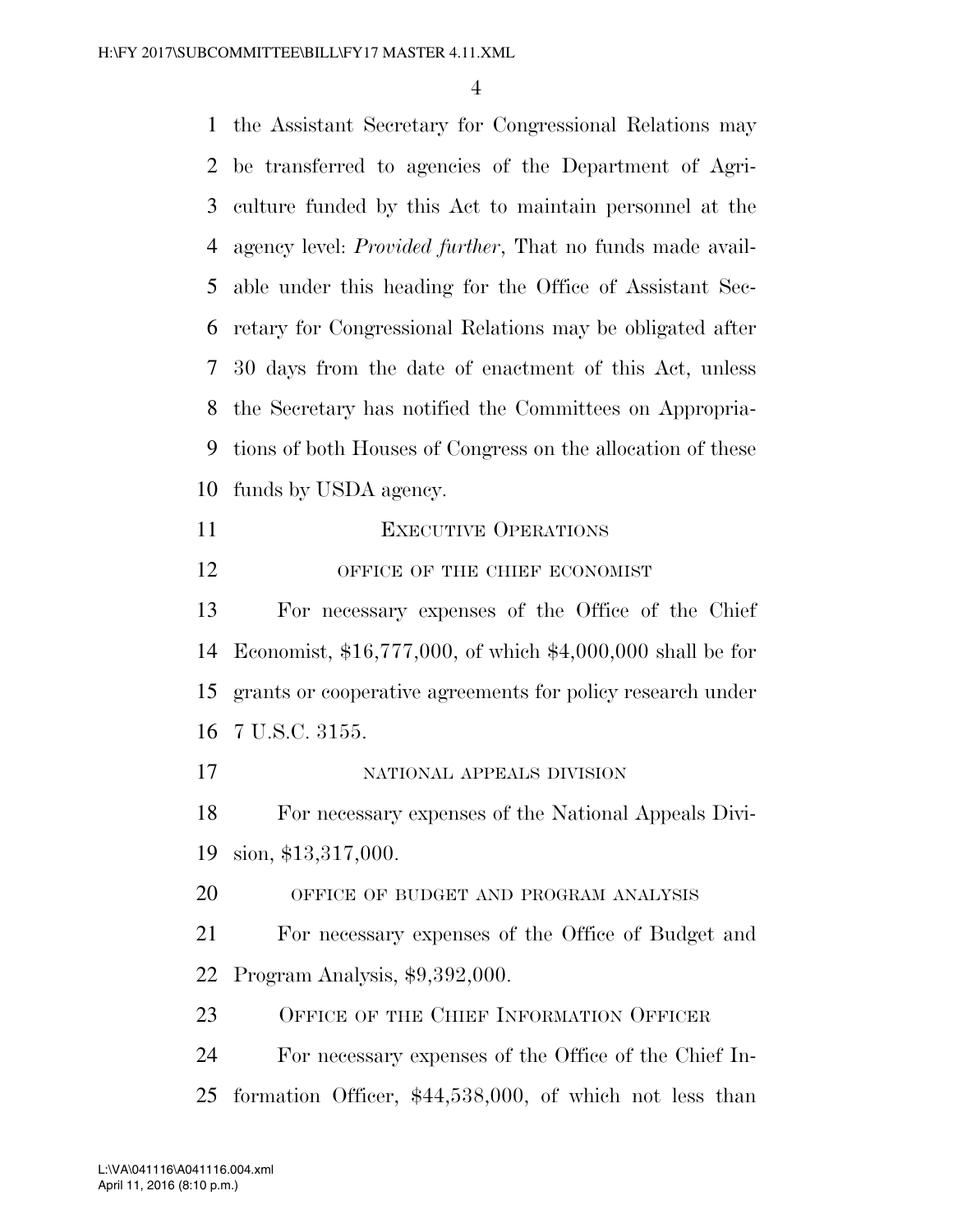| $\mathbf{1}$   | $$28,000,000$ is for cybersecurity requirements of the De- |
|----------------|------------------------------------------------------------|
| 2              | partment.                                                  |
| 3              | OFFICE OF THE CHIEF FINANCIAL OFFICER                      |
| $\overline{4}$ | For necessary expenses of the Office of the Chief Fi-      |
| 5              | nancial Officer, $$6,028,000$ .                            |
| 6              | OFFICE OF THE ASSISTANT SECRETARY FOR CIVIL                |
| 7              | <b>RIGHTS</b>                                              |
| 8              | For necessary expenses of the Office of the Assistant      |
| 9              | Secretary for Civil Rights, \$898,000.                     |
| 10             | OFFICE OF CIVIL RIGHTS                                     |
| 11             | For necessary expenses of the Office of Civil Rights,      |
| 12             | \$24,070,000.                                              |
| 13             | <b>AGRICULTURE BUILDINGS AND FACILITIES</b>                |
| 14             | (INCLUDING TRANSFERS OF FUNDS)                             |
| 15             | For payment of space rental and related costs pursu-       |
| 16             | ant to Public Law 92–313, including authorities pursuant   |
| 17             | to the 1984 delegation of authority from the Adminis-      |
|                | 18 trator of General Services to the Department of Agri-   |
| 19             | culture under 40 U.S.C. 121, for programs and activities   |
| 20             | of the Department which are included in this Act, and for  |
| 21             | alterations and other actions needed for the Department    |
| 22             | and its agencies to consolidate unneeded space into con-   |
| 23             | figurations suitable for release to the Administrator of   |
| 24             | General Services, and for the operation, maintenance, im-  |
| 25             | provement, and repair of Agriculture buildings and facili- |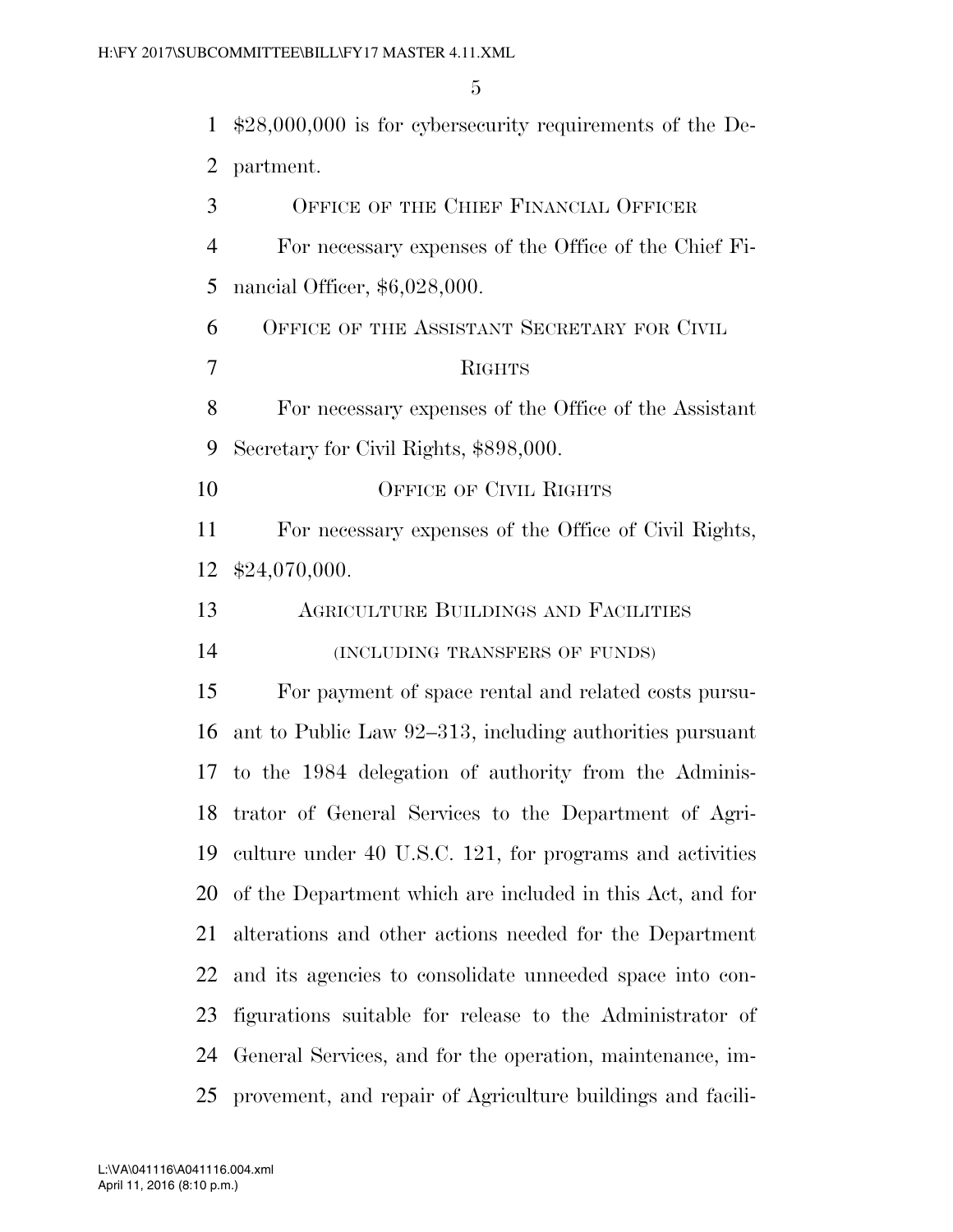ties, and for related costs, \$84,189,000, to remain avail- able until expended, for buildings operations and mainte-nance expenses.

# HAZARDOUS MATERIALS MANAGEMENT (INCLUDING TRANSFERS OF FUNDS)

 For necessary expenses of the Department of Agri- culture, to comply with the Comprehensive Environmental Response, Compensation, and Liability Act (42 U.S.C. 9601 et seq.) and the Resource Conservation and Recovery Act (42 U.S.C. 6901 et seq.), \$3,618,000, to remain avail- able until expended: *Provided*, That appropriations and funds available herein to the Department for Hazardous Materials Management may be transferred to any agency of the Department for its use in meeting all requirements pursuant to the above Acts on Federal and non-Federal lands.

# 17 OFFICE OF INSPECTOR GENERAL

 For necessary expenses of the Office of Inspector General, including employment pursuant to the Inspector General Act of 1978, \$96,040,000, including such sums as may be necessary for contracting and other arrange- ments with public agencies and private persons pursuant to section 6(a)(9) of the Inspector General Act of 1978, and including not to exceed \$125,000 for certain confiden-tial operational expenses, including the payment of inform-

April 11, 2016 (8:10 p.m.) L:\VA\041116\A041116.004.xml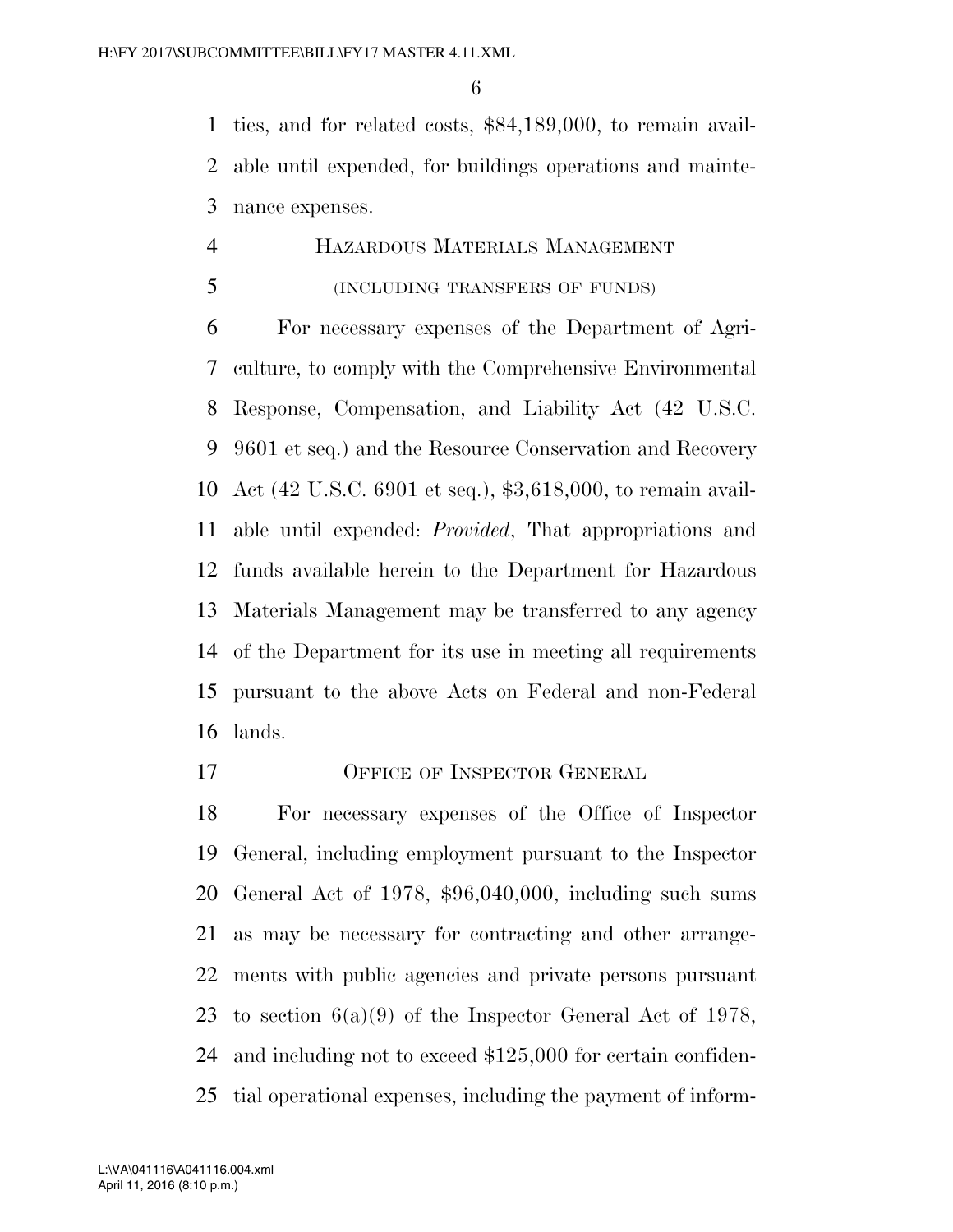ants, to be expended under the direction of the Inspector General pursuant to Public Law 95–452 and section 1337 of Public Law 97–98. 4 OFFICE OF THE GENERAL COUNSEL For necessary expenses of the Office of the General Counsel, \$44,383,000. OFFICE OF ETHICS For necessary expenses of the Office of Ethics, \$4,556,000. 10 OFFICE OF THE UNDER SECRETARY FOR RESEARCH, EDUCATION, AND ECONOMICS For necessary expenses of the Office of the Under Secretary for Research, Education, and Economics, \$893,000. ECONOMIC RESEARCH SERVICE For necessary expenses of the Economic Research Service, \$86,000,000. NATIONAL AGRICULTURAL STATISTICS SERVICE For necessary expenses of the National Agricultural Statistics Service, \$168,443,000, of which up to \$41,871,000 shall be available until expended for the Cen- sus of Agriculture: *Provided*, That amounts made available for the Census of Agriculture may be used to conduct Cur- rent Industrial Report surveys subject to 7 U.S.C.  $2204g(d)$  and (f).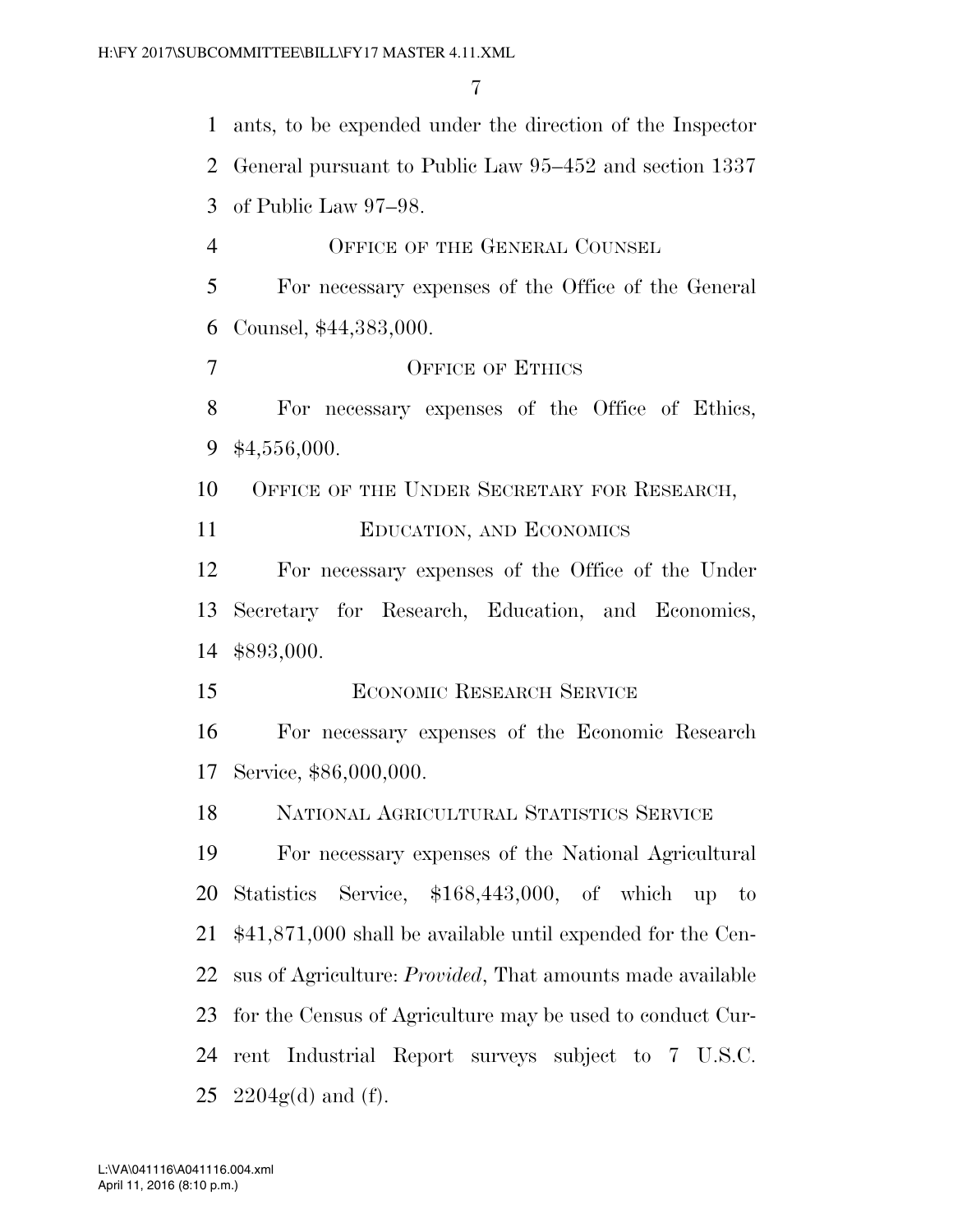### AGRICULTURAL RESEARCH SERVICE

# SALARIES AND EXPENSES

 For necessary expenses of the Agricultural Research Service and for acquisition of lands by donation, exchange, or purchase at a nominal cost not to exceed \$100, and for land exchanges where the lands exchanged shall be of equal value or shall be equalized by a payment of money to the grantor which shall not exceed 25 percent of the total value of the land or interests transferred out of Fed- eral ownership, \$1,151,825,000: *Provided*, That appro- priations hereunder shall be available for the operation and maintenance of aircraft and the purchase of not to exceed one for replacement only: *Provided further*, That appropriations hereunder shall be available pursuant to 7 U.S.C. 2250 for the construction, alteration, and repair of buildings and improvements, but unless otherwise pro- vided, the cost of constructing any one building shall not exceed \$500,000, except for headhouses or greenhouses which shall each be limited to \$1,800,000, and except for 10 buildings to be constructed or improved at a cost not to exceed \$1,100,000 each, and the cost of altering any one building during the fiscal year shall not exceed 10 per- cent of the current replacement value of the building or \$500,000, whichever is greater: *Provided further*, That the limitations on alterations contained in this Act shall not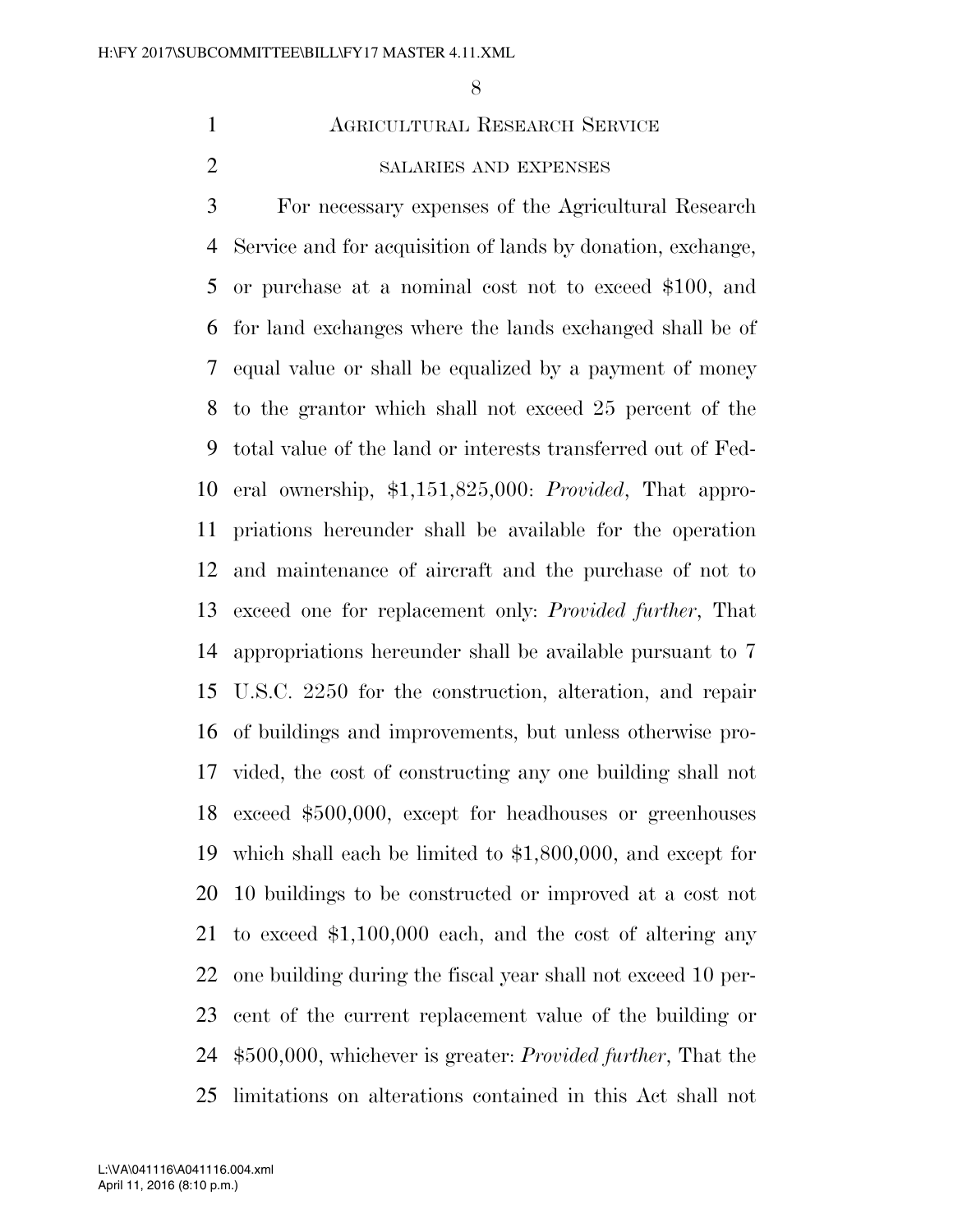apply to modernization or replacement of existing facilities at Beltsville, Maryland: *Provided further*, That appropria- tions hereunder shall be available for granting easements at the Beltsville Agricultural Research Center: *Provided further*, That the foregoing limitations shall not apply to replacement of buildings needed to carry out the Act of April 24, 1948 (21 U.S.C. 113a): *Provided further*, That appropriations hereunder shall be available for granting easements at any Agricultural Research Service location for the construction of a research facility by a non-Federal entity for use by, and acceptable to, the Agricultural Re- search Service and a condition of the easements shall be that upon completion the facility shall be accepted by the Secretary, subject to the availability of funds herein, if the Secretary finds that acceptance of the facility is in the interest of the United States: *Provided further*, That funds may be received from any State, other political subdivi- sion, organization, or individual for the purpose of estab- lishing or operating any research facility or research project of the Agricultural Research Service, as authorized by law.

#### 22 BUILDINGS AND FACILITIES

 For the acquisition of land, construction, repair, im- provement, extension, alteration, and purchase of fixed equipment or facilities as necessary to carry out the agri-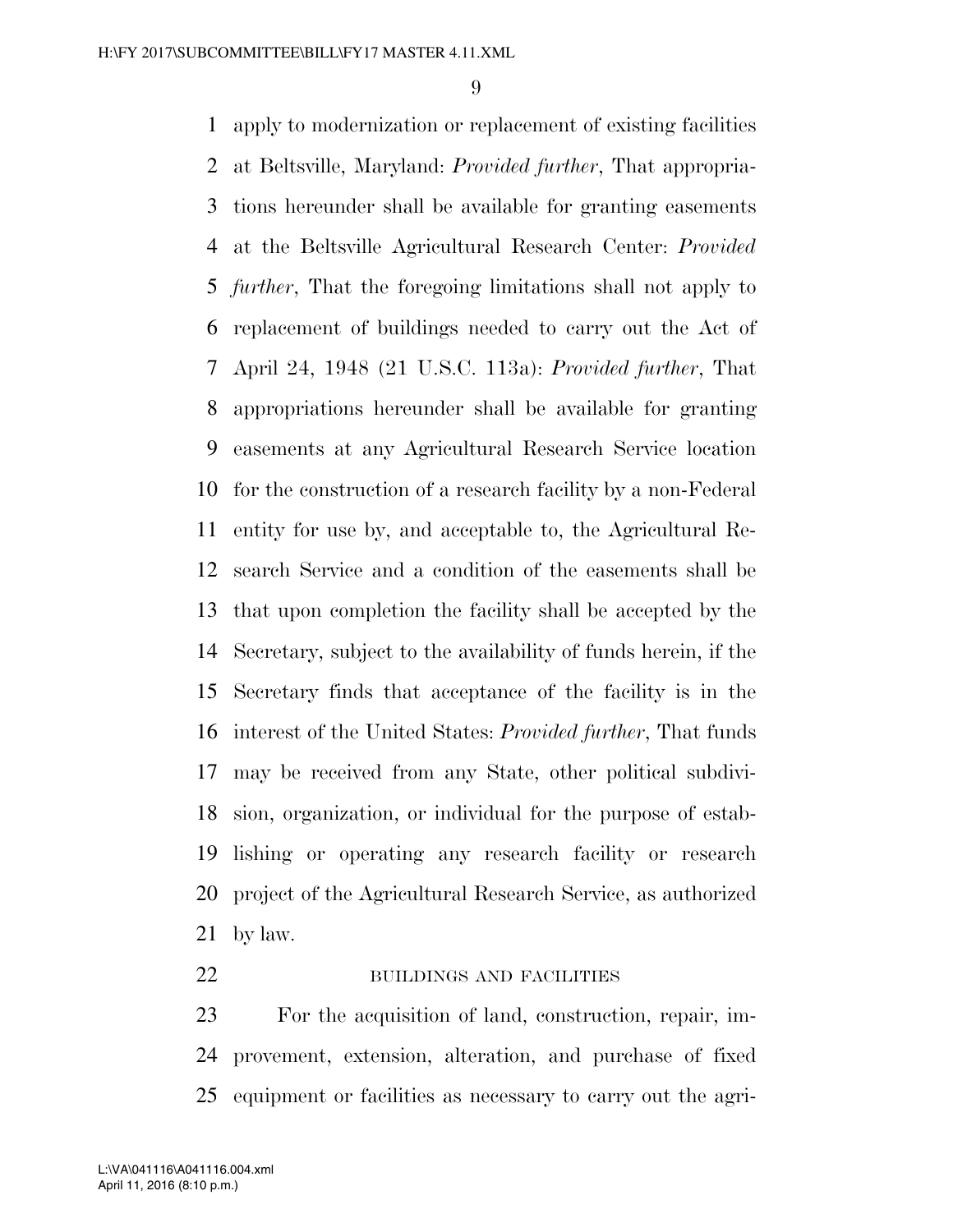cultural research programs of the Department of Agri- culture, where not otherwise provided, \$99,600,000 to re-main available until expended.

#### NATIONAL INSTITUTE OF FOOD AND AGRICULTURE

RESEARCH AND EDUCATION ACTIVITIES

 For payments to agricultural experiment stations, for cooperative forestry and other research, for facilities, and for other expenses, \$832,860,000, which shall be for the purposes, and in the amounts, specified in the table titled ''National Institute of Food and Agriculture, Research and Education Activities'' in the report accompanying this Act: *Provided*, That funds for research grants for 1994 institutions, education grants for 1890 institutions, the agriculture and food research initiative, veterinary medi- cine loan repayment, multicultural scholars, graduate fel- lowship and institution challenge grants, and grants man- agement systems shall remain available until expended: *Provided further*, That each institution eligible to receive funds under the Evans-Allen program receives no less than \$1,000,000: *Provided further*, That funds for edu- cation grants for Alaska Native and Native Hawaiian- serving institutions be made available to individual eligible institutions or consortia of eligible institutions with funds awarded equally to each of the States of Alaska and Ha-waii: *Provided further*, That funds for education grants for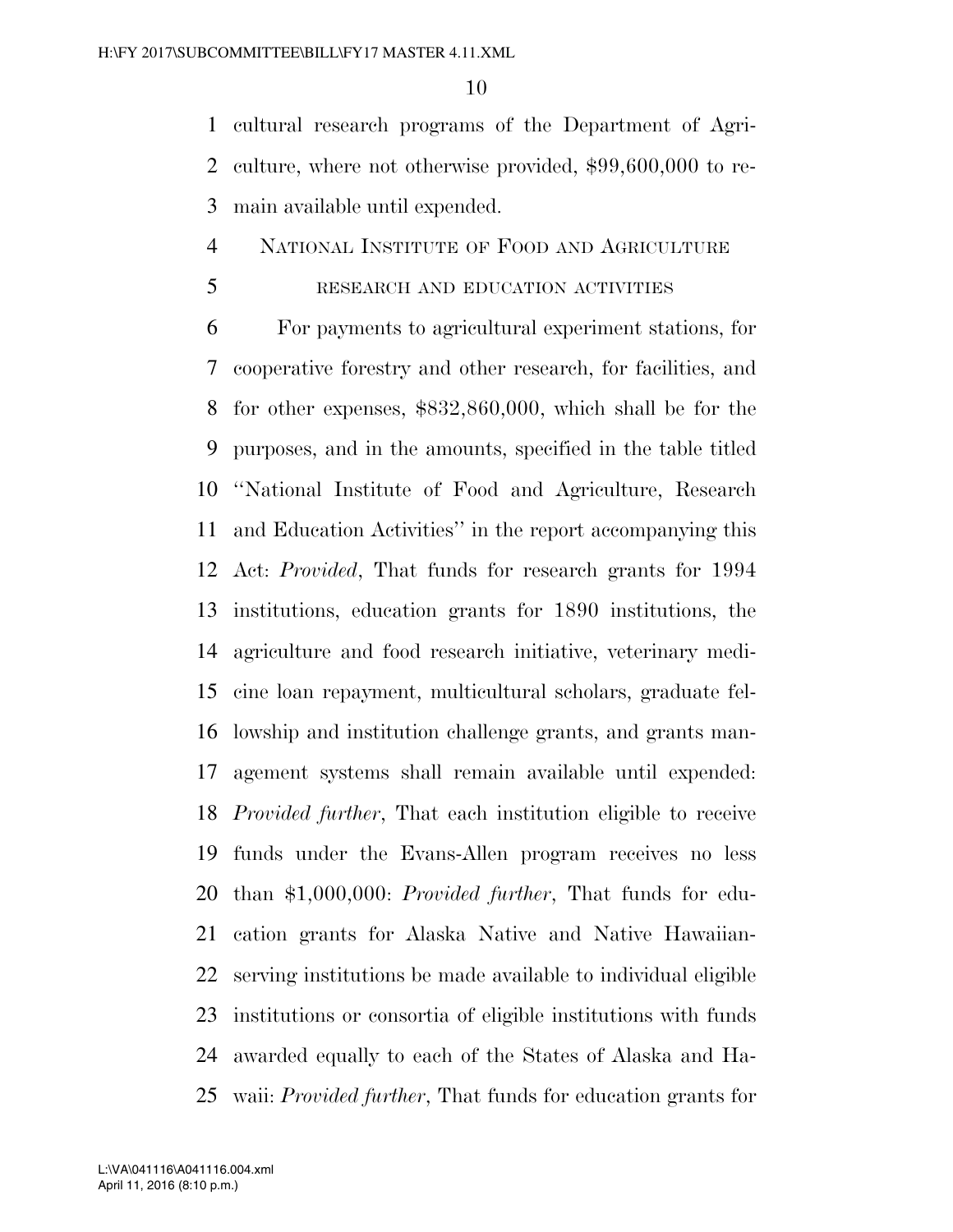1890 institutions shall be made available to institutions eligible to receive funds under 7 U.S.C. 3221 and 3222: *Provided further*, That not more than 5 percent of the amounts made available by this or any other Act to carry out the Agriculture and Food Research Initiative under 7 U.S.C. 450i(b) may be retained by the Secretary of Ag- riculture to pay administrative costs incurred by the Sec-retary in carrying out that authority.

NATIVE AMERICAN INSTITUTIONS ENDOWMENT FUND

 For the Native American Institutions Endowment Fund authorized by Public Law 103–382 (7 U.S.C. 301 note), \$11,880,000, to remain available until expended.

# 13 EXTENSION ACTIVITIES

 For payments to States, the District of Columbia, Puerto Rico, Guam, the Virgin Islands, Micronesia, the Northern Marianas, and American Samoa, \$477,391,000, which shall be for the purposes, and in the amounts, speci- fied in the table titled ''National Institute of Food and Agriculture, Extension Activities'' in the report accom- panying this Act: *Provided*, That funds for facility im- provements at 1890 institutions shall remain available until expended: *Provided further*, That institutions eligible to receive funds under 7 U.S.C. 3221 for cooperative ex- tension receive no less than \$1,000,000: *Provided further*, That funds for cooperative extension under sections 3(b)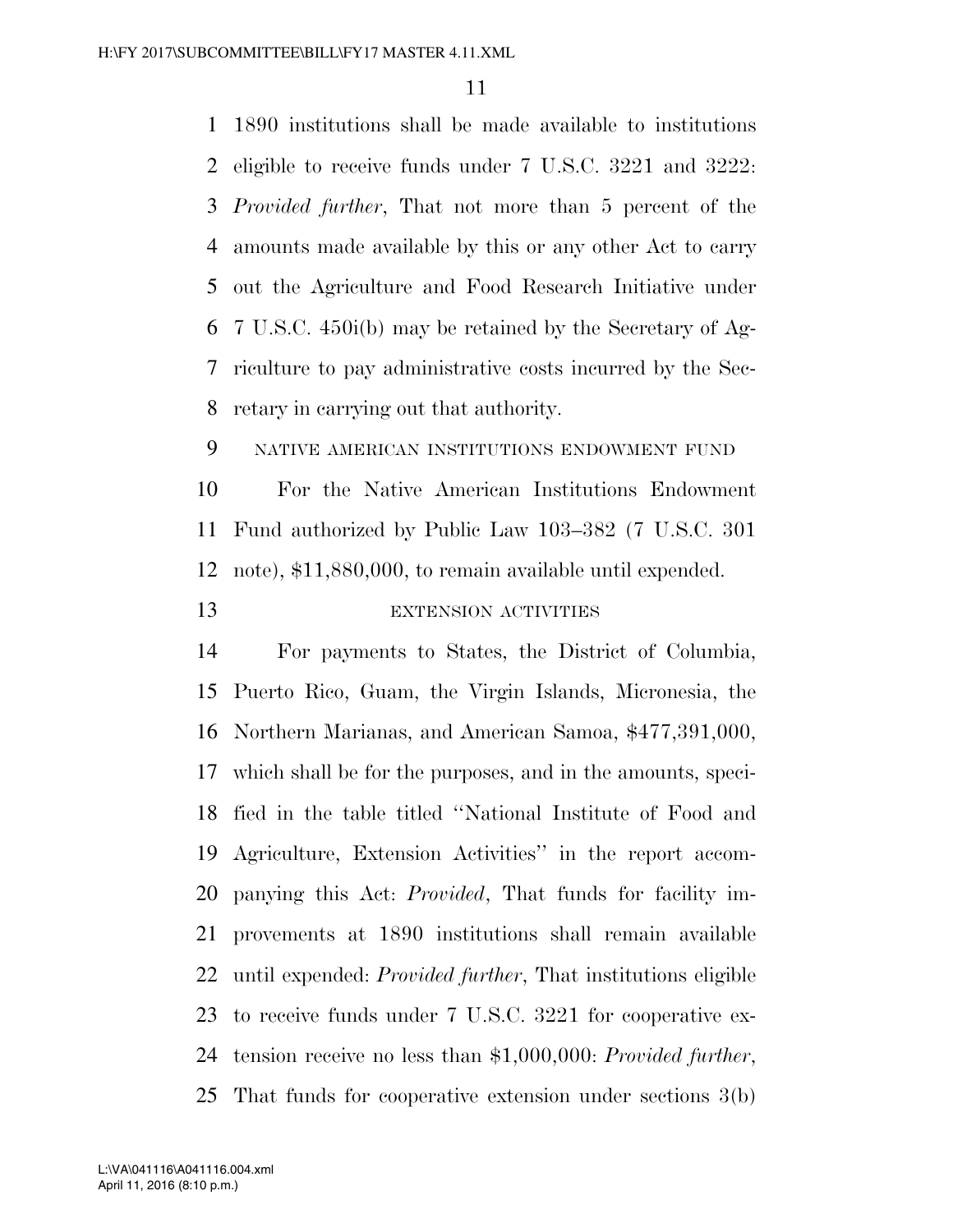and (c) of the Smith-Lever Act (7 U.S.C. 343(b) and (c)) and section 208(c) of Public Law 93–471 shall be avail- able for retirement and employees' compensation costs for extension agents.

INTEGRATED ACTIVITIES

 For the integrated research, education, and extension grants programs, including necessary administrative ex- penses, \$30,900,000, which shall be for the purposes, and in the amounts, specified in the table titled ''National In- stitute of Food and Agriculture, Integrated Activities'' in the report accompanying this Act: *Provided*, That funds for the Food and Agriculture Defense Initiative shall re- main available until September 30, 2018: *Provided further*, That notwithstanding any other provision of law, indirect costs shall not be charged against any Extension Imple- mentation Program Area grant awarded under the Crop Protection/Pest Management Program (7 U.S.C. 7626). OFFICE OF THE UNDER SECRETARY FOR MARKETING AND REGULATORY PROGRAMS

 For necessary expenses of the Office of the Under Secretary for Marketing and Regulatory Programs, \$893,000.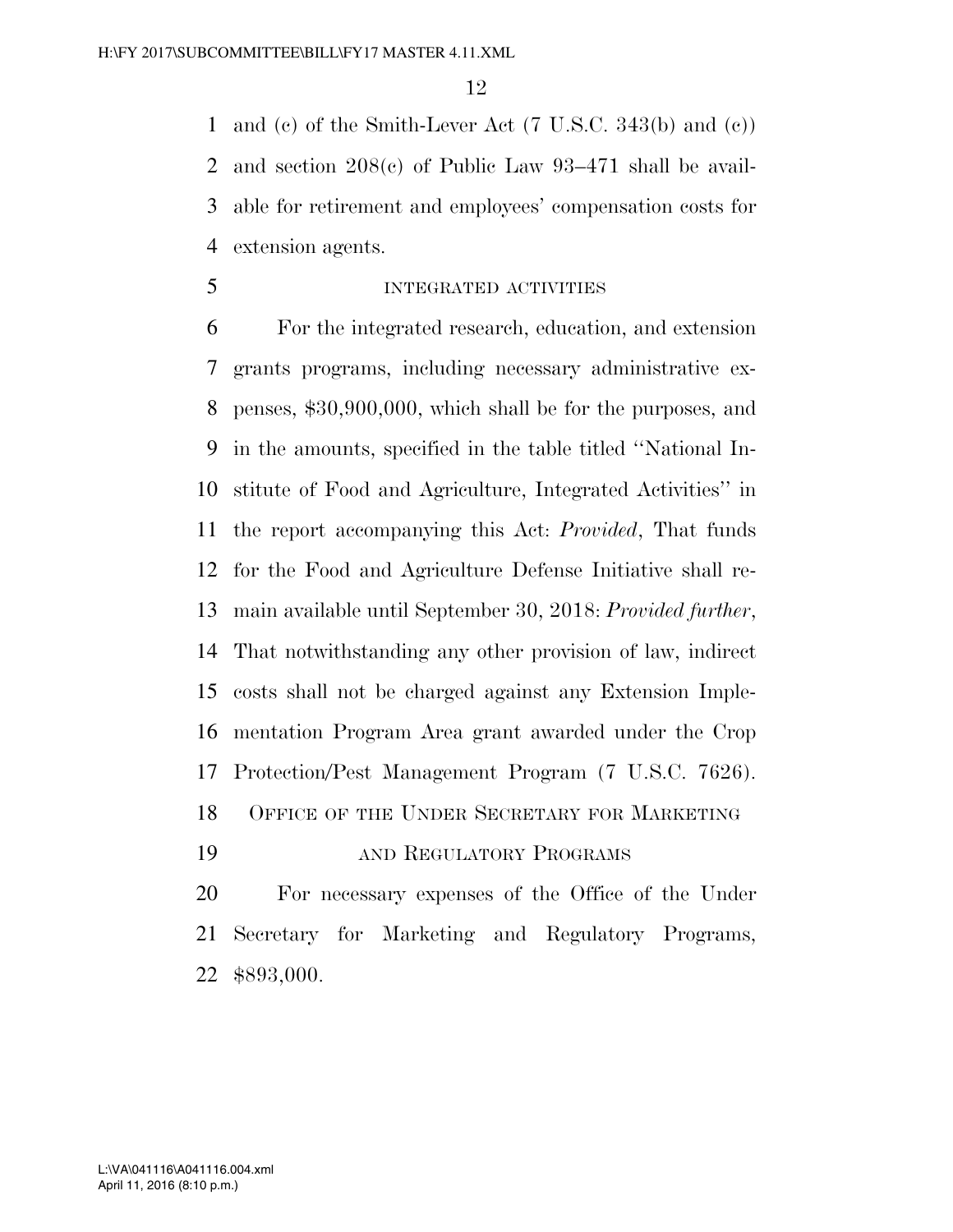|   | 1 ANIMAL AND PLANT HEALTH INSPECTION SERVICE |
|---|----------------------------------------------|
| 2 | <b>SALARIES AND EXPENSES</b>                 |
|   | (INCLUDING TRANSFERS OF FUNDS)               |

 For necessary expenses of the Animal and Plant Health Inspection Service, including up to \$30,000 for representation allowances and for expenses pursuant to the Foreign Service Act of 1980 (22 U.S.C. 4085), \$930,831,000, of which \$470,000, to remain available until expended, shall be available for the control of out- breaks of insects, plant diseases, animal diseases and for control of pest animals and birds (''contingency fund'') to the extent necessary to meet emergency conditions; of which \$11,520,000, to remain available until expended, shall be used for the cotton pests program for cost share purposes or for debt retirement for active eradication zones; of which \$36,857,000, to remain available until ex- pended, shall be for Animal Health Technical Services; of which \$697,000 shall be for activities under the authority of the Horse Protection Act of 1970, as amended (15 U.S.C. 1831); of which \$55,340,000, to remain available until expended, shall be used to support avian health; of which \$4,251,000, to remain available until expended, shall be for information technology infrastructure; of which \$167,500,000, to remain available until expended, shall be for specialty crop pests; of which, \$8,826,000, to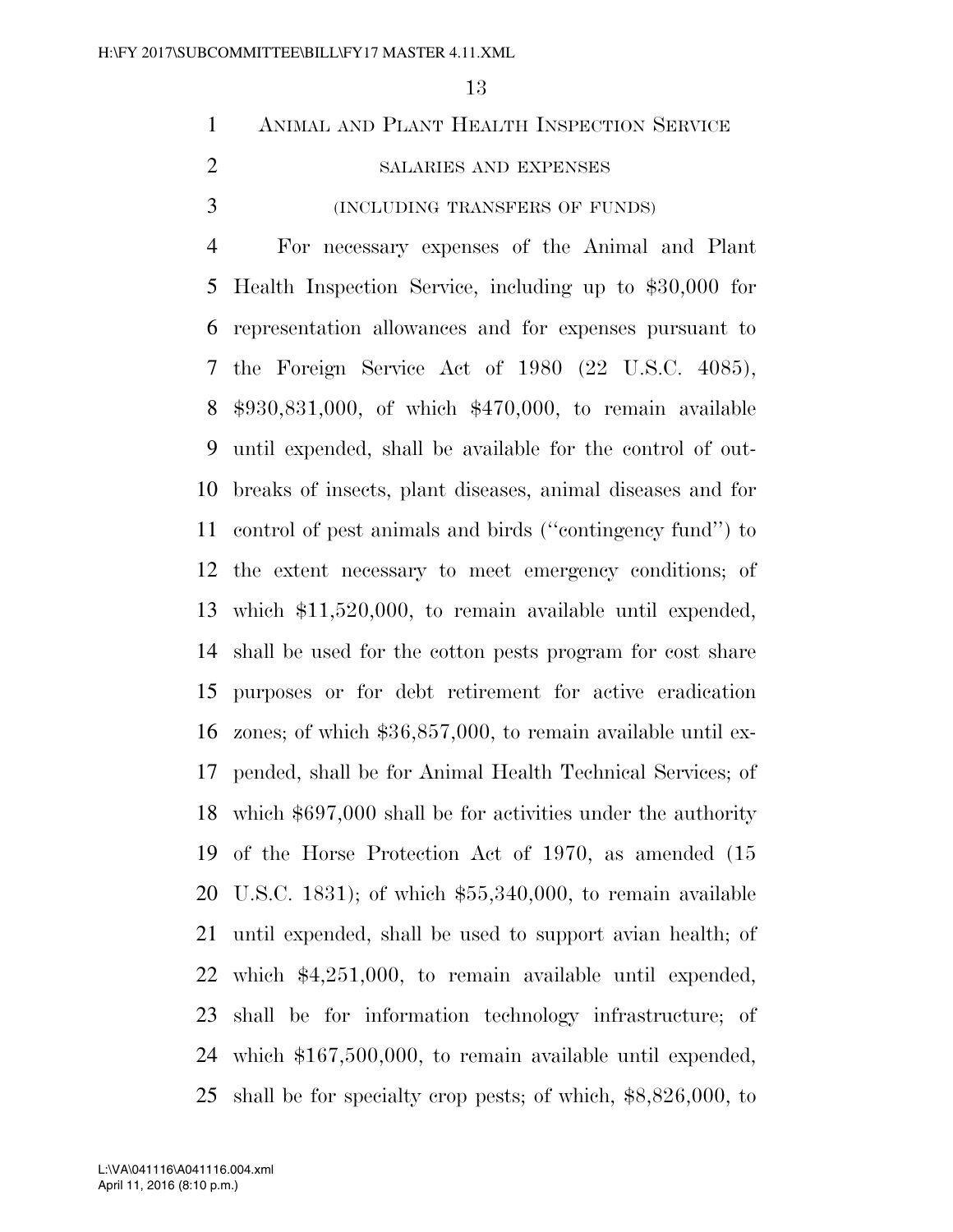remain available until expended, shall be for field crop and rangeland ecosystem pests; of which \$45,933,000, to re- main available until expended, shall be for tree and wood pests; of which \$5,723,000, to remain available until ex- pended, shall be for the National Veterinary Stockpile; of which up to \$1,500,000, to remain available until ex- pended, shall be for the scrapie program for indemnities; of which \$2,500,000, to remain available until expended, shall be for the wildlife damage management program for aviation safety: *Provided*, That of amounts available under this heading for wildlife services methods development, \$1,000,000 shall remain available until expended: *Pro- vided further*, That of amounts available under this head- ing for the screwworm program, \$4,990,000 shall remain available until expended: *Provided further*, That no funds shall be used to formulate or administer a brucellosis eradication program for the current fiscal year that does not require minimum matching by the States of at least 40 percent: *Provided further*, That this appropriation shall be available for the operation and maintenance of aircraft and the purchase of not to exceed five, of which two shall be for replacement only: *Provided further*, That in addi- tion, in emergencies which threaten any segment of the agricultural production industry of this country, the Sec-retary may transfer from other appropriations or funds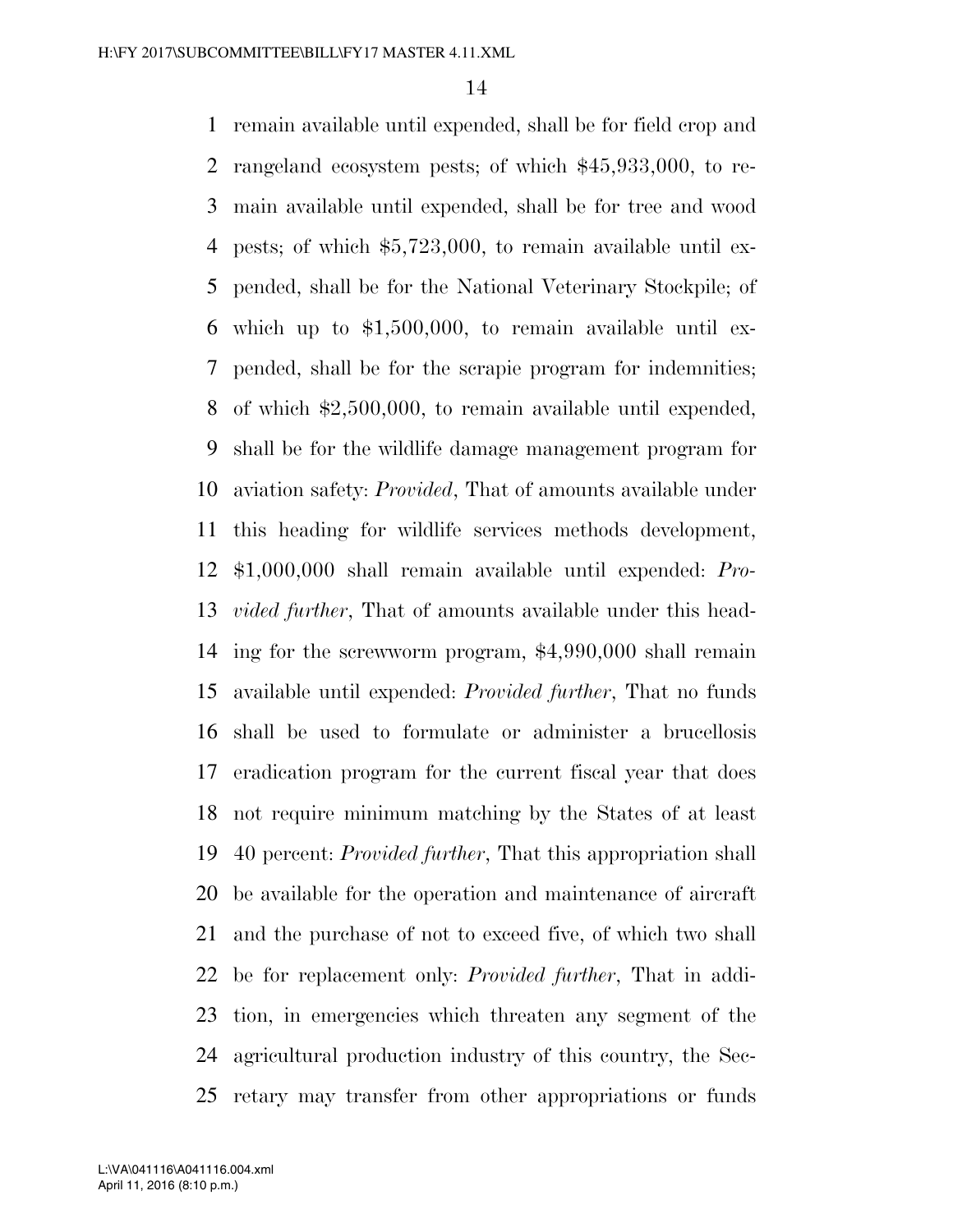available to the agencies or corporations of the Depart- ment such sums as may be deemed necessary, to be avail- able only in such emergencies for the arrest and eradi- cation of contagious or infectious disease or pests of ani- mals, poultry, or plants, and for expenses in accordance with sections 10411 and 10417 of the Animal Health Pro- tection Act (7 U.S.C. 8310 and 8316) and sections 431 and 442 of the Plant Protection Act (7 U.S.C. 7751 and 7772), and any unexpended balances of funds transferred for such emergency purposes in the preceding fiscal year shall be merged with such transferred amounts: *Provided further*, That appropriations hereunder shall be available pursuant to law (7 U.S.C. 2250) for the repair and alter- ation of leased buildings and improvements, but unless otherwise provided the cost of altering any one building during the fiscal year shall not exceed 10 percent of the current replacement value of the building.

 In fiscal year 2017, the agency is authorized to collect fees to cover the total costs of providing technical assist- ance, goods, or services requested by States, other political subdivisions, domestic and international organizations, foreign governments, or individuals, provided that such fees are structured such that any entity's liability for such fees is reasonably based on the technical assistance, goods, or services provided to the entity by the agency, and such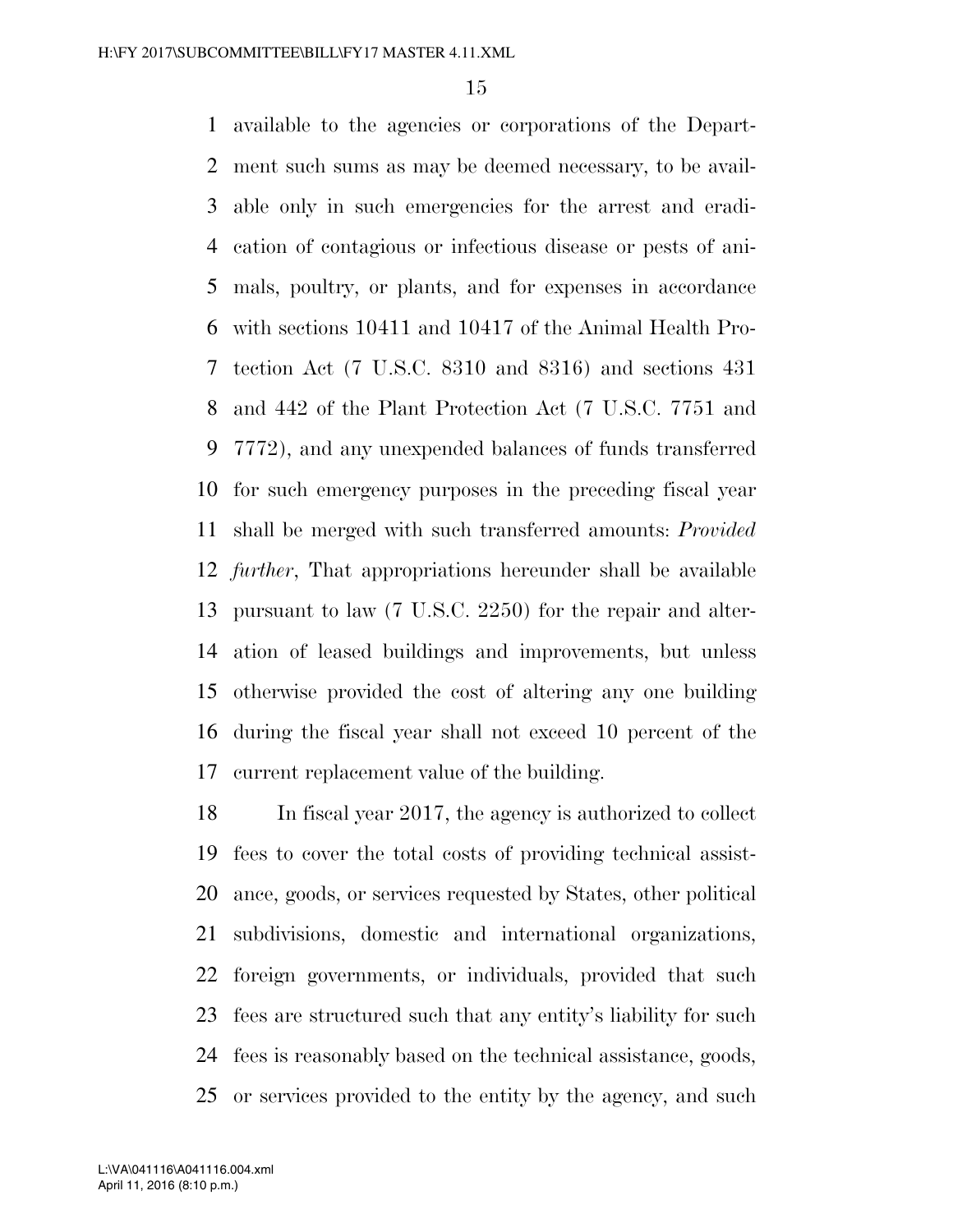fees shall be reimbursed to this account, to remain avail- able until expended, without further appropriation, for providing such assistance, goods, or services.

#### BUILDINGS AND FACILITIES

 For plans, construction, repair, preventive mainte- nance, environmental support, improvement, extension, al- teration, and purchase of fixed equipment or facilities, as authorized by 7 U.S.C. 2250, and acquisition of land as authorized by 7 U.S.C. 428a, \$3,175,000, to remain avail-able until expended.

 AGRICULTURAL MARKETING SERVICE 12 MARKETING SERVICES

 For necessary expenses of the Agricultural Marketing Service, \$82,223,000: *Provided*, That of the funds pro- vided herein, \$1,000,000 shall be used for the transpor- tation services division: *Provided further*, That this appro- priation shall be available pursuant to law (7 U.S.C. 2250) for the alteration and repair of buildings and improve- ments, but the cost of altering any one building during the fiscal year shall not exceed 10 percent of the current replacement value of the building.

 Fees may be collected for the cost of standardization activities, as established by regulation pursuant to law (31 U.S.C. 9701).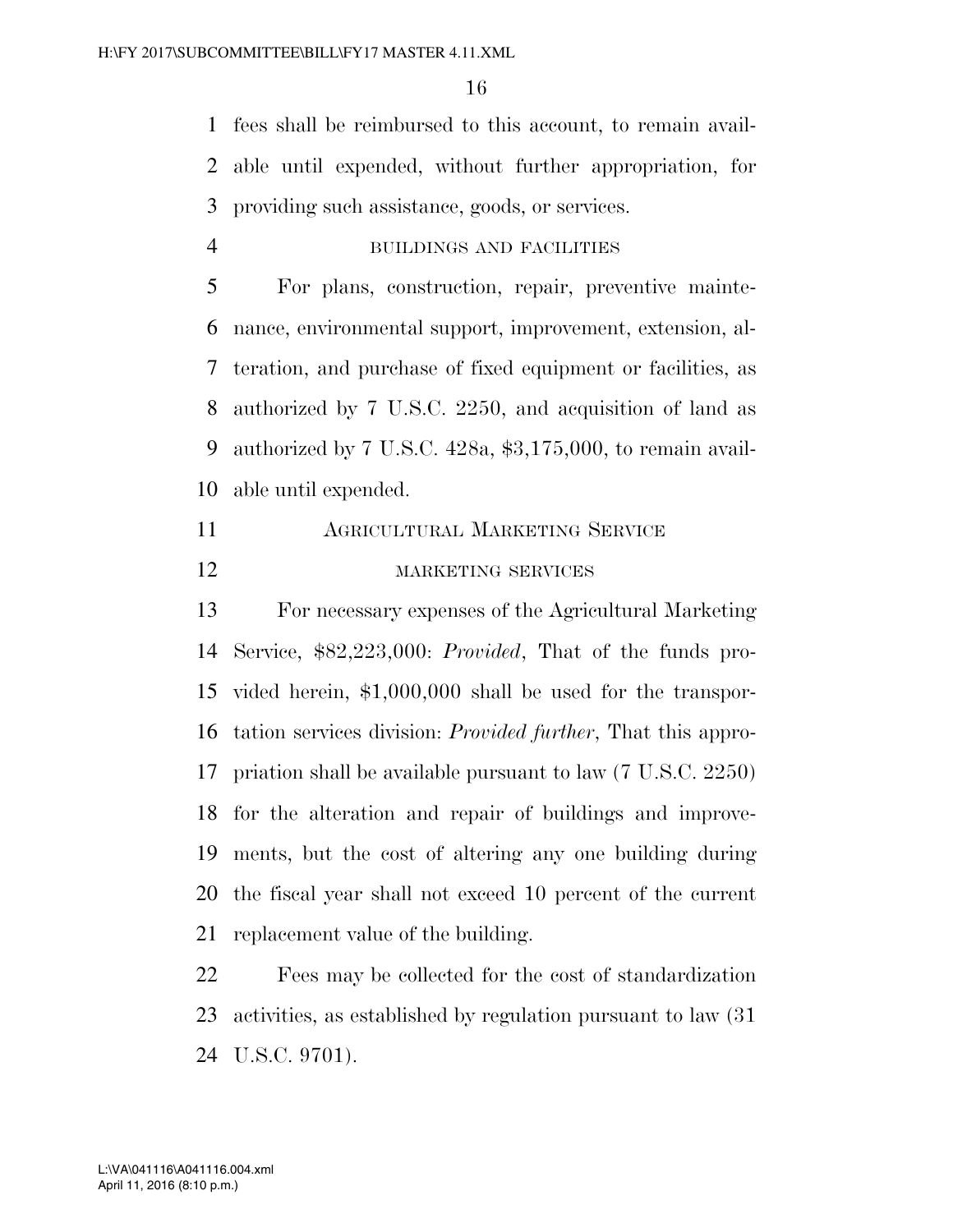LIMITATION ON ADMINISTRATIVE EXPENSES

2 Not to exceed  $$61,227,000$  (from fees collected) shall be obligated during the current fiscal year for administra- tive expenses: *Provided*, That if crop size is understated and/or other uncontrollable events occur, the agency may exceed this limitation by up to 10 percent with notification to the Committees on Appropriations of both Houses of Congress.

 FUNDS FOR STRENGTHENING MARKETS, INCOME, AND 10 SUPPLY (SECTION 32)

**INCLUDING TRANSFERS OF FUNDS**)

 Funds available under section 32 of the Act of Au- gust 24, 1935 (7 U.S.C. 612c), shall be used only for com- modity program expenses as authorized therein, and other related operating expenses, except for: (1) transfers to the Department of Commerce as authorized by the Fish and Wildlife Act of August 8, 1956; (2) transfers otherwise provided in this Act; and (3) not more than \$20,489,000 for formulation and administration of marketing agree- ments and orders pursuant to the Agricultural Marketing Agreement Act of 1937 and the Agricultural Act of 1961.

PAYMENTS TO STATES AND POSSESSIONS

 For payments to departments of agriculture, bureaus and departments of markets, and similar agencies for marketing activities under section 204(b) of the Agricul-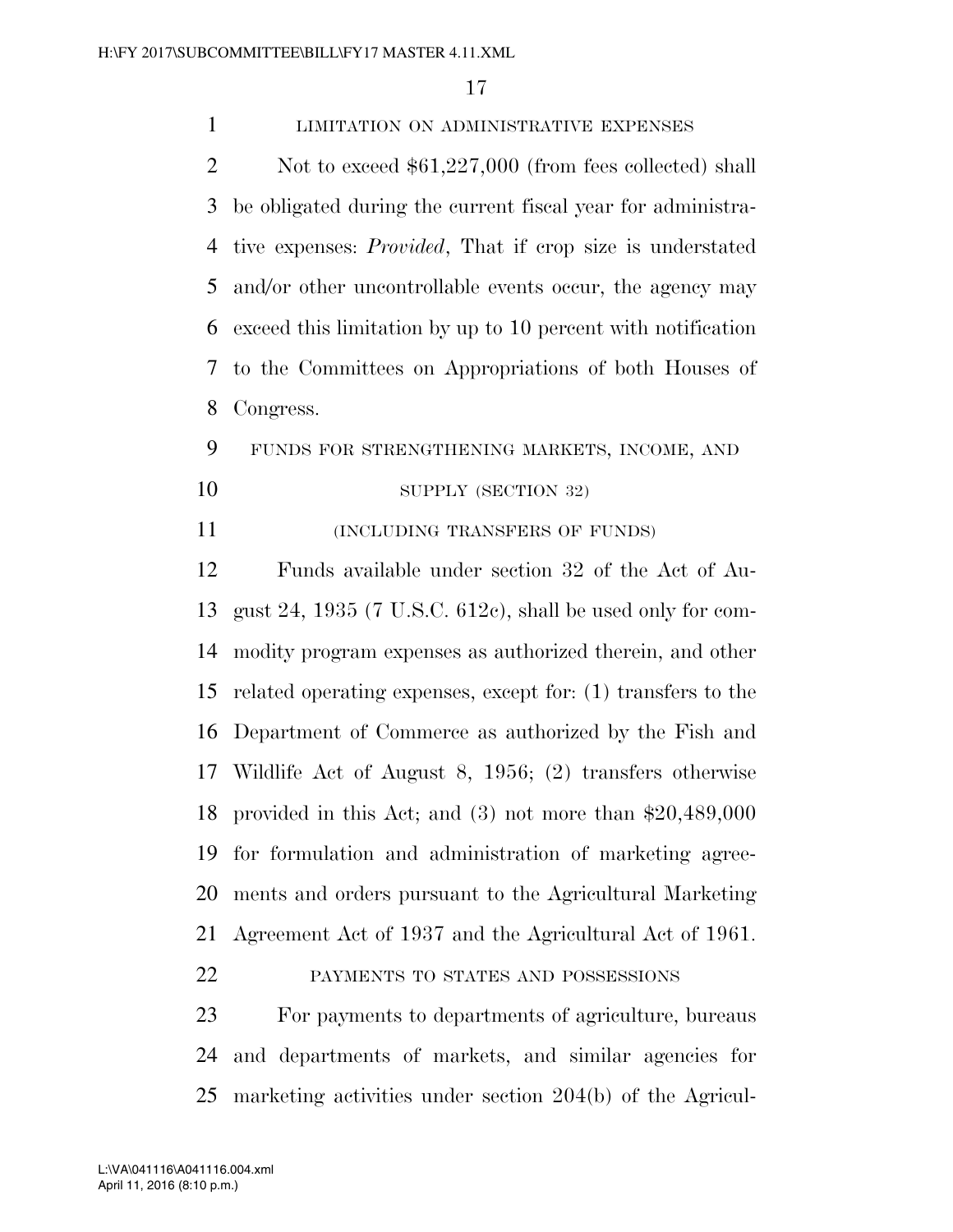tural Marketing Act of 1946 (7 U.S.C. 1623(b)), \$1,235,000.

GRAIN INSPECTION, PACKERS AND STOCKYARDS

#### ADMINISTRATION

SALARIES AND EXPENSES

 For necessary expenses of the Grain Inspection, Packers and Stockyards Administration, \$43,057,000: *Provided*, That this appropriation shall be available pursu- ant to law (7 U.S.C. 2250) for the alteration and repair of buildings and improvements, but the cost of altering any one building during the fiscal year shall not exceed 10 percent of the current replacement value of the build-ing.

#### LIMITATION ON INSPECTION AND WEIGHING SERVICES

#### EXPENSES

16 Not to exceed \$55,000,000 (from fees collected) shall be obligated during the current fiscal year for inspection and weighing services: *Provided*, That if grain export ac- tivities require additional supervision and oversight, or other uncontrollable factors occur, this limitation may be exceeded by up to 10 percent with notification to the Com-mittees on Appropriations of both Houses of Congress.

OFFICE OF THE UNDER SECRETARY FOR FOOD SAFETY

 For necessary expenses of the Office of the Under Secretary for Food Safety, \$816,000.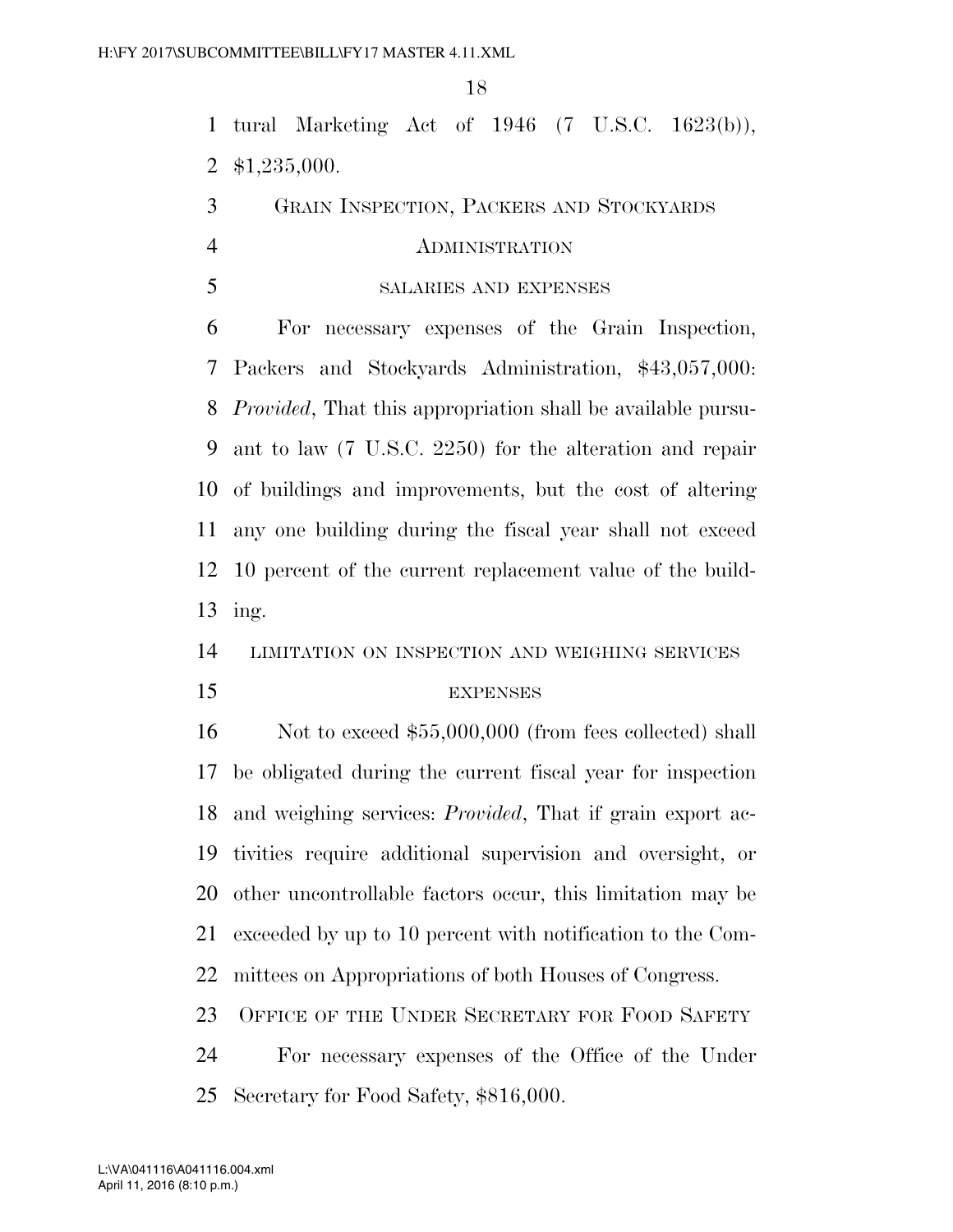FOOD SAFETY AND INSPECTION SERVICE

 For necessary expenses to carry out services author- ized by the Federal Meat Inspection Act, the Poultry Products Inspection Act, and the Egg Products Inspection Act, including not to exceed \$50,000 for representation allowances and for expenses pursuant to section 8 of the Act approved August 3, 1956 (7 U.S.C. 1766), \$1,030,405,000; and in addition, \$1,000,000 may be cred- ited to this account from fees collected for the cost of lab- oratory accreditation as authorized by section 1327 of the Food, Agriculture, Conservation and Trade Act of 1990 (7 U.S.C. 138f): *Provided*, That funds provided for the Public Health Data Communication Infrastructure system shall remain available until expended: *Provided further*, That no fewer than 148 full-time equivalent positions shall be employed during fiscal year 2017 for purposes dedi- cated solely to inspections and enforcement related to the Humane Methods of Slaughter Act: *Provided further*, That the Food Safety and Inspection Service shall continue im- plementation of section 11016 of Public Law 110–246 as further clarified by the amendments made in section 12106 of Public Law 113–79: *Provided further*, That this appropriation shall be available pursuant to law (7 U.S.C. 2250) for the alteration and repair of buildings and im-provements, but the cost of altering any one building dur-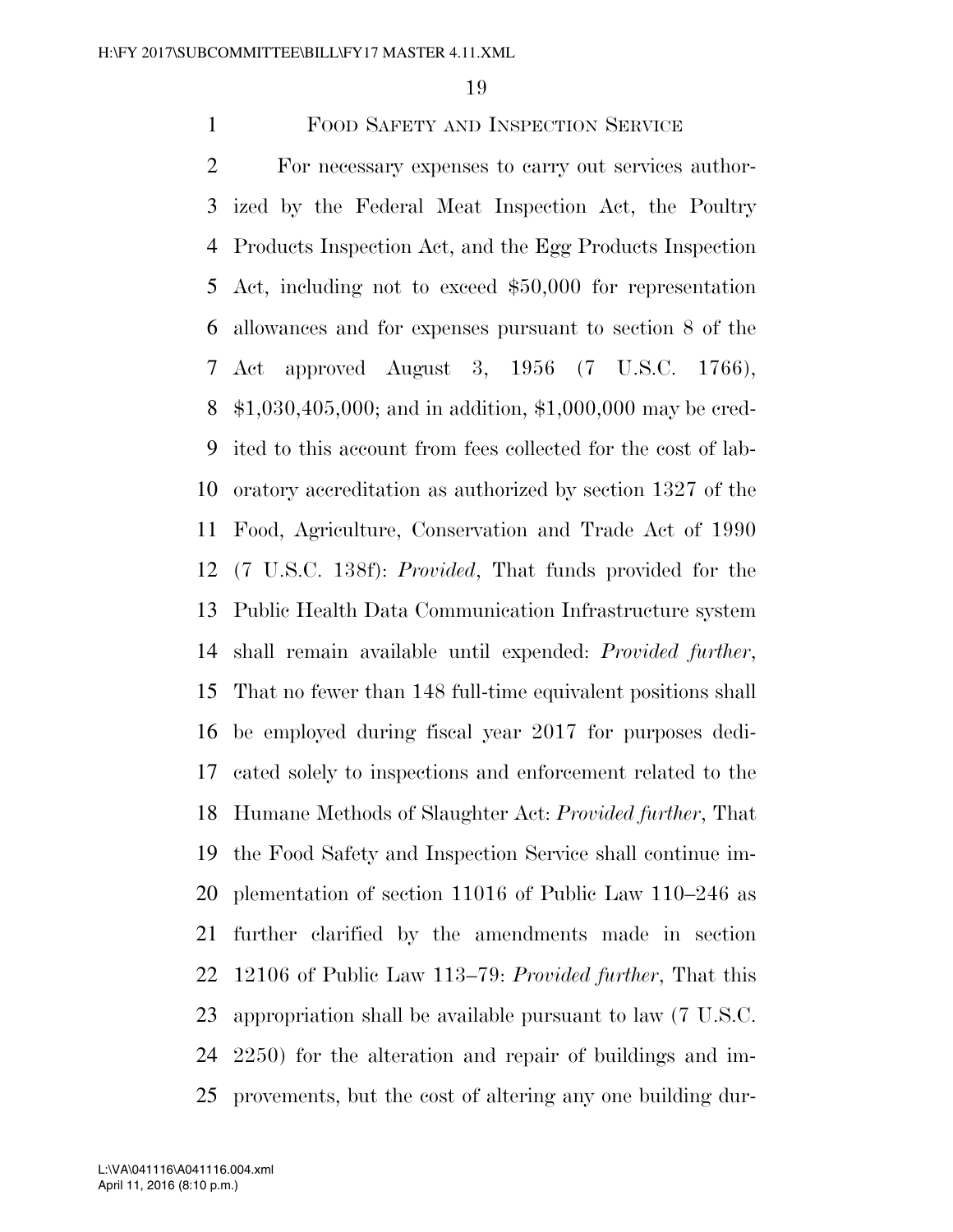ing the fiscal year shall not exceed 10 percent of the cur-rent replacement value of the building.

3 OFFICE OF THE UNDER SECRETARY FOR FARM AND

FOREIGN AGRICULTURAL SERVICES

 For necessary expenses of the Office of the Under Secretary for Farm and Foreign Agricultural Services, \$898,000.

**FARM SERVICE AGENCY** SALARIES AND EXPENSES

**(INCLUDING TRANSFERS OF FUNDS)** 

 For necessary expenses of the Farm Service Agency, \$1,200,180,000: *Provided*, That not more than 50 percent of the \$100,851,000 made available under this heading for information technology related to farm program deliv- ery, including the Modernize and Innovate the Delivery of Agricultural Systems and other farm program delivery systems, may be obligated until the Secretary submits to the Committees on Appropriations of both Houses of Con- gress, and receives written or electronic notification of re- ceipt from such Committees of, a plan for expenditure that (1) identifies for each project/investment over \$25,000 (a) the functional and performance capabilities to be delivered and the mission benefits to be realized, (b) the estimated lifecycle cost, including estimates for development as well as maintenance and operations, and (c) key milestones to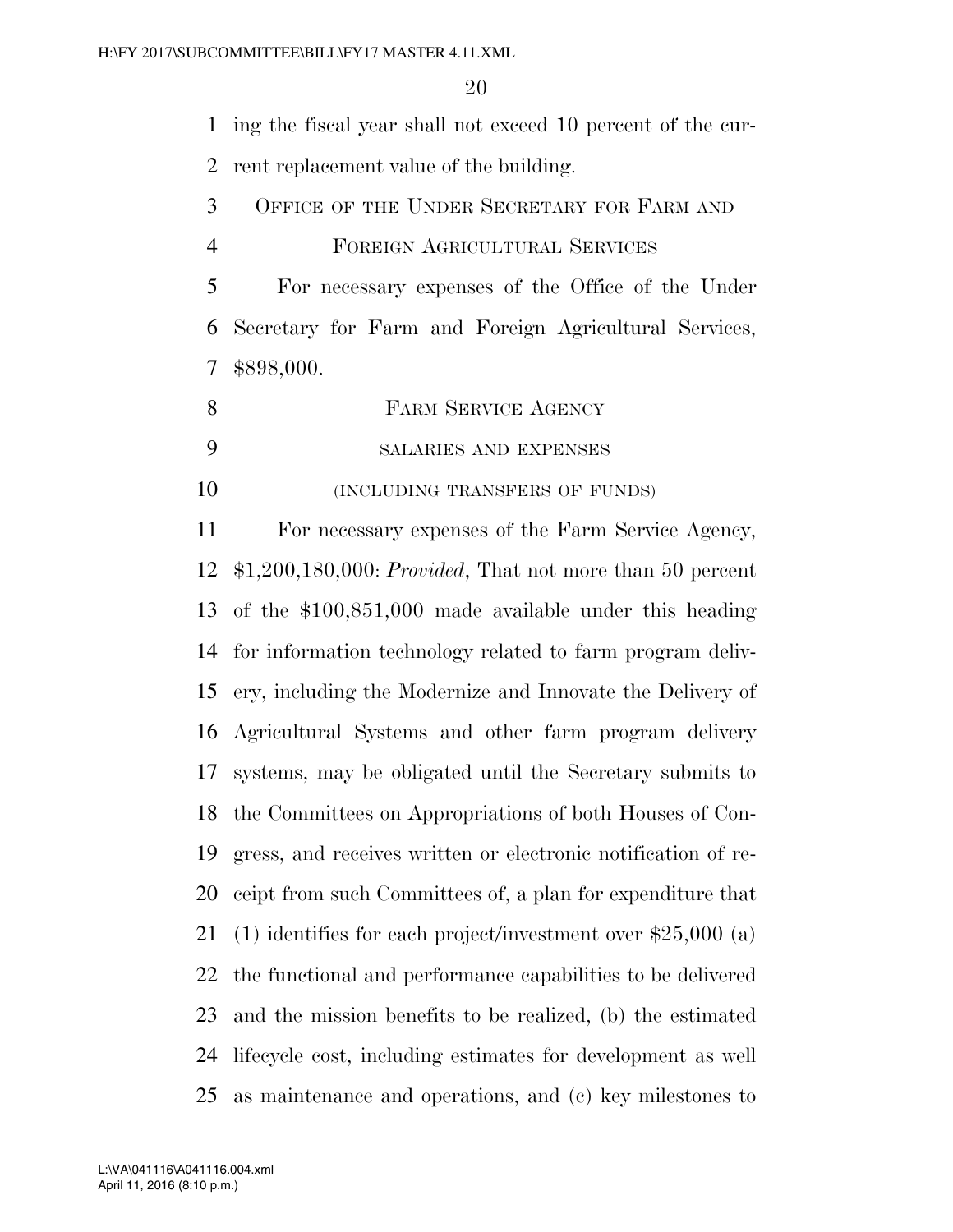be met and (2) demonstrates that each project/investment is (a) consistent with the Farm Service Agency Informa- tion Technology Roadmap, (b) being managed in accord- ance with applicable lifecycle management policies and guidance, and (c) subject to the applicable Department's capital planning and investment control requirements: *Provided further*, That the agency shall submit a report by the end of the fourth quarter of fiscal year 2017 to the Committees on Appropriations and the Government Accountability Office, that identifies for each project/in- vestment that is operational (a) current performance against key indicators of customer satisfaction, (b) current performance of service level agreements or other technical metrics, (c) current performance against a pre-established cost baseline, (d) a detailed breakdown of current and planned spending on operational enhancements or up- grades, and (e) an assessment of whether the investment continues to meet business needs as intended as well as alternatives to the investment: *Provided further*, That the Secretary is authorized to use the services, facilities, and authorities (but not the funds) of the Commodity Credit Corporation to make program payments for all programs administered by the Agency: *Provided further*, That other funds made available to the Agency for authorized activi-ties may be advanced to and merged with this account: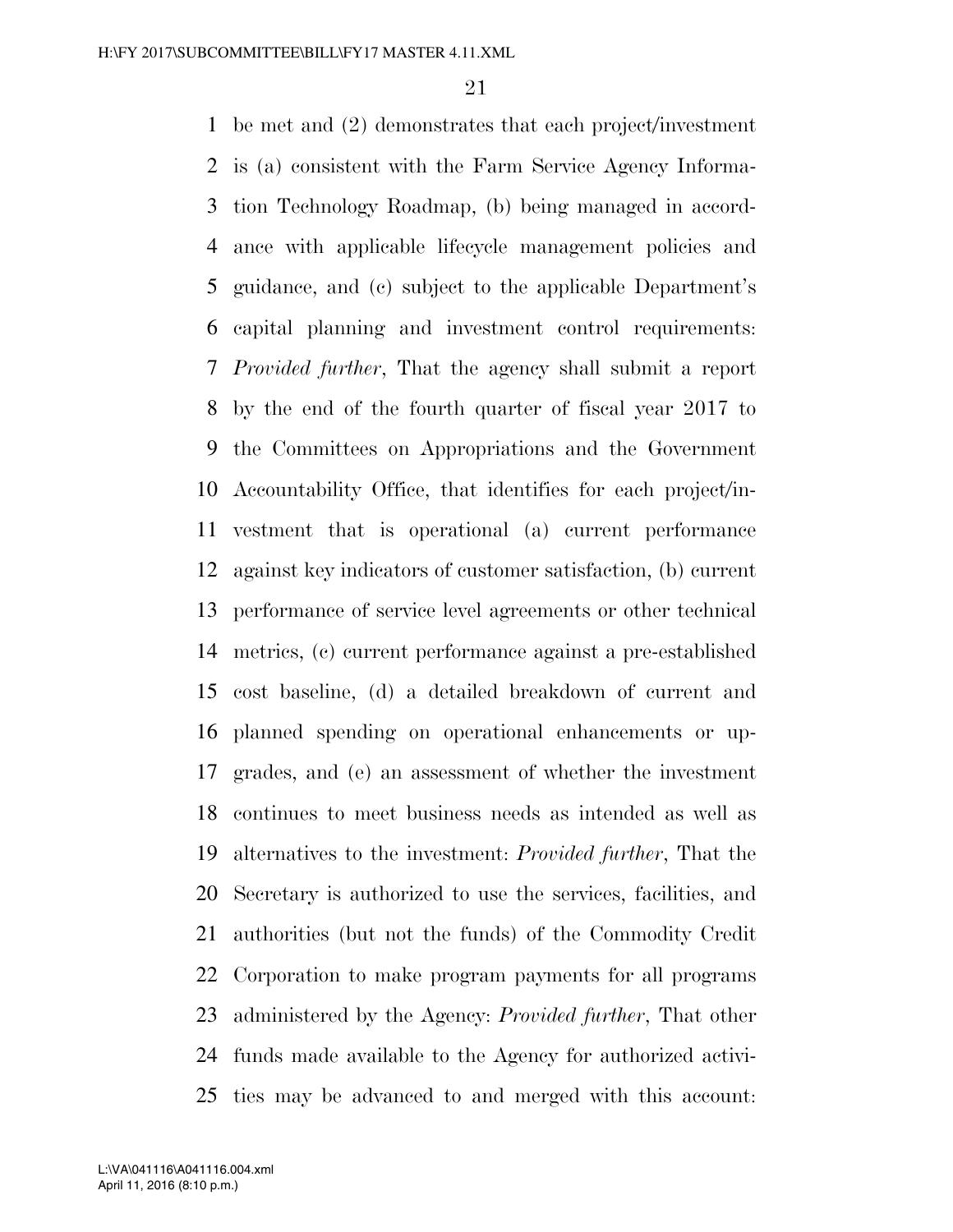*Provided further*, That funds made available to county committees shall remain available until expended: *Pro- vided further*, That none of the funds available to the Farm Service Agency shall be used to close Farm Service Agency county offices: *Provided further*, That none of the funds available to the Farm Service Agency shall be used to permanently relocate county based employees that would result in an office with two or fewer employees with- out prior notification and approval of the Committees on Appropriations of both Houses of Congress.

11 STATE MEDIATION GRANTS

 For grants pursuant to section 502(b) of the Agricul- tural Credit Act of 1987, as amended (7 U.S.C. 5101– 5106), \$3,404,000.

GRASSROOTS SOURCE WATER PROTECTION PROGRAM

 For necessary expenses to carry out wellhead or groundwater protection activities under section 1240O of the Food Security Act of 1985 (16 U.S.C. 3839bb–2), \$6,500,000, to remain available until expended.

- 20 DAIRY INDEMNITY PROGRAM
- **(INCLUDING TRANSFER OF FUNDS)**

 For necessary expenses involved in making indemnity payments to dairy farmers and manufacturers of dairy products under a dairy indemnity program, such sums as may be necessary, to remain available until expended: *Pro-*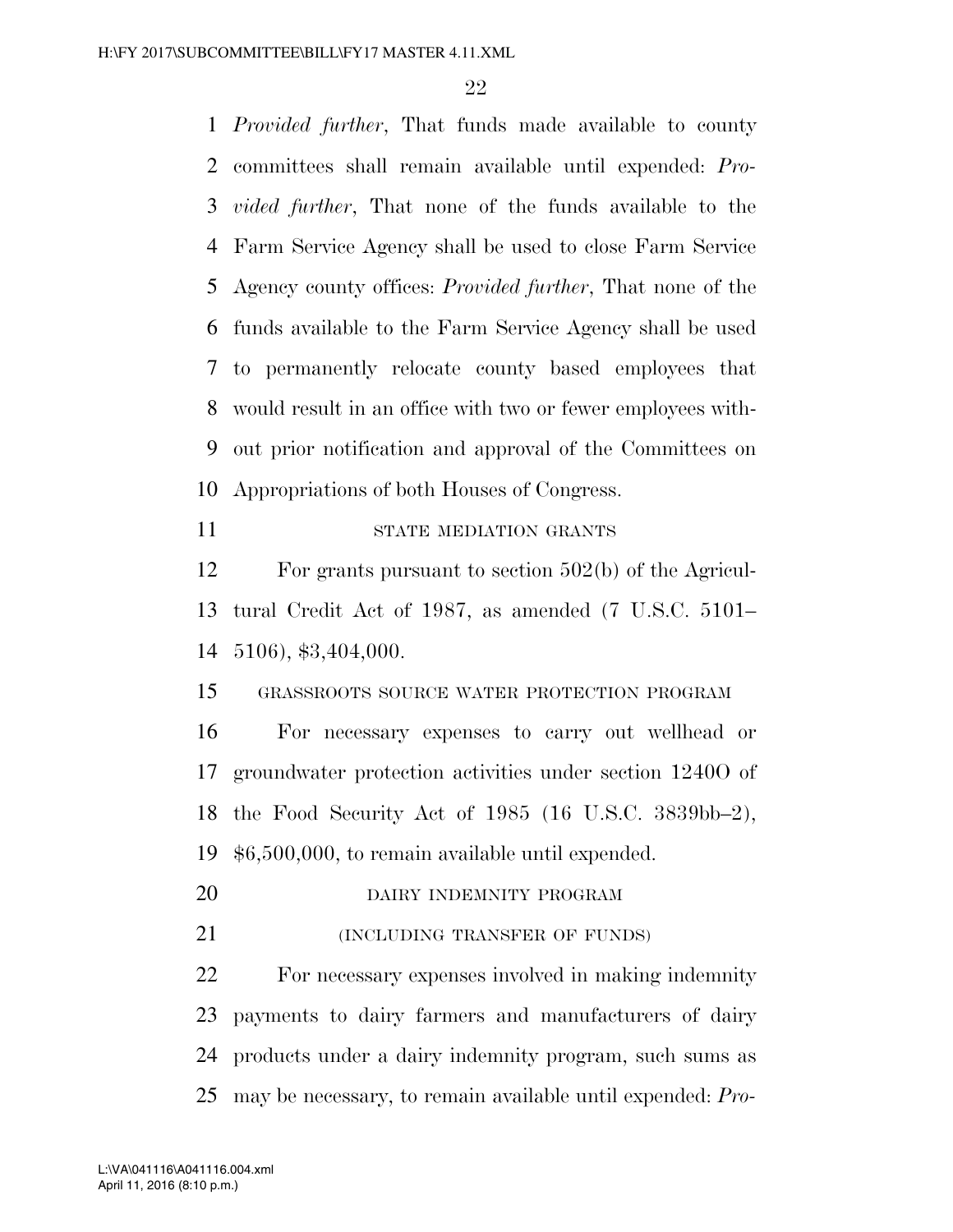*vided*, That such program is carried out by the Secretary in the same manner as the dairy indemnity program de- scribed in the Agriculture, Rural Development, Food and Drug Administration, and Related Agencies Appropria- tions Act, 2001 (Public Law 106–387, 114 Stat. 1549A– 12).

AGRICULTURAL CREDIT INSURANCE FUND PROGRAM

#### ACCOUNT

# (INCLUDING TRANSFERS OF FUNDS)

 For gross obligations for the principal amount of di- rect and guaranteed farm ownership (7 U.S.C. 1922 et seq.) and operating (7 U.S.C. 1941 et seq.) loans, emer- gency loans (7 U.S.C. 1961 et seq.), Indian tribe land ac- quisition loans (25 U.S.C. 488), boll weevil loans (7 U.S.C. 1989), guaranteed conservation loans (7 U.S.C. 1924 et seq.), and Indian highly fractionated land loans (25 U.S.C. 488) to be available from funds in the Agricul- tural Credit Insurance Fund, as follows: \$2,000,000,000 for guaranteed farm ownership loans and \$1,500,000,000 for farm ownership direct loans; \$1,432,430,000 for un- subsidized guaranteed operating loans and \$1,460,047,000 for direct operating loans; emergency loans, \$34,667,000; Indian tribe land acquisition loans, \$20,000,000; guaranteed conservation loans, \$150,000,000; Indian highly fractionated land loans,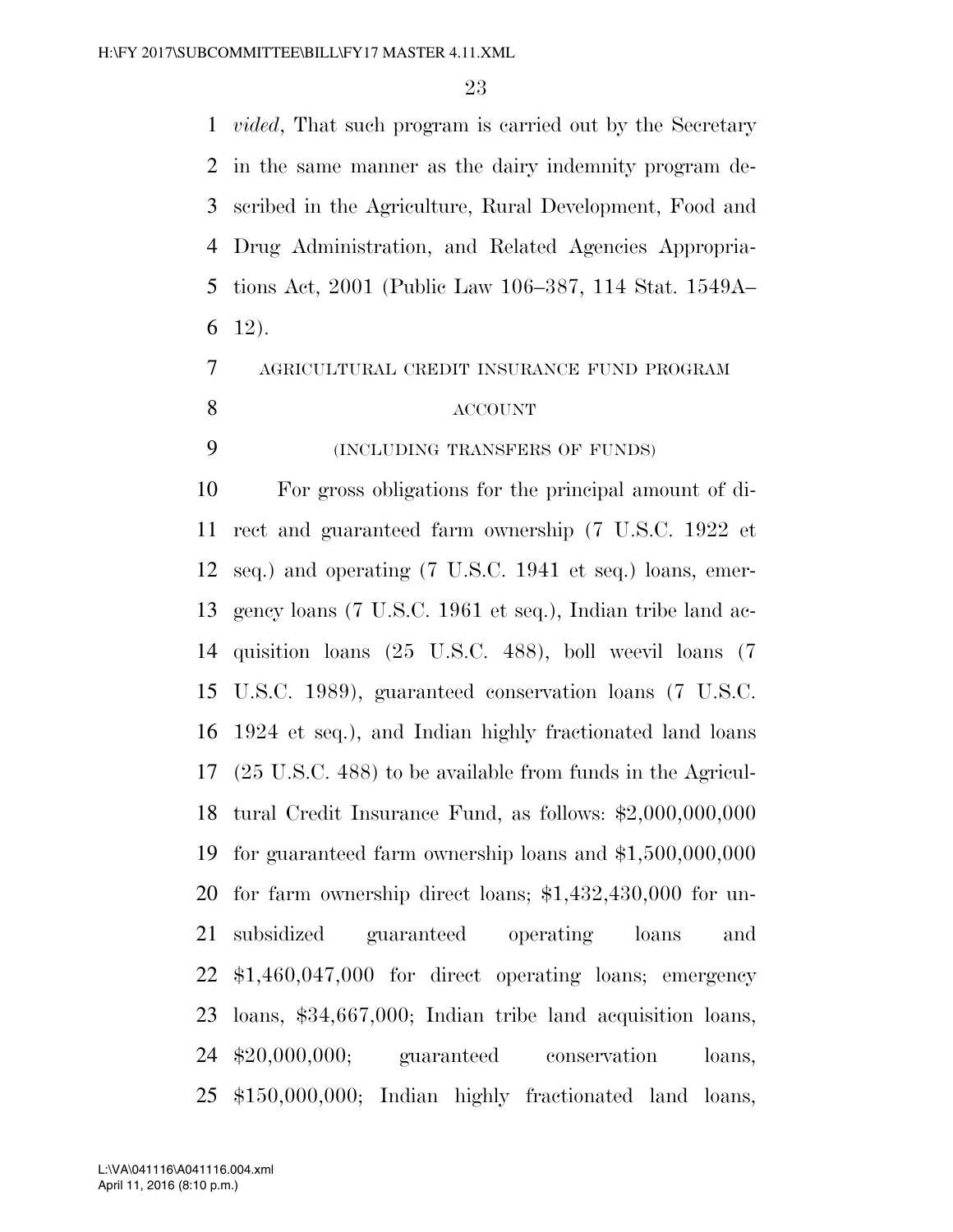\$10,000,000; and for boll weevil eradication program loans, \$60,000,000: *Provided*, That the Secretary shall deem the pink bollworm to be a boll weevil for the purpose of boll weevil eradication program loans.

 For the cost of direct and guaranteed loans and grants, including the cost of modifying loans as defined in section 502 of the Congressional Budget Act of 1974, as follows: farm operating loans, \$62,198,000 for direct operating loans, \$15,327,000 for unsubsidized guaranteed operating loans, and emergency loans, \$1,938,000, to re- main available until expended, and \$2,550,000 for Indian highly fractionated land loans.

 In addition, for administrative expenses necessary to carry out the direct and guaranteed loan programs, \$314,918,000, of which \$306,998,000 shall be transferred to and merged with the appropriation for ''Farm Service Agency, Salaries and Expenses''.

 Funds appropriated by this Act to the Agricultural Credit Insurance Program Account for farm ownership, operating and conservation direct loans and guaranteed loans may be transferred among these programs: *Pro- vided*, That the Committees on Appropriations of both Houses of Congress are notified at least 15 days in ad-vance of any transfer.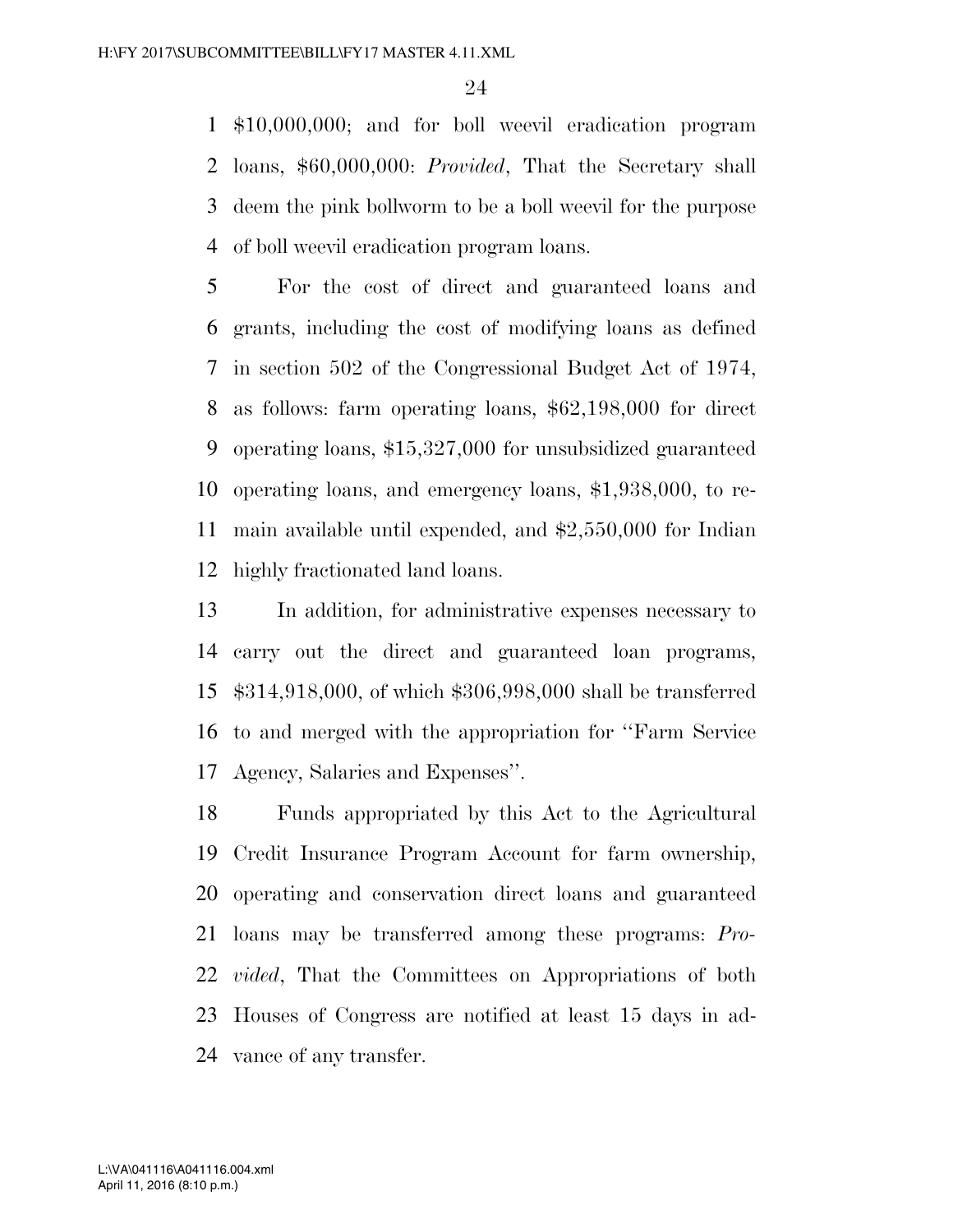1 RISK MANAGEMENT AGENCY

SALARIES AND EXPENSES

 For necessary expenses of the Risk Management Agency, \$74,829,000: *Provided*, That not to exceed \$1,000 shall be available for official reception and rep-resentation expenses, as authorized by 7 U.S.C. 1506(i).

### CORPORATIONS

 The following corporations and agencies are hereby authorized to make expenditures, within the limits of funds and borrowing authority available to each such cor- poration or agency and in accord with law, and to make contracts and commitments without regard to fiscal year limitations as provided by section 104 of the Government Corporation Control Act as may be necessary in carrying out the programs set forth in the budget for the current fiscal year for such corporation or agency, except as here-inafter provided.

FEDERAL CROP INSURANCE CORPORATION FUND

 For payments as authorized by section 516 of the Federal Crop Insurance Act (7 U.S.C. 1516), such sums as may be necessary, to remain available until expended.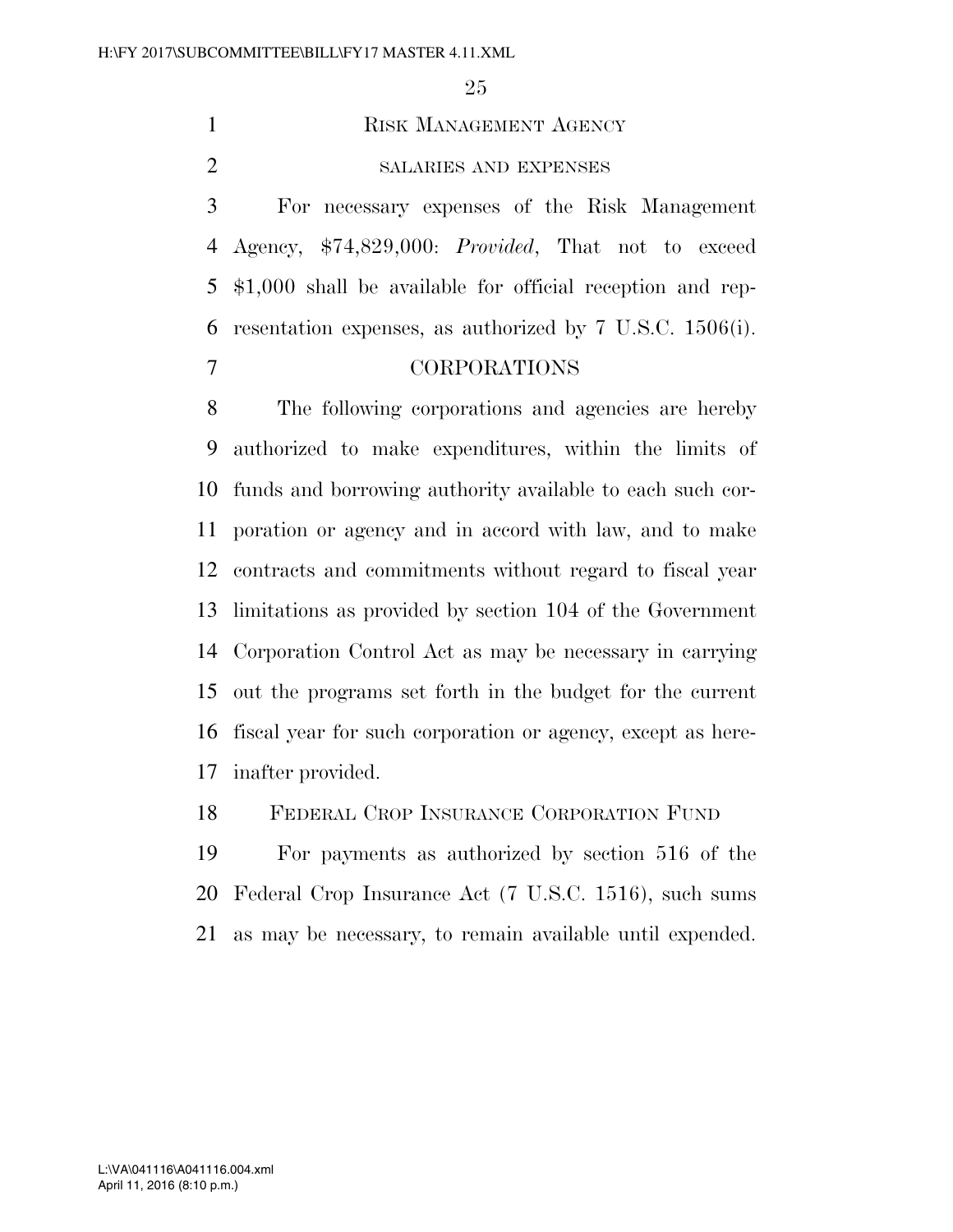|               | COMMODITY CREDIT CORPORATION FUND     |
|---------------|---------------------------------------|
| $\mathcal{D}$ | REIMBURSEMENT FOR NET REALIZED LOSSES |
| $\mathcal{R}$ | (INCLUDING TRANSFERS OF FUNDS)        |

 For the current fiscal year, such sums as may be nec- essary to reimburse the Commodity Credit Corporation for net realized losses sustained, but not previously reim- bursed, pursuant to section 2 of the Act of August 17, 1961 (15 U.S.C. 713a–11): *Provided*, That of the funds available to the Commodity Credit Corporation under sec- tion 11 of the Commodity Credit Corporation Charter Act (15 U.S.C. 714i) for the conduct of its business with the Foreign Agricultural Service, up to \$5,000,000 may be transferred to and used by the Foreign Agricultural Serv- ice for information resource management activities of the Foreign Agricultural Service that are not related to Com-modity Credit Corporation business.

HAZARDOUS WASTE MANAGEMENT

#### (LIMITATION ON EXPENSES)

 For the current fiscal year, the Commodity Credit Corporation shall not expend more than \$5,000,000 for site investigation and cleanup expenses, and operations and maintenance expenses to comply with the requirement of section 107(g) of the Comprehensive Environmental Response, Compensation, and Liability Act (42 U.S.C.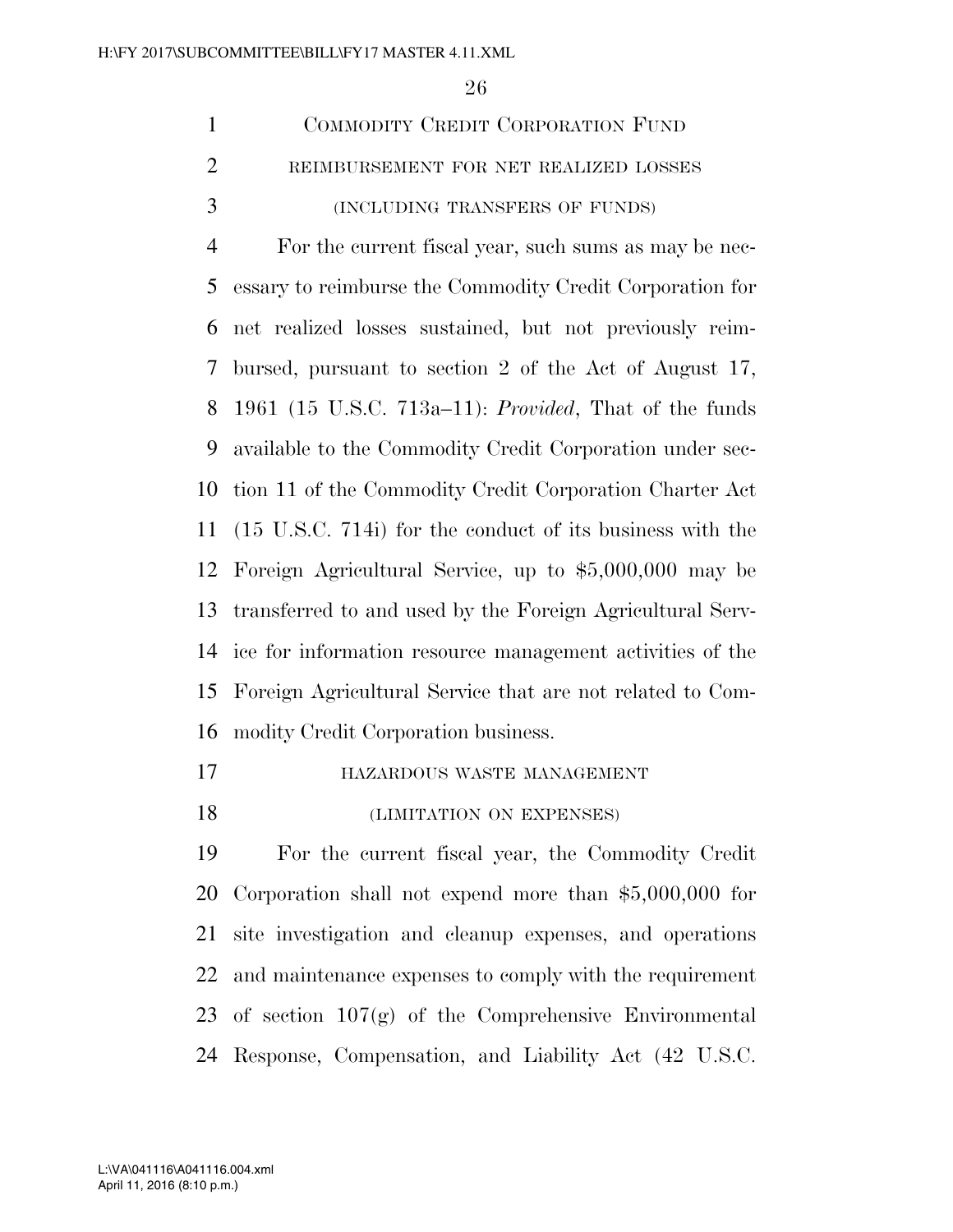9607(g)), and section 6001 of the Resource Conservation and Recovery Act (42 U.S.C. 6961).

| 3              | TITLE II                                                      |
|----------------|---------------------------------------------------------------|
| $\overline{4}$ | <b>CONSERVATION PROGRAMS</b>                                  |
| 5              | OFFICE OF THE UNDER SECRETARY FOR NATURAL                     |
| 6              | <b>RESOURCES AND ENVIRONMENT</b>                              |
| 7              | For necessary expenses of the Office of the Under             |
| 8              | Secretary for Natural Resources and Environment,              |
| 9              | \$898,000.                                                    |
| 10             | NATURAL RESOURCES CONSERVATION SERVICE                        |
| 11             | CONSERVATION OPERATIONS                                       |
| 12             | For necessary expenses for carrying out the provi-            |
| 13             | sions of the Act of April 27, 1935 (16 U.S.C. 590a–f),        |
|                | 14 including preparation of conservation plans and establish- |
| 15             | ment of measures to conserve soil and water (including        |
| 16             | farm irrigation and land drainage and such special meas-      |
| 17             | ures for soil and water management as may be necessary        |
| 18             | to prevent floods and the siltation of reservoirs and to con- |
| 19             | trol agricultural related pollutants); operation of conserva- |
| 20             | tion plant materials centers; classification and mapping of   |
| 21             | soil; dissemination of information; acquisition of lands,     |
| 22             | water, and interests therein for use in the plant materials   |
| 23             | program by donation, exchange, or purchase at a nominal       |
| 24             | cost not to exceed \$100 pursuant to the Act of August        |
|                | $25$ 3, 1956 (7 U.S.C. 428a); purchase and erection or alter- |

April 11, 2016 (8:10 p.m.) L:\VA\041116\A041116.004.xml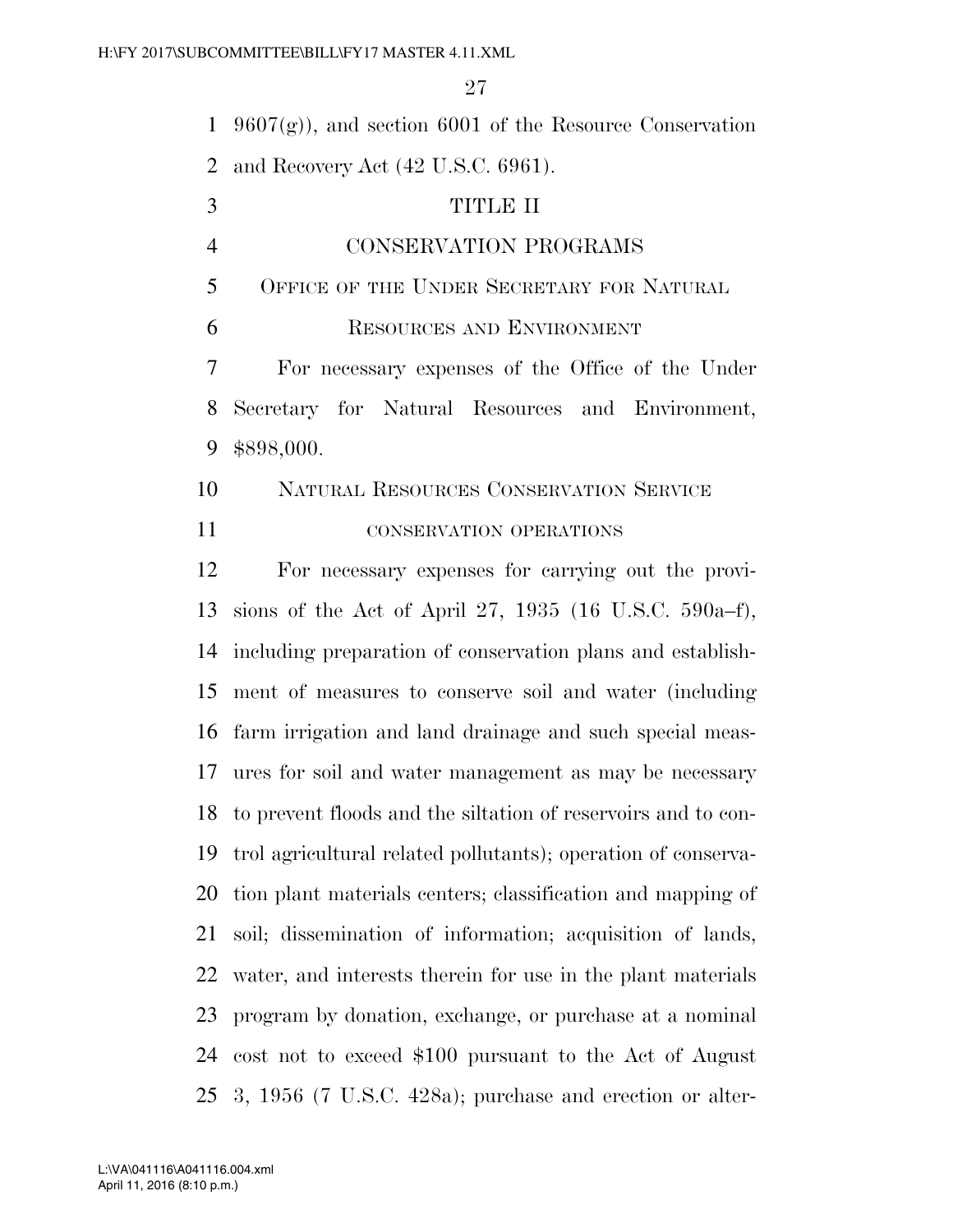ation or improvement of permanent and temporary build- ings; and operation and maintenance of aircraft, \$855,256,000, to remain available until September 30, 2018: *Provided*, That appropriations hereunder shall be available pursuant to 7 U.S.C. 2250 for construction and improvement of buildings and public improvements at plant materials centers, except that the cost of alterations and improvements to other buildings and other public im- provements shall not exceed \$250,000: *Provided further*, That when buildings or other structures are erected on non-Federal land, that the right to use such land is ob-tained as provided in 7 U.S.C. 2250a.

WATERSHED REHABILITATION PROGRAM

 Under the authorities of section 14 of the Watershed Protection and Flood Prevention Act, \$12,000,000 is pro-vided.

| 17 | <b>TITLE III</b>                                  |
|----|---------------------------------------------------|
| 18 | RURAL DEVELOPMENT PROGRAMS                        |
| 19 | OFFICE OF THE UNDER SECRETARY FOR RURAL           |
| 20 | <b>DEVELOPMENT</b>                                |
| 21 | For necessary expenses of the Office of the Under |
|    | 22 Secretary for Rural Development, \$893,000.    |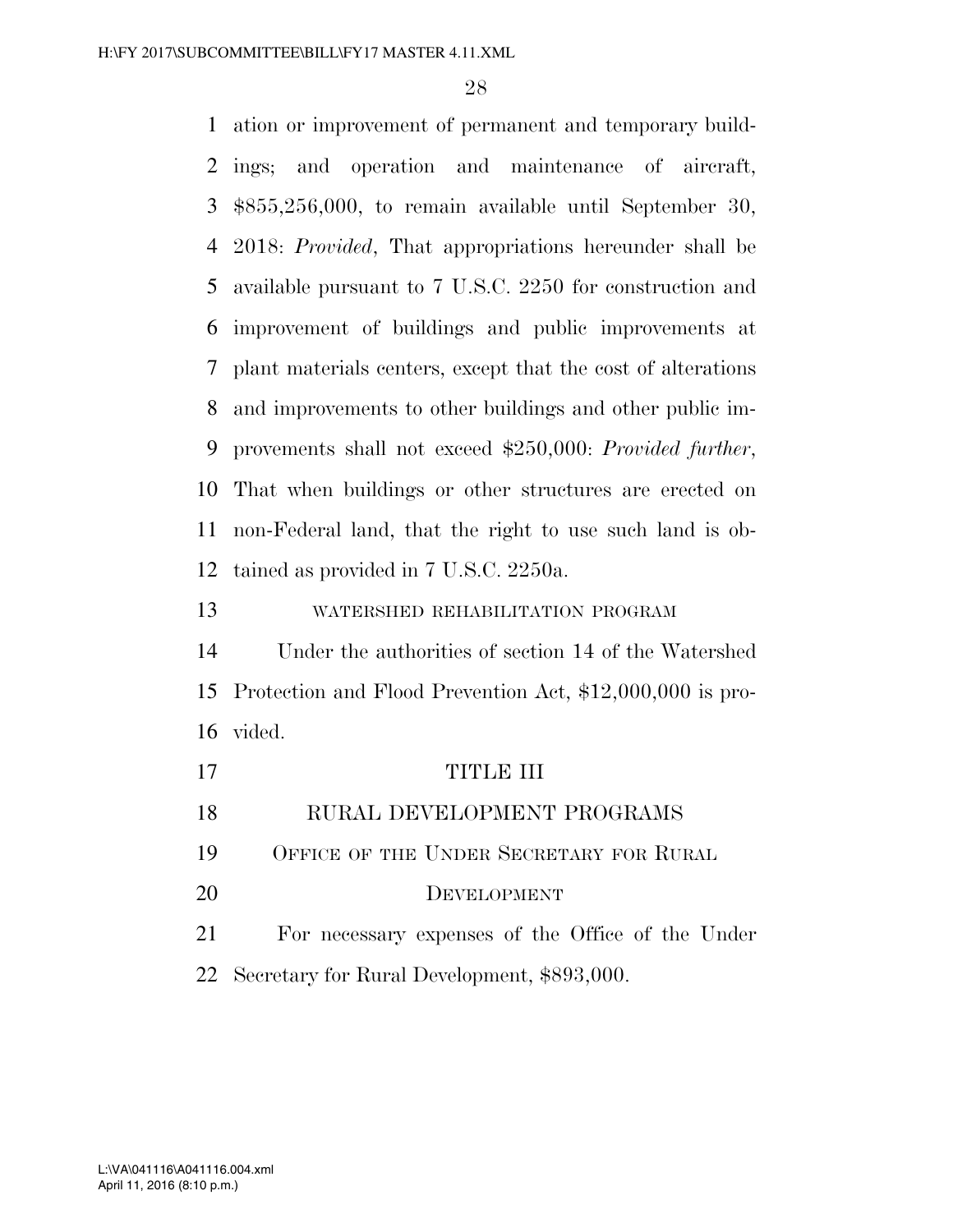| $\mathbf{1}$   | <b>RURAL DEVELOPMENT</b>                                     |
|----------------|--------------------------------------------------------------|
| $\mathbf{2}$   | SALARIES AND EXPENSES                                        |
| 3              | (INCLUDING TRANSFERS OF FUNDS)                               |
| $\overline{4}$ | For necessary expenses for carrying out the adminis-         |
| 5              | tration and implementation of programs in the Rural De-      |
| 6              | velopment mission area, including activities with institu-   |
| 7              | tions concerning the development and operation of agricul-   |
| 8              | tural cooperatives; and for cooperative agreements;          |
| 9              | $$225,835,000: Provided, That not with standing any other$   |
| 10             | provision of law, funds appropriated under this heading      |
| 11             | may be used for advertising and promotional activities       |
| 12             | that support the Rural Development mission area.             |
| 13             | <b>RURAL HOUSING SERVICE</b>                                 |
| 14             | RURAL HOUSING INSURANCE FUND PROGRAM ACCOUNT                 |
| 15             | (INCLUDING TRANSFERS OF FUNDS)                               |
| 16             | For gross obligations for the principal amount of di-        |
| 17             | rect and guaranteed loans as authorized by title V of the    |
| 18             | Housing Act of 1949, to be available from funds in the       |
| 19             | rural housing insurance fund, as follows: $$1,000,000,000$   |
| 20             | shall be for direct loans and $$24,000,000,000$ shall be for |
| 21             | unsubsidized guaranteed loans; \$26,277,000 for section      |
| 22             | 504 housing repair loans; $$35,000,000$ for section $515$    |
| 23             | rental housing; $$200,000,000$ for section 538 guaranteed    |
| 24             | multi-family housing loans; \$10,000,000 for credit sales    |
| 25             | of single family housing acquired property; $$5,000,000$ for |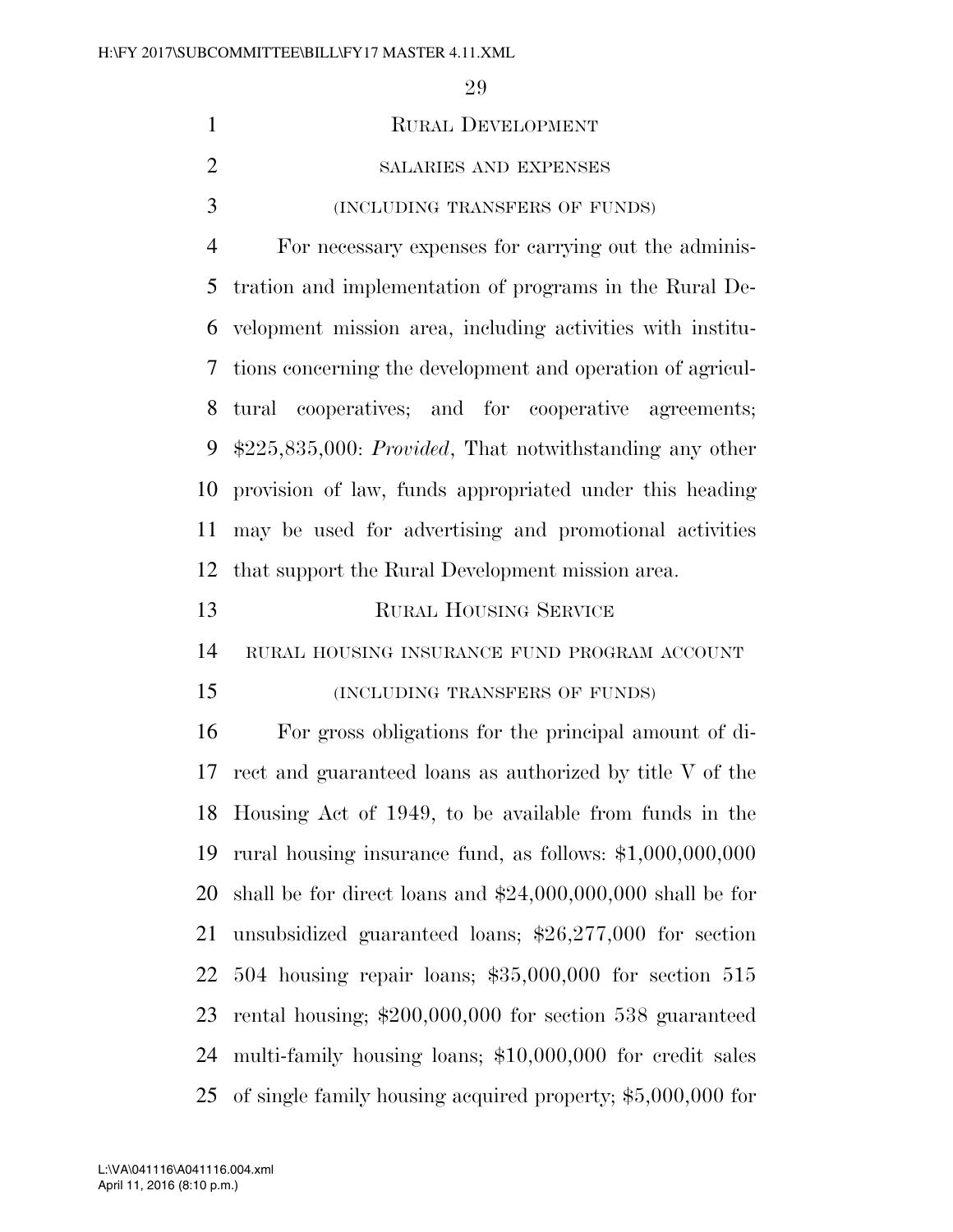section 523 self-help housing land development loans; and \$5,000,000 for section 524 site development loans.

 For the cost of direct and guaranteed loans, including the cost of modifying loans, as defined in section 502 of the Congressional Budget Act of 1974, as follows: section 502 loans, \$67,700,000 shall be for direct loans; section 504 housing repair loans, \$3,663,000; section 523 self- help housing land development loans, \$417,000; section 524 site development loans, \$111,000; and repair, reha- bilitation, and new construction of section 515 rental housing, \$10,360,000: *Provided*, That to support the loan program level for section 538 guaranteed loans made available under this heading the Secretary may charge or adjust any fees to cover the projected cost of such loan guarantees pursuant to the provisions of the Credit Re- form Act of 1990 (2 U.S.C. 661 et seq.), and the interest on such loans may not be subsidized: *Provided further*, That applicants in communities that have a current rural area waiver under section 541 of the Housing Act of 1949 (42 U.S.C. 1490q) shall be treated as living in a rural area for purposes of section 502 guaranteed loans pro- vided under this heading: *Provided further*, That of the amounts available under this paragraph for section 502 direct loans, no less than \$5,000,000 shall be available for direct loans for individuals whose homes will be built pur-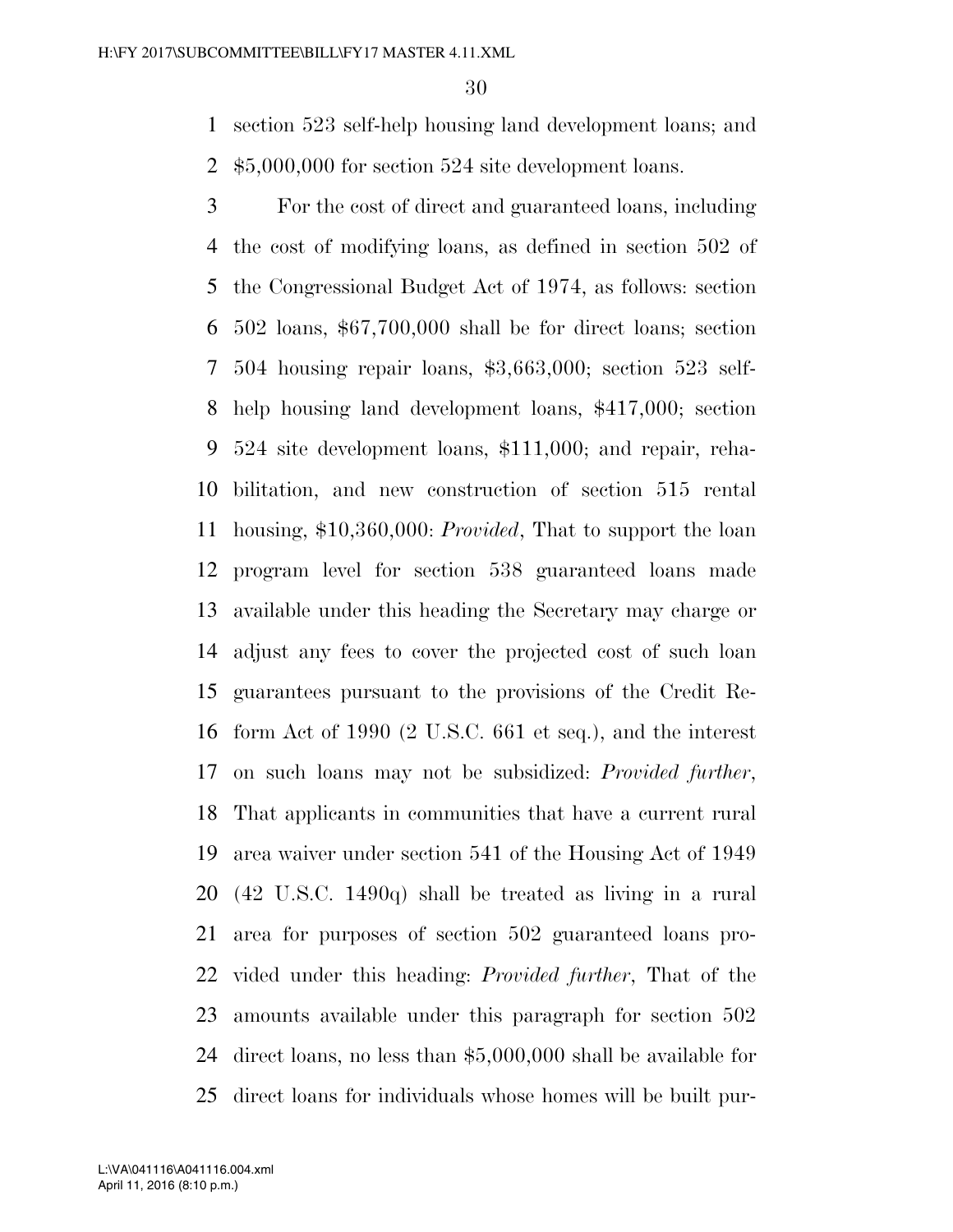suant to a program funded with a mutual and self-help housing grant authorized by section 523 of the Housing Act of 1949 until June 1, 2017.

 In addition, for the cost of direct loans, grants, and contracts, as authorized by 42 U.S.C. 1484 and 1486, \$15,387,000, to remain available until expended, for direct farm labor housing loans and domestic farm labor housing grants and contracts: *Provided*, That any balances avail- able for the Farm Labor Program Account shall be trans-ferred to and merged with this account.

 In addition, for administrative expenses necessary to carry out the direct and guaranteed loan programs, \$410,086,000 shall be transferred to and merged with the appropriation for ''Rural Development, Salaries and Ex-penses''.

- RENTAL ASSISTANCE PROGRAM
- (INCLUDING TRANSFER OF FUNDS)

 For rental assistance agreements entered into or re-19 newed pursuant to the authority under section  $521(a)(2)$  or agreements entered into in lieu of debt forgiveness or payments for eligible households as authorized by section  $502(e)(5)(D)$  of the Housing Act of 1949, \$1,405,033,000; and in addition such sums as may be nec-24 essary, as authorized by section  $521(c)$  of the Act, to liq-uidate debt incurred prior to fiscal year 1992 to carry out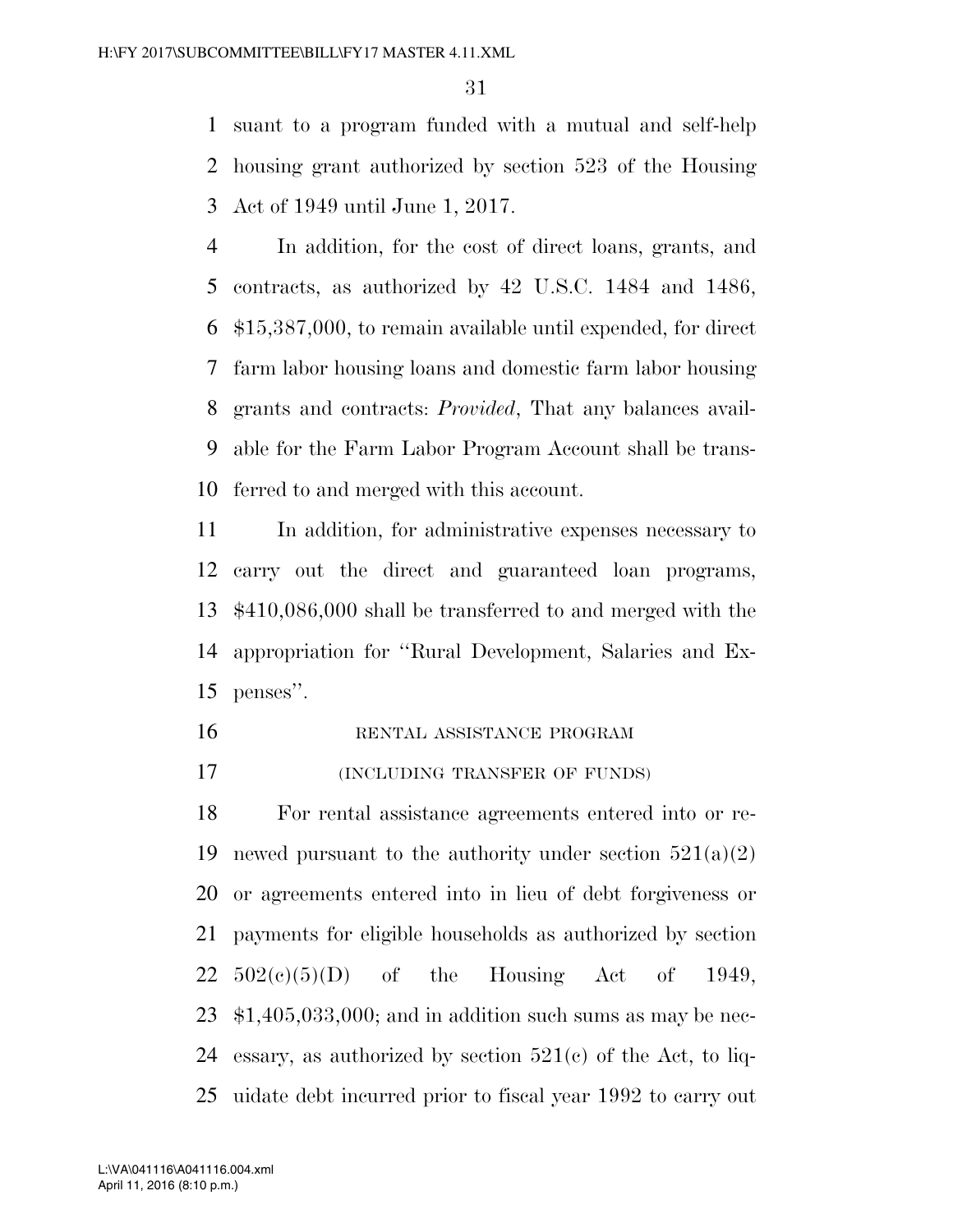1 the rental assistance program under section  $521(a)(2)$  of the Act: *Provided*, That rental assistance agreements en- tered into or renewed during the current fiscal year shall be funded for a one-year period: *Provided further*, That any unexpended balances remaining at the end of such one-year agreements may be transferred and used for pur- poses of any debt reduction; maintenance, repair, or reha- bilitation of any existing projects; preservation; and rental assistance activities authorized under title V of the Act: *Provided further*, That rental assistance provided under agreements entered into prior to fiscal year 2017 for a farm labor multi-family housing project financed under section 514 or 516 of the Act may not be recaptured for use in another project until such assistance has remained unused for a period of 12 consecutive months, if such project has a waiting list of tenants seeking such assist- ance or the project has rental assistance eligible tenants who are not receiving such assistance: *Provided further*, That such recaptured rental assistance shall, to the extent practicable, be applied to another farm labor multi-family housing project financed under section 514 or 516 of the Act: *Provided further*, That except as provided in the third proviso under this heading and notwithstanding any other provision of the Act, the Secretary may recapture rental assistance provided under agreements entered into prior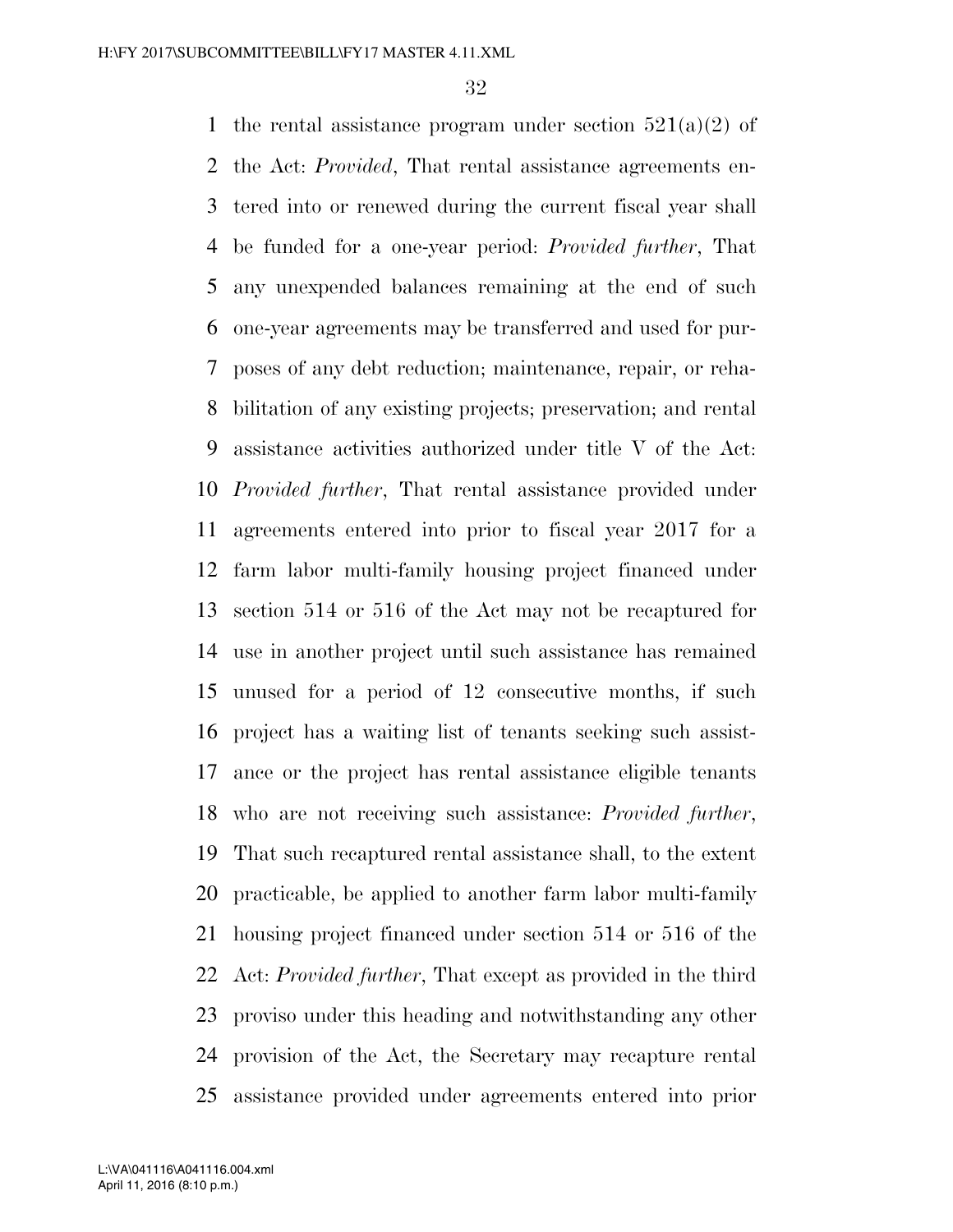to fiscal year 2017 for a project that the Secretary deter- mines no longer needs rental assistance and use such re-captured funds for current needs.

#### MULTI-FAMILY HOUSING REVITALIZATION PROGRAM

# ACCOUNT

 For the rural housing voucher program as authorized under section 542 of the Housing Act of 1949, but not- withstanding subsection (b) of such section, and for addi- tional costs to conduct a demonstration program for the preservation and revitalization of multi-family rental hous- ing properties described in this paragraph, \$40,000,000, to remain available until expended: *Provided*, That of the funds made available under this heading, \$18,000,000, shall be available for rural housing vouchers to any low- income household (including those not receiving rental as- sistance) residing in a property financed with a section 515 loan which has been prepaid after September 30, 2005, or that is otherwise paying off or has paid off the section 515 financing as based on prioritization as deter- mined by the Secretary: *Provided further*, That the amount of such voucher shall be the difference between comparable market rent for the section 515 unit and the tenant paid rent for such unit: *Provided further*, That funds made available for such vouchers shall be subject to the availability of annual appropriations: *Provided fur-*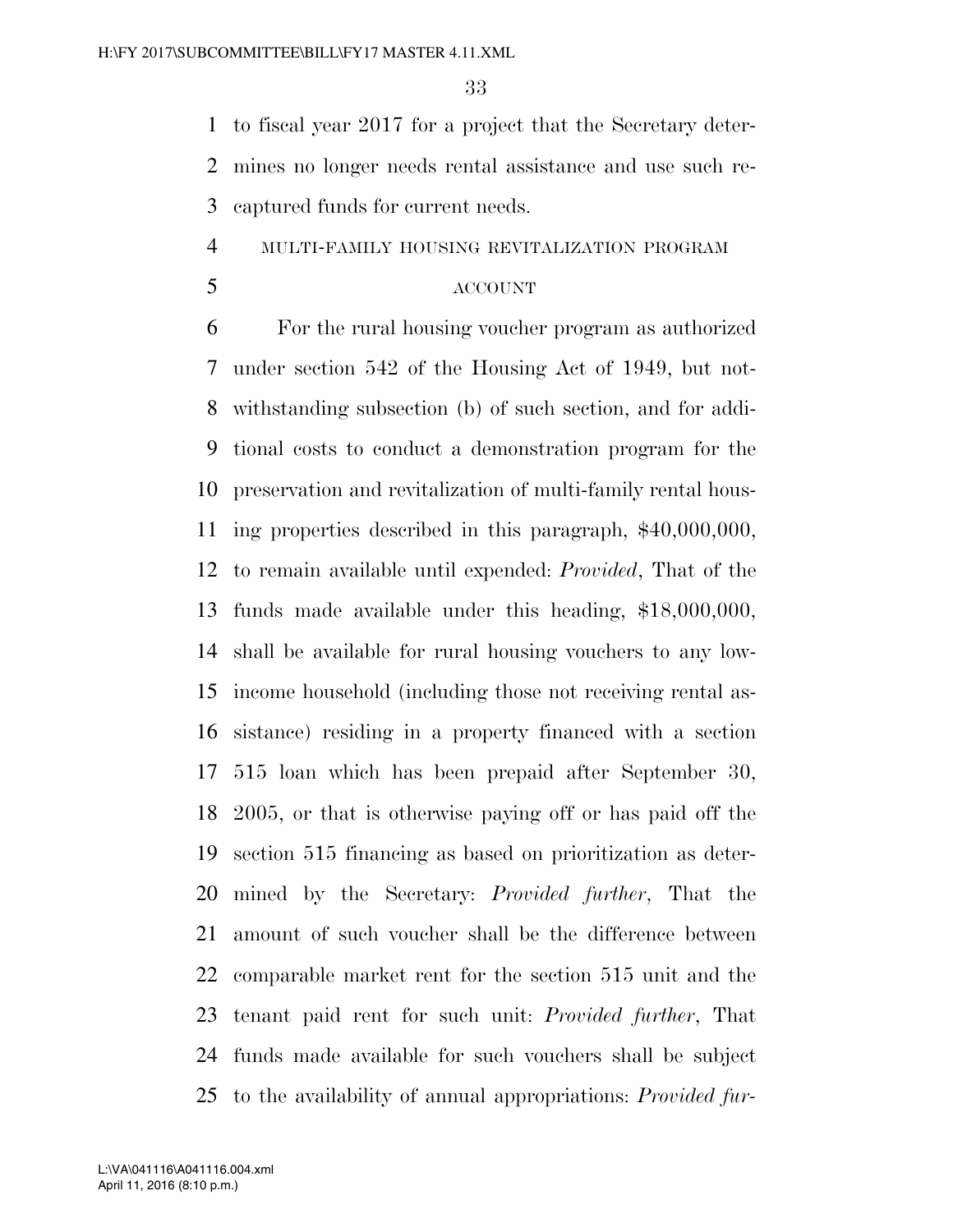*ther*, That the Secretary shall, to the maximum extent practicable, administer such vouchers with current regula- tions and administrative guidance applicable to section 8 housing vouchers administered by the Secretary of the De- partment of Housing and Urban Development: *Provided further*, That if the Secretary determines that the amount made available for vouchers in this or any other Act is not needed for vouchers, the Secretary may use such funds for the demonstration program for the preservation and revitalization of multi-family rental housing properties de- scribed in this paragraph: *Provided further*, That of the funds made available under this heading, \$22,000,000 shall be available for a demonstration program for the preservation and revitalization of the sections 514, 515, and 516 multi-family rental housing properties to restruc- ture existing USDA multi-family housing loans, as the Secretary deems appropriate, expressly for the purposes of ensuring the project has sufficient resources to preserve the project for the purpose of providing safe and afford- able housing for low-income residents and farm laborers including reducing or eliminating interest; deferring loan payments, subordinating, reducing or reamortizing loan debt; and other financial assistance including advances, payments and incentives (including the ability of owners to obtain reasonable returns on investment) required by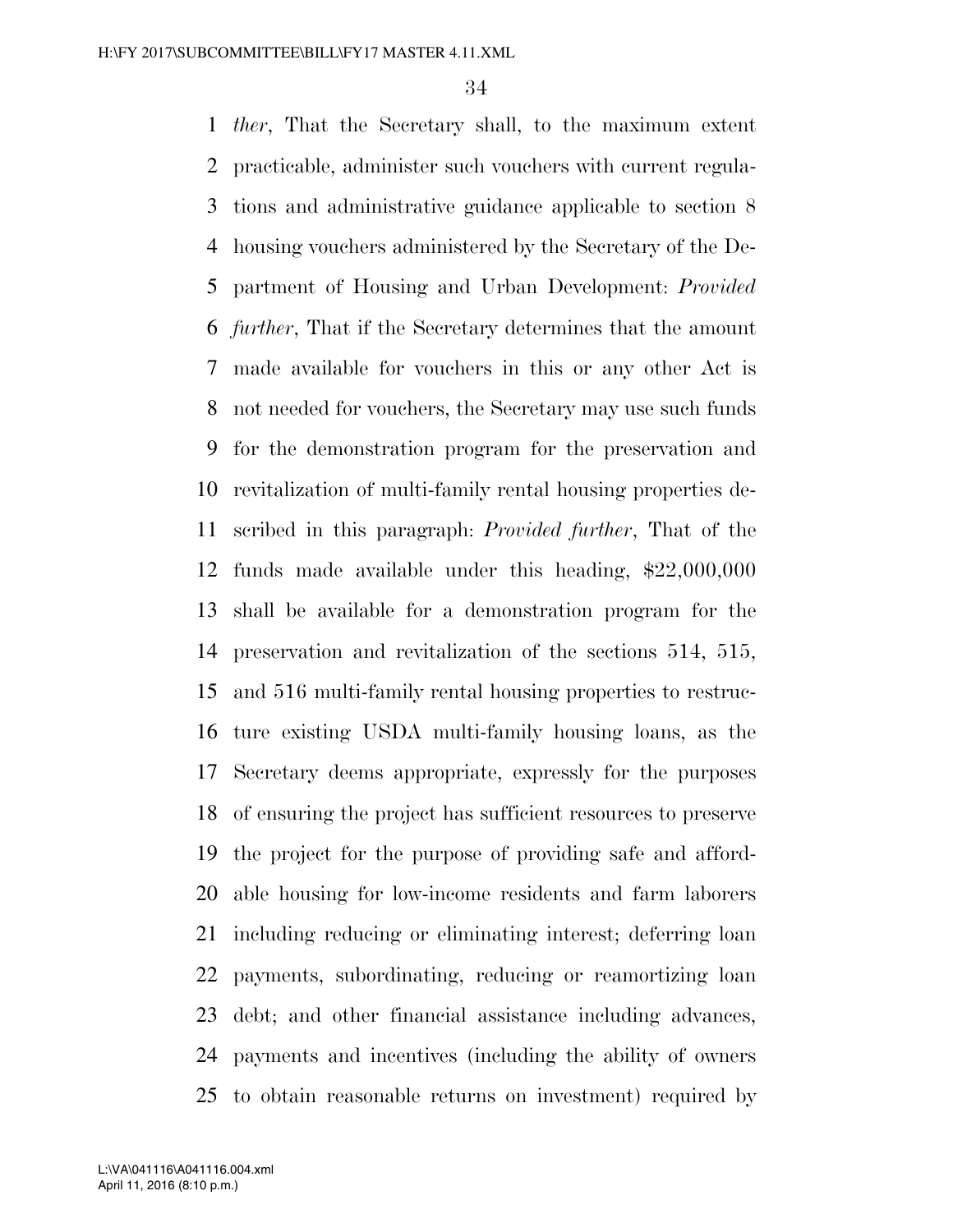the Secretary: *Provided further*, That the Secretary shall as part of the preservation and revitalization agreement obtain a restrictive use agreement consistent with the terms of the restructuring: *Provided further*, That if the Secretary determines that additional funds for vouchers described in this paragraph are needed, funds for the pres- ervation and revitalization demonstration program may be used for such vouchers: *Provided further*, That if Congress enacts legislation to permanently authorize a multi-family rental housing loan restructuring program similar to the demonstration program described herein, the Secretary may use funds made available for the demonstration pro- gram under this heading to carry out such legislation with the prior approval of the Committees on Appropriations of both Houses of Congress: *Provided further*, That in ad- dition to any other available funds, the Secretary may ex- pend not more than \$1,000,000 total, from the program funds made available under this heading, for administra-tive expenses for activities funded under this heading.

MUTUAL AND SELF-HELP HOUSING GRANTS

 For grants and contracts pursuant to section 22  $523(b)(1)(A)$  of the Housing Act of 1949 (42 U.S.C. 1490c), \$30,000,000, to remain available until expended.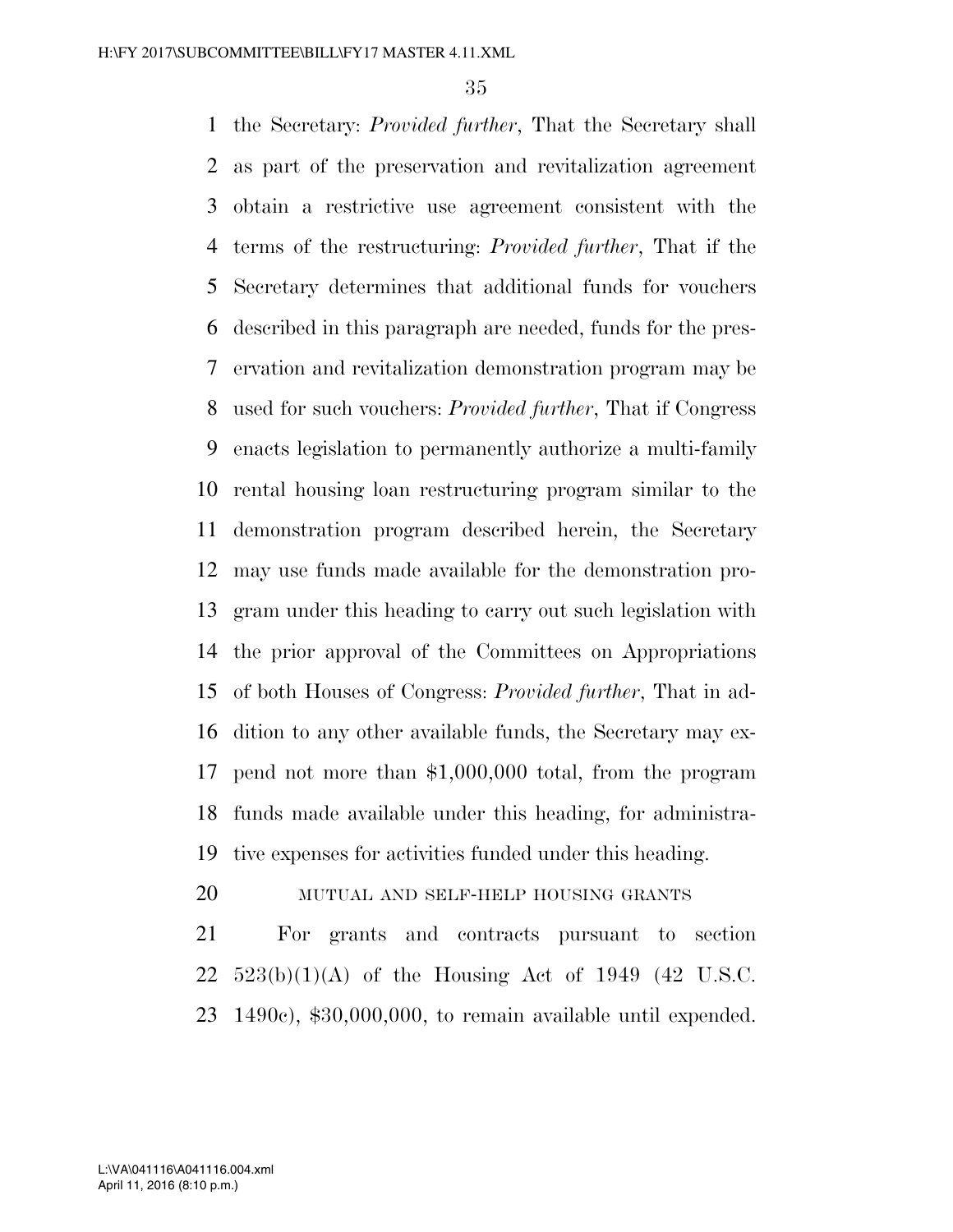1 RURAL HOUSING ASSISTANCE GRANTS

 For grants for very low-income housing repair and rural housing preservation made by the Rural Housing Service, as authorized by 42 U.S.C. 1474, and 1490m, \$33,701,000, to remain available until expended.

 RURAL COMMUNITY FACILITIES PROGRAM ACCOUNT (INCLUDING TRANSFERS OF FUNDS)

 For gross obligations for the principal amount of di- rect and guaranteed loans as authorized by section 306 10 and described in section  $381E(d)(1)$  of the Consolidated Farm and Rural Development Act, \$2,200,000,000 for di-rect loans and \$148,305,000 for guaranteed loans.

 For the cost of guaranteed loans, including the cost of modifying loans, as defined in section 502 of the Con- gressional Budget Act of 1974, \$3,322,000, to remain available until expended.

 For the cost of grants for rural community facilities programs as authorized by section 306 and described in section 381E(d)(1) of the Consolidated Farm and Rural Development Act, \$43,778,000, to remain available until expended: *Provided*, That \$4,000,000 of the amount ap- propriated under this heading shall be available for a Rural Community Development Initiative: *Provided fur- ther*, That such funds shall be used solely to develop the capacity and ability of private, nonprofit community-based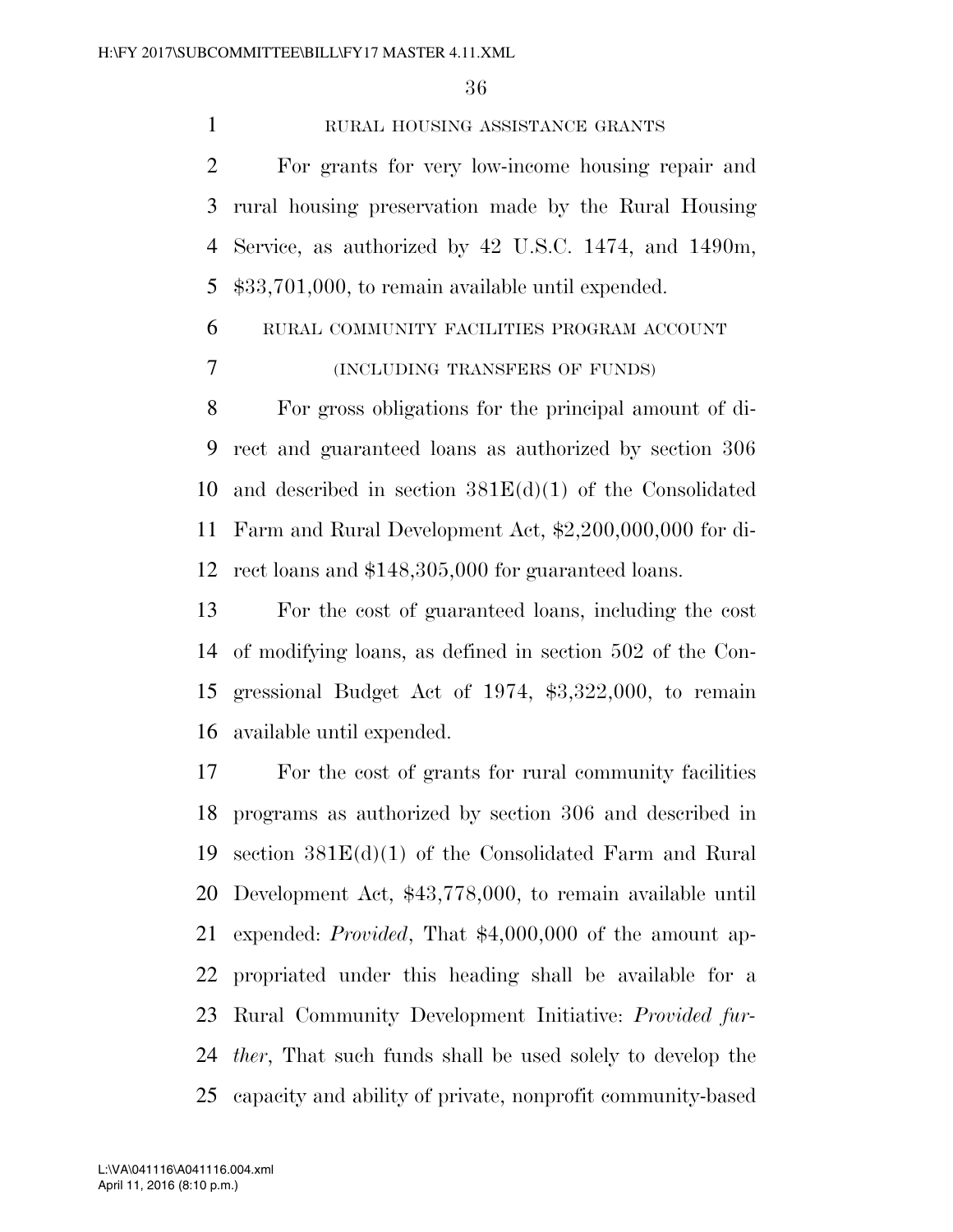housing and community development organizations, low- income rural communities, and Federally Recognized Na- tive American Tribes to undertake projects to improve housing, community facilities, community and economic development projects in rural areas: *Provided further*, That such funds shall be made available to qualified pri- vate, nonprofit and public intermediary organizations pro- posing to carry out a program of financial and technical assistance: *Provided further*, That such intermediary orga- nizations shall provide matching funds from other sources, including Federal funds for related activities, in an amount not less than funds provided: *Provided further*, That \$5,778,000 of the amount appropriated under this heading shall be to provide grants for facilities in rural communities with extreme unemployment and severe eco- nomic depression (Public Law 106–387), with up to 5 per- cent for administration and capacity building in the State rural development offices: *Provided further*, That \$4,000,000 of the amount appropriated under this head- ing shall be available for community facilities grants to 21 tribal colleges, as authorized by section  $306(a)(19)$  of such Act: *Provided further*, That sections 381E–H and 381N of the Consolidated Farm and Rural Development Act are not applicable to the funds made available under this heading.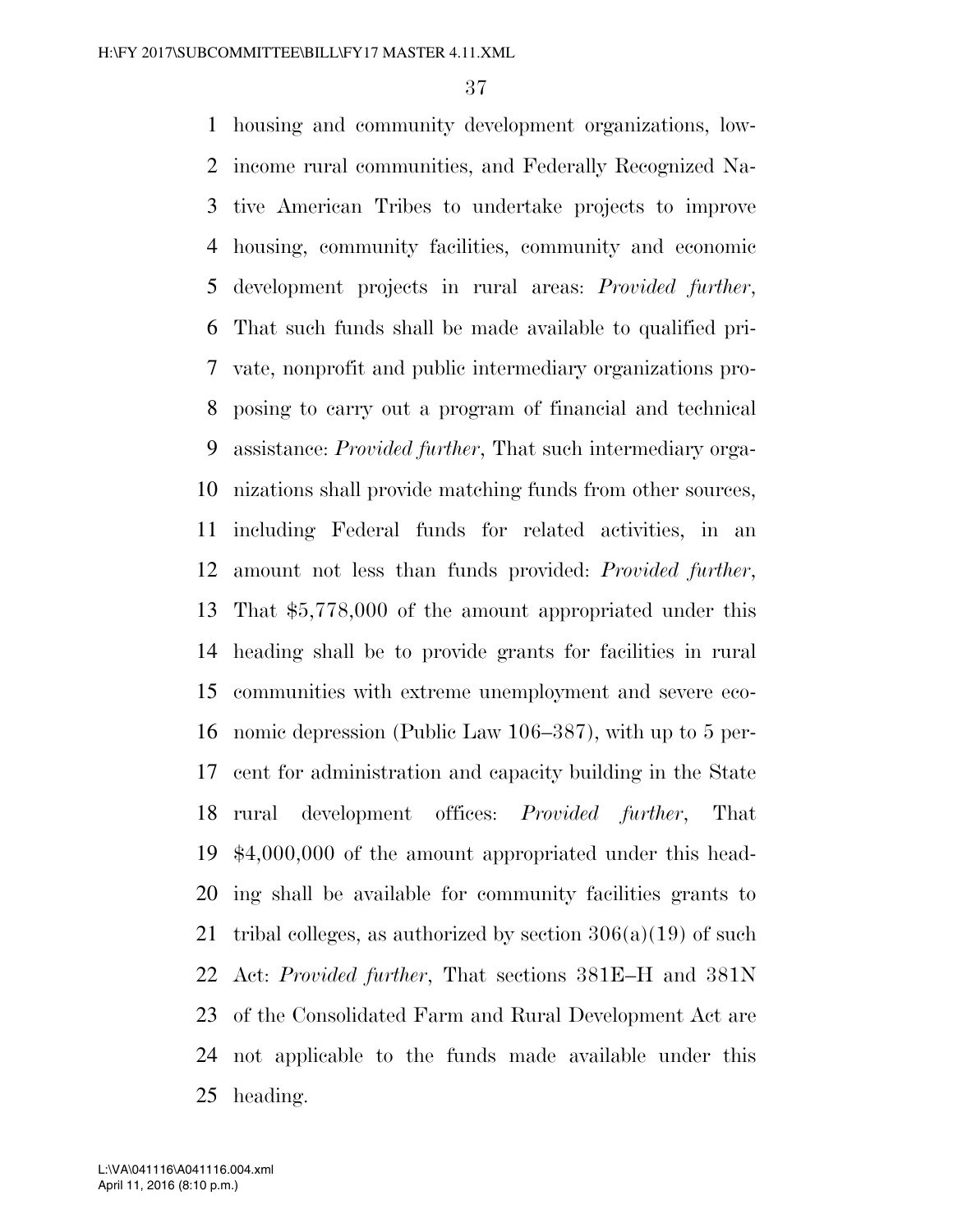|                             | RURAL BUSINESS-COOPERATIVE SERVICE |
|-----------------------------|------------------------------------|
| $\mathcal{D}_{\mathcal{L}}$ | RURAL BUSINESS PROGRAM ACCOUNT     |
| 3                           | (INCLUDING TRANSFERS OF FUNDS)     |

 For the cost of loan guarantees and grants, for the rural business development programs authorized by sec- tion 310B and described in subsections (a), (c), (f) and (g) of section 310B of the Consolidated Farm and Rural Development Act, \$76,883,000, to remain available until expended: *Provided*, That of the amount appropriated under this heading, not to exceed \$500,000 shall be made available for one grant to a qualified national organization to provide technical assistance for rural transportation in order to promote economic development and \$5,000,000 shall be for grants to the Delta Regional Authority and the Appalachian Regional Commission (7 U.S.C. 2009aa et seq.) for any Rural Community Advancement Program purpose as described in section 381E(d) of the Consoli- dated Farm and Rural Development Act, of which not more than 5 percent may be used for administrative ex- penses: *Provided further*, That \$4,000,000 of the amount appropriated under this heading shall be for business grants to benefit Federally Recognized Native American Tribes, including \$250,000 for a grant to a qualified na- tional organization to provide technical assistance for rural transportation in order to promote economic develop-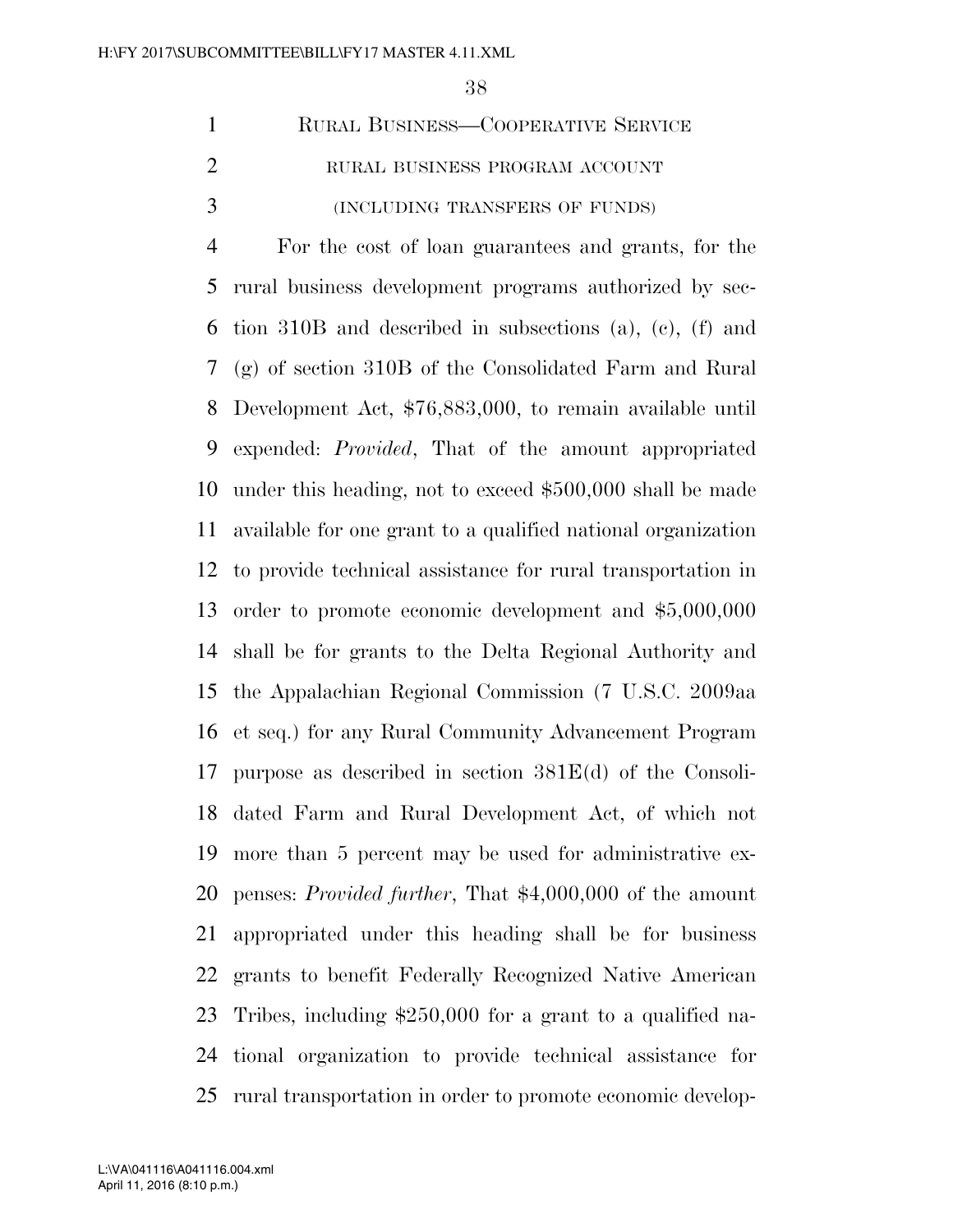ment: *Provided further*, That sections 381E–H and 381N of the Consolidated Farm and Rural Development Act are not applicable to funds made available under this heading: *Provided further,* That \$10,000,000 of the amount appro- priated under this heading shall be for grants to assist small and emerging businesses that have identified a mar- ket problem or need that technology investments could ad- dress if the investments will complement other recent in-vestments in technology infrastructure.

10 INTERMEDIARY RELENDING PROGRAM

11 (INCLUDING TRANSFER OF FUNDS)

 For the principal amount of direct loans, as author- ized by the Intermediary Relending Program (7 U.S.C. 1936b), \$18,889,000.

 For the cost of direct loans, \$5,476,000, as author- ized by the Intermediary Relending Program (7 U.S.C. 1936b), of which \$557,000 shall be available through June 30, 2017, for Federally Recognized Native American Tribes; and of which \$1,072,000 shall be available through June 30, 2017, for Mississippi Delta Region counties (as determined in accordance with Public Law 100–460): *Pro- vided*, That such costs, including the cost of modifying such loans, shall be as defined in section 502 of the Con-gressional Budget Act of 1974.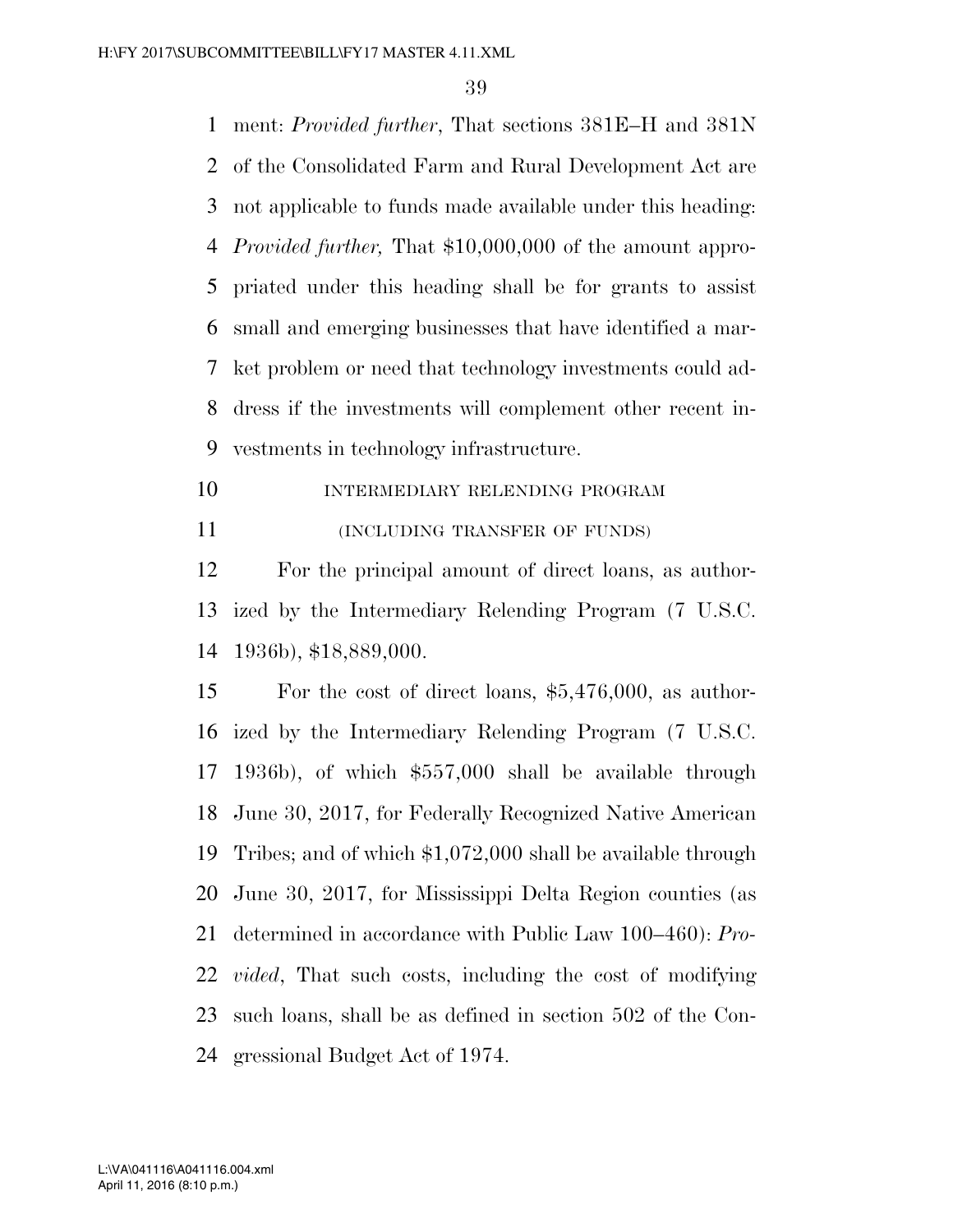In addition, for administrative expenses to carry out the direct loan programs, \$3,495,000 shall be transferred to and merged with the appropriation for ''Rural Develop-ment, Salaries and Expenses''.

- RURAL ECONOMIC DEVELOPMENT LOANS PROGRAM
- ACCOUNT
- (INCLUDING RESCISSION OF FUNDS)

 For the principal amount of direct loans, as author- ized under section 313 of the Rural Electrification Act, for the purpose of promoting rural economic development and job creation projects, \$50,000,000.

 Of the funds derived from interest on the cushion of credit payments, as authorized by section 313 of the Rural Electrification Act of 1936, \$151,487,000 shall not be ob-ligated and \$151,487,000 are rescinded.

RURAL COOPERATIVE DEVELOPMENT GRANTS

 For rural cooperative development grants authorized under section 310B(e) of the Consolidated Farm and Rural Development Act (7 U.S.C. 1932), \$26,550,000, of which \$2,750,000 shall be for cooperative agreements for the appropriate technology transfer for rural areas pro- gram: *Provided*, That not to exceed \$3,000,000 shall be for grants for cooperative development centers, individual cooperatives, or groups of cooperatives that serve socially disadvantaged groups and a majority of the boards of di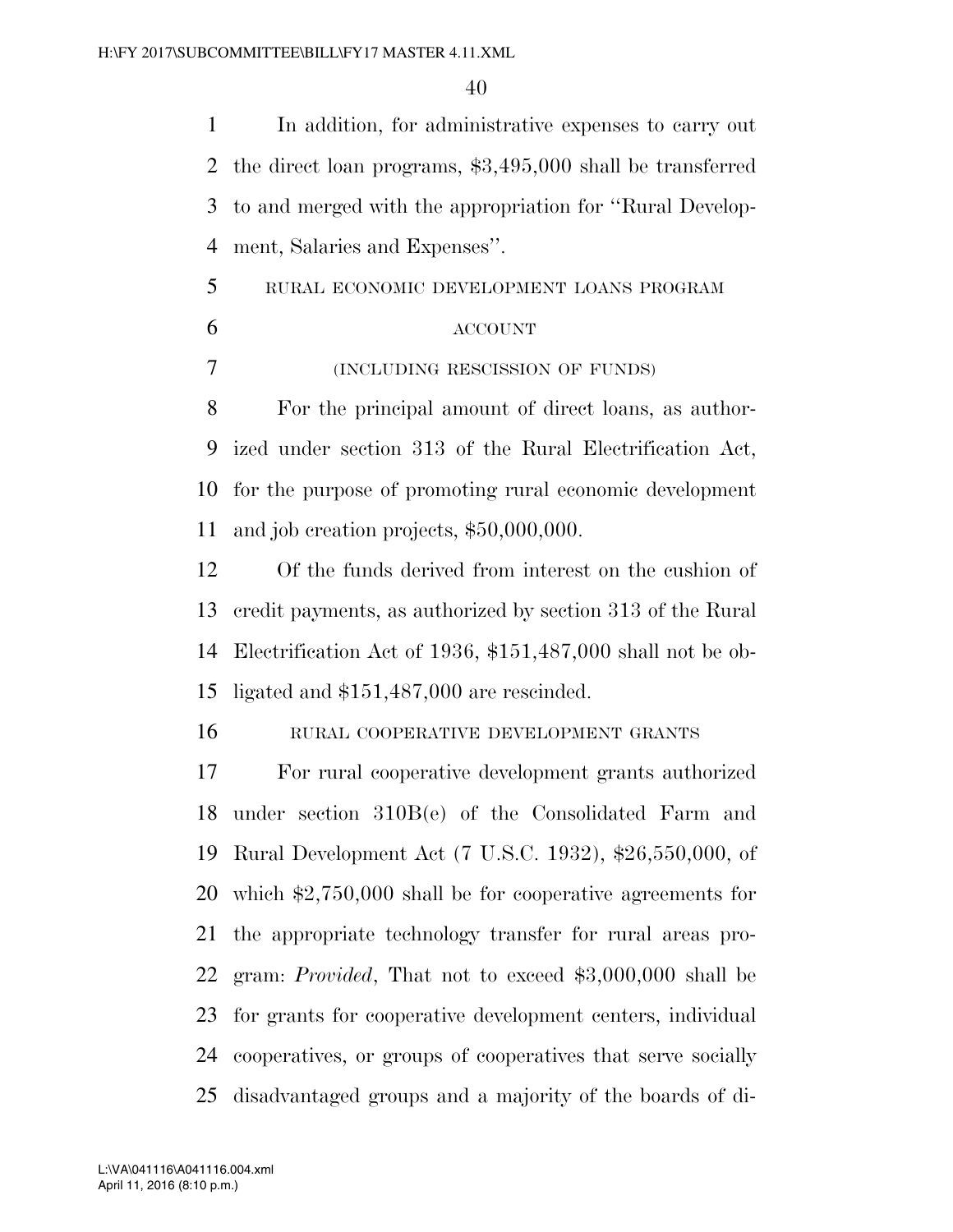rectors or governing boards of which are comprised of in- dividuals who are members of socially disadvantaged groups; and of which \$15,000,000, to remain available until expended, shall be for value-added agricultural prod- uct market development grants, as authorized by section 231 of the Agricultural Risk Protection Act of 2000 (7 U.S.C. 1632a).

#### RURAL ENERGY FOR AMERICA PROGRAM

 For the cost of a program of loan guarantees, under the same terms and conditions as authorized by section 9007 of the Farm Security and Rural Investment Act of 2002 (7 U.S.C. 8107), \$464,000: *Provided*, That the cost of loan guarantees, including the cost of modifying such loans, shall be as defined in section 502 of the Congres-sional Budget Act of 1974.

16 RURAL UTILITIES SERVICE

RURAL WATER AND WASTE DISPOSAL PROGRAM ACCOUNT

18 (INCLUDING TRANSFERS OF FUNDS)

 For the cost of direct loans, loan guarantees, and grants for the rural water, waste water, waste disposal, and solid waste management programs authorized by sec- tions 306, 306A, 306C, 306D, 306E, and 310B and de-23 scribed in sections  $306C(a)(2)$ ,  $306D$ ,  $306E$ , and 381E(d)(2) of the Consolidated Farm and Rural Develop-ment Act, \$533,210,000, to remain available until ex-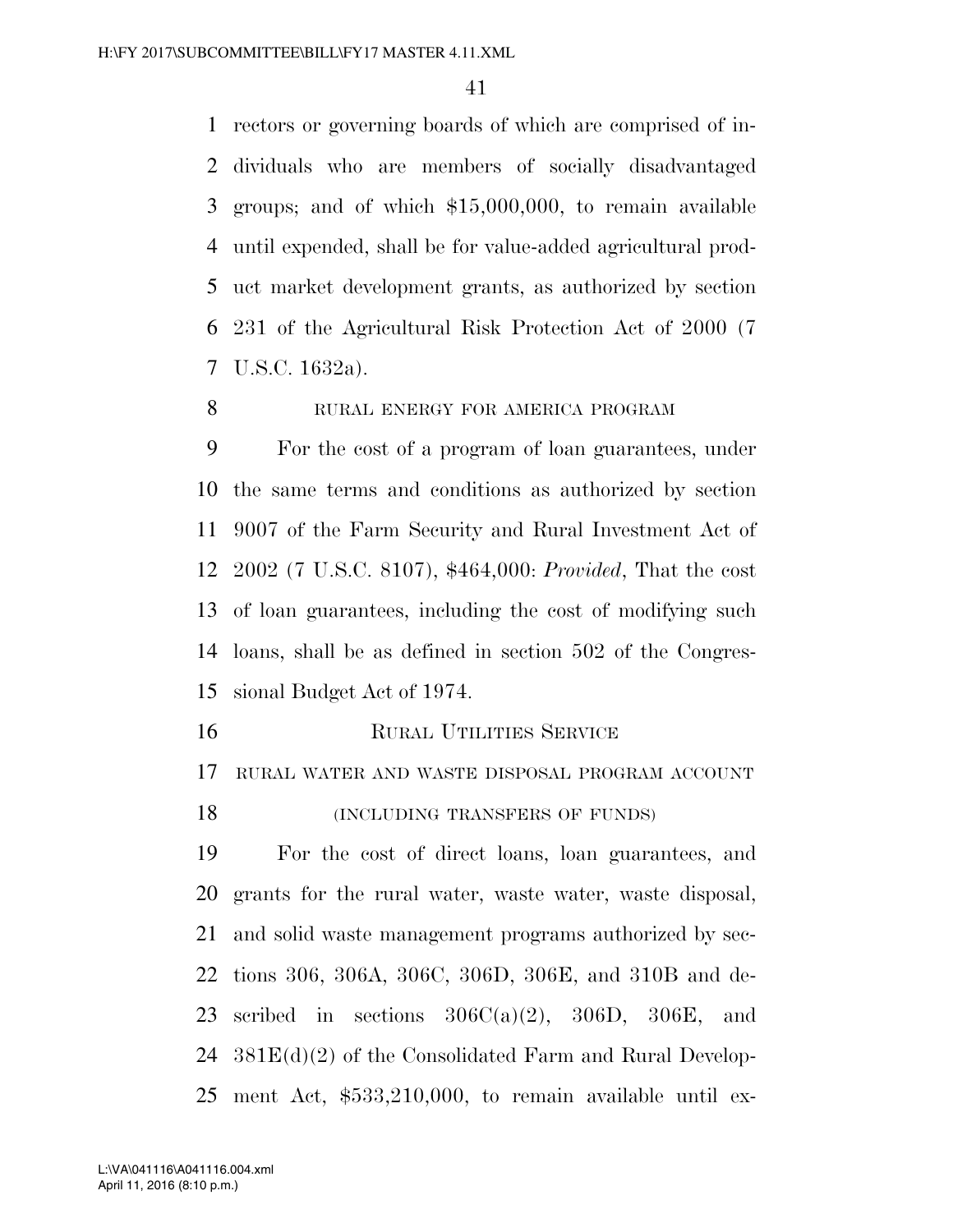pended, of which not to exceed \$1,000,000 shall be avail- able for the rural utilities program described in section  $3 \cdot 306(a)(2)(B)$  of such Act, and of which not to exceed \$993,000 shall be available for the rural utilities program described in section 306E of such Act: *Provided*, That not to exceed \$10,000,000 of the amount appropriated under this heading shall be for grants authorized by section 306A(i)(2) of the Consolidated Farm and Rural Develop- ment Act in addition to funding authorized by section 306A(i)(1) of such Act: *Provided further*, That \$53,000,000 of the amount appropriated under this head- ing shall be for loans and grants including water and waste disposal systems grants authorized by section 306C(a)(2)(B) and section 306D of the Consolidated Farm and Rural Development Act, and Federally Recog- nized Native American Tribes authorized by section 306C(a)(1) of such Act: *Provided further*, That funding provided for section 306D of the Consolidated Farm and Rural Development Act may be provided to a consortium formed pursuant to section 325 of Public Law 105–83: *Provided further*, That not more than 2 percent of the funding provided for section 306D of the Consolidated Farm and Rural Development Act may be used by the State of Alaska for training and technical assistance pro-grams and not more than 2 percent of the funding pro-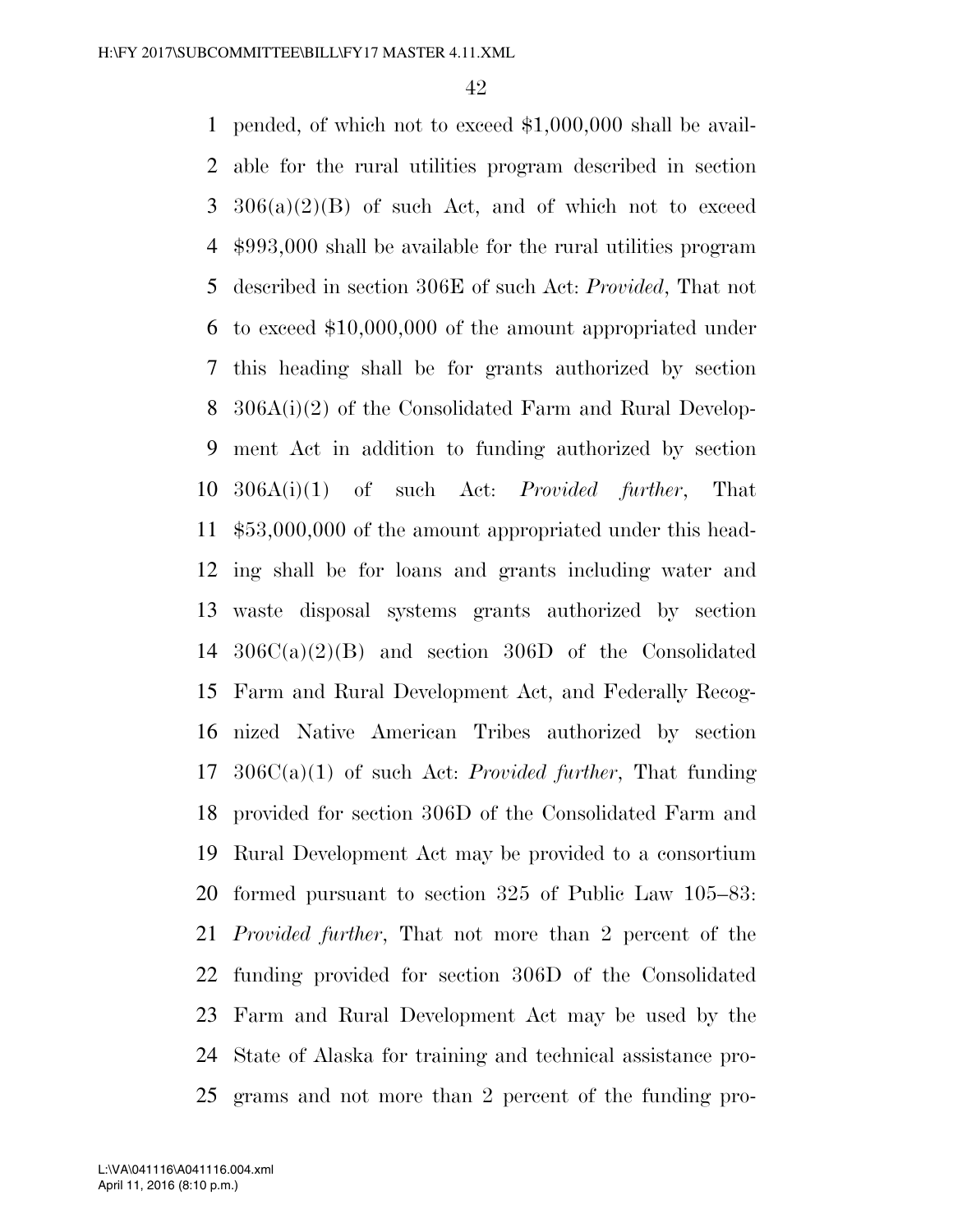vided for section 306D of the Consolidated Farm and Rural Development Act may be used by a consortium formed pursuant to section 325 of Public Law 105–83 for training and technical assistance programs: *Provided fur- ther*, That not to exceed \$20,000,000 of the amount ap- propriated under this heading shall be for technical assist- ance grants for rural water and waste systems pursuant 8 to section  $306(a)(14)$  of such Act, unless the Secretary makes a determination of extreme need, of which \$6,500,000 shall be made available for a grant to a quali- fied nonprofit multi-State regional technical assistance or- ganization, with experience in working with small commu- nities on water and waste water problems, the principal purpose of such grant shall be to assist rural communities with populations of 3,300 or less, in improving the plan- ning, financing, development, operation, and management of water and waste water systems, and of which not less than \$800,000 shall be for a qualified national Native American organization to provide technical assistance for rural water systems for tribal communities: *Provided fur- ther*, That not to exceed \$16,897,000 of the amount ap- propriated under this heading shall be for contracting with qualified national organizations for a circuit rider program to provide technical assistance for rural water systems: *Provided further*, That not to exceed \$4,000,000 shall be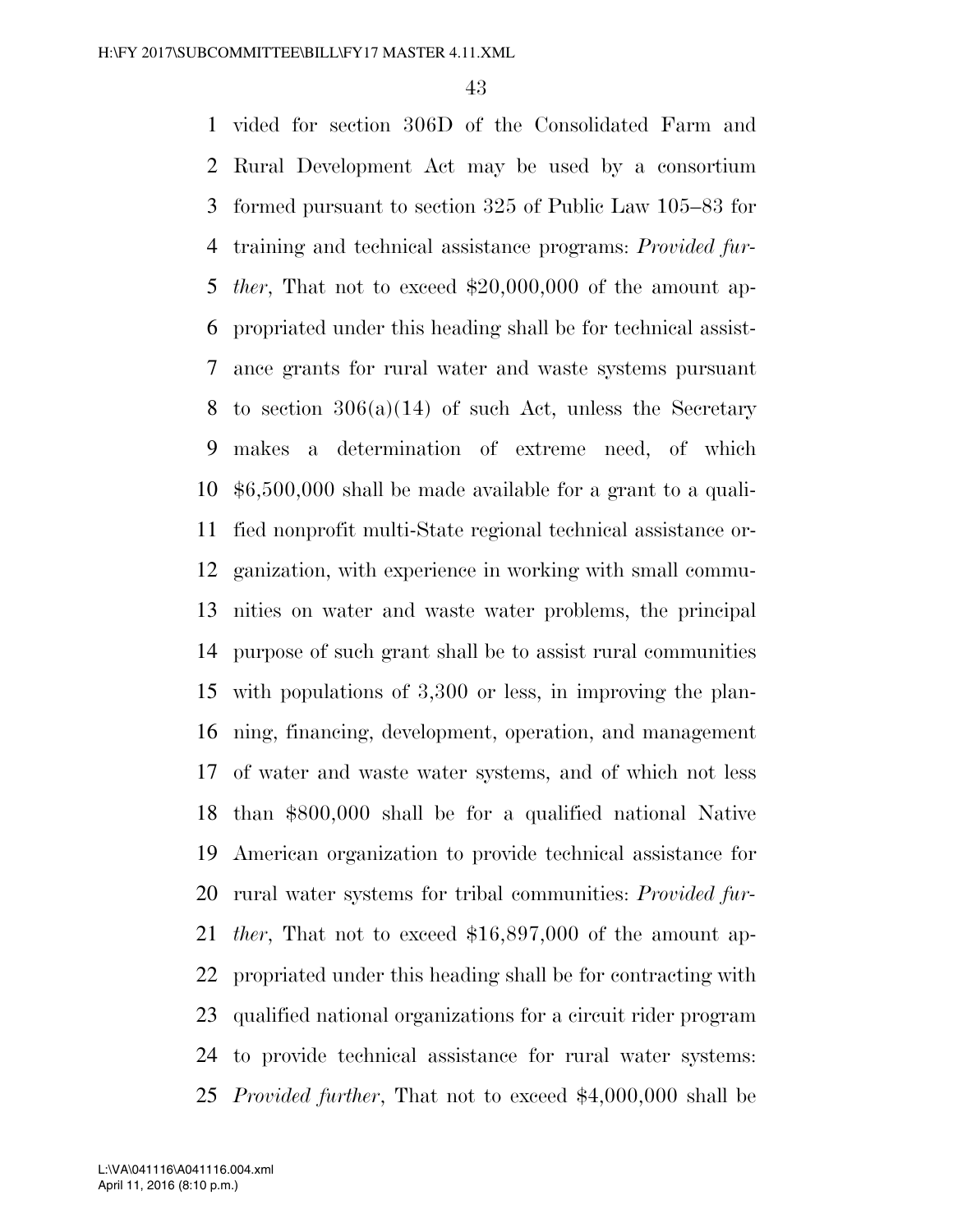for solid waste management grants: *Provided further*, That sections 381E–H and 381N of the Consolidated Farm and Rural Development Act are not applicable to the funds made available under this heading.

#### RURAL ELECTRIFICATION AND TELECOMMUNICATIONS

- LOANS PROGRAM ACCOUNT
- (INCLUDING TRANSFER OF FUNDS)

 The principal amount of direct and guaranteed loans as authorized by sections 305 and 306 of the Rural Elec- trification Act of 1936 (7 U.S.C. 935 and 936) shall be made as follows: loans made pursuant to section 306 of that Act, rural electric, \$5,500,000,000; guaranteed un- derwriting loans pursuant to section 313A, \$750,000,000; 5 percent rural telecommunications loans, cost of money rural telecommunications loans, and for loans made pursu- ant to section 306 of that Act, rural telecommunications loans, \$690,000,000: *Provided*, That up to \$2,000,000,000 shall be used for the construction, acquisi- tion, or improvement of fossil-fueled electric generating plants (whether new or existing) that utilize carbon se-questration systems.

 For the cost of direct loans as authorized by section 305 of the Rural Electrification Act of 1936 (7 U.S.C. 935), including the cost of modifying loans, as defined in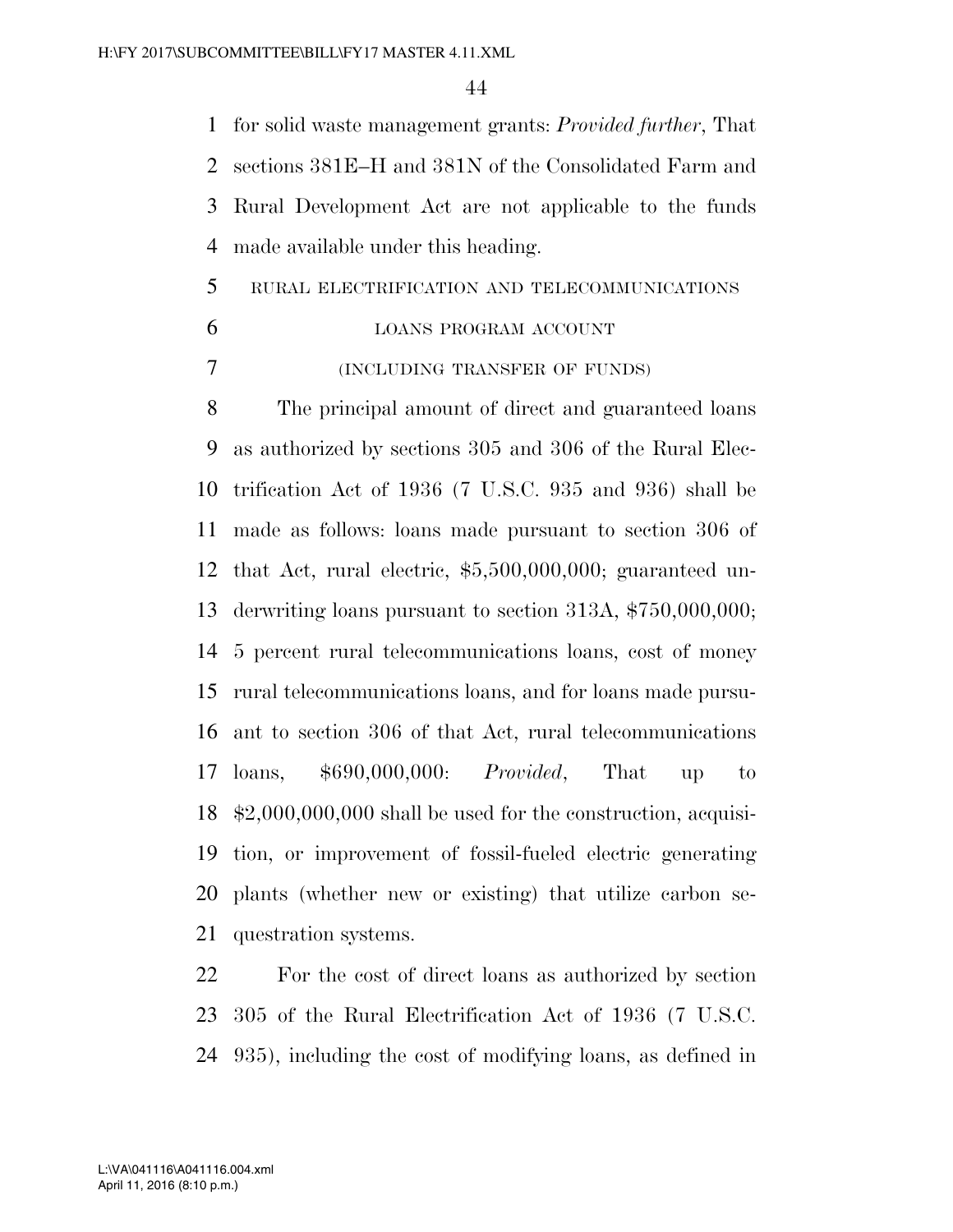section 502 of the Congressional Budget Act of 1974, cost

of money rural telecommunications loans, \$3,071,000.

 In addition, for administrative expenses necessary to carry out the direct and guaranteed loan programs, \$33,414,000, which shall be transferred to and merged with the appropriation for ''Rural Development, Salaries and Expenses''.

# DISTANCE LEARNING, TELEMEDICINE, AND BROADBAND PROGRAM

 For the principal amount of broadband telecommuni-cation loans, \$20,000,000.

 For grants for telemedicine and distance learning services in rural areas, as authorized by 7 U.S.C. 950aaa et seq., \$25,000,000, to remain available until expended. For the cost of broadband loans, as authorized by section 601 of the Rural Electrification Act, \$4,560,000, to remain available until expended: *Provided*, That the cost of direct loans shall be as defined in section 502 of the Congressional Budget Act of 1974.

 In addition, \$33,000,000, to remain available until expended, for a grant program to finance broadband transmission in rural areas eligible for Distance Learning and Telemedicine Program benefits authorized by 7 U.S.C. 950aaa.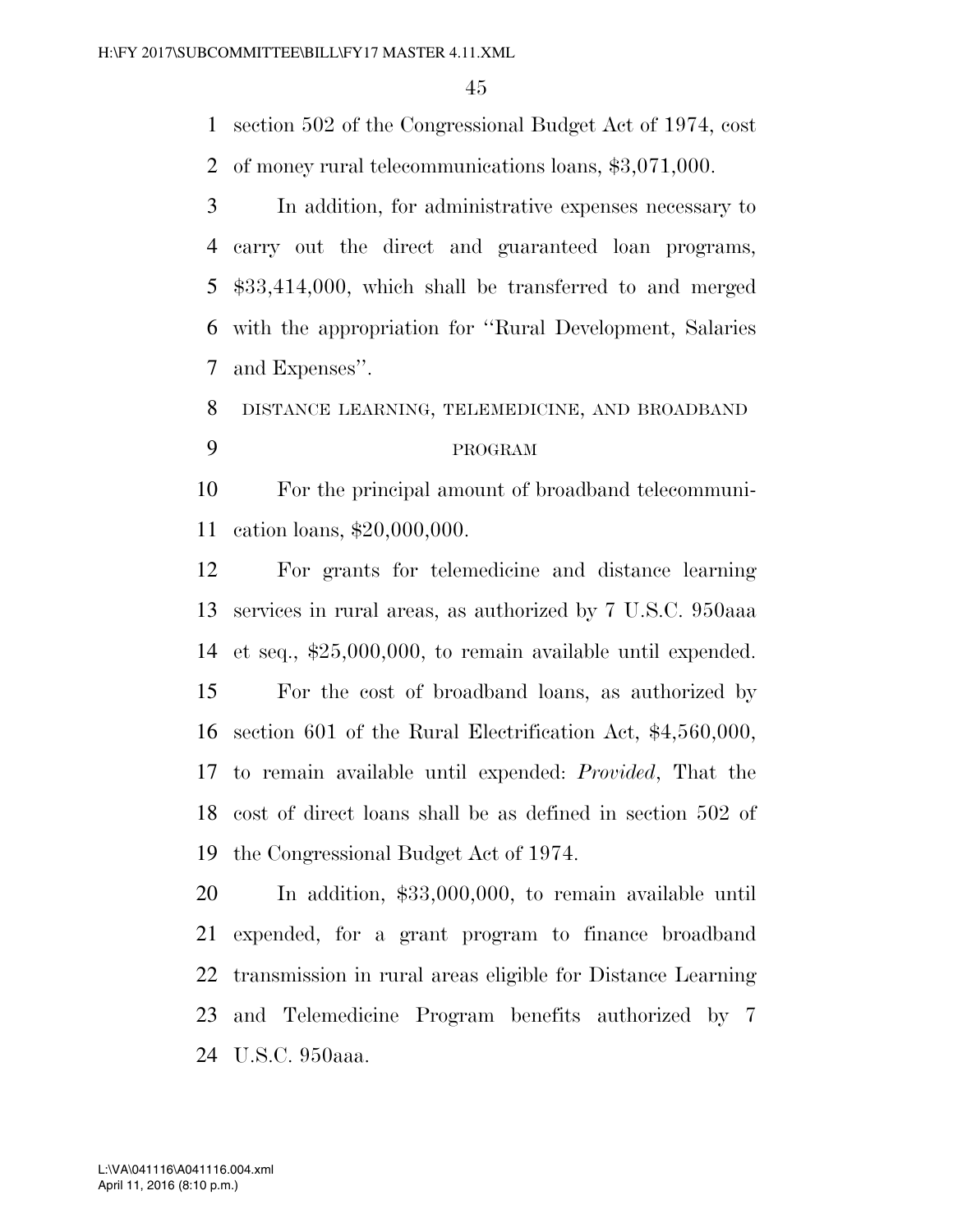TITLE IV DOMESTIC FOOD PROGRAMS OFFICE OF THE UNDER SECRETARY FOR FOOD, NUTRITION, AND CONSUMER SERVICES For necessary expenses of the Office of the Under Secretary for Food, Nutrition, and Consumer Services, \$811,000. 8 FOOD AND NUTRITION SERVICE CHILD NUTRITION PROGRAMS **(INCLUDING TRANSFERS OF FUNDS)**  For necessary expenses to carry out the Richard B. Russell National School Lunch Act (42 U.S.C. 1751 et seq.), except section 21, and the Child Nutrition Act of 1966 (42 U.S.C. 1771 et seq.), except sections 17 and 21; \$23,175,679,000 to remain available through Sep- tember 30, 2018, of which such sums as are made avail- able under section 14222(b)(1) of the Food, Conservation, and Energy Act of 2008 (Public Law 110–246) shall be merged with and available for the same time period and purposes as provided herein: *Provided*, That of the total amount available, \$17,004,000 shall be available to carry out section 19 of the Child Nutrition Act of 1966 (42

 U.S.C. 1771 et seq.): *Provided further*, That of the total amount available, \$25,000,000 shall be available to pro-vide competitive grants to State agencies for subgrants to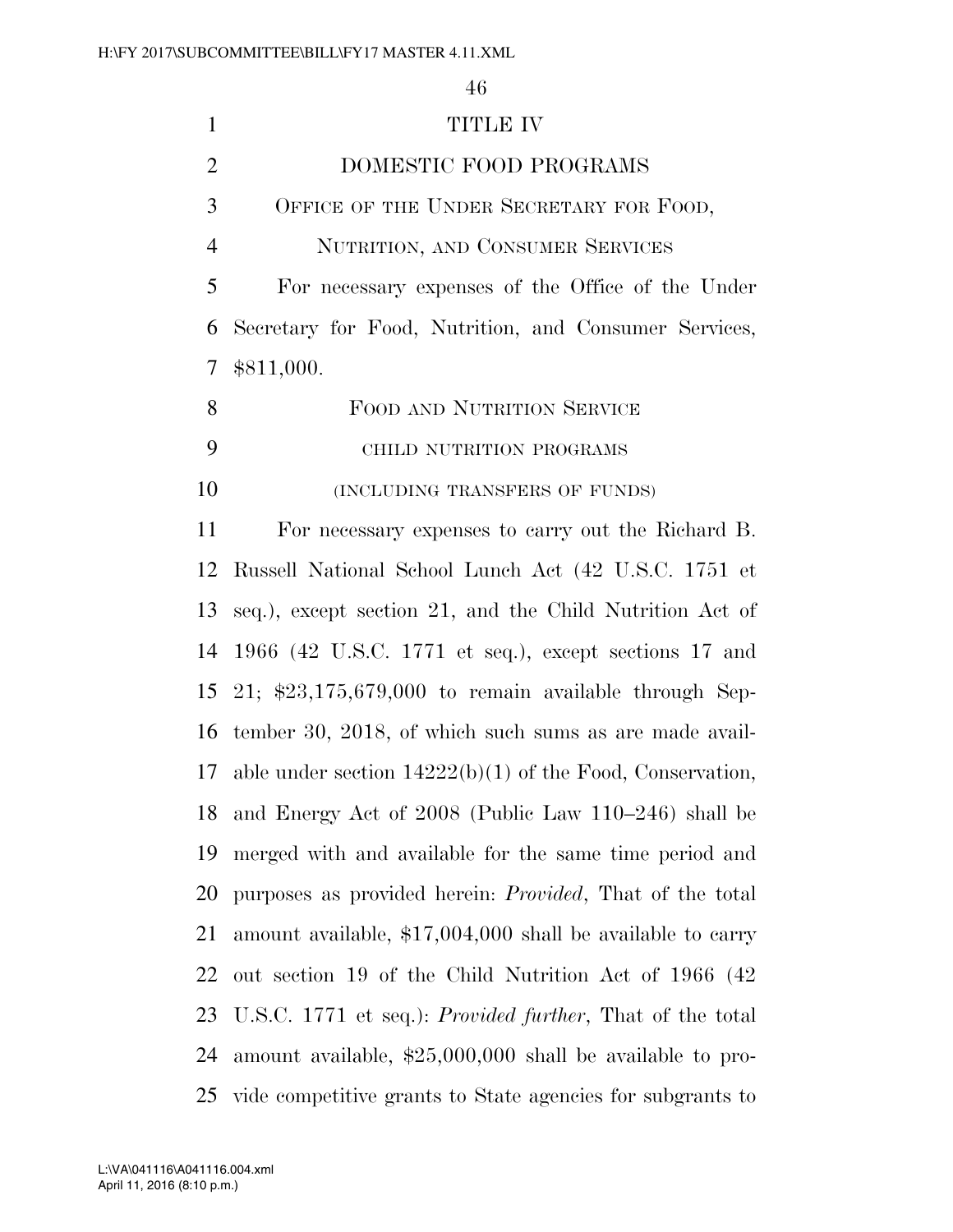local educational agencies and schools to purchase the equipment needed to serve healthier meals, improve food safety, and to help support the establishment, mainte- nance, or expansion of the school breakfast program: *Pro- vided further*, That of the total amount available, \$21,000,000 shall remain available until expended to carry out section 749(g) of the Agriculture Appropriations Act of 2010 (Public Law 111–80): *Provided further*, That sec- tion 26(d) of the Richard B. Russell National School 10 Lunch Act  $(42 \text{ U.S.C. } 1769g(d))$  is amended in the first sentence by striking ''2010 through 2016'' and inserting ''2010 through 2017''.

SPECIAL SUPPLEMENTAL NUTRITION PROGRAM FOR

#### WOMEN, INFANTS, AND CHILDREN (WIC)

 For necessary expenses to carry out the special sup- plemental nutrition program as authorized by section 17 of the Child Nutrition Act of 1966 (42 U.S.C. 1786), \$6,350,000,000, to remain available through September 30, 2018: *Provided*, That notwithstanding section 17(h)(10) of the Child Nutrition Act of 1966 (42 U.S.C. 1786(h)(10)), not less than \$60,000,000 shall be used for breastfeeding peer counselors and other related activities, \$14,000,000 shall be used for infrastructure: *Provided further*, That none of the funds provided in this account shall be available for the purchase of infant formula except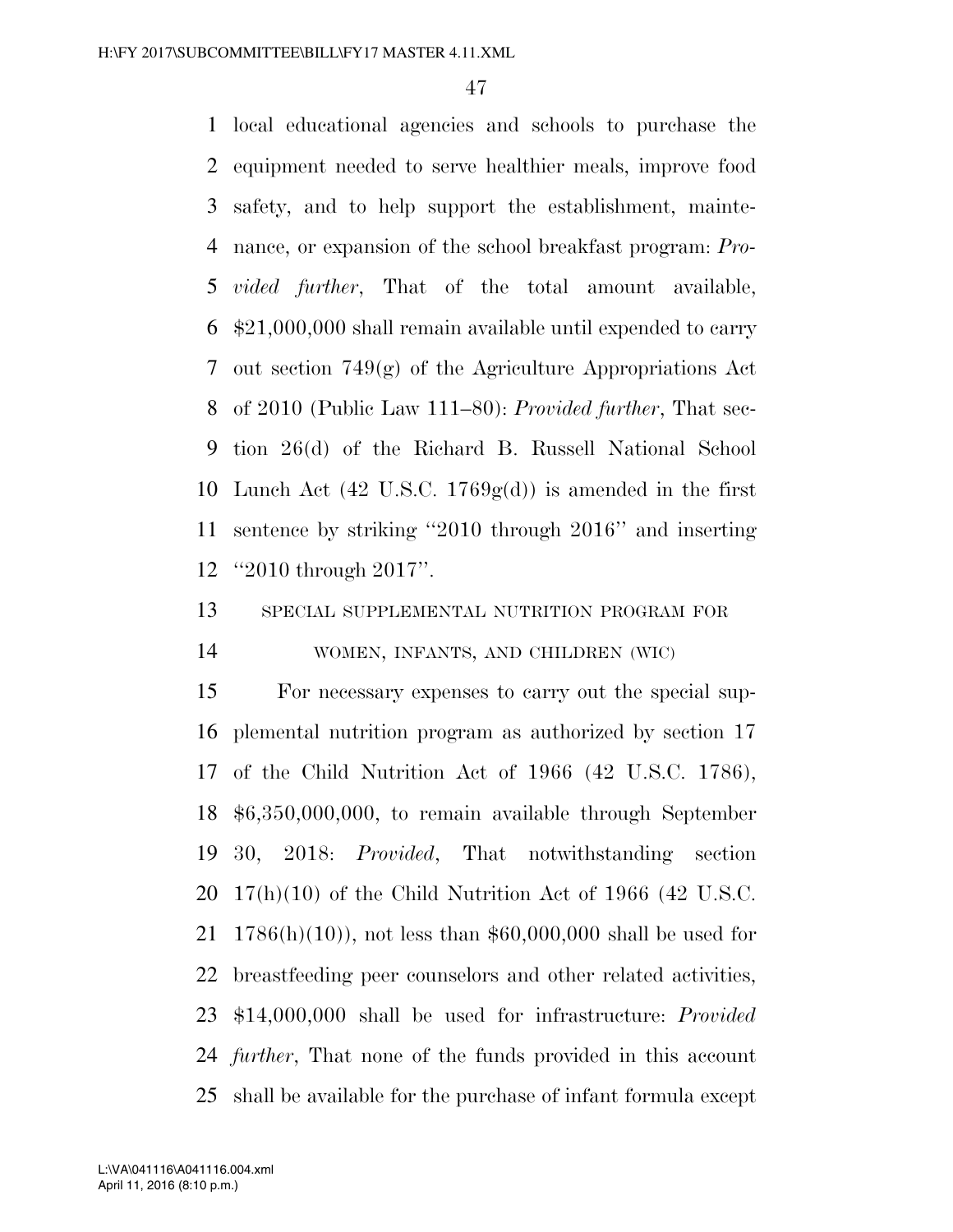in accordance with the cost containment and competitive bidding requirements specified in section 17 of such Act: *Provided further*, That none of the funds provided shall be available for activities that are not fully reimbursed by other Federal Government departments or agencies unless authorized by section 17 of such Act: *Provided further*, That upon termination of a federally mandated vendor moratorium and subject to terms and conditions estab- lished by the Secretary, the Secretary may waive the re-10 quirement at 7 CFR  $246.12(g)(6)$  at the request of a State agency.

SUPPLEMENTAL NUTRITION ASSISTANCE PROGRAM

 For necessary expenses to carry out the Food and Nutrition Act of 2008 (7 U.S.C. 2011 et seq.), \$79,673,277,000, of which \$3,000,000,000, to remain available through December 31, 2018, shall be placed in reserve for use only in such amounts and at such times as may become necessary to carry out program operations: *Provided*, That funds provided herein shall be expended in accordance with section 16 of the Food and Nutrition Act of 2008: *Provided further*, That of the funds made available under this heading, \$998,000 may be used to provide nutrition education services to State agencies and Federally Recognized Tribes participating in the Food Distribution Program on Indian Reservations: *Provided*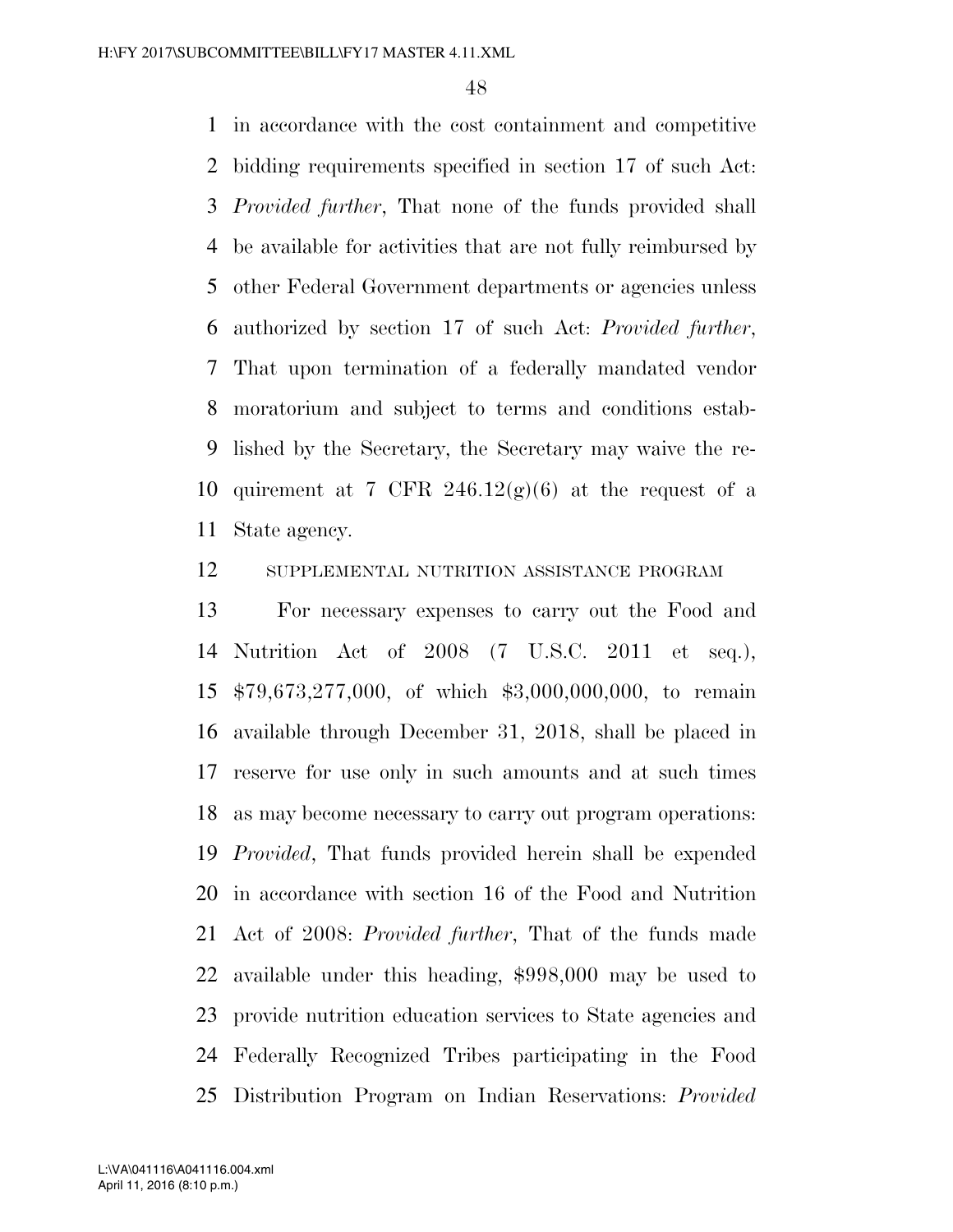*further*, That this appropriation shall be subject to any work registration or workfare requirements as may be re- quired by law: *Provided further*, That funds made available for Employment and Training under this heading shall re- main available through September 30, 2018: *Provided fur- ther*, That funds made available under this heading for section 28(d)(1) and section 27(a) of the Food and Nutri- tion Act of 2008 shall remain available through September 30, 2018: *Provided further,* That none of the funds made available under this heading may be obligated or expended in contravention of section 213A of the Immigration and Nationality Act (8 U.S.C. 1183A): *Provided further*, That, subject to section 732 of this Act, funds made available under this heading may be used to enter into contracts and employ staff to conduct studies, evaluations, or to con- duct activities related to program integrity provided that such activities are authorized by the Food and Nutrition Act of 2008.

#### COMMODITY ASSISTANCE PROGRAM

 For necessary expenses to carry out disaster assist- ance and the Commodity Supplemental Food Program as authorized by section 4(a) of the Agriculture and Con- sumer Protection Act of 1973 (7 U.S.C. 612c note); the Emergency Food Assistance Act of 1983; special assist-ance for the nuclear affected islands, as authorized by sec-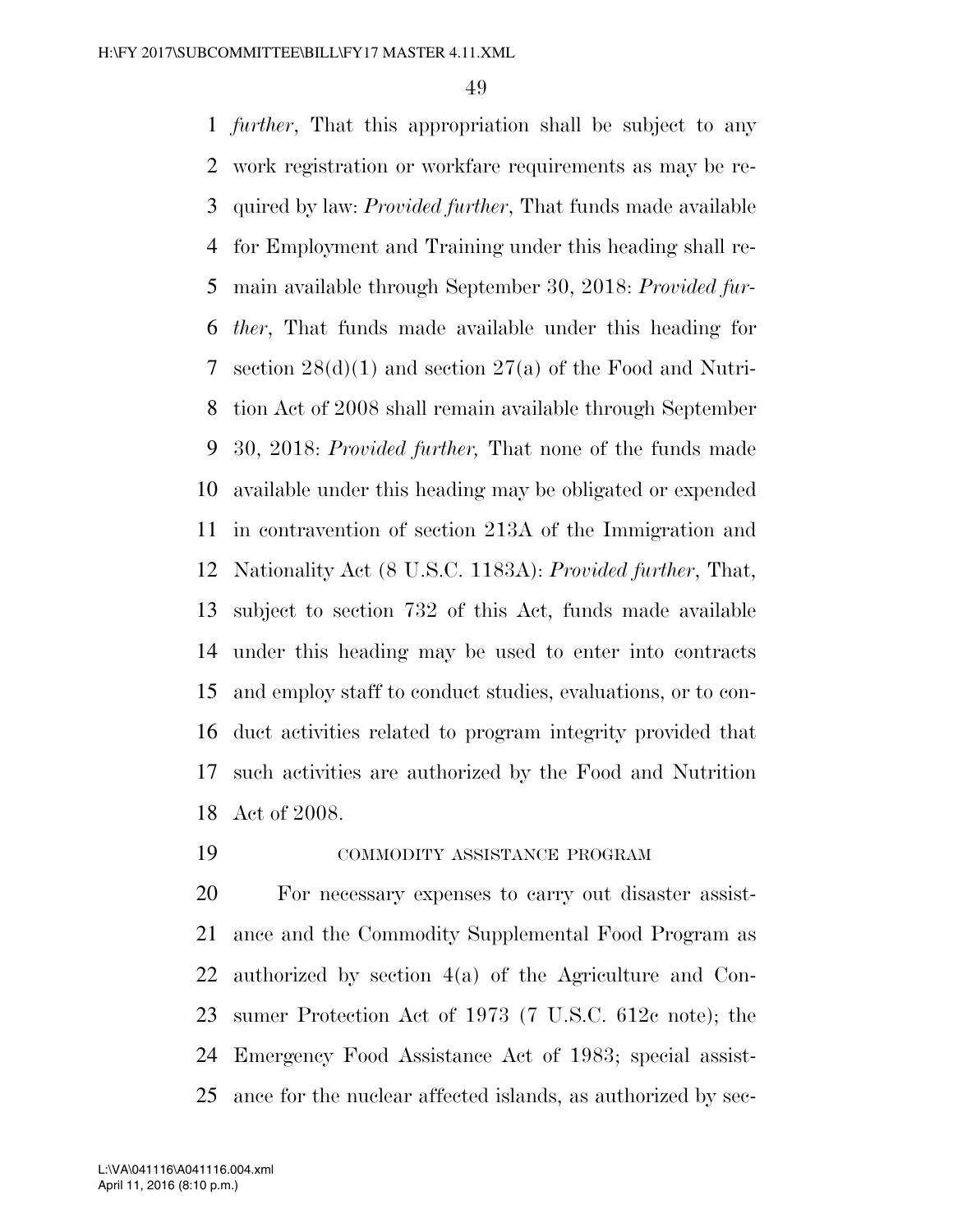tion 103(f)(2) of the Compact of Free Association Amend- ments Act of 2003 (Public Law 108–188); and the Farm- ers' Market Nutrition Program, as authorized by section 17(m) of the Child Nutrition Act of 1966, \$315,139,000, to remain available through September 30, 2018: *Pro- vided*, That none of these funds shall be available to reim- burse the Commodity Credit Corporation for commodities donated to the program: *Provided further*, That notwith- standing any other provision of law, effective with funds made available in fiscal year 2017 to support the Seniors Farmers' Market Nutrition Program, as authorized by section 4402 of the Farm Security and Rural Investment Act of 2002, such funds shall remain available through September 30, 2018: *Provided further*, That of the funds made available under section 27(a) of the Food and Nutri- tion Act of 2008 (7 U.S.C. 2036(a)), the Secretary may use up to 10 percent for costs associated with the distribu-tion of commodities.

#### NUTRITION PROGRAMS ADMINISTRATION

 For necessary administrative expenses of the Food and Nutrition Service for carrying out any domestic nutri- tion assistance program, \$168,524,000: *Provided*, That of the funds provided herein, \$2,000,000 shall be used for the purposes of section 4404 of Public Law 107–171, as amended by section 4401 of Public Law 110–246: *Pro-*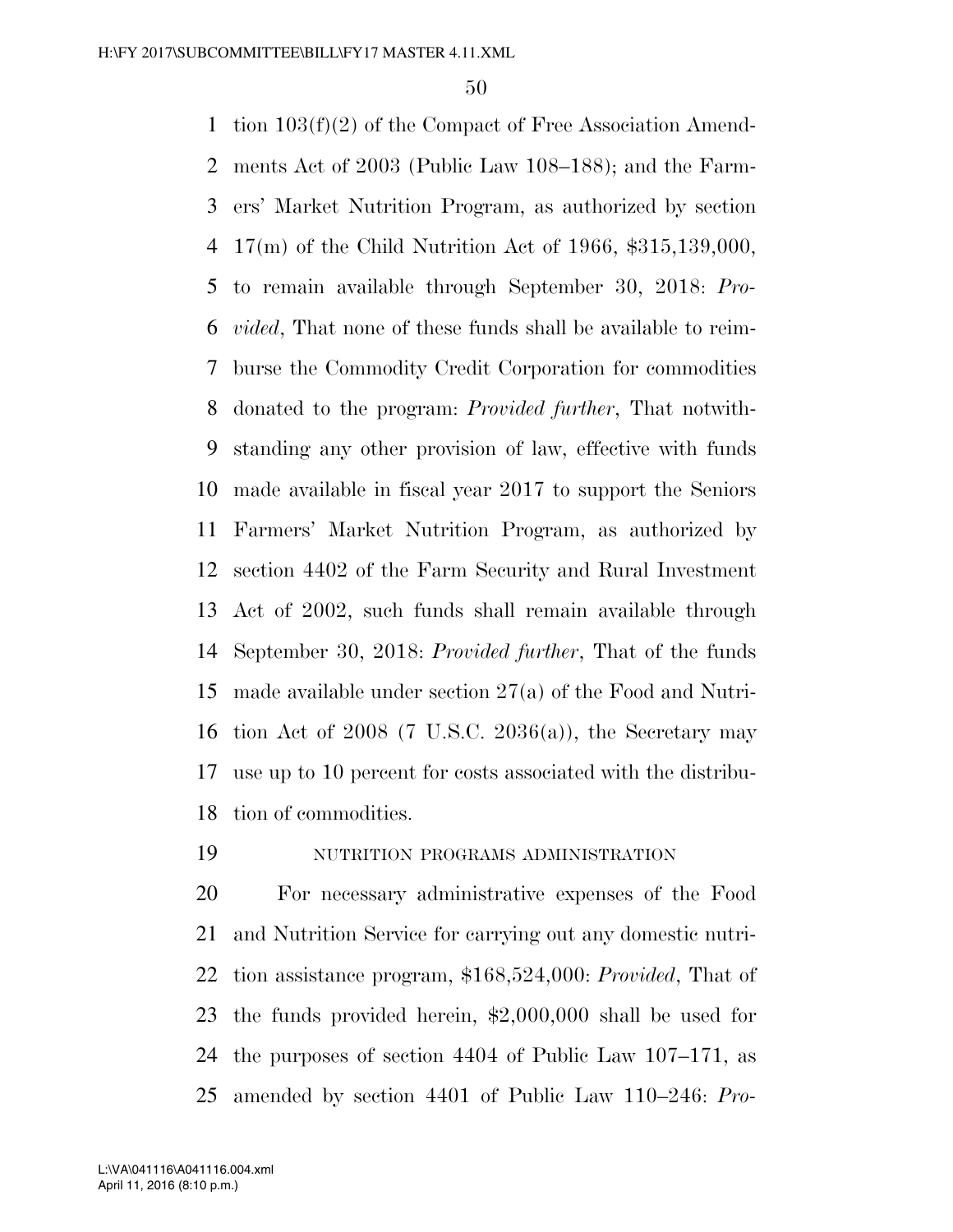|                | 1 vided further, That of the funds provided herein,             |
|----------------|-----------------------------------------------------------------|
| $\overline{2}$ | $$1,000,000$ shall be used to contract for an independent       |
| 3              | study to identify the best means of consolidating and co-       |
| 4              | ordinating reporting requirements under Child Nutrition         |
| 5              | Programs to eliminate redundancy, increase efficiency,          |
| 6              | and reduce the reporting burden on school food authorities      |
| 7              | and State agencies.                                             |
| 8              | <b>TITLE V</b>                                                  |
| 9              | FOREIGN ASSISTANCE AND RELATED                                  |
| 10             | PROGRAMS                                                        |
| 11             | FOREIGN AGRICULTURAL SERVICE                                    |
| 12             | SALARIES AND EXPENSES                                           |
| 13             | (INCLUDING TRANSFERS OF FUNDS)                                  |
| 14             | For necessary expenses of the Foreign Agricultural              |
| 15             | Service, including not to exceed $$250,000$ for representa-     |
| 16             | tion allowances and for expenses pursuant to section 8 of       |
|                | 17 the Act approved August 3, 1956 (7 U.S.C. 1766),             |
| 18             | \$194,566,000: Provided, That the Service may utilize ad-       |
| 19             | vances of funds, or reimburse this appropriation for ex-        |
| 20             | penditures made on behalf of Federal agencies, public and       |
| 21             | private organizations and institutions under agreements         |
| 22             | executed pursuant to the agricultural food production as-       |
| 23             | sistance programs (7 U.S.C. 1737) and the foreign assist-       |
| 24             | ance programs of the United States Agency for Inter-            |
| 25             | national Development: <i>Provided further</i> , That funds made |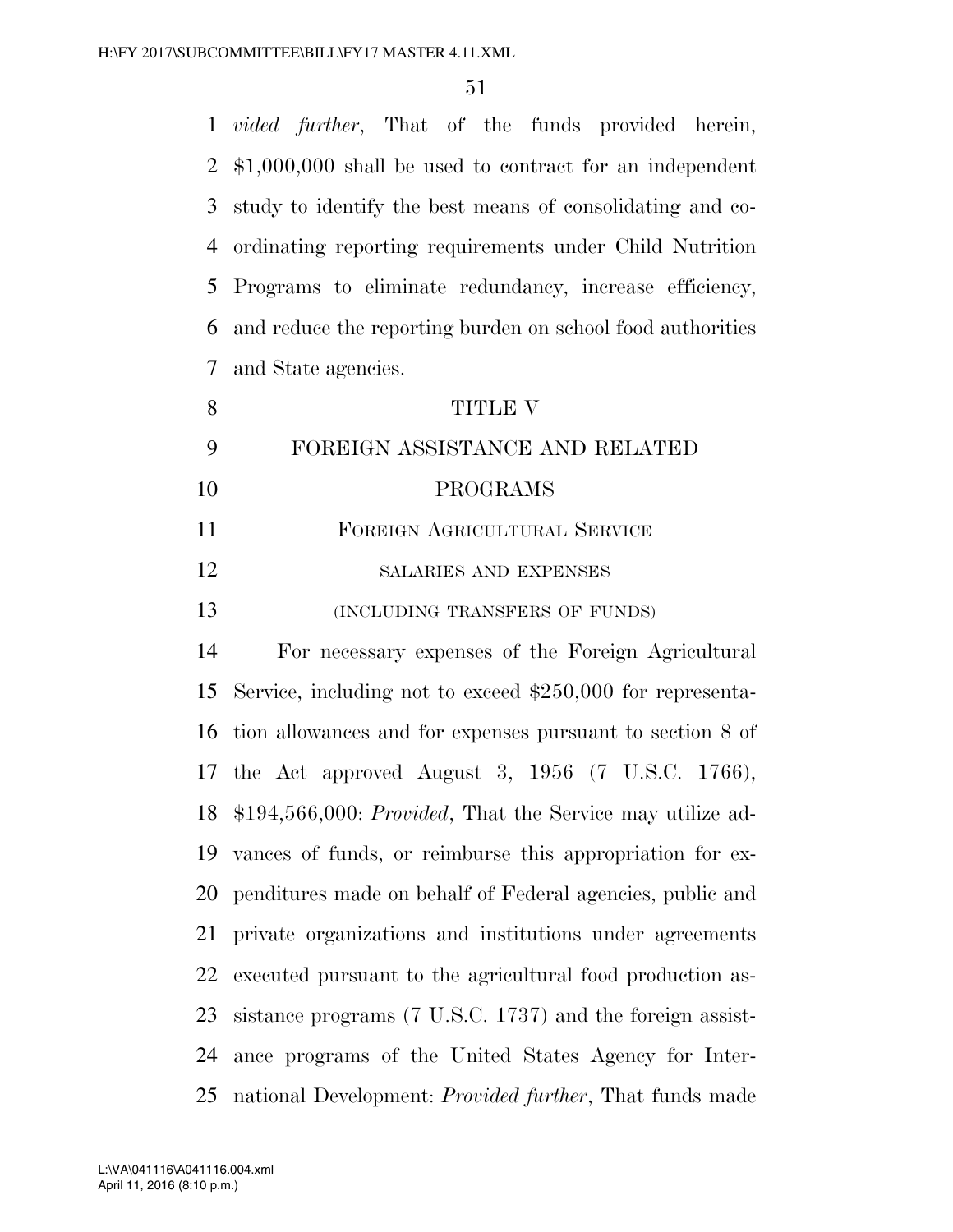available for middle-income country training programs, funds made available for the Borlaug International Agri- cultural Science and Technology Fellowship program, and up to \$2,000,000 of the Foreign Agricultural Service ap- propriation solely for the purpose of offsetting fluctuations in international currency exchange rates, subject to docu- mentation by the Foreign Agricultural Service, shall re-main available until expended.

FOOD FOR PEACE TITLE I DIRECT CREDIT AND FOOD

10 FOR PROGRESS PROGRAM ACCOUNT

11 (INCLUDING TRANSFER OF FUNDS)

 For administrative expenses to carry out the credit program of title I, Food for Peace Act (Public Law 83– 480) and the Food for Progress Act of 1985, \$149,000, shall be transferred to and merged with the appropriation for ''Farm Service Agency, Salaries and Expenses''.

17 FOOD FOR PEACE TITLE II GRANTS

 For expenses during the current fiscal year, not oth- erwise recoverable, and unrecovered prior years' costs, in- cluding interest thereon, under the Food for Peace Act (Public Law 83–480), for commodities supplied in connec- tion with dispositions abroad under title II of said Act, \$1,466,000,000, to remain available until expended: *Pro- vided,* That notwithstanding any other provision of law, including section 202(a) of the Food for Peace Act (7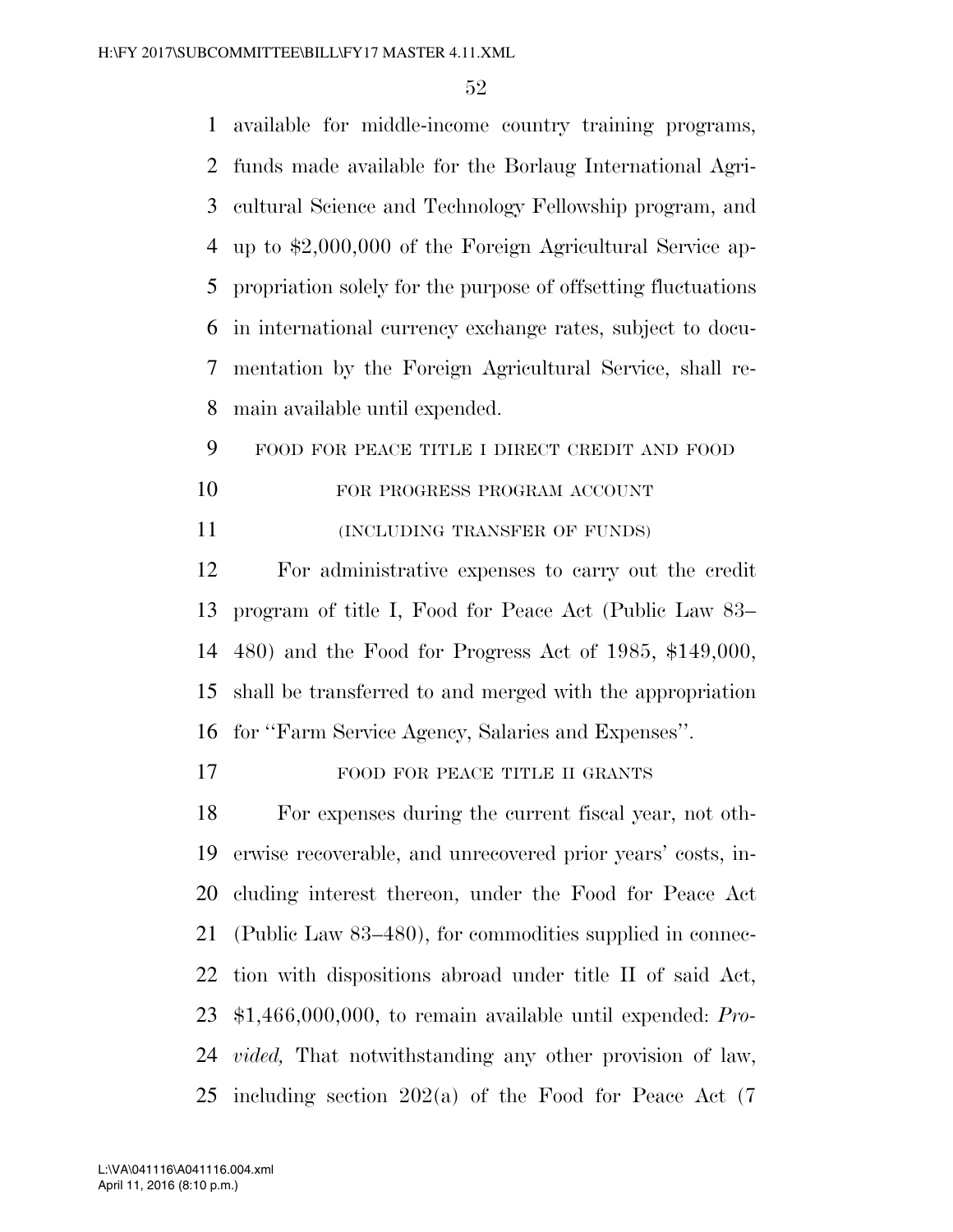U.S.C. 1722(a)), amounts made available under this head- ing shall be used to provide not less than the minimum 3 level of funding required by section  $412(e)(2)$  of the Food for Peace Act (7 U.S.C. 1736f(e)(2)) to carry out non- emergency food assistance programs under title II of such Act.

#### MCGOVERN-DOLE INTERNATIONAL FOOD FOR EDUCATION

#### 8 AND CHILD NUTRITION PROGRAM GRANTS

 For necessary expenses to carry out the provisions of section 3107 of the Farm Security and Rural Invest- ment Act of 2002 (7 U.S.C. 1736o–1), \$201,626,000, to remain available until expended: *Provided*, That the Com- modity Credit Corporation is authorized to provide the services, facilities, and authorities for the purpose of im- plementing such section, subject to reimbursement from amounts provided herein.

#### COMMODITY CREDIT CORPORATION EXPORT (LOANS)

#### CREDIT GUARANTEE PROGRAM ACCOUNT

(INCLUDING TRANSFERS OF FUNDS)

 For administrative expenses to carry out the Com- modity Credit Corporation's Export Guarantee Program, GSM 102 and GSM 103, \$8,537,000; to cover common overhead expenses as permitted by section 11 of the Com- modity Credit Corporation Charter Act and in conformity with the Federal Credit Reform Act of 1990, of which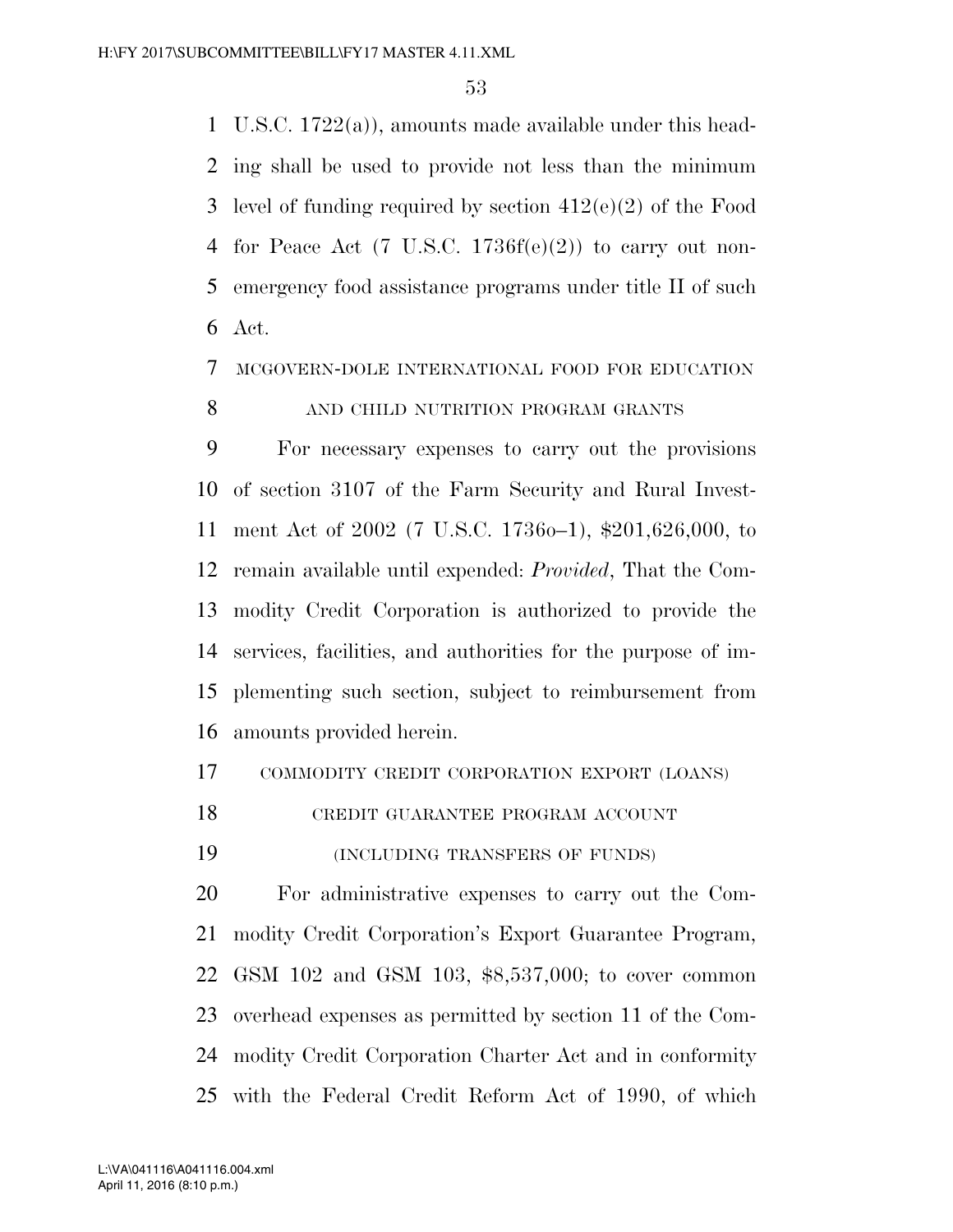\$6,074,000 shall be transferred to and merged with the appropriation for ''Foreign Agricultural Service, Salaries and Expenses'', and of which \$2,463,000 shall be trans- ferred to and merged with the appropriation for ''Farm Service Agency, Salaries and Expenses''.

| 6 | TITLE VI                                |
|---|-----------------------------------------|
| 7 | RELATED AGENCIES AND FOOD AND DRUG      |
| 8 | ADMINISTRATION                          |
| 9 | DEPARTMENT OF HEALTH AND HUMAN SERVICES |

- 10 FOOD AND DRUG ADMINISTRATION
- SALARIES AND EXPENSES

 For necessary expenses of the Food and Drug Ad- ministration, including hire and purchase of passenger motor vehicles; for payment of space rental and related costs pursuant to Public Law 92–313 for programs and activities of the Food and Drug Administration which are included in this Act; for rental of special purpose space in the District of Columbia or elsewhere; for miscellaneous and emergency expenses of enforcement activities, author- ized and approved by the Secretary and to be accounted for solely on the Secretary's certificate, not to exceed \$25,000; and notwithstanding section 521 of Public Law 107–188; \$4,778,875,000: *Provided*, That of the amount provided under this heading, \$865,653,000 shall be de-rived from prescription drug user fees authorized by 21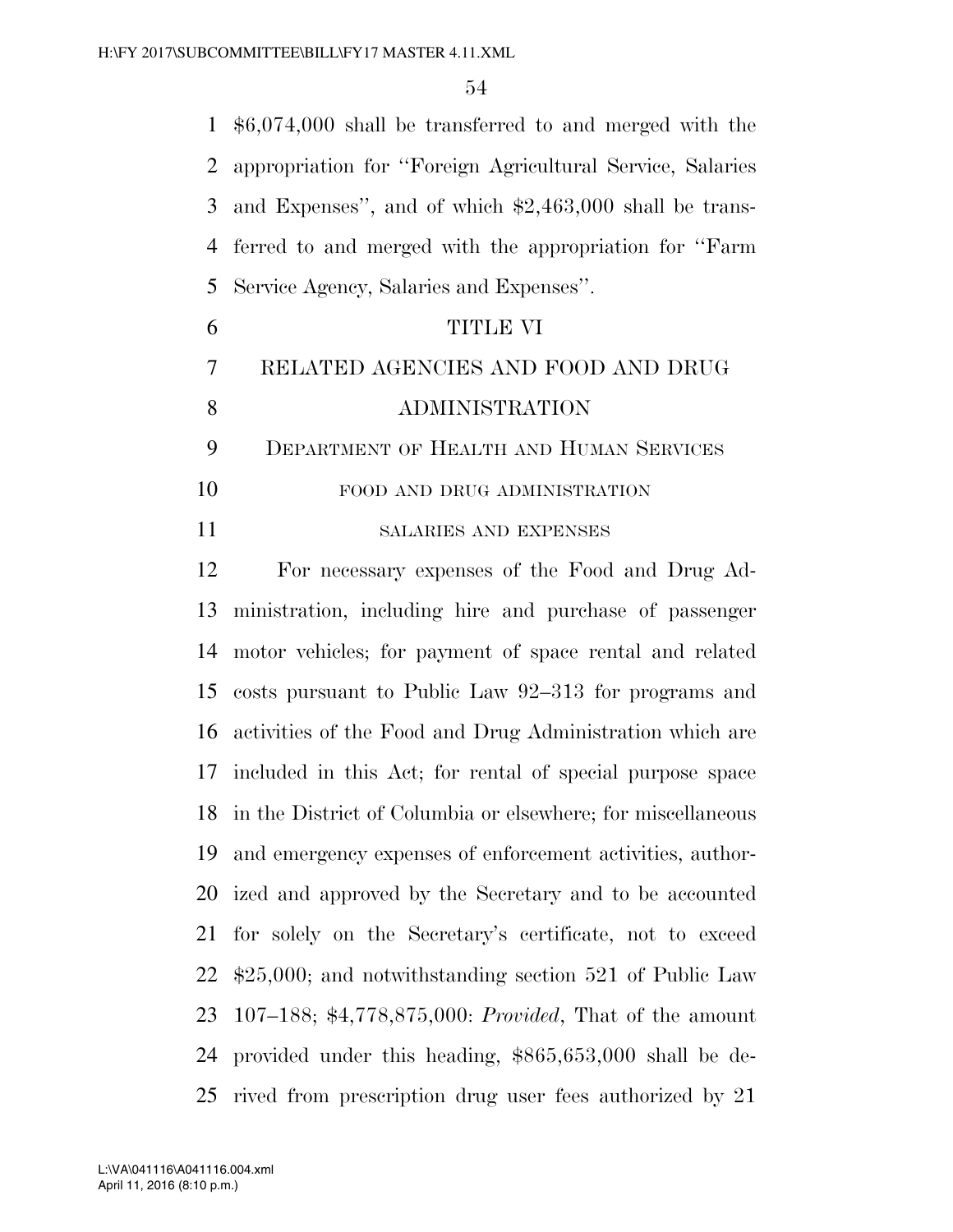U.S.C. 379h, and shall be credited to this account and remain available until expended; \$144,859,000 shall be de- rived from medical device user fees authorized by 21 U.S.C. 379j, and shall be credited to this account and re- main available until expended; \$324,085,000 shall be de- rived from human generic drug user fees authorized by 21 U.S.C. 379j–42, and shall be credited to this account and remain available until expended; \$22,079,000 shall be derived from biosimilar biological product user fees au- thorized by 21 U.S.C. 379j–52, and shall be credited to this account and remain available until expended; \$22,977,000 shall be derived from animal drug user fees authorized by 21 U.S.C. 379j–12, and shall be credited to this account and remain available until expended; \$10,367,000 shall be derived from animal generic drug user fees authorized by 21 U.S.C. 379j–21, and shall be credited to this account and remain available until ex- pended; \$635,000,000 shall be derived from tobacco prod- uct user fees authorized by 21 U.S.C. 387s, and shall be credited to this account and remain available until ex- pended: *Provided further*, That in addition to and notwith- standing any other provision under this heading, amounts collected for prescription drug user fees, medical device user fees, human generic drug user fees, biosimilar biologi-cal product user fees, animal drug user fees, and animal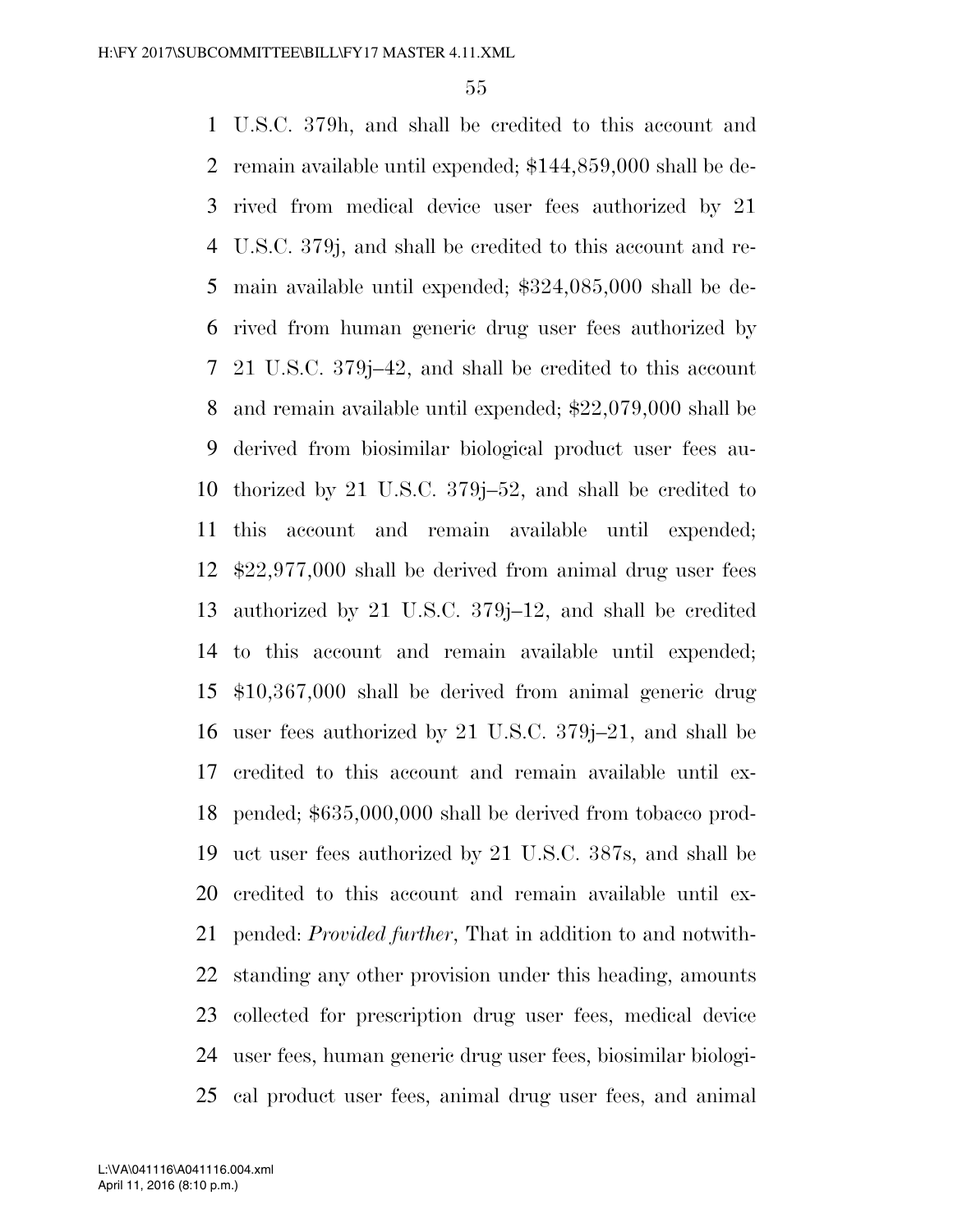generic drug user fees that exceed the respective fiscal year 2017 limitations are appropriated and shall be cred- ited to this account and remain available until expended: *Provided further*, That fees derived from prescription drug, medical device, human generic drug, biosimilar biological product, animal drug, and animal generic drug assess- ments for fiscal year 2017, including any such fees col- lected prior to fiscal year 2017 but credited for fiscal year 2017, shall be subject to the fiscal year 2017 limitations: *Provided further*, That the Secretary may accept payment during fiscal year 2017 of user fees specified under this heading and authorized for fiscal year 2018, prior to the due date for such fees, and that amounts of such fees as- sessed for fiscal year 2018 for which the Secretary accepts payment in fiscal year 2017 shall not be included in amounts under this heading: *Provided further*, That none of these funds shall be used to develop, establish, or oper- ate any program of user fees authorized by 31 U.S.C. 9701: *Provided further*, That of the total amount appro- priated: (1) \$1,023,480,000 shall be for the Center for Food Safety and Applied Nutrition and related field activi- ties in the Office of Regulatory Affairs; (2) \$1,411,281,000 shall be for the Center for Drug Evalua- tion and Research and related field activities in the Office of Regulatory Affairs; (3) \$359,989,000 shall be for the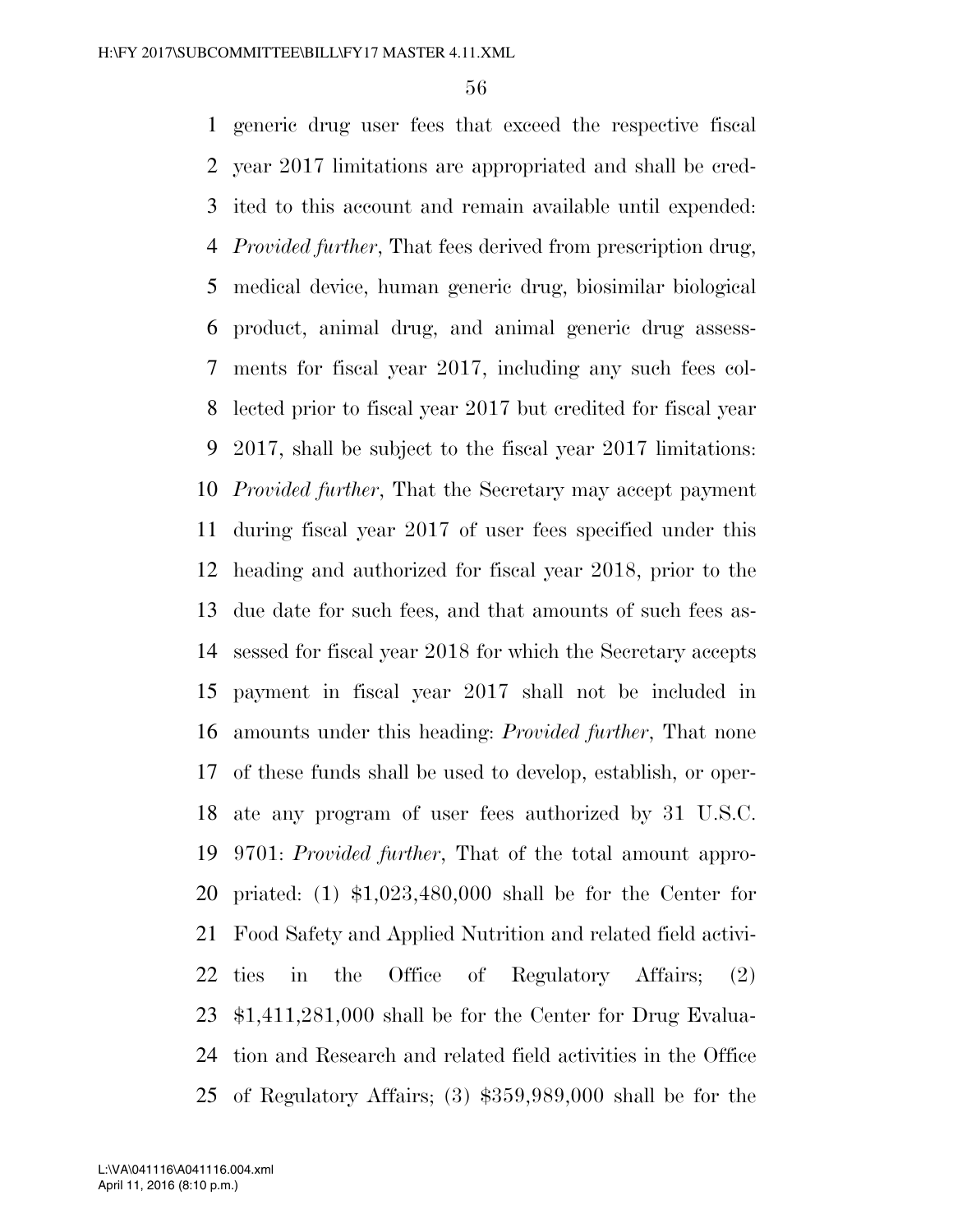Center for Biologics Evaluation and Research and for re- lated field activities in the Office of Regulatory Affairs; (4) \$190,757,000 shall be for the Center for Veterinary Medicine and for related field activities in the Office of Regulatory Affairs; (5) \$439,232,000 shall be for the Cen- ter for Devices and Radiological Health and for related field activities in the Office of Regulatory Affairs; (6) \$63,331,000 shall be for the National Center for Toxi- cological Research; (7) \$596,338,000 shall be for the Cen- ter for Tobacco Products and for related field activities in the Office of Regulatory Affairs; (8) not to exceed \$168,552,000 shall be for Rent and Related activities, of which \$47,461,000 is for White Oak Consolidation, other than the amounts paid to the General Services Adminis- tration for rent; (9) not to exceed \$235,277,000 shall be for payments to the General Services Administration for rent; and (10) \$290,638,000 shall be for other activities, including the Office of the Commissioner of Food and Drugs, the Office of Foods and Veterinary Medicine, the Office of Medical and Tobacco Products, the Office of Global and Regulatory Policy, the Office of Operations, the Office of the Chief Scientist, and central services for these offices: *Provided further*, That not to exceed \$25,000 of this amount shall be for official reception and represen-tation expenses, not otherwise provided for, as determined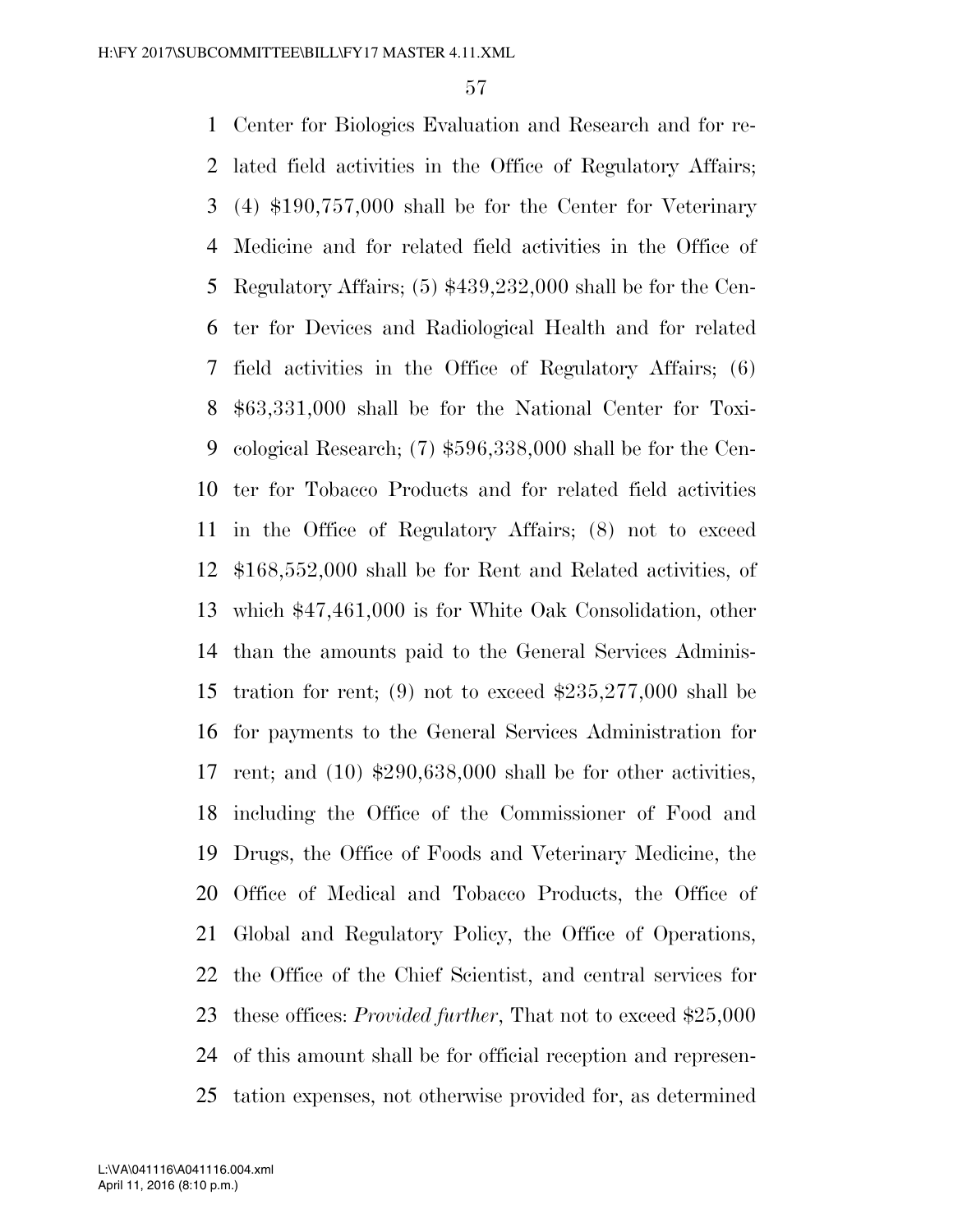by the Commissioner: *Provided further*, That any transfer of funds pursuant to section 770(n) of the Federal Food, Drug, and Cosmetic Act (21 U.S.C. 379dd(n)) shall only be from amounts made available under this heading for other activities: *Provided further*, That of the amounts that are made available under this heading for ''other ac- tivities'', and that are not derived from user fees, \$1,500,000 shall be transferred to and merged with the appropriation for ''Department of Health and Human Services—Office of Inspector General'' for oversight of the programs and operations of the Food and Drug Adminis- tration and shall be in addition to funds otherwise made available for oversight of the Food and Drug Administra- tion: *Provided further,* That notwithstanding any other provision of law, for the Office of Legislation, none of the funds made available under this heading shall be used to provide or maintain a staffing level in excess of 25 perma- nent positions or to incur obligations for more than 25 full-time equivalent work years: *Provided further,* That of the total amount made available under this heading, \$3,000,000 shall be used by the Commissioner of Food and Drugs, in coordination with the Secretary of Agri- culture, for consumer outreach to promote understanding and acceptance of agricultural biotechnology and bio-technology-derived food products and animal feed, includ-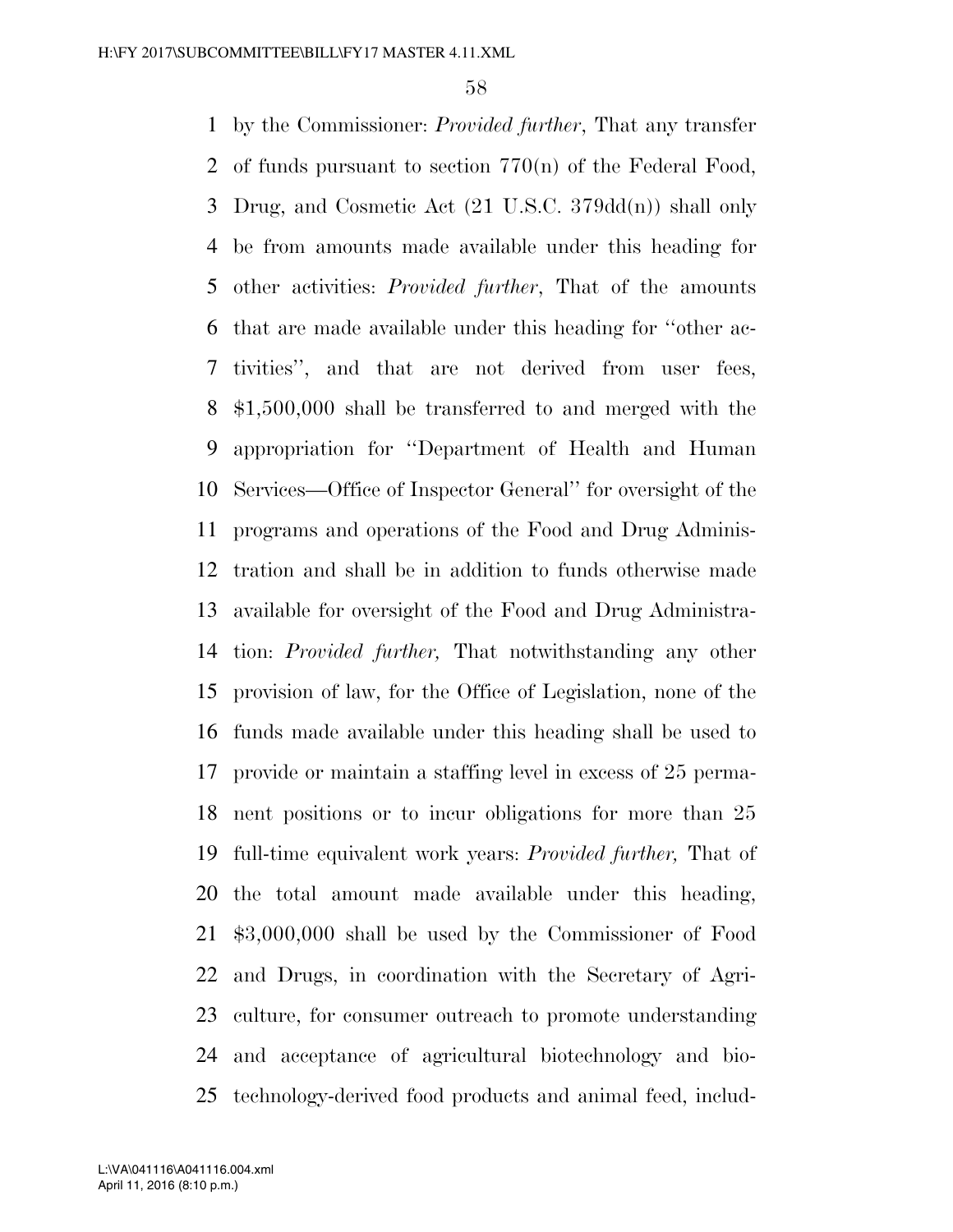ing through publication and distribution of science-based educational information on the environmental, nutritional, food safety, economic, and humanitarian benefits of such biotechnology, food products, and feed: *Provided further*, That funds may be transferred from one specified activity to another with the prior approval of the Committees on Appropriations of both Houses of Congress.

 In addition, mammography user fees authorized by 42 U.S.C. 263b, export certification user fees authorized by 21 U.S.C. 381, priority review user fees authorized by 21 U.S.C. 360n and 360ff, food and feed recall fees, food reinspection fees, and voluntary qualified importer pro- gram fees authorized by 21 U.S.C. 379j–31, outsourcing facility fees authorized by 21 U.S.C. 379j–62, prescription drug wholesale distributor licensing and inspection fees authorized by 21 U.S.C. 353(e)(3), and third-party logis- tics provider licensing and inspection fees authorized by 18 21 U.S.C. eee $-3(c)(1)$ , and third-party auditor fees 19 authorized by 21 U.S.C.  $384d(e)(8)$ , shall be credited to this account, to remain available until expended.

21 BUILDINGS AND FACILITIES

 For plans, construction, repair, improvement, exten- sion, alteration, and purchase of fixed equipment or facili-ties of or used by the Food and Drug Administration,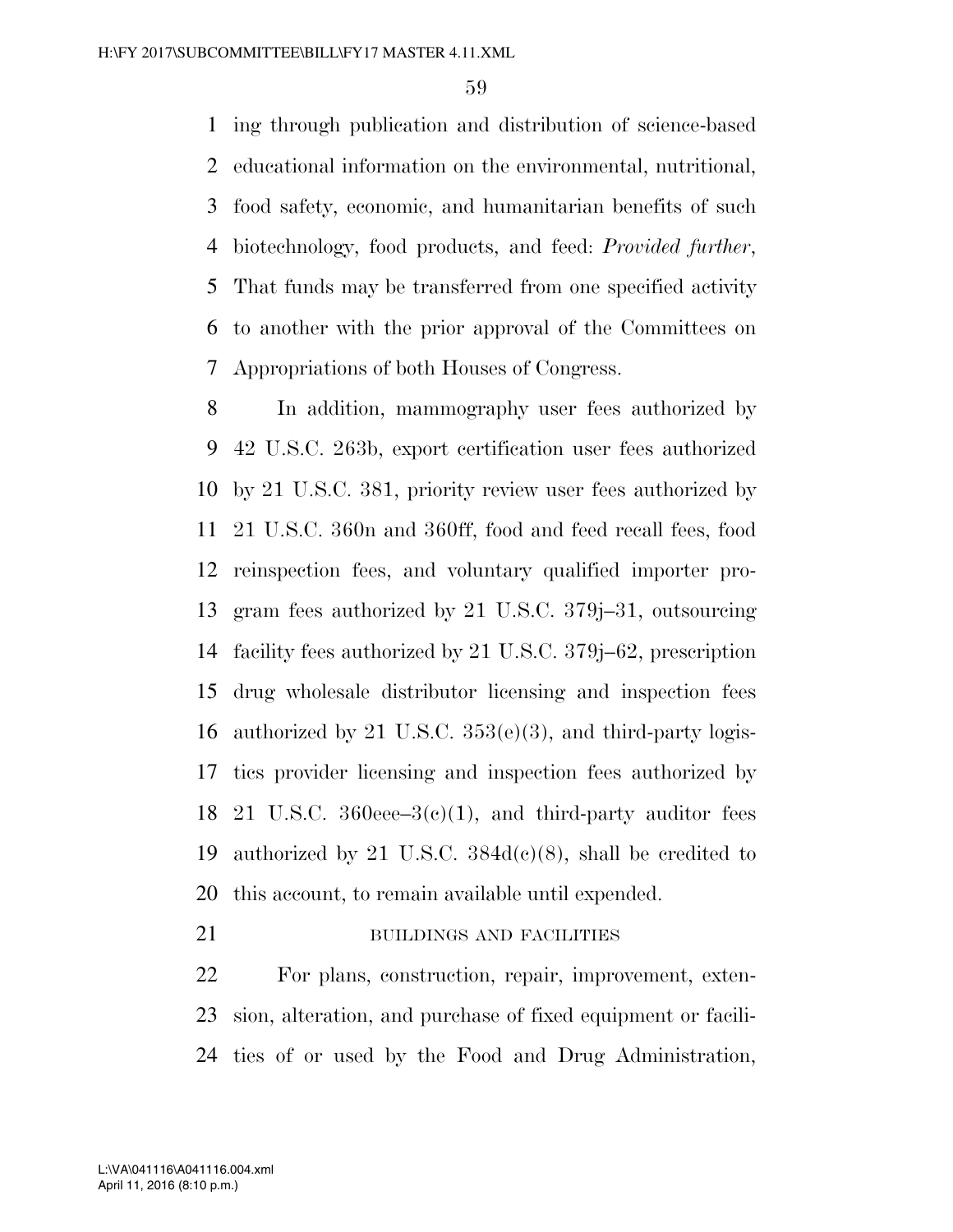where not otherwise provided, \$11,788,000, to remain available until expended.

# INDEPENDENT AGENCIES

COMMODITY FUTURES TRADING COMMISSION

 For necessary expenses to carry out the provisions of the Commodity Exchange Act (7 U.S.C. 1 et seq.), in- cluding the purchase and hire of passenger motor vehicles, and the rental of space (to include multiple year leases), in the District of Columbia and elsewhere, \$250,000,000, including not to exceed \$3,000 for official reception and representation expenses, and not to exceed \$25,000 for the expenses for consultations and meetings hosted by the Commission with foreign governmental and other regu- latory officials, of which not less than \$50,000,000, to re- main available until September 30, 2018, shall be for the purchase of information technology and of which not less than \$3,000,000 shall be for expenses of the Office of the Inspector General: *Provided*, That notwithstanding the limitations in 31 U.S.C. 1553, amounts provided under this heading are available for the liquidation of obligations equal to current year payments on leases entered into prior to the date of enactment of this Act: *Provided fur- ther*, That for the purpose of recording any obligations that should have been recorded against accounts closed pursuant to 31 U.S.C. 1552, these accounts may be re-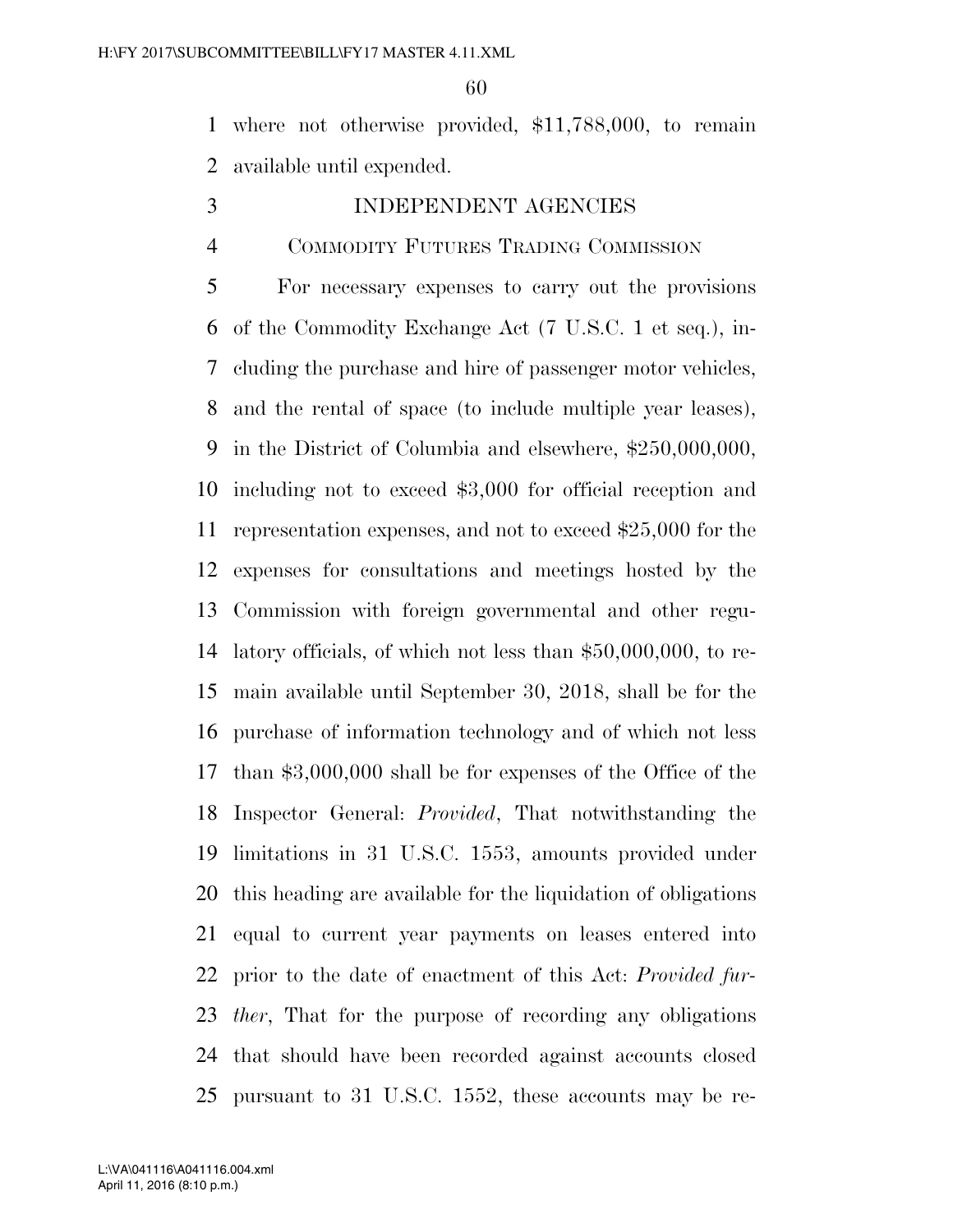opened solely for the purpose of correcting any violations of 31 U.S.C. 1501(a)(1), and balances canceled pursuant to 31 U.S.C. 1552(a) in any accounts reopened pursuant to this authority shall remain unavailable to liquidate any outstanding obligations: *Provided further*, That, notwith- standing any other provision of the Commodity Exchange Act, the Commission may make and enter into contracts for the sole purpose of subleasing excess space at its exist- ing office locations under leases entered into prior to De- cember 18, 2015, for the duration of such leases for the sole purpose of achieving a reduction in overall leasing ex- penditures by the Commission: *Provided further*, That amounts the Commission receives through such subleases shall not be available for new obligations and, notwith- standing 31 U.S.C. 1552, 1553, and 3302, such amounts shall be available for one year after receipt only for the liquidation of the Commission's obligation under the lease corresponding to the subleased space: *Provided further,*  That none of the funds otherwise available under this or any other Act to liquidate a lease obligation of the Com- mission may be used for such purpose unless sublease rev- enue available for such obligation under the preceding pro-viso has been exhausted.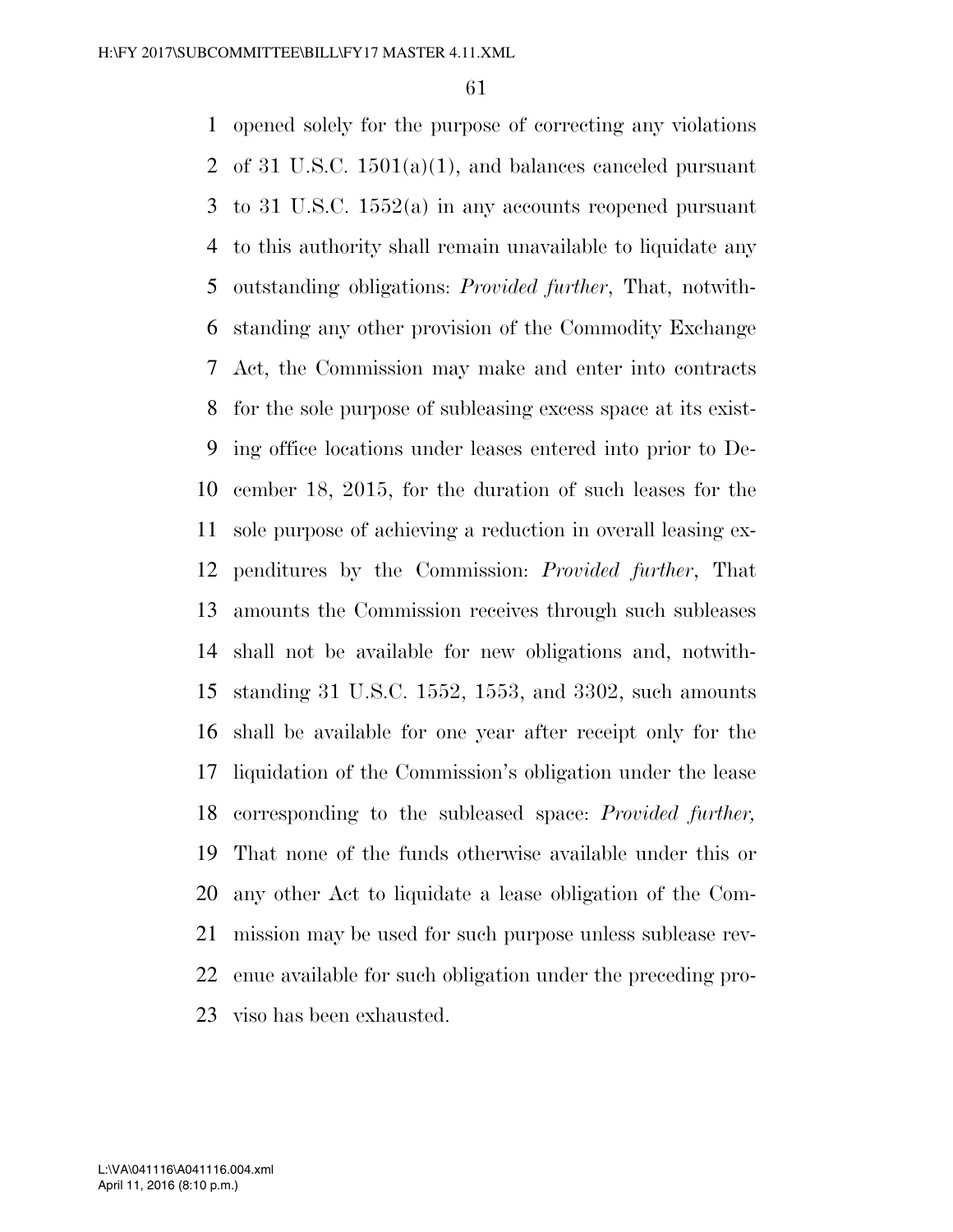## FARM CREDIT ADMINISTRATION

#### LIMITATION ON ADMINISTRATIVE EXPENSES

 Not to exceed \$65,600,000 (from assessments col- lected from farm credit institutions, including the Federal Agricultural Mortgage Corporation) shall be obligated during the current fiscal year for administrative expenses as authorized under 12 U.S.C. 2249: *Provided*, That this limitation shall not apply to expenses associated with re- ceiverships: *Provided further*, That the agency may exceed this limitation by up to 10 percent with notification to the Committees on Appropriations of both Houses of Con-gress.

- TITLE VII
- 

### GENERAL PROVISIONS

(INCLUDING RESCISSIONS AND TRANSFERS OF FUNDS)

 SEC. 701. Within the unit limit of cost fixed by law, appropriations and authorizations made for the Depart- ment of Agriculture for the current fiscal year under this Act shall be available for the purchase, in addition to those specifically provided for, of not to exceed 52 passenger motor vehicles of which 52 shall be for replacement only, and for the hire of such vehicles: *Provided*, That notwith- standing this section, the only purchase of new passenger vehicles shall be for those determined by the Secretary to be necessary for transportation safety, to reduce oper-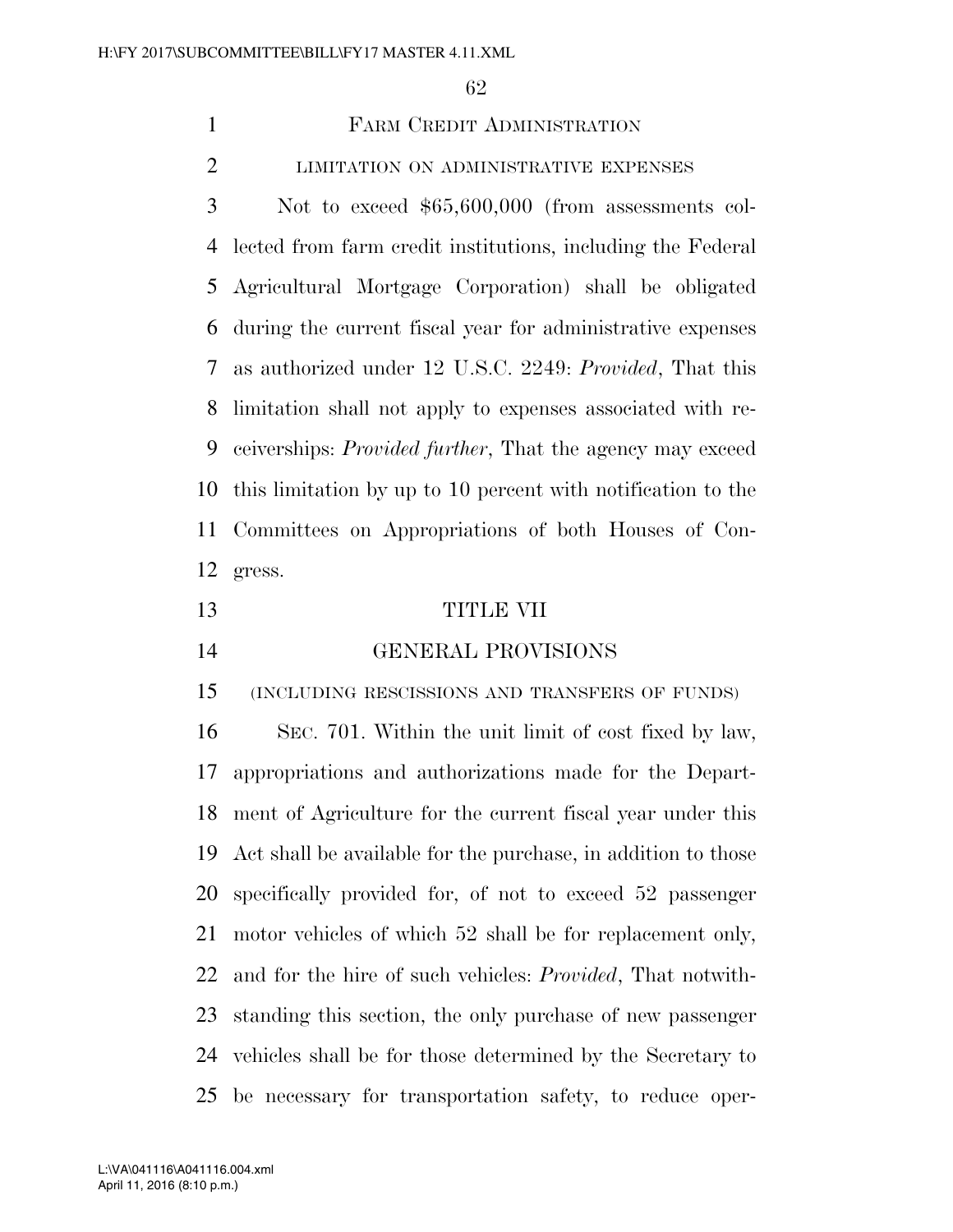ational costs, and for the protection of life, property, and public safety.

 SEC. 702. Notwithstanding any other provision of this Act, the Secretary of Agriculture may transfer unobli- gated balances of discretionary funds appropriated by this Act or any other available unobligated discretionary bal- ances that are remaining available of the Department of Agriculture to the Working Capital Fund for the acquisi- tion of plant and capital equipment necessary for the deliv- ery of financial, administrative, and information tech- nology services of primary benefit to the agencies of the Department of Agriculture, such transferred funds to re- main available until expended: *Provided*, That none of the funds made available by this Act or any other Act shall be transferred to the Working Capital Fund without the prior approval of the agency administrator: *Provided fur- ther*, That none of the funds transferred to the Working Capital Fund pursuant to this section shall be available for obligation without written notification to and the prior approval of the Committees on Appropriations of both Houses of Congress: *Provided further*, That none of the funds appropriated by this Act or made available to the Department's Working Capital Fund shall be available for obligation or expenditure to make any changes to the De-partment's National Finance Center without written noti-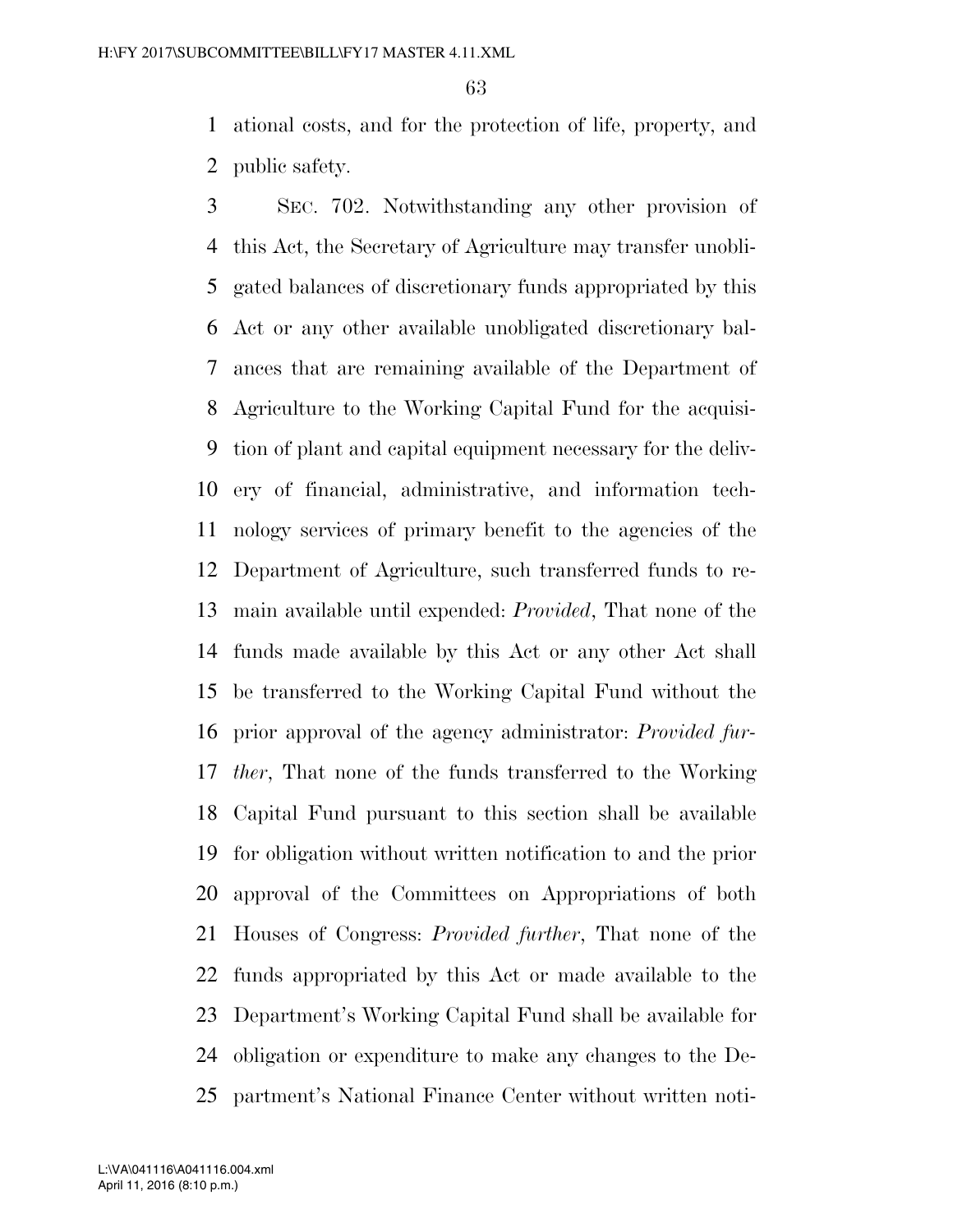fication to and prior approval of the Committees on Ap- propriations of both Houses of Congress as required by section 717 of this Act: *Provided further*, That of annual income amounts in the Working Capital Fund of the De- partment of Agriculture allocated for the National Fi- nance Center, the Secretary may reserve not more than 4 percent for the replacement or acquisition of capital equipment, including equipment for the improvement and implementation of a financial management plan, informa- tion technology, and other systems of the National Fi- nance Center or to pay any unforeseen, extraordinary cost of the National Finance Center: *Provided further*, That none of the amounts reserved shall be available for obliga- tion unless the Secretary submits written notification of the obligation to the Committees on Appropriations of both Houses of Congress: *Provided further*, That the limi- tation on the obligation of funds pending notification to Congressional Committees shall not apply to any obliga- tion that, as determined by the Secretary, is necessary to respond to a declared state of emergency that significantly impacts the operations of the National Finance Center; or to evacuate employees of the National Finance Center to a safe haven to continue operations of the National Fi-nance Center.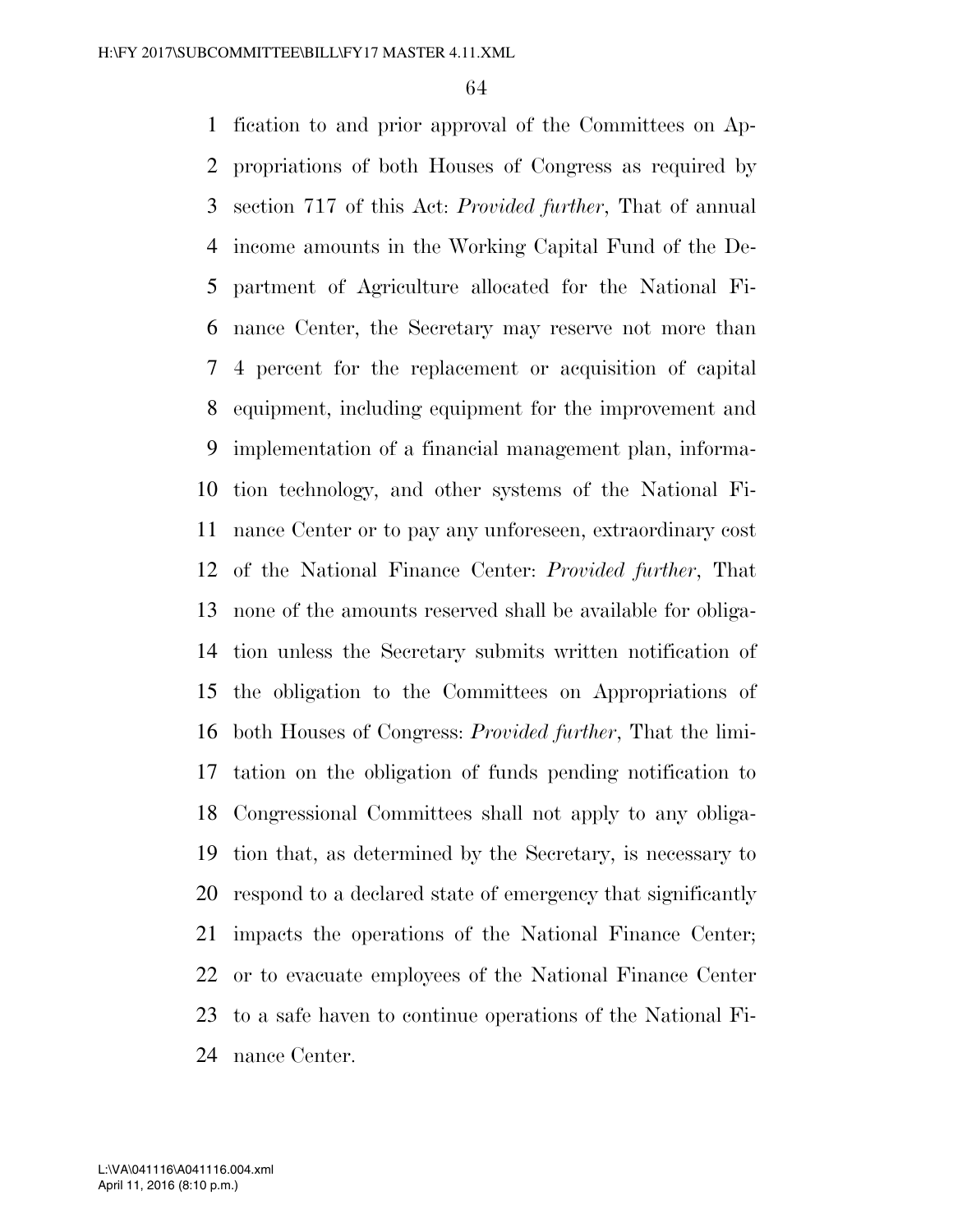SEC. 703. No part of any appropriation contained in this Act shall remain available for obligation beyond the current fiscal year unless expressly so provided herein.

 SEC. 704. No funds appropriated by this Act may be used to pay negotiated indirect cost rates on cooperative agreements or similar arrangements between the United States Department of Agriculture and nonprofit institu- tions in excess of 10 percent of the total direct cost of the agreement when the purpose of such cooperative ar- rangements is to carry out programs of mutual interest between the two parties. This does not preclude appro- priate payment of indirect costs on grants and contracts with such institutions when such indirect costs are com- puted on a similar basis for all agencies for which appro-priations are provided in this Act.

 SEC. 705. Appropriations to the Department of Agri- culture for the cost of direct and guaranteed loans made available in the current fiscal year shall remain available until expended to disburse obligations made in the current fiscal year for the following accounts: the Rural Develop- ment Loan Fund program account, the Rural Electrifica- tion and Telecommunication Loans program account, and the Rural Housing Insurance Fund program account.

 SEC. 706. None of the funds made available to the Department of Agriculture by this Act may be used to ac-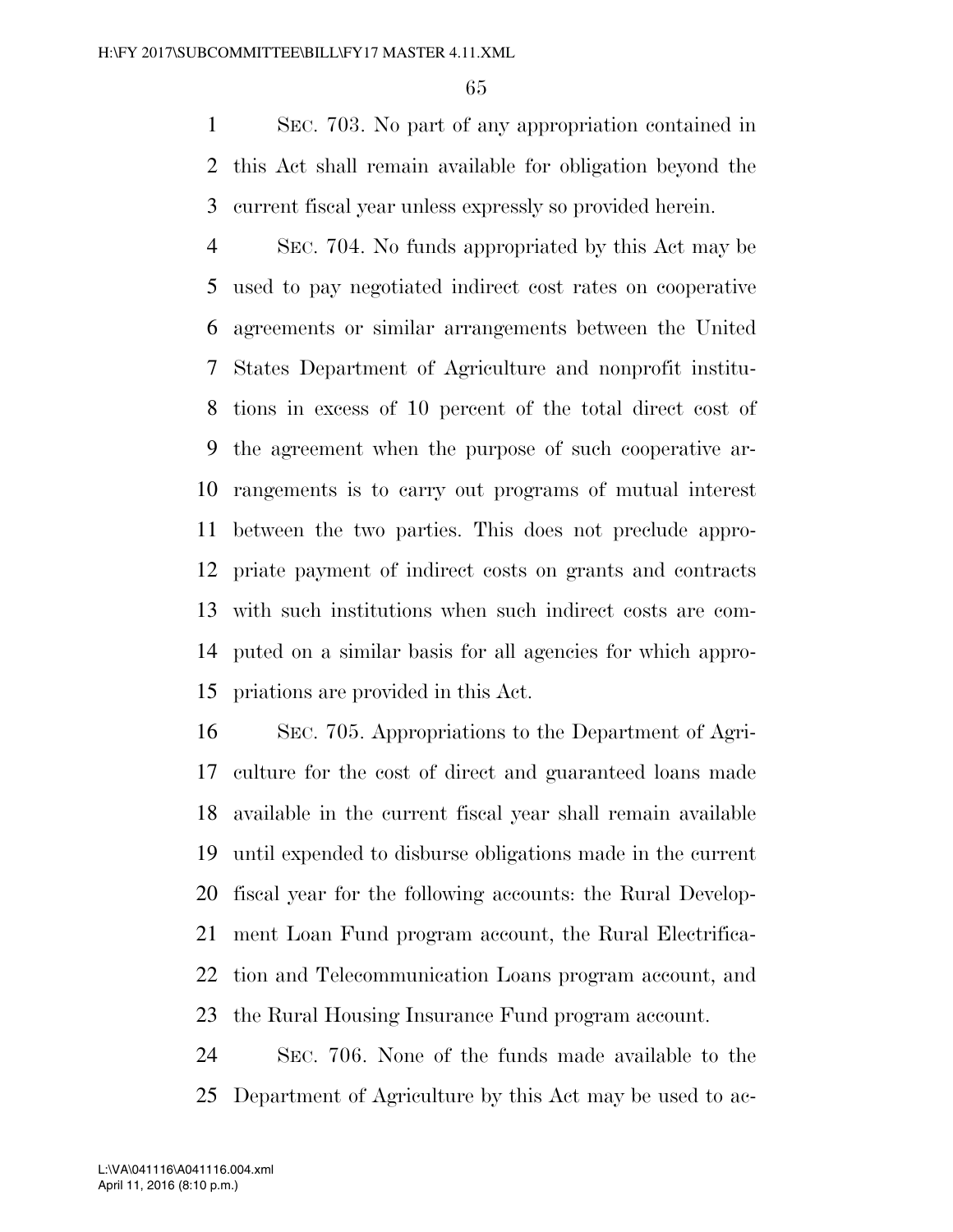quire new information technology systems or significant upgrades, as determined by the Office of the Chief Infor- mation Officer, without the approval of the Chief Informa- tion Officer and the concurrence of the Executive Informa- tion Technology Investment Review Board: *Provided*, That notwithstanding any other provision of law, none of the funds appropriated or otherwise made available by this Act may be transferred to the Office of the Chief Informa- tion Officer without written notification to and the prior approval of the Committees on Appropriations of both Houses of Congress: *Provided further*, That, notwith- standing section 11319 of title 40, United States Code, none of the funds available to the Department of Agri- culture for information technology shall be obligated for projects, contracts, or other agreements over \$25,000 prior to receipt of written approval by the Chief Informa- tion Officer: *Provided further*, That the Chief Information Officer may authorize an agency to obligate funds without written approval from the Chief Information Officer for projects, contracts, or other agreements up to \$250,000 based upon the performance of an agency measured against the performance plan requirements described in the explanatory statement accompanying Public Law 113– 235.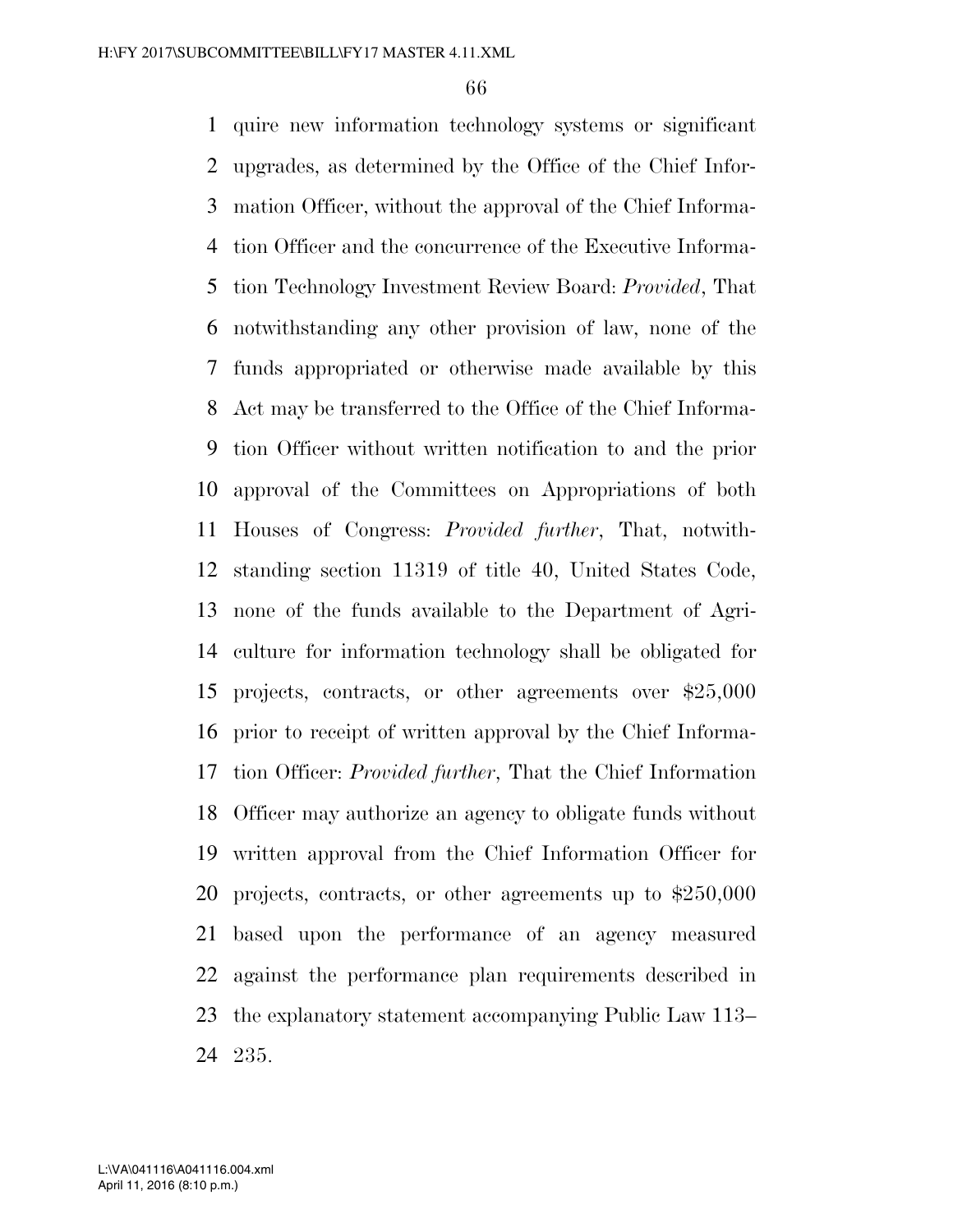SEC. 707. Funds made available under section 524(b) of the Federal Crop Insurance Act (7 U.S.C. 1524(b)) in the current fiscal year shall remain available until ex- pended to disburse obligations made in the current fiscal year.

 SEC. 708. Notwithstanding any other provision of law, any former RUS borrower that has repaid or prepaid an insured, direct or guaranteed loan under the Rural Electrification Act of 1936, or any not-for-profit utility that is eligible to receive an insured or direct loan under such Act, shall be eligible for assistance under section  $12 \quad 313(b)(2)(B)$  of such Act in the same manner as a bor-rower under such Act.

 SEC. 709. Except as otherwise specifically provided by law, not more than \$20,000,000 in unobligated bal- ances from appropriations made available for salaries and expenses in this Act for the Farm Service Agency shall remain available through September 30, 2018, for infor- mation technology expenses: *Provided*, That except as oth- erwise specifically provided by law, unobligated balances from appropriations made available for salaries and ex- penses in this Act for the Rural Development mission area shall remain available through September 30, 2018, for information technology expenses.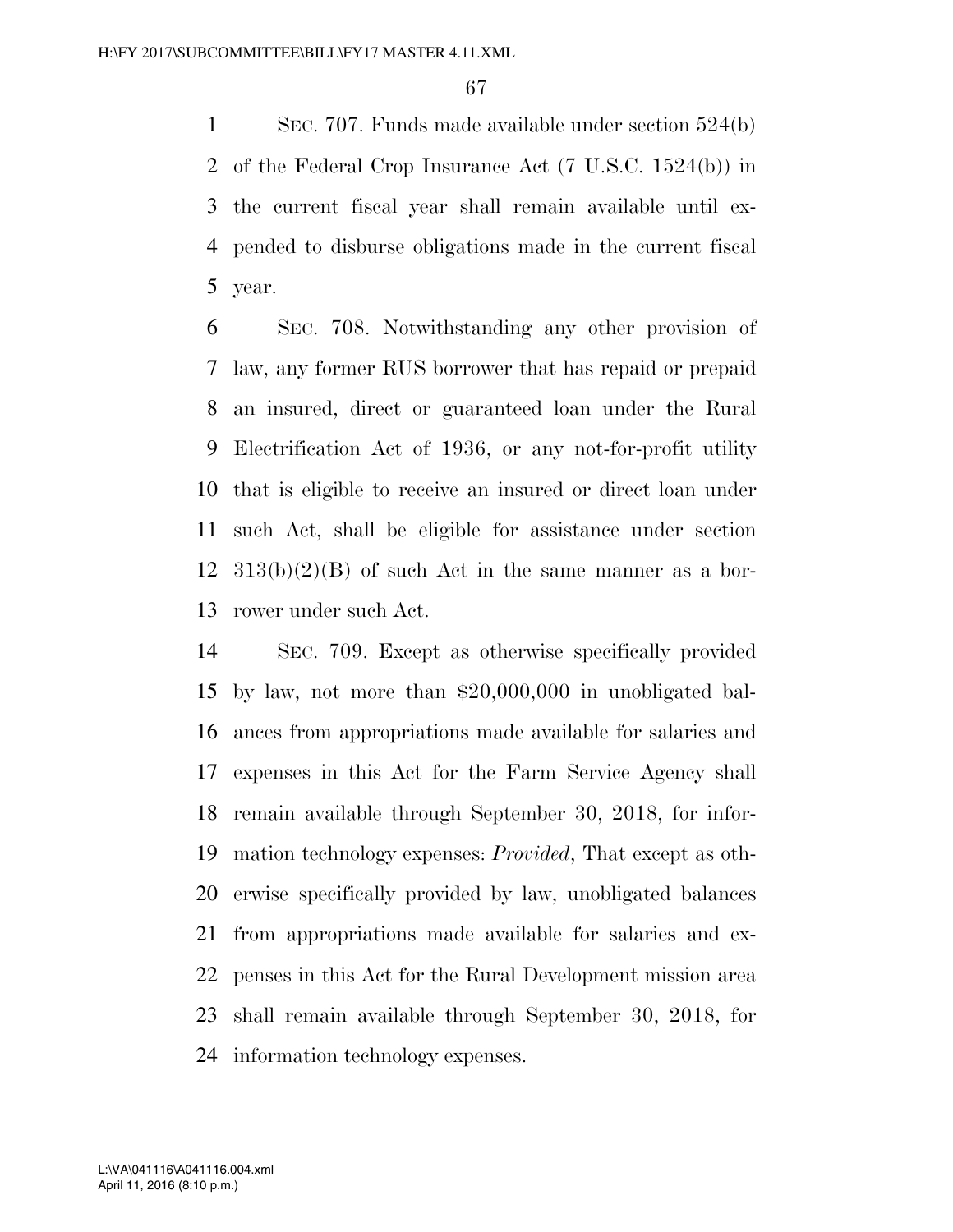SEC. 710. None of the funds appropriated or other- wise made available by this Act may be used for first-class travel by the employees of agencies funded by this Act in contravention of sections 301–10.122 through 301–10.124 of title 41, Code of Federal Regulations.

 SEC. 711. In the case of each program established or amended by the Agricultural Act of 2014 (Public Law 113–79), other than by title I or subtitle A of title III of such Act, or programs for which indefinite amounts were provided in that Act, that is authorized or required to be carried out using funds of the Commodity Credit Corporation—

 (1) such funds shall be available for salaries and related administrative expenses, including tech- nical assistance, associated with the implementation of the program, without regard to the limitation on the total amount of allotments and fund transfers contained in section 11 of the Commodity Credit Corporation Charter Act (15 U.S.C. 714i); and

 (2) the use of such funds for such purpose shall not be considered to be a fund transfer or allotment for purposes of applying the limitation on the total amount of allotments and fund transfers contained in such section.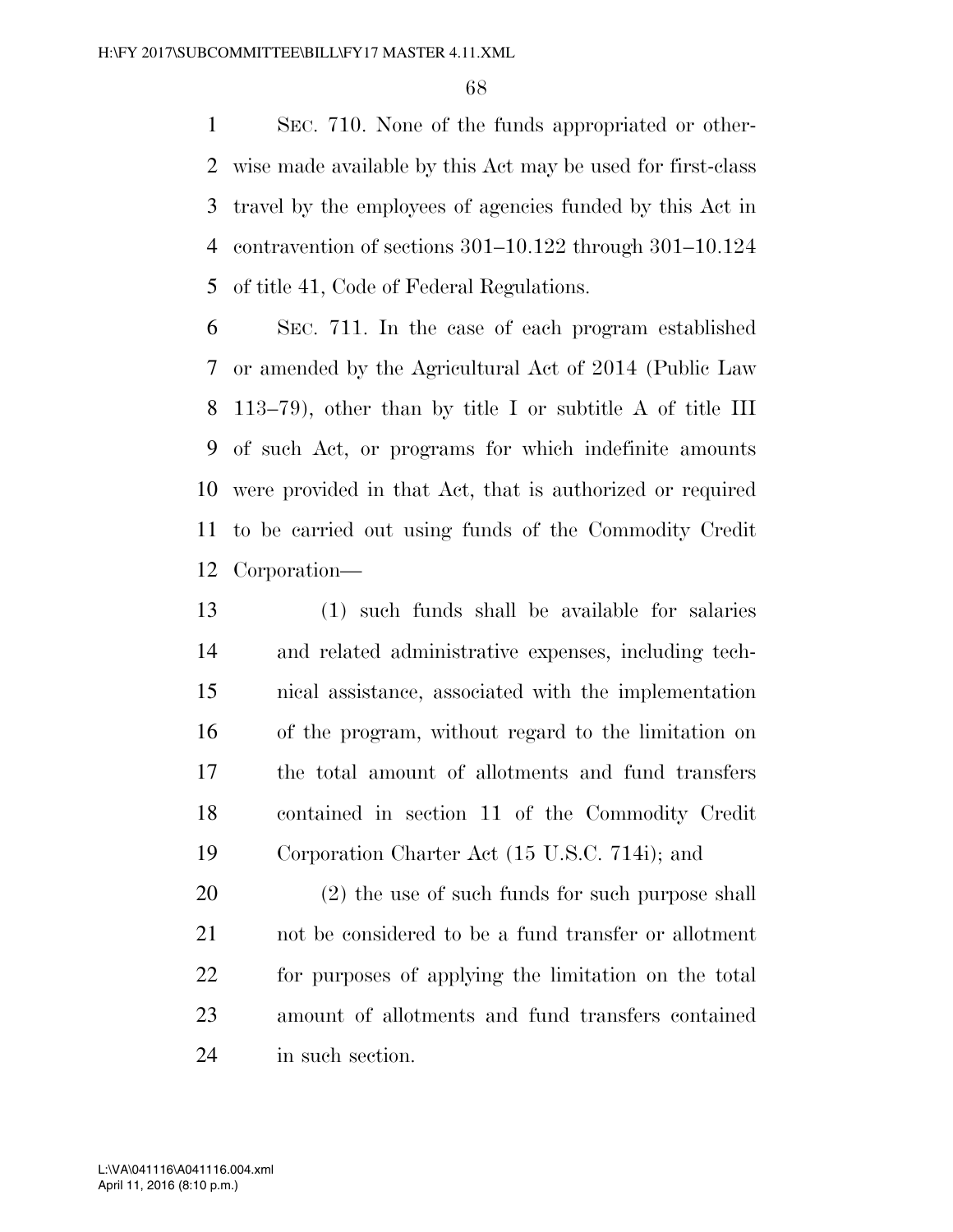SEC. 712. Of the funds made available by this Act, not more than \$2,000,000 shall be used to cover necessary expenses of activities related to all advisory committees, panels, commissions, and task forces of the Department of Agriculture, except for panels used to comply with nego- tiated rule makings and panels used to evaluate competi-tively awarded grants.

 SEC. 713. None of the funds in this Act shall be avail- able to pay indirect costs charged against any agricultural research, education, or extension grant awards issued by the National Institute of Food and Agriculture that exceed 30 percent of total Federal funds provided under each award: *Provided*, That notwithstanding section 1462 of the National Agricultural Research, Extension, and Teaching Policy Act of 1977 (7 U.S.C. 3310), funds pro- vided by this Act for grants awarded competitively by the National Institute of Food and Agriculture shall be avail- able to pay full allowable indirect costs for each grant awarded under section 9 of the Small Business Act (15 U.S.C. 638).

 SEC. 714. None of the funds appropriated or other- wise made available by this or any other Act shall be used to pay the salaries and expenses of personnel to carry out the following: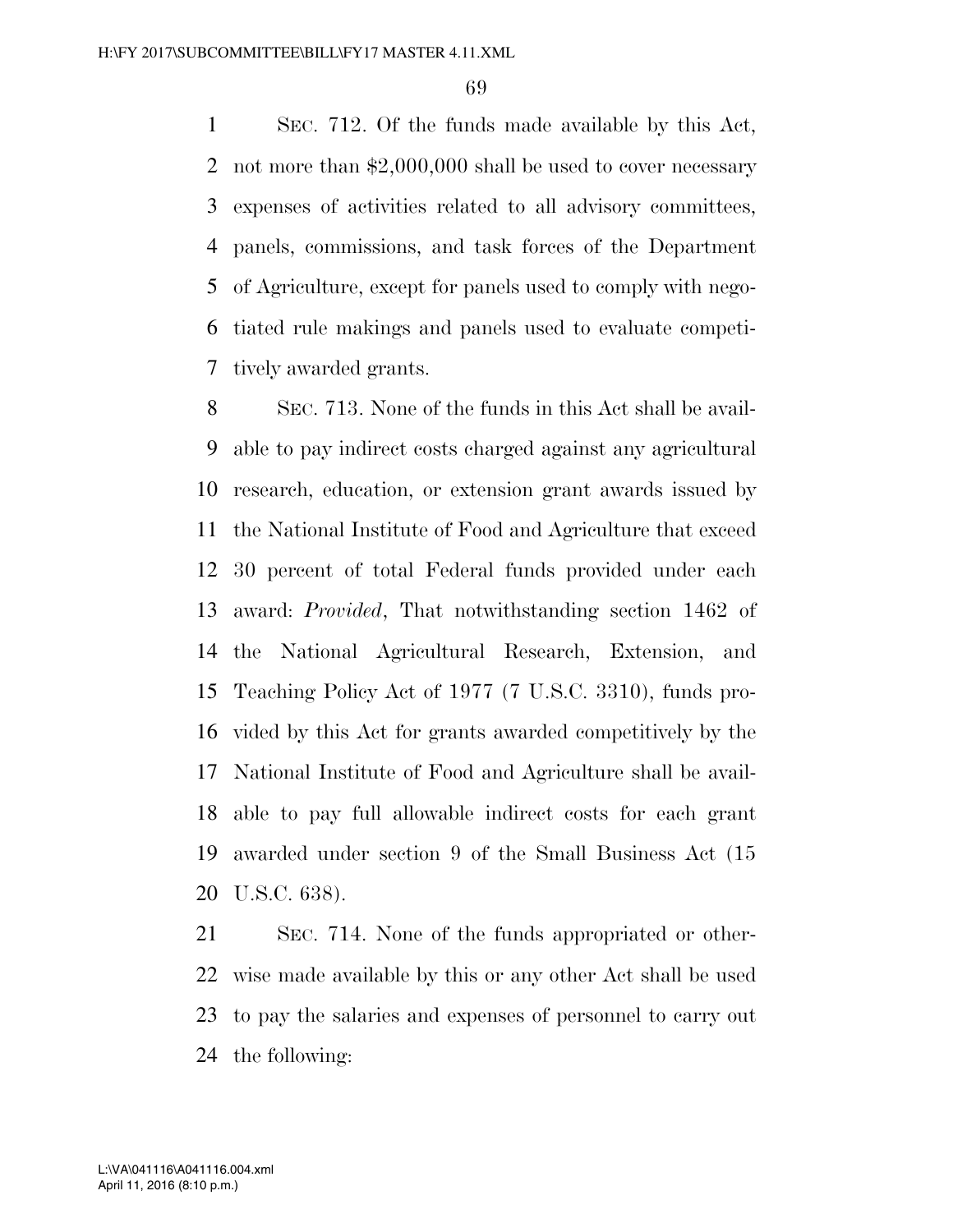(1) The Watershed Rehabilitation program au-2 thorized by section 14(h)(1) of the Watershed Pro- tection and Flood Prevention Act (16 U.S.C. 4 1012(h)(1)) in excess of  $$9,000,000;$ 

 (2) The Environmental Quality Incentives Pro- gram as authorized by sections 1240–1240H of the Food Security Act of 1985 (16 U.S.C. 3839aa– 3839aa–8) in excess of \$1,425,000,000: *Provided*, That this limitation shall apply only to funds pro-10 vided by section  $1241(a)(5)(D)$  of the Food Security Act of 1985 (16 U.S.C. 3841(a)(5)(D)): *Provided further*, That of the funds made available under sec-13 tion  $1241(a)(5)(C)$  of the Food Security Act of 1985 (16 U.S.C. 3841(a)(5)(C)) for fiscal year 2017, \$98,000,000 are rescinded;

 (3) The Biomass Crop Assistance Program au- thorized by section 9011 of the Farm Security and Rural Investment Act of 2002 (7 U.S.C. 8111) in excess of \$3,000,000 in new obligational authority; (4) The Biorefinery, Renewable Chemical and Biobased Product Manufacturing Assistance pro- gram as authorized by section 9003 of the Farm Se- curity and Rural Investment Act of 2002 (7 U.S.C. 8103) in excess of \$155,000,000 of the funding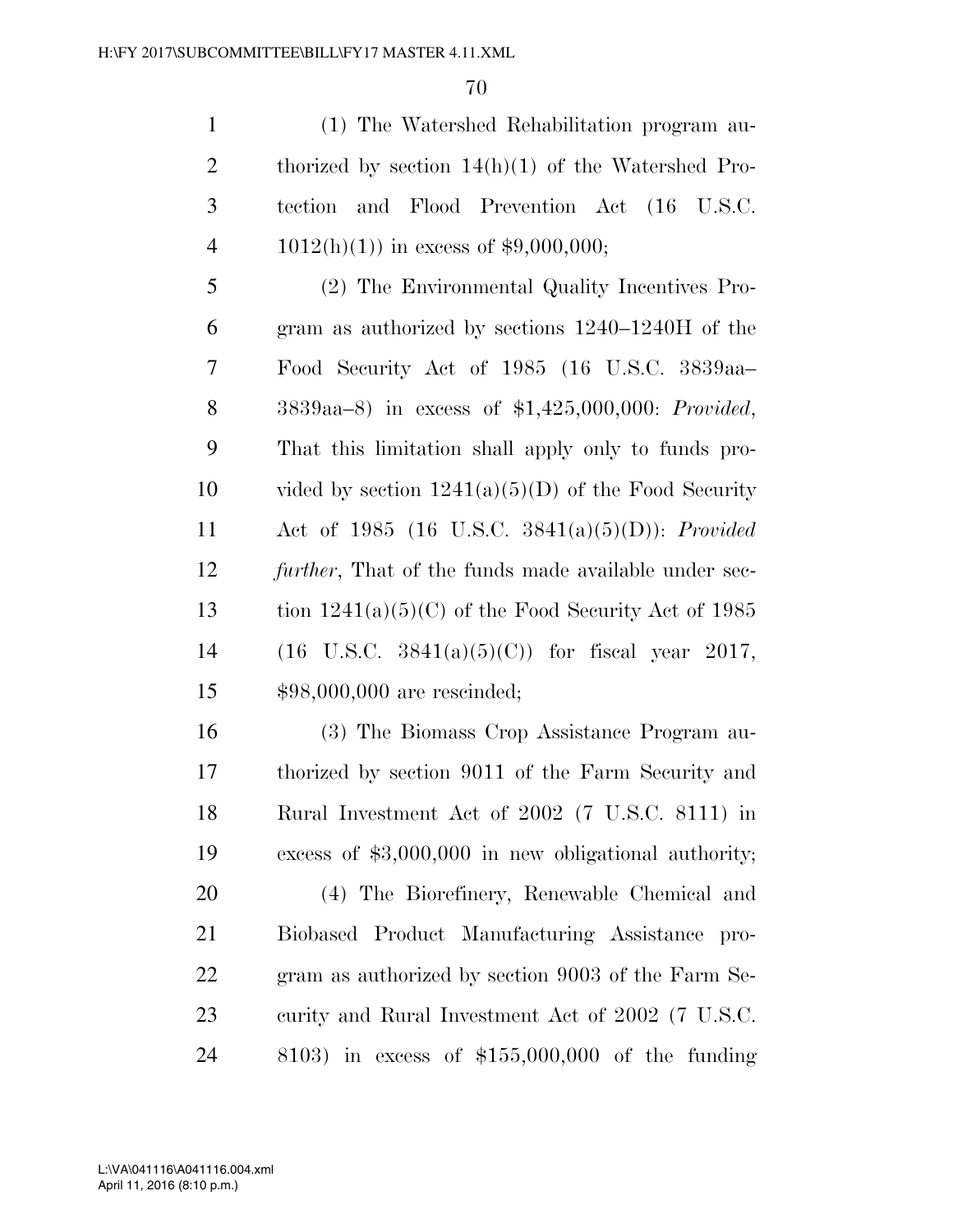1 made available by subsection  $(g)(1)(A)$  of that sec-2 tion for all fiscal years;

 (5) The Conservation Stewardship Program as authorized by sections 1238D–1238G of the Food Security Act of 1985 (16 U.S.C. 3838d–3838g) in excess of 8,000,000 acres; and

 (6) A program authorized by section 524(b) of the Federal Crop Insurance Act, as amended (7 U.S.C. 1524(b)) in excess of \$5,000,000 for fiscal year 2017.

 SEC. 715. None of the funds appropriated or other- wise made available by this or any other Act shall be used to pay the salaries and expenses of personnel to carry out 14 a program under subsection  $(b)(2)(A)(ix)$  of section 14222 of Public Law 110–246 in excess of \$886,000,000, as fol- lows: Child Nutrition Programs Entitlement Commod- ities—\$465,000,000; State Option Contracts— \$5,000,000; Removal of Defective Commodities— \$2,500,000; Administration of Section 32 Commodity Purchases—\$35,440,000: *Provided*, That none of the funds made available in this Act or any other Act shall be used for salaries and expenses to carry out in this fiscal 23 year section  $19(i)(1)(E)$  of the Richard B. Russell Na- tional School Lunch Act, as amended, except in an amount that excludes the transfer of \$125,000,000 of the funds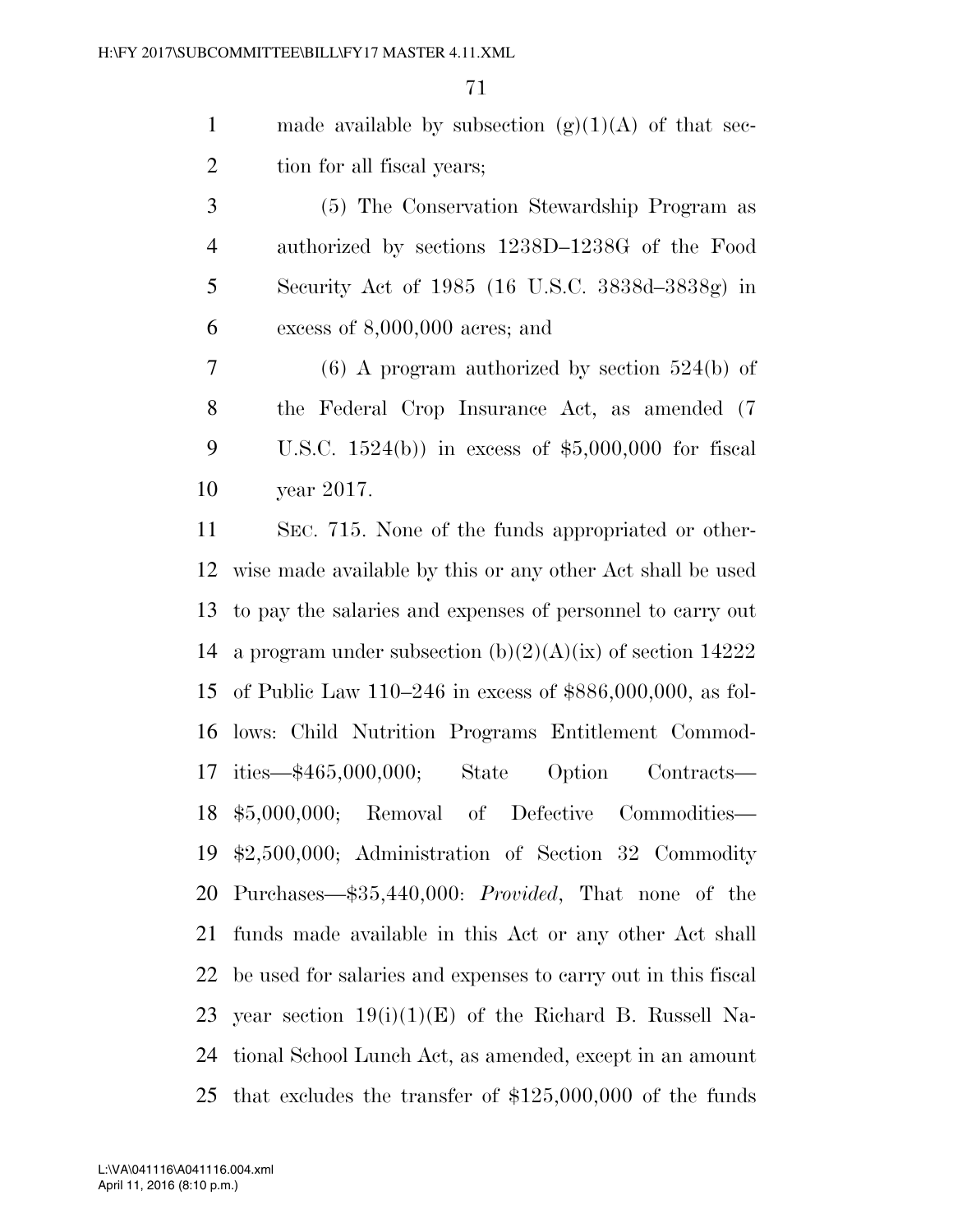to be transferred under subsection (c) of section 14222 of Public Law 110–246, until October 1, 2017: *Provided further*, That \$125,000,000 made available on October 1, 4 2017, to carry out section  $19(i)(1)(E)$  of the Richard B. Russell National School Lunch Act, as amended, shall be excluded from the limitation described in subsection 7 (b)(2)(A)(x) of section 14222 of Public Law 110–246: *Provided further*, That none of the funds appropriated or otherwise made available by this or any other Act shall be used to pay the salaries or expenses of any employee of the Department of Agriculture or officer of the Com- modity Credit Corporation to carry out clause 3 of section 32 of the Agricultural Adjustment Act of 1935 (Public Law 74–320, 7 U.S.C. 612c, as amended), or for any sur- plus removal activities or price support activities under section 5 of the Commodity Credit Corporation Charter Act: *Provided further*, That the available unobligated bal-18 ances under  $(b)(2)(A)(ix)$  of section 14222 of Public Law 110–246 in excess of the limitation set forth in this sec- tion, except for the amounts to be transferred pursuant to the first proviso, are hereby permanently rescinded.

 SEC. 716. None of the funds appropriated by this or any other Act shall be used to pay the salaries and ex- penses of personnel who prepare or submit appropriations language as part of the President's budget submission to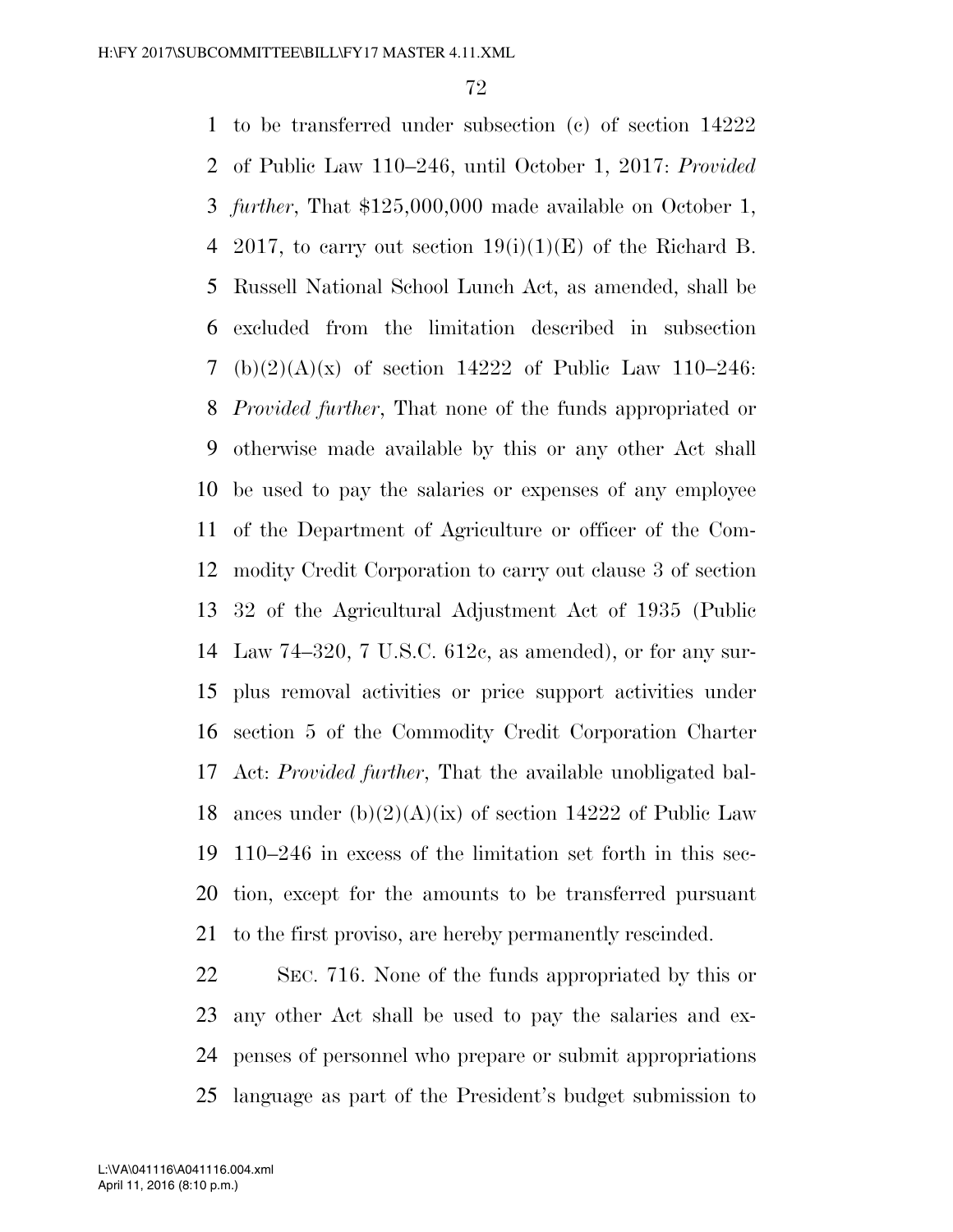the Congress for programs under the jurisdiction of the Appropriations Subcommittees on Agriculture, Rural De- velopment, Food and Drug Administration, and Related Agencies that assumes revenues or reflects a reduction from the previous year due to user fees proposals that have not been enacted into law prior to the submission of the budget unless such budget submission identifies which additional spending reductions should occur in the event the user fees proposals are not enacted prior to the date of the convening of a committee of conference for the fiscal year 2018 appropriations Act.

 SEC. 717. (a) None of the funds provided by this Act, or provided by previous appropriations Acts to the agen- cies funded by this Act that remain available for obligation or expenditure in the current fiscal year, or provided from any accounts in the Treasury derived by the collection of fees available to the agencies funded by this Act, shall be available for obligation or expenditure through a re- programming, transfer of funds, or reimbursements as au- thorized by the Economy Act, or in the case of the Depart- ment of Agriculture, through use of the authority provided by section 702(b) of the Department of Agriculture Or- ganic Act of 1944 (7 U.S.C. 2257) or section 8 of Public Law 89–106 (7 U.S.C. 2263), that—

(1) creates new programs;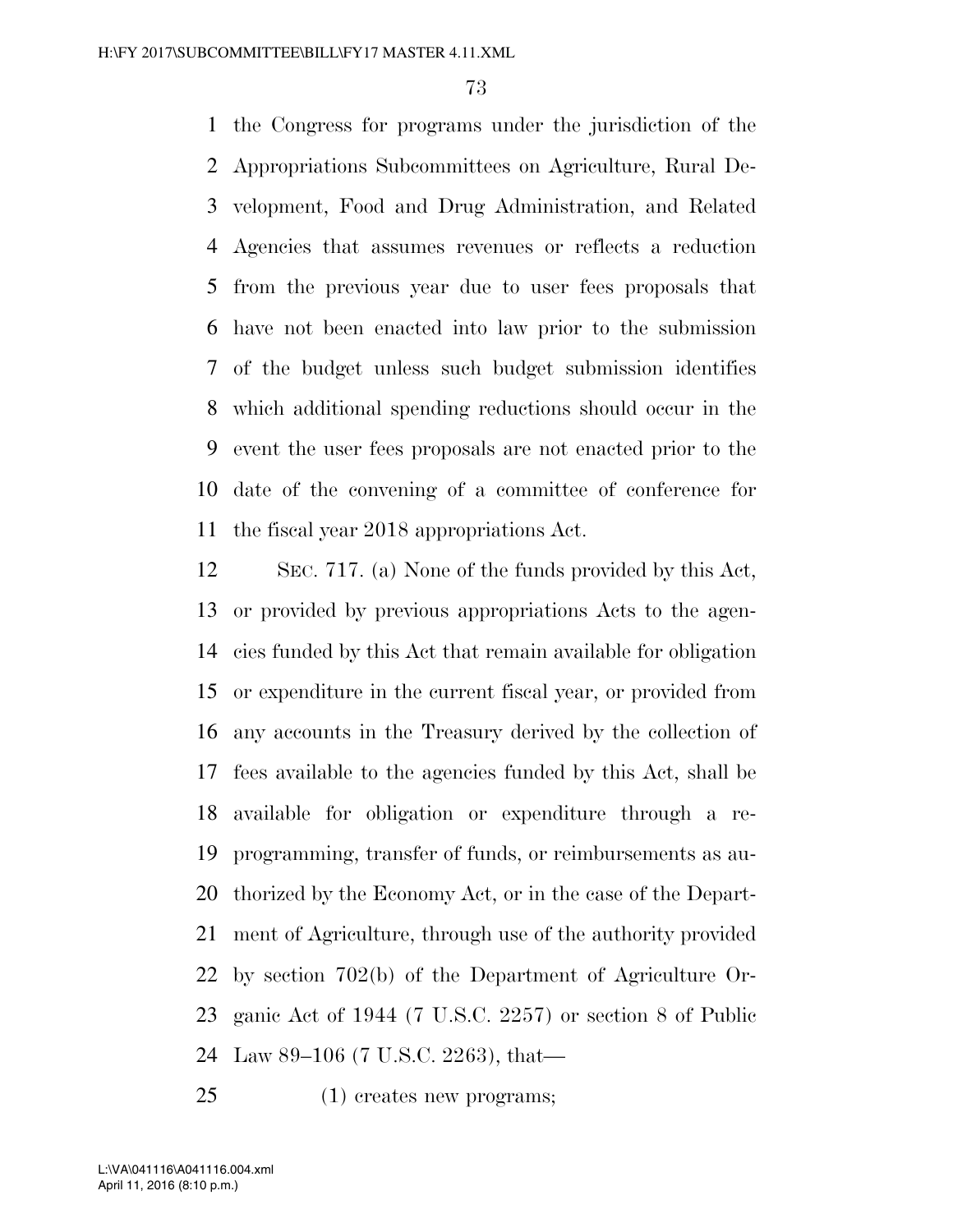(2) eliminates a program, project, or activity; (3) increases funds or personnel by any means for any project or activity for which funds have been denied or restricted;

(4) relocates an office or employees;

 (5) reorganizes offices, programs, or activities; or

 (6) contracts out or privatizes any functions or activities presently performed by Federal employees; unless the Secretary of Agriculture, the Secretary of Health and Human Services, or the Chairman of the Com- modity Futures Trading Commission (as the case may be) notifies in writing and receives approval from the Commit- tees on Appropriations of both Houses of Congress at least 30 days in advance of the reprogramming of such funds or the use of such authority.

 (b) None of the funds provided by this Act, or pro- vided by previous Appropriations Acts to the agencies funded by this Act that remain available for obligation or expenditure in the current fiscal year, or provided from any accounts in the Treasury derived by the collection of fees available to the agencies funded by this Act, shall be available for obligation or expenditure for activities, pro- grams, or projects through a reprogramming or use of the authorities referred to in subsection (a) involving funds

April 11, 2016 (8:10 p.m.) L:\VA\041116\A041116.004.xml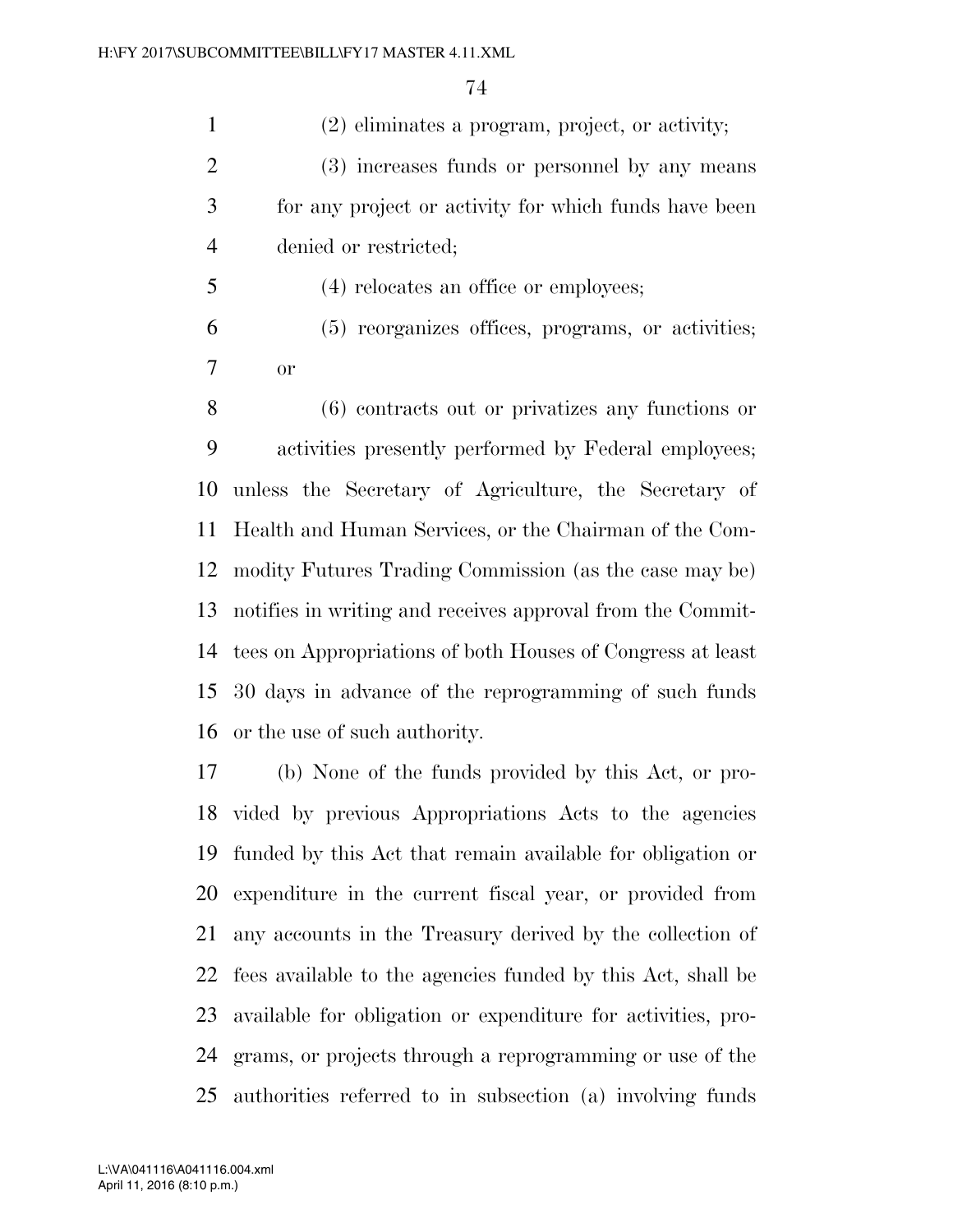in excess of \$500,000 or 10 percent, whichever is less, that—

- (1) augments existing programs, projects, or ac-tivities;
- (2) reduces by 10 percent funding for any exist- ing program, project, or activity, or numbers of per-sonnel by 10 percent as approved by Congress; or

 (3) results from any general savings from a re- duction in personnel which would result in a change in existing programs, activities, or projects as ap- proved by Congress; unless the Secretary of Agri- culture, the Secretary of Health and Human Serv- ices, or the Chairman of the Commodity Futures Trading Commission (as the case may be) notifies in writing and receives approval from the Committees on Appropriations of both Houses of Congress at least 30 days in advance of the reprogramming or transfer of such funds or the use of such authority. (c) The Secretary of Agriculture, the Secretary of Health and Human Services, or the Chairman of the Com- modity Futures Trading Commission shall notify in writ- ing and receive approval from the Committees on Appro- priations of both Houses of Congress before implementing any program or activity not carried out during the pre-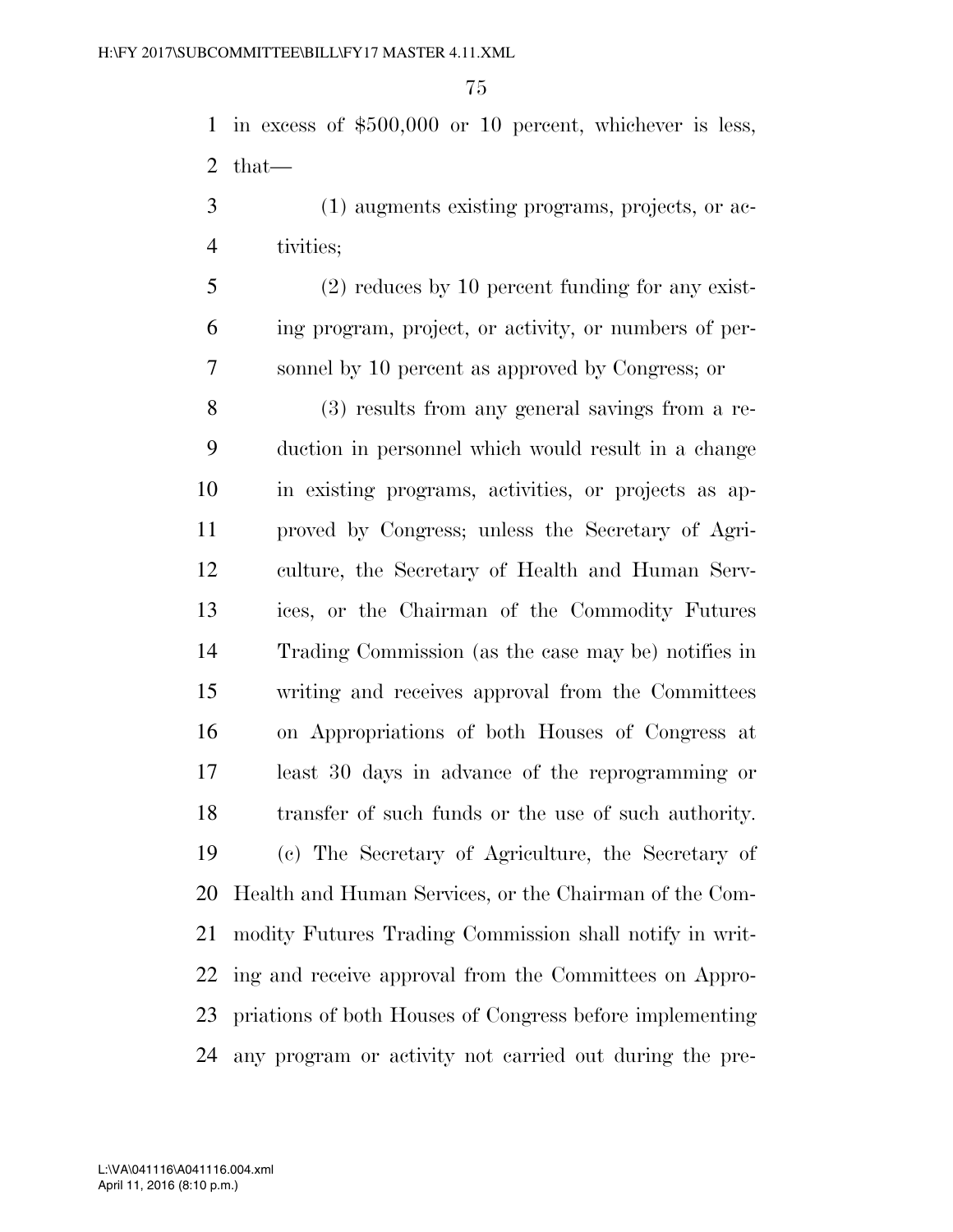vious fiscal year unless the program or activity is funded by this Act or specifically funded by any other Act.

 (d) None of the funds provided by this Act, or pro- vided by previous Appropriations Acts to the agencies funded by this Act that remain available for obligation or expenditure in the current fiscal year, or provided from any accounts in the Treasury derived by the collection of fees available to the agencies funded by this Act, shall be available for—

 (1) modifying major capital investments fund-11 ing levels, including information technology systems, that involves increasing or decreasing funds in the current fiscal year for the individual investment in excess of \$500,000 or 10 percent of the total cost, whichever is less;

 (2) realigning or reorganizing new, current, or vacant positions or agency activities or functions to establish a center, office, branch, or similar entity with five or more personnel; or

 (3) carrying out activities or functions that were not described in the budget request; unless the agencies funded by this Act notify, in writing, the Committees on Appropriations of both Houses of Congress at least 30 days in advance of using the funds for these purposes.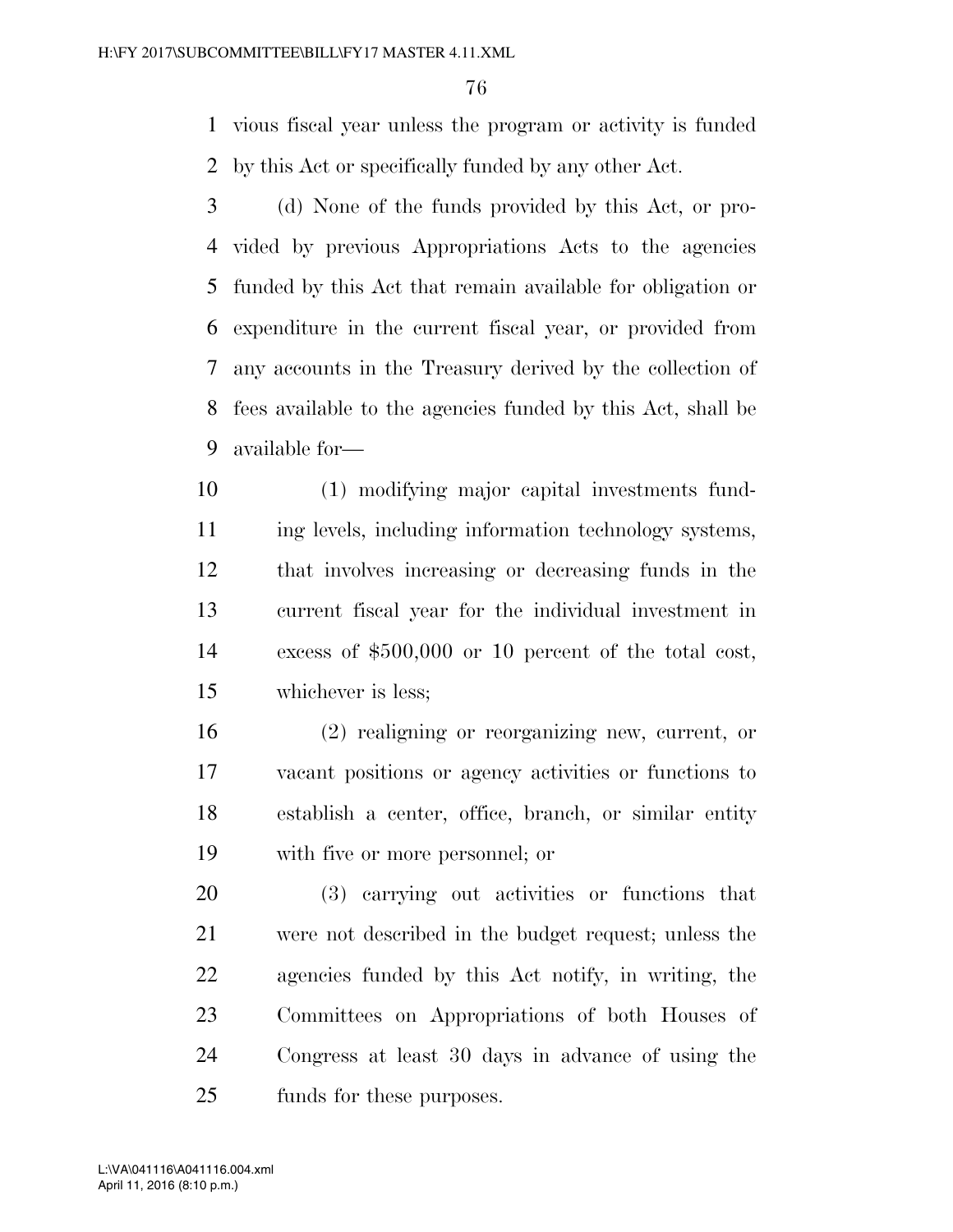(e) As described in this section, no funds may be used for any activities unless the Secretary of Agriculture, the Secretary of Health and Human Services, or the Chair- man of the Commodity Futures Trading Commission re- ceives from the Committee on Appropriations of both Houses of Congress written or electronic mail confirma- tion of receipt of the notification as required in this sec-tion.

9 SEC. 718. Notwithstanding section  $310B(g)(5)$  of the Consolidated Farm and Rural Development Act (7 U.S.C. 11 1932 $(g)(5)$ , the Secretary may assess a one-time fee for any guaranteed business and industry loan in an amount that does not exceed 3 percent of the guaranteed principal portion of the loan.

 SEC. 719. None of the funds appropriated or other- wise made available to the Department of Agriculture, the Food and Drug Administration, the Commodity Futures Trading Commission, or the Farm Credit Administration shall be used to transmit or otherwise make available re- ports, questions, or responses to questions that are a re- sult of information requested for the appropriations hear- ing process to any non-Department of Agriculture, non- Department of Health and Human Services, non-Com- modity Futures Trading Commission, or non-Farm Credit Administration employee.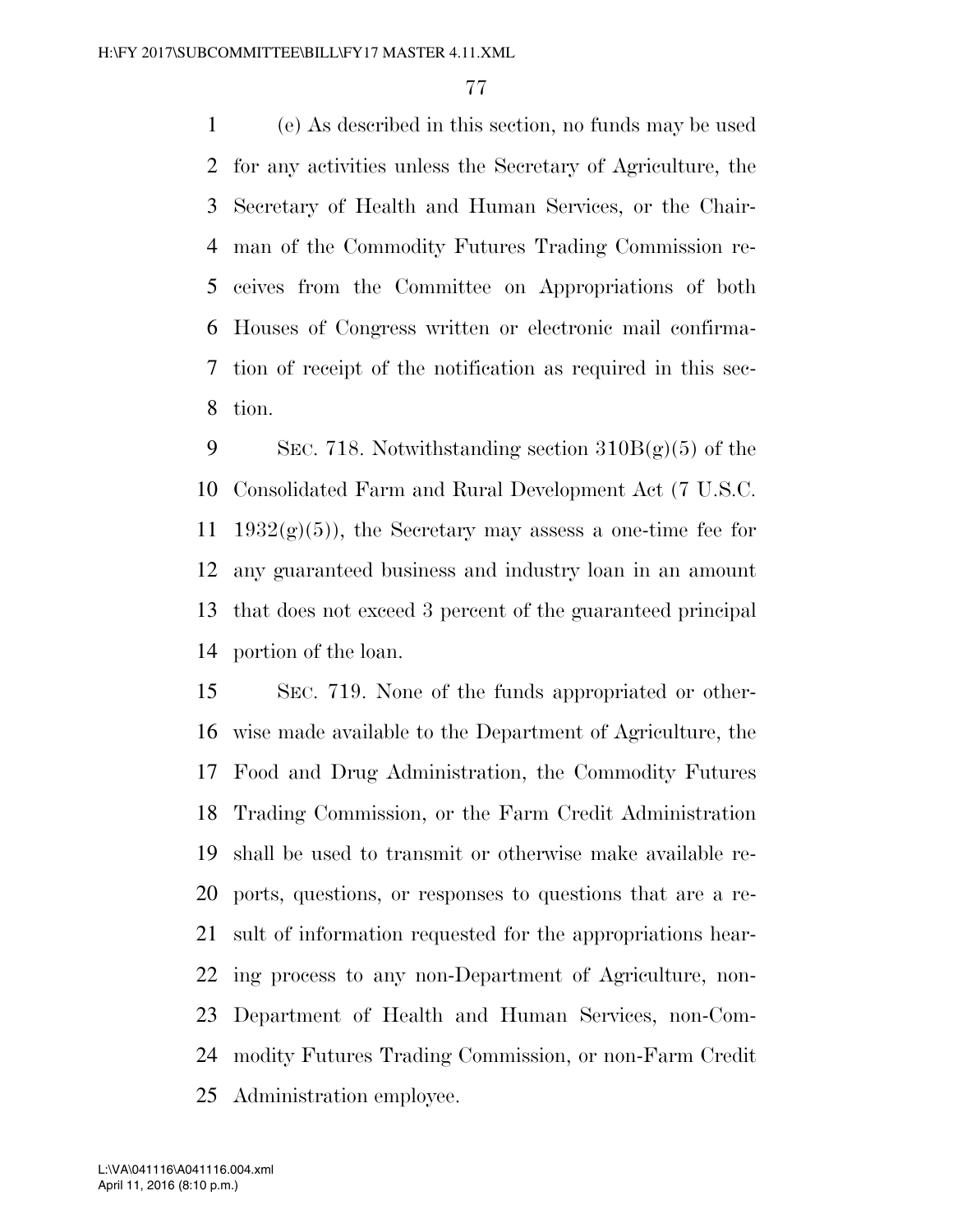SEC. 720. Unless otherwise authorized by existing law, none of the funds provided in this Act, may be used by an executive branch agency to produce any pre- packaged news story intended for broadcast or distribution in the United States unless the story includes a clear noti- fication within the text or audio of the prepackaged news story that the prepackaged news story was prepared or funded by that executive branch agency.

 SEC. 721. No employee of the Department of Agri- culture may be detailed or assigned from an agency or office funded by this Act or any other Act to any other agency or office of the Department for more than 60 days in a fiscal year unless the individual's employing agency or office is fully reimbursed by the receiving agency or office for the salary and expenses of the employee for the period of assignment.

 SEC. 722. None of the funds appropriated in this Act may be used to prepare, publish, or issue any new pro- posed rulemaking that does not comply with the require- ments for cost-benefit analysis as set forth in Executive Order 13563.

 SEC. 723. Not later than 30 days after the date of enactment of this Act, the Secretary of Agriculture, the Commissioner of the Food and Drug Administration, the Chairman of the Commodity Futures Trading Commis-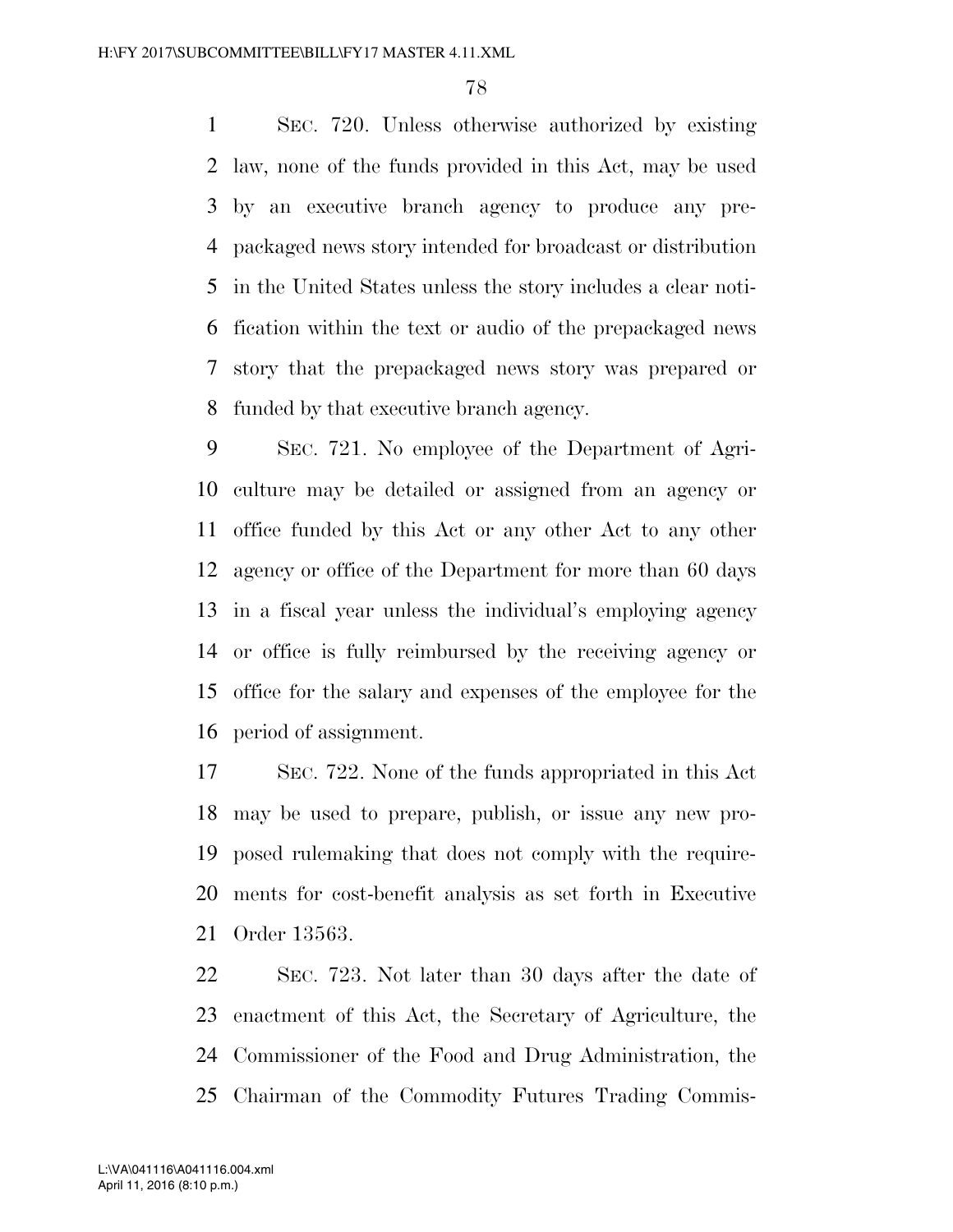sion, and the Chairman of the Farm Credit Administra- tion shall submit to the Committees on Appropriations of both Houses of Congress a detailed spending plan by pro- gram, project, and activity for all the funds made available under this Act including appropriated user fees, as defined in the report accompanying this Act.

 SEC. 724. Funds made available under title II of the Food for Peace Act (7 U.S.C. 1721 et seq.) may only be used to provide assistance to recipient nations if adequate monitoring and controls, as determined by the Secretary, are in place to ensure that emergency food aid is received by the intended beneficiaries in areas affected by food shortages and not diverted for unauthorized or inappro-priate purposes.

 SEC. 725. The Secretary shall establish an inter- mediary loan packaging program based on the pilot pro- gram in effect for fiscal year 2013 for packaging and re- viewing section 502 single family direct loans. The Sec- retary shall enter into agreements with current inter- mediary organizations and with additional qualified inter- mediary organizations. The Secretary shall work with these organizations to increase effectiveness of the section 502 single family direct loan program in rural commu- nities and shall set aside and make available from the na-tional reserve section 502 loans an amount necessary to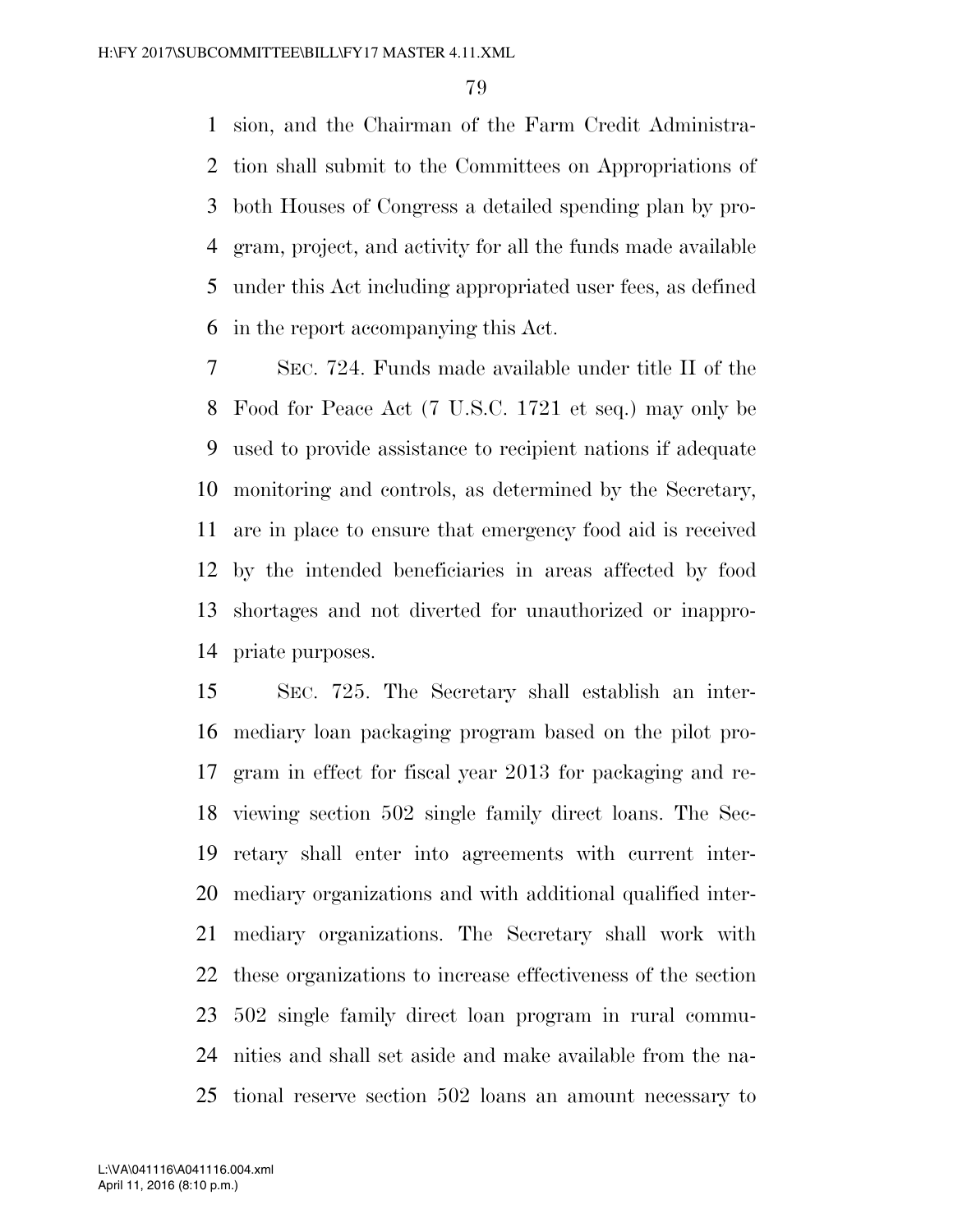support the work of such intermediaries and provide a pri-ority for review of such loans.

 SEC. 726. For loans and loan guarantees that do not require budget authority and the program level has been established in this Act, the Secretary of Agriculture may increase the program level for such loans and loan guaran- tees by not more than 25 percent: *Provided*, That prior to the Secretary implementing such an increase, the Sec- retary notifies, in writing, the Committees on Appropria- tions of both Houses of Congress at least 15 days in ad-vance.

 SEC. 727. None of the credit card refunds or rebates transferred to the Working Capital Fund pursuant to sec- tion 729 of the Agriculture, Rural Development, Food and Drug Administration, and Related Agencies Appropria- tions Act, 2002 (7 U.S.C. 2235a; Public Law 107–76) shall be available for obligation without written notifica- tion to, and the prior approval of, the Committees on Ap- propriations of both Houses of Congress: *Provided*, That the refunds or rebates so transferred shall be available for obligation only for the acquisition of plant and capital equipment necessary for the delivery of financial, adminis- trative, and information technology services of primary benefit to the agencies of the Department of Agriculture.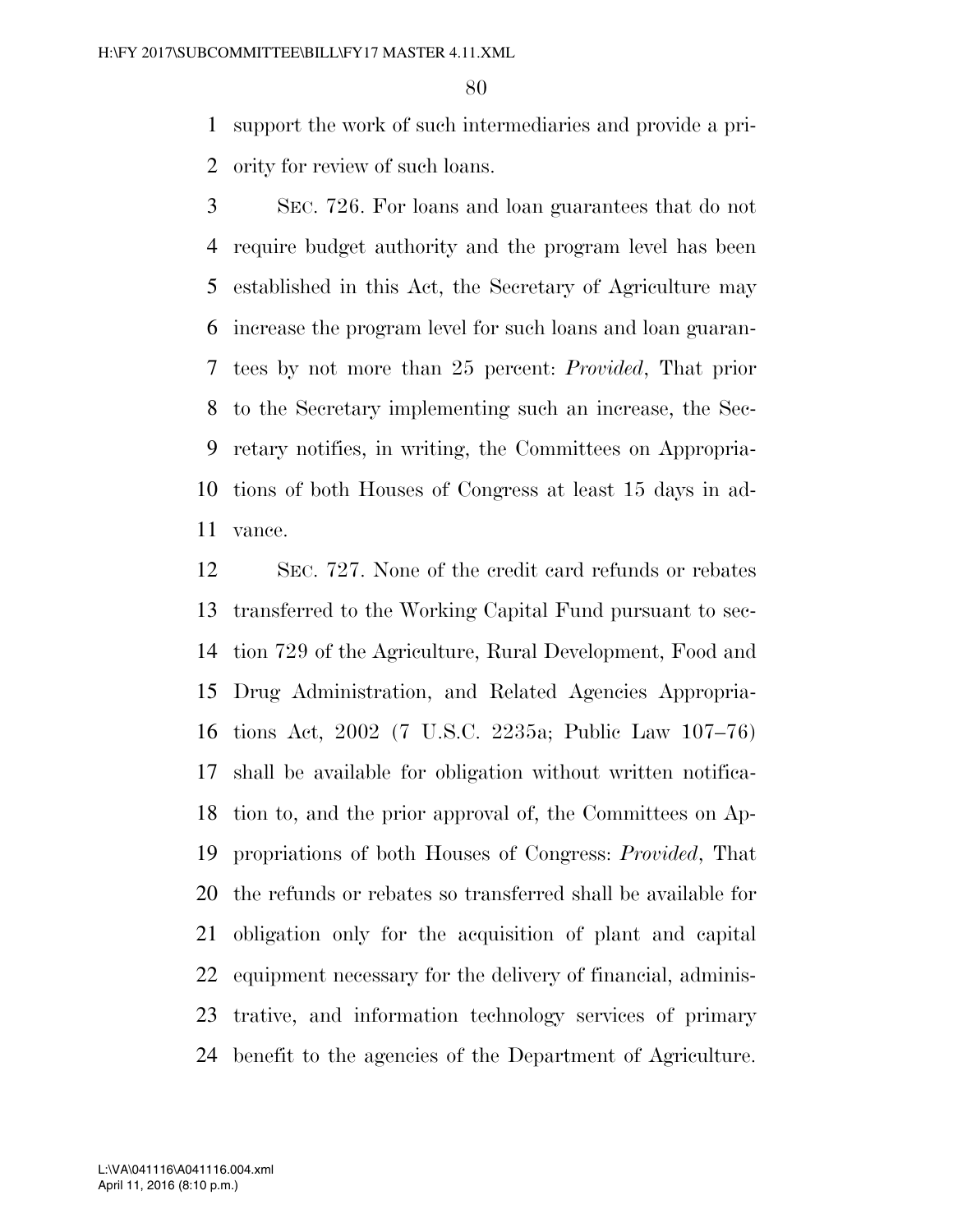SEC. 728. None of the funds made available by this Act may be used to procure processed poultry products imported into the United States from the People's Repub- lic of China for use in the school lunch program under the Richard B. Russell National School Lunch Act (42 U.S.C. 1751 et seq.), the Child and Adult Care Food Pro- gram under section 17 of such Act (42 U.S.C. 1766), the Summer Food Service Program for Children under section 13 of such Act (42 U.S.C. 1761), or the school breakfast program under the Child Nutrition Act of 1966 (42 U.S.C. 1771 et seq.).

 SEC. 729. In response to an eligible community where the drinking water supplies are inadequate due to a nat- ural disaster, as determined by the Secretary, including drought or severe weather, the Secretary may provide po- table water through the Emergency Community Water As- sistance Grant Program for an additional period of time not to exceed 120 days beyond the established period pro- vided under the Program in order to protect public health. SEC. 730. Funds provided by this or any prior Appro- priations Act for the Agriculture and Food Research Ini- tiative under 7 U.S.C. 450i(b) shall be made available without regard to section 7128 of the Agricultural Act of 2014 (7 U.S.C. 3371 note), under the matching require-ments in laws in effect on the date before the date of en-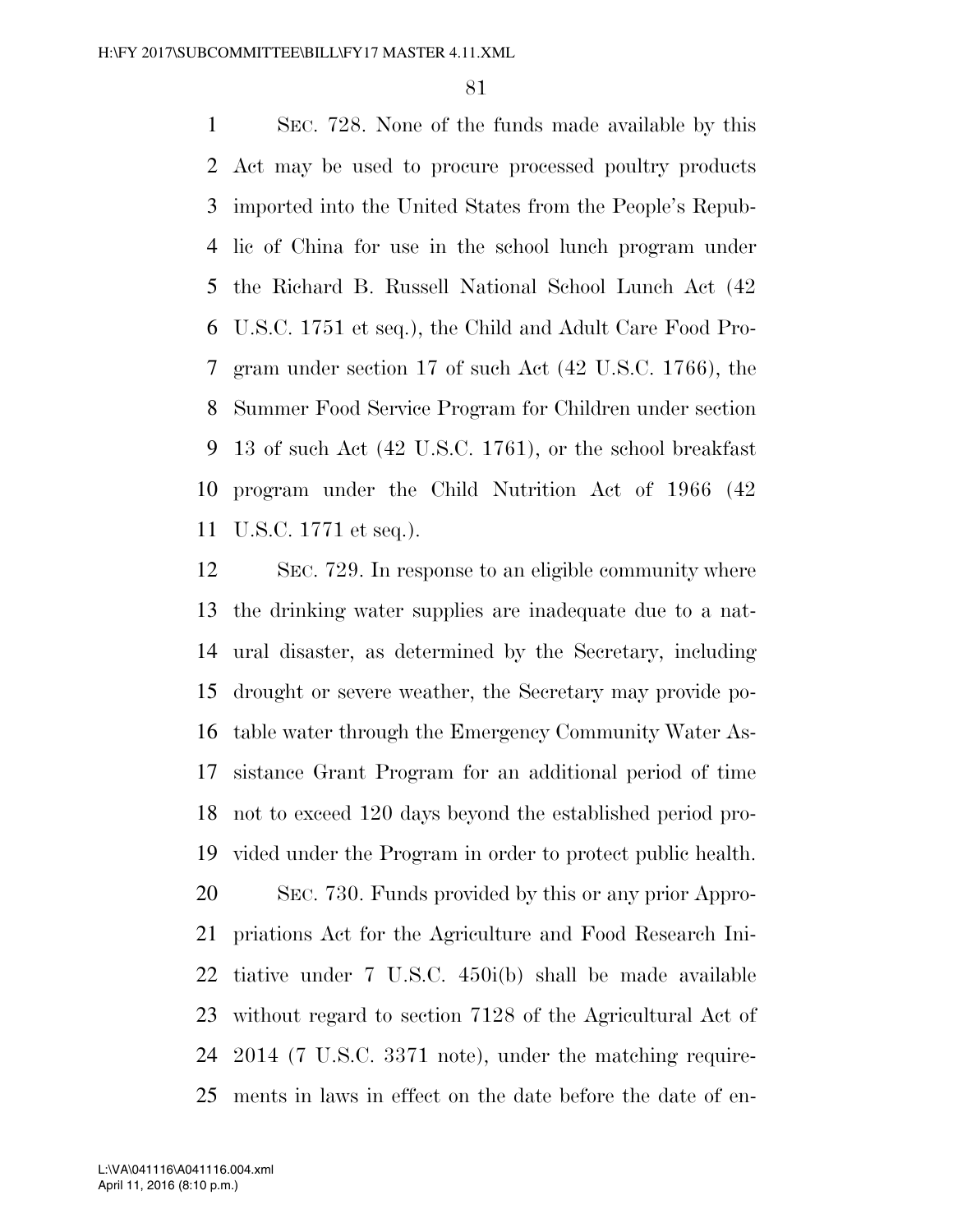actment of such section: *Provided*, That the requirements of 7 U.S.C. 450i(b)(9) shall continue to apply.

 SEC. 731. (a) For the period beginning on the date of enactment of this Act through school year 2017–2018, with respect to the school lunch program established under the Richard B. Russell National School Lunch Act (42 U.S.C. 1751 et seq.) or the school breakfast program es- tablished under the Child Nutrition Act of 1966 (42 U.S.C. 1771 et seq.) and final regulations published by the Department of Agriculture in the Federal Register on January 26, 2012 (77 Fed. Reg. 4088 et seq.), the Sec- retary shall allow States to grant an exemption from the whole grain requirements that took effect on or after July 1, 2014, and the States shall establish a process for evalu- ating and responding, in a reasonable amount of time, to requests for an exemption: *Provided*, That school food au- thorities demonstrate hardship, including financial hard- ship, in procuring specific whole grain products which are acceptable to the students and compliant with the whole grain-rich requirements: *Provided further*, That school food authorities shall comply with the applicable grain component or standard with respect to the school lunch or school breakfast program that was in effect prior to July 1, 2014.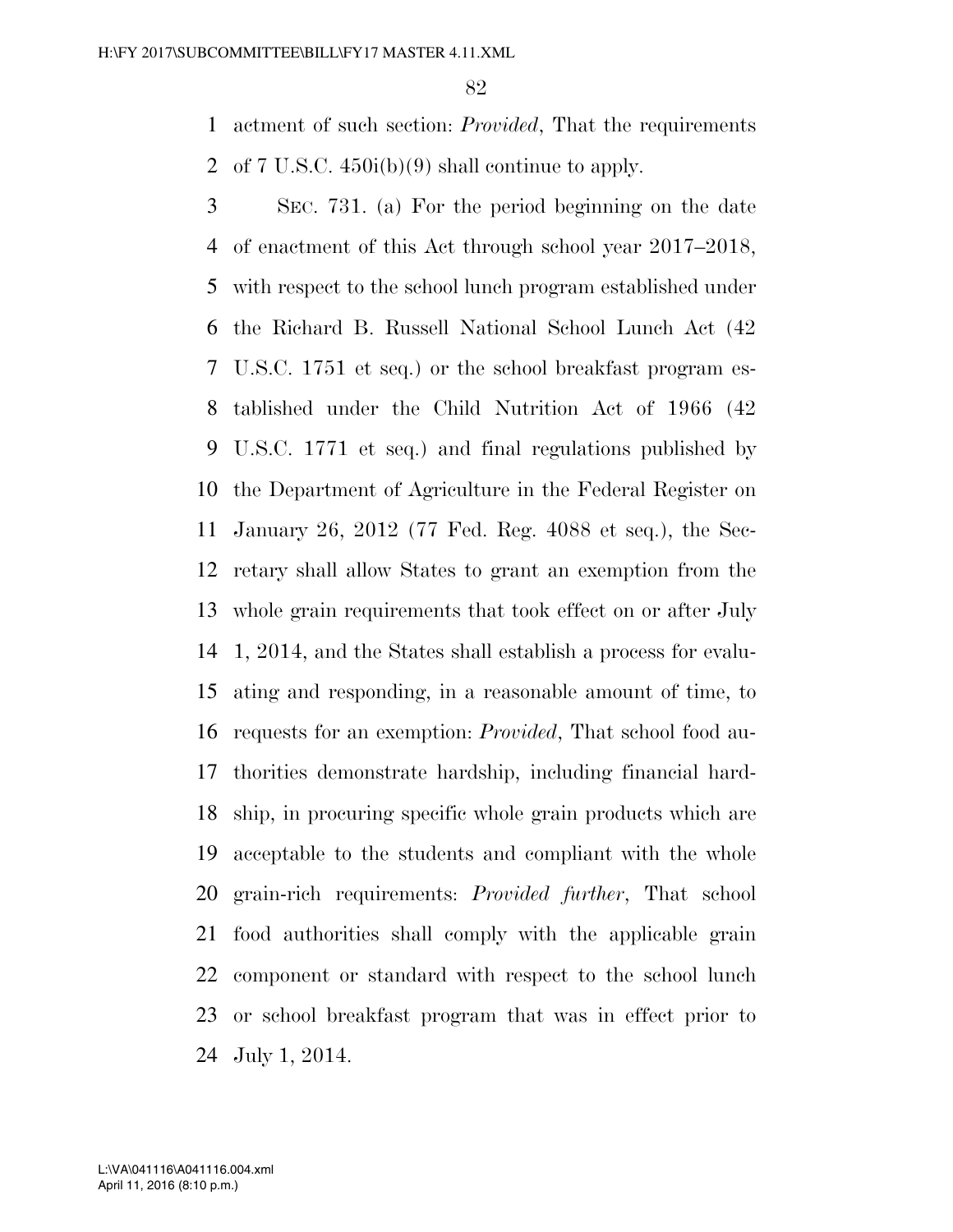(b) None of the funds appropriated or otherwise made available by this or any other Act shall be used to pay the salaries and expenses of personnel to implement any regulations under the Richard B. Russell National School Lunch Act (42 U.S.C. 1751 et seq.), the Child Nu- trition Act of 1966 (42 U.S.C. 1771 et seq.), the Healthy, Hunger-Free Kids Act of 2010 (Public Law 111–296), or any other law that would require a reduction in the quan- tity of sodium contained in federally reimbursed meals, foods, and snacks sold in schools below Target 1 (as de- scribed in section 220.8(f)(3) of title 7, Code of Federal Regulations (or successor regulations)) until the latest sci- entific research establishes the reduction is beneficial for children.

 SEC. 732. None of the funds made available by this Act may be used by the Secretary of Agriculture, acting through the Food and Nutrition Service, to commence any new research and evaluation projects until the Secretary submits to the Committees on Appropriations of both Houses of Congress a research and evaluation plan for fis- cal year 2017, prepared in coordination with the Research, Education, and Economics mission area of the Depart- ment of Agriculture, and a period of 30 days beginning on the date of the submission of the plan expires to permit Congressional review of the plan.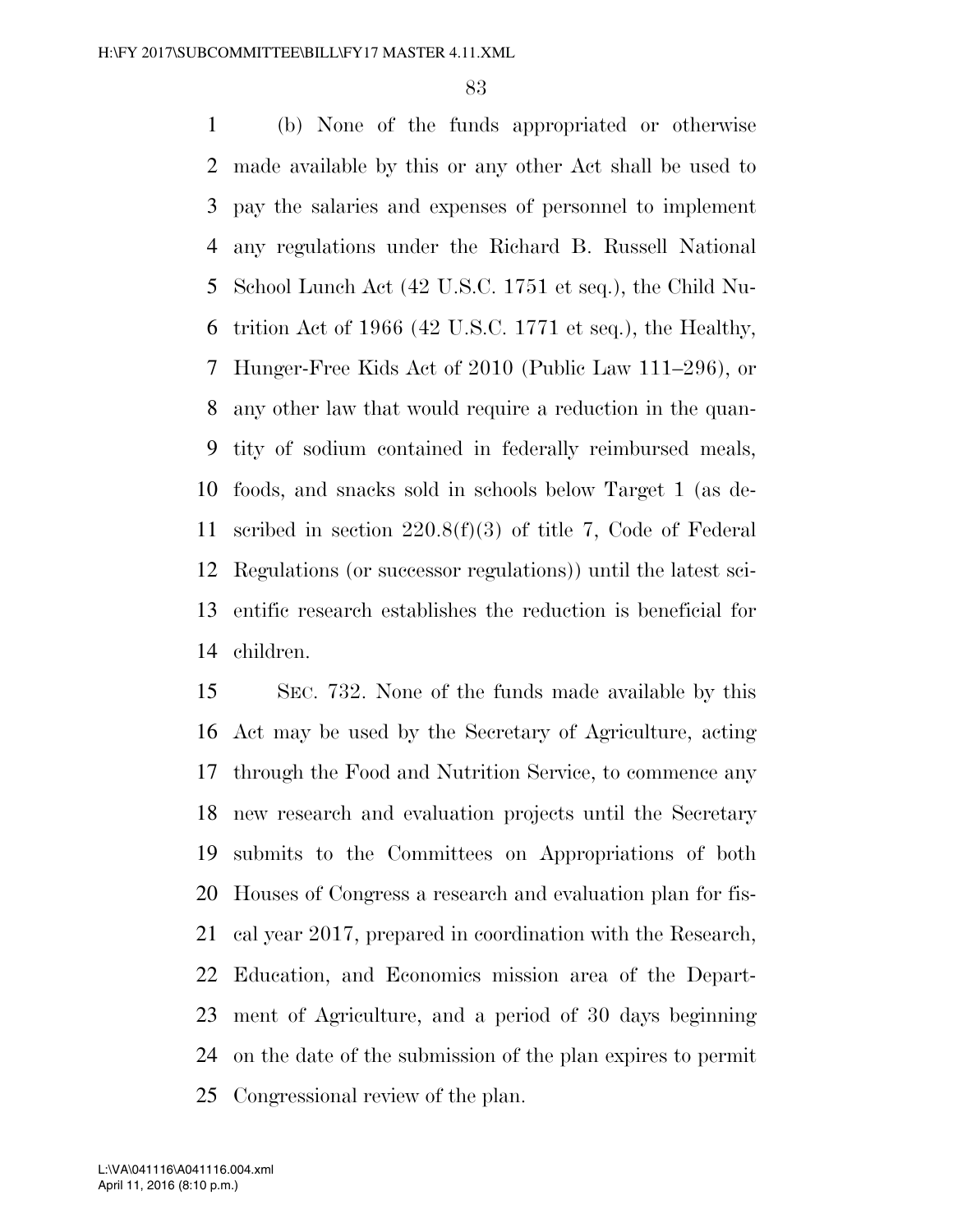SEC. 733. In carrying out subsection (h) of section 502 of the Housing Act of 1949 (42 U.S.C. 1472), the Secretary of Agriculture shall have the same authority with respect to loans guaranteed under such section and eligible lenders for such loans as the Secretary has under subsections (h) and (j) of section 538 of such Act (42 U.S.C. 1490p–2) with respect to loans guaranteed under such section 538 and eligible lenders for such loans.

 SEC. 734. None of the funds made available by this Act may be used to propose, promulgate, or implement any rule, or take any other action with respect to, allowing or requiring information intended for a prescribing health care professional, in the case of a drug or biological prod- uct subject to section 503(b)(1) of the Federal Food, Drug, and Cosmetic Act (21 U.S.C. 353(b)(1)), to be dis- tributed to such professional electronically (in lieu of in paper form) unless and until a Federal law is enacted to allow or require such distribution.

 SEC. 735. None of the funds made available by this Act may be used to implement, administer, or enforce the final rule entitled ''Food Labeling; Nutrition Labeling of Standard Menu Items in Restaurants and Similar Retail Food Establishments'' published by the Food and Drug Administration in the Federal Register on December 1, 2014 (79 Fed. Reg. 71156 et seq.) until the later of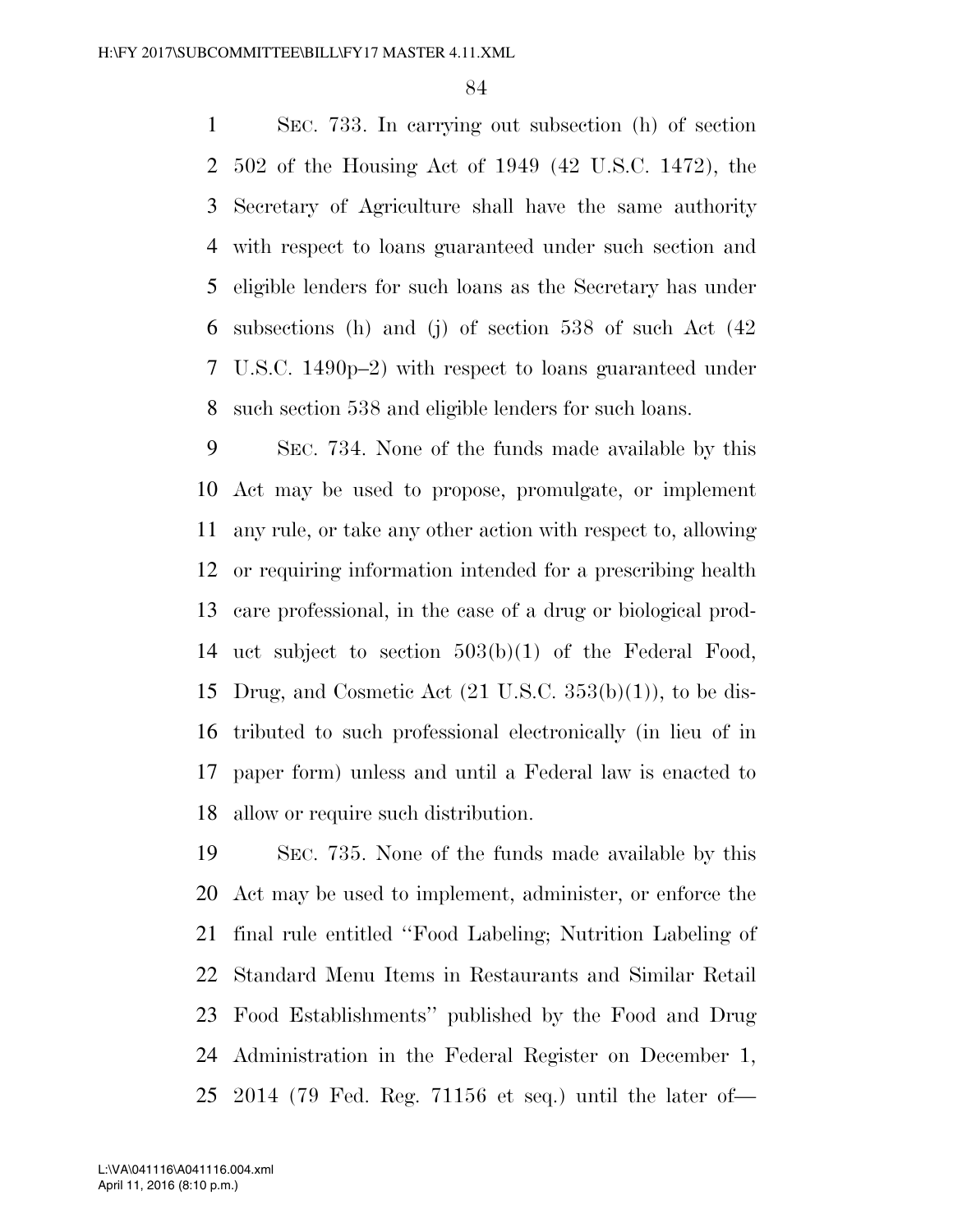(1) December 1, 2016; or

 (2) the date that is one year after the date on which the Secretary of Health and Human Services publishes Level 1 guidance with respect to nutrition labeling of standard menu items in restaurants and similar retail food establishments in accordance with 7 paragraphs  $(g)(1)(i)$ ,  $(g)(1)(ii)$ ,  $(g)(1)(iii)$ , and 8 (g)(1)(iv) of section 10.115 of title 21, Code of Fed-eral Regulations.

 SEC. 736. None of the funds made available by this Act may be used to notify a sponsor or otherwise acknowl- edge receipt of a submission for an exemption for inves- tigational use of a drug or biological product under section 505(i) of the Federal Food, Drug, and Cosmetic Act (21 15 U.S.C.  $355(i)$  or section  $351(a)(3)$  of the Public Health 16 Service Act  $(42 \text{ U.S.C. } 262(a)(3))$  in research in which a human embryo is intentionally created or modified to include a heritable genetic modification. Any such submis- sion shall be deemed to have not been received by the Sec-retary, and the exemption may not go into effect.

 SEC. 737. None of the funds made available by this or any other Act may be used to implement or enforce any provision of the FDA Food Safety Modernization Act (Public Law 111–353), including the amendments made thereby, with respect to the regulation of the distribution,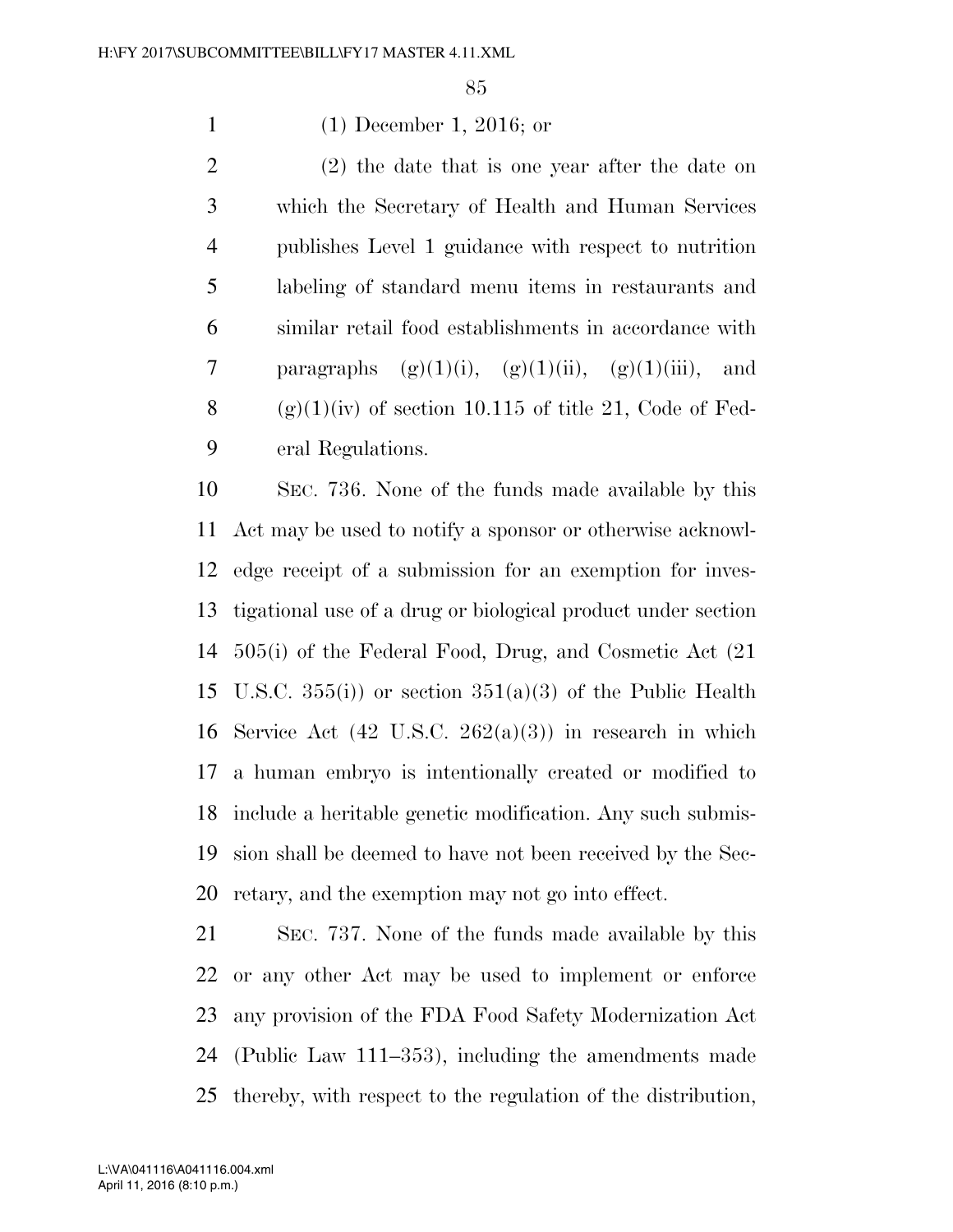sale, or receipt of dried spent grain byproducts of the alco- holic beverage production process, irrespective of whether such byproducts are solely intended for use as animal feed. SEC. 738. (a) The Secretary of Agriculture shall— (1) within 4 months of the date of enactment of this Act, establish a prioritization process for APHIS to conduct audits or reviews of countries or regions that have received animal health status rec- ognitions by APHIS and provide a description of this process to the Committee on Appropriations of the House, Committee on Appropriations of the Sen- ate, Committee on Agriculture of the House, and Committee on Agriculture, Nutrition, and Forestry of the Senate; (2) conduct audits in a manner that evaluates the following factors in the country or region being audited, as applicable: (A) veterinary control and oversight; (B) disease history and vaccination prac-20 tices; (C) livestock demographics and 22 traceability; (D) epidemiological separation from poten-24 tial sources of infection; (E) surveillance practices;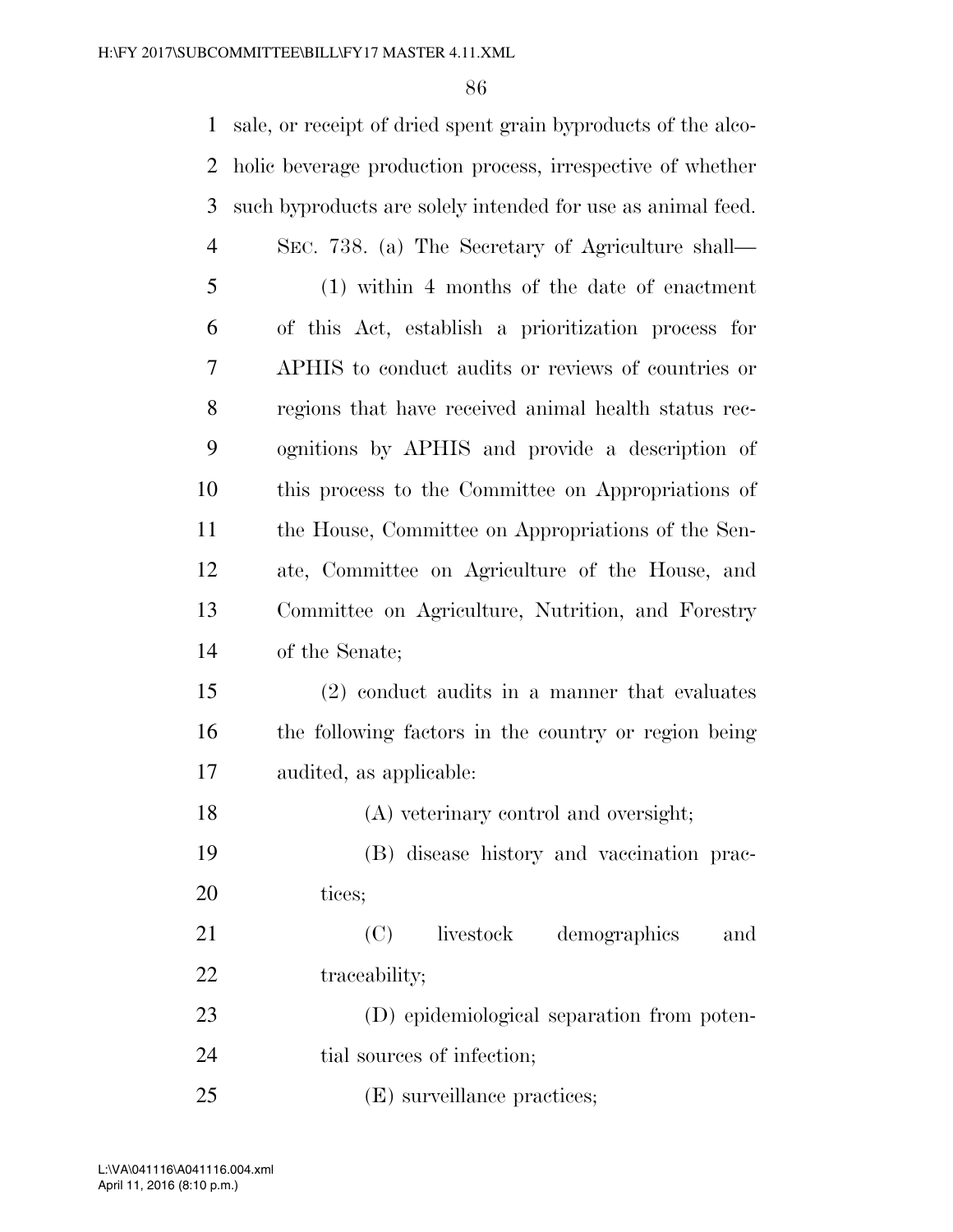(F) diagnostic laboratory capabilities; and (G) emergency preparedness and response. (3) promptly make publicly available the final reports of any audits or reviews conducted pursuant to subsection (2); and (b) This section shall be applied in a manner con-

 sistent with United States obligations under its inter-national trade agreements.

 SEC. 739. None of the funds made available by this Act may be used to carry out any activities or incur any expense related to the issuance of licenses under section 3 of the Animal Welfare Act (7 U.S.C. 2133), or the re- newal of such licenses, to class B dealers who sell dogs and cats for use in research, experiments, teaching, or testing.

 SEC. 740. No partially hydrogenated oils as defined in the order published by the Food and Drug Administra- tion in the Federal Register on June 17, 2015 (80 Fed. Reg. 34650 et seq.) shall be deemed unsafe within the meaning of section 409(a) of the Federal Food, Drug, and Cosmetic Act (21 U.S.C. 348(a)) and no food that is intro- duced or delivered for introduction into interstate com- merce that bears or contains a partially hydrogenated oil 24 shall be deemed adulterated under sections  $402(a)(1)$  or  $402(a)(2)(C)(i)$  of this Act by virtue of bearing or con-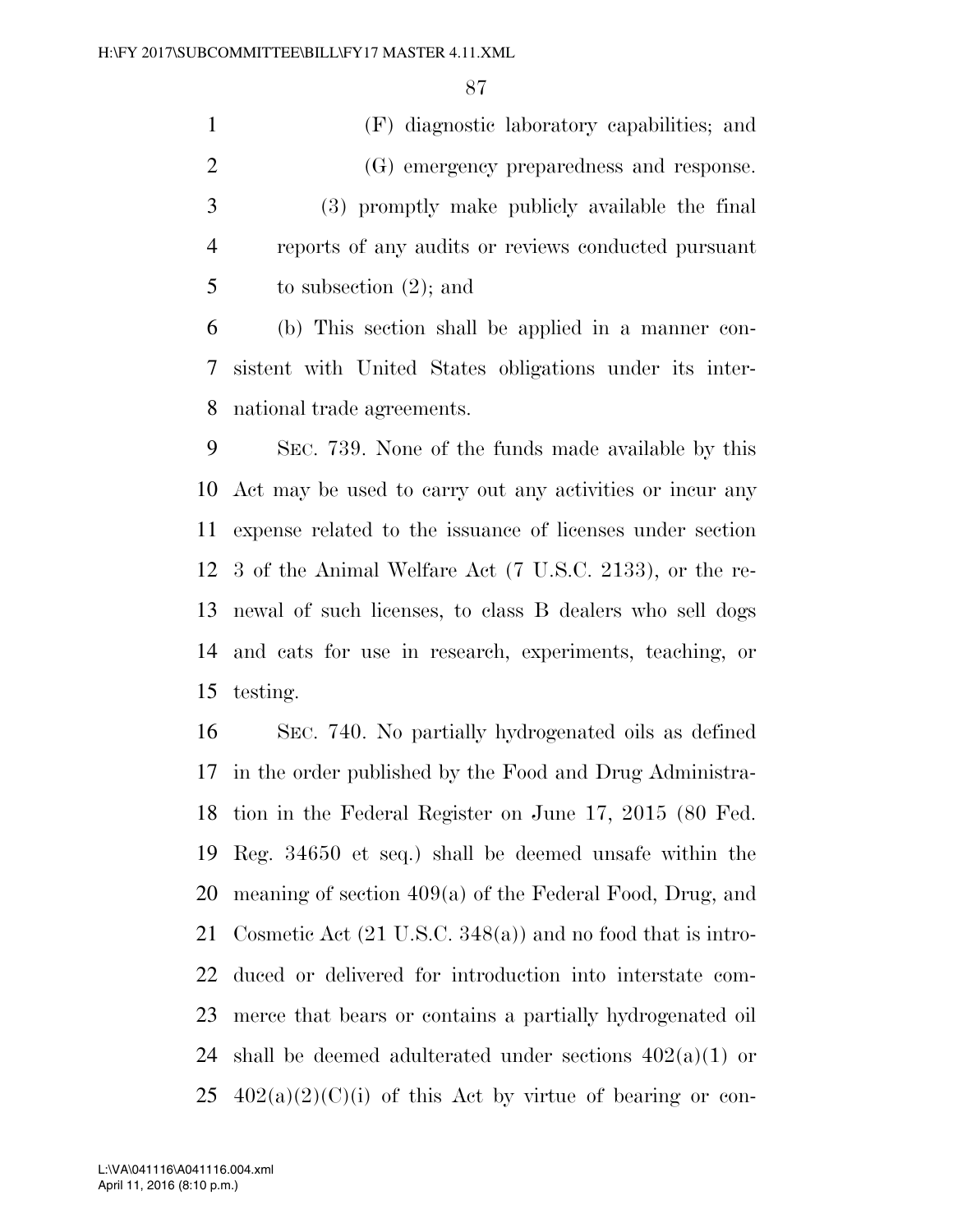taining a partially hydrogenated oil until the compliance date as specified in such order (June 18, 2018).

- SEC. 741. The Secretary may charge a fee for lenders to access Department loan guarantee systems in connec- tion with such lenders' participation in loan guarantee programs of the Rural Housing Service: *Provided*, That the funds collected from such fees shall be made available to the Secretary without further appropriation and such funds shall be deposited into the Rural Development Sala- ries and Expense Account and shall remain available until expended for obligation and expenditure by the Secretary for administrative expenses of the Rural Housing Service Loan Guarantee Program in addition to other available funds: *Provided further*, That such fees collected shall not exceed \$50 per loan.
- SEC. 742. (a) None of the funds made available in this Act may be used to maintain or establish a computer network unless such network blocks the viewing, downloading, and exchanging of pornography.

 (b) Nothing in subsection (a) shall limit the use of funds necessary for any Federal, State, tribal, or local law enforcement agency or any other entity carrying out crimi- nal investigations, prosecution, or adjudication activities. SEC. 743. In addition to amounts otherwise made available by this Act under the heading ''Animal and Plant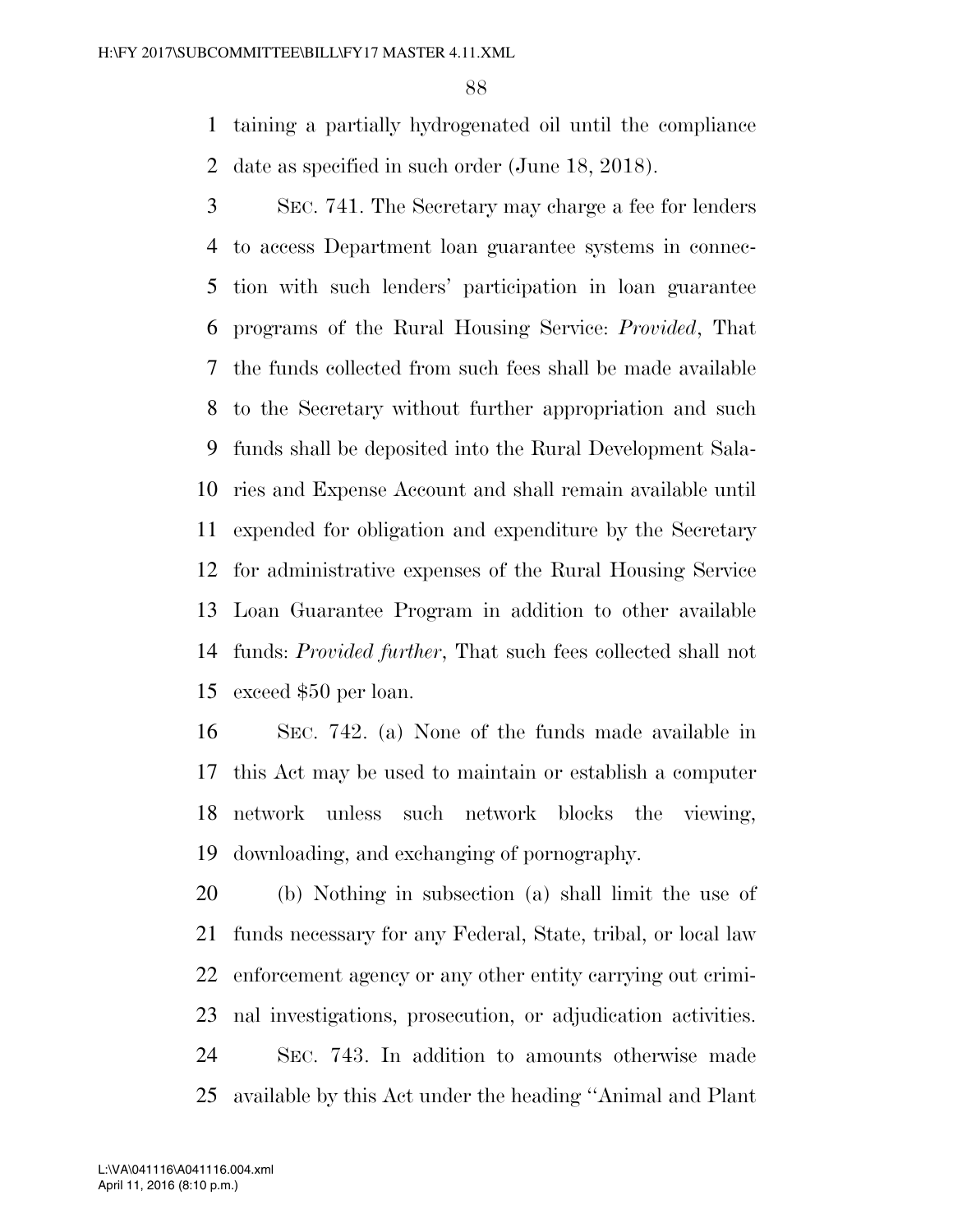Health Inspection Service—Buildings and Facilities'', there is appropriated \$30,000,000, to remain available until expended, for fruit fly rearing facilities.

 SEC. 744. Beginning on the date of enactment of this Act, in fiscal year 2017 and each fiscal year hereafter, notwithstanding any other provision of law, a household certified to participate in the Supplemental Nutrition As- sistance Program is required to report in a manner pre- scribed by the Secretary if the household no longer resides in the State in which it is certified.

 SEC. 745. Of the unobligated balances from amounts made available in fiscal year 2016 for the special supple- mental nutrition program as authorized by section 17 of the Child Nutrition Act of 1966 (42 U.S.C. 1786), \$100,000,000 are rescinded.

 SEC. 746. (a)(1) No Federal funds made available for this fiscal year for the rural water, waste water, waste dis- posal, and solid waste management programs authorized by sections 306, 306A, 306C, 306D, 306E, and 310B of the Consolidated Farm and Rural Development Act (7 U.S.C. 1926 et seq.) shall be used for a project for the construction, alteration, maintenance, or repair of a public water or wastewater system unless all of the iron and steel products used in the project are produced in the United States.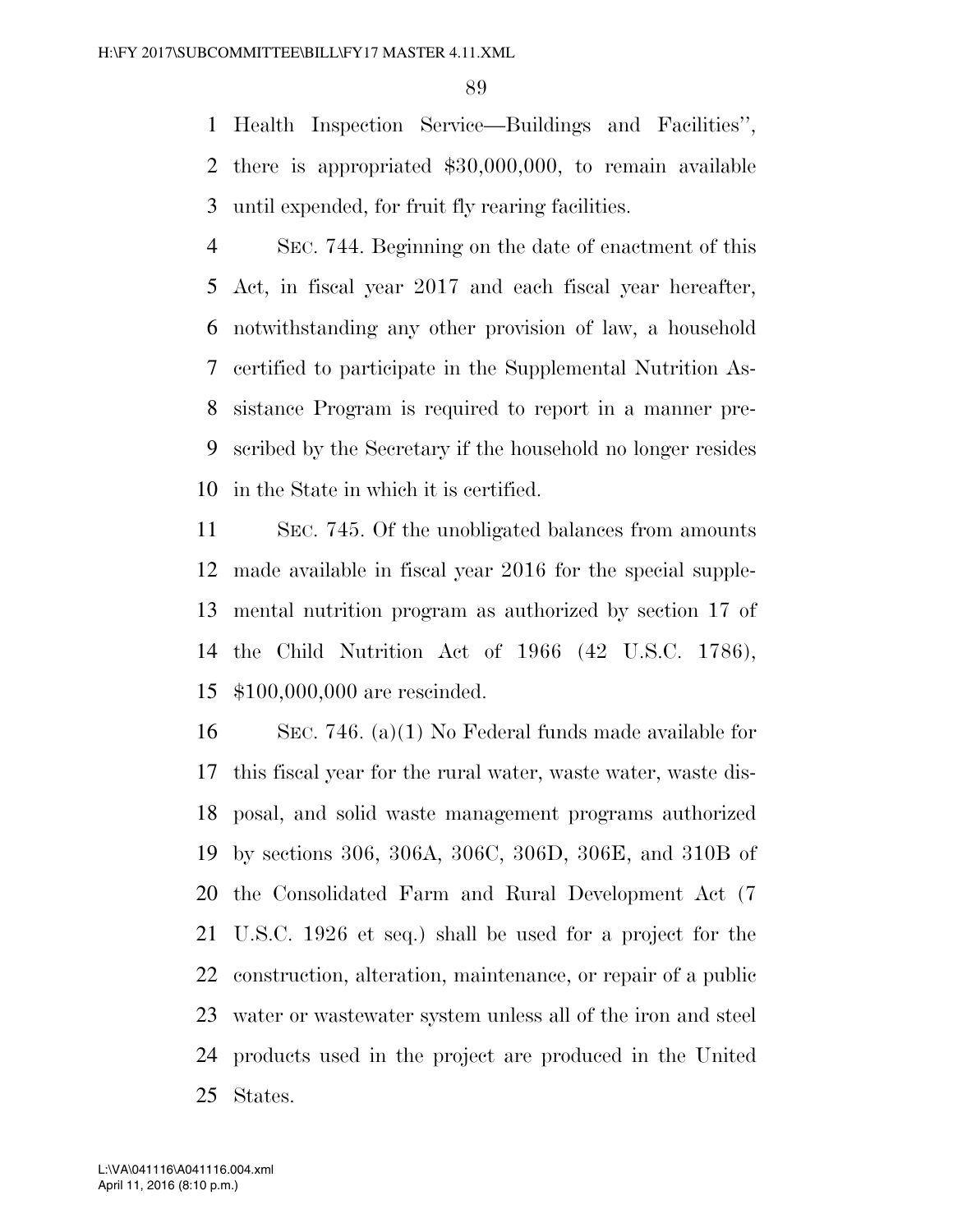(2) In this section, the term ''iron and steel products'' means the following products made primarily of iron or steel: lined or unlined pipes and fittings, manhole covers and other municipal castings, hydrants, tanks, flanges, pipe clamps and restraints, valves, structural steel, rein-forced precast concrete, and construction materials.

 (b) Subsection (a) shall not apply in any case or cat- egory of cases in which the Secretary of Agriculture (in this section referred to as the ''Secretary'' ) or the des-ignee of the Secretary finds that—

 (1) applying subsection (a) would be incon-sistent with the public interest;

 (2) iron and steel products are not produced in the United States in sufficient and reasonably avail-able quantities or of a satisfactory quality; or

 (3) inclusion of iron and steel products pro- duced in the United States will increase the cost of 18 the overall project by more than 25 percent.

 (c) If the Secretary or the designee receives a request for a waiver under this section, the Secretary or the des- ignee shall make available to the public on an informal basis a copy of the request and information available to the Secretary or the designee concerning the request, and shall allow for informal public input on the request for at least 15 days prior to making a finding based on the

April 11, 2016 (8:10 p.m.) L:\VA\041116\A041116.004.xml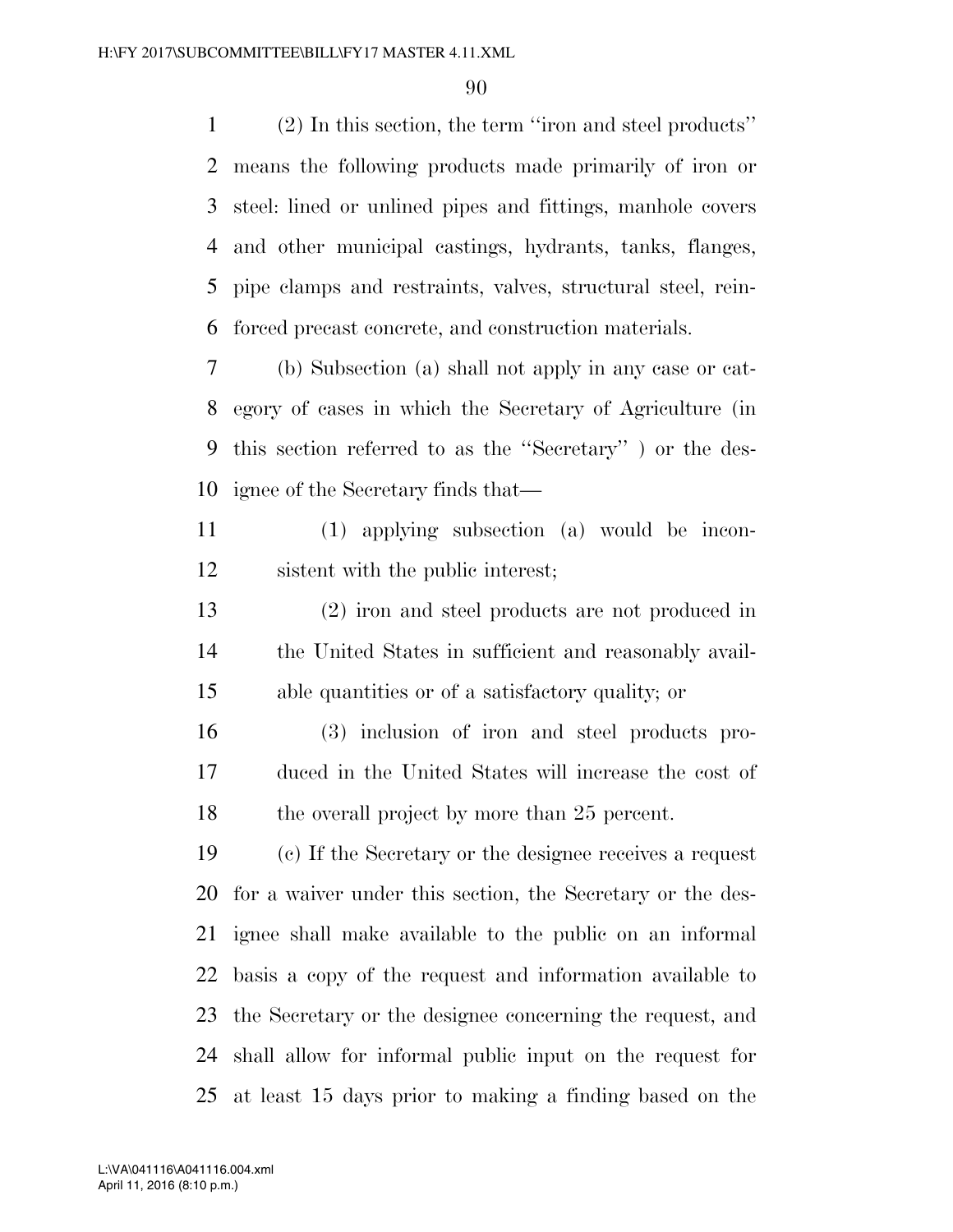request. The Secretary or the designee shall make the re- quest and accompanying information available by elec- tronic means, including on the official public Internet Web site of the Department.

 (d) This section shall be applied in a manner con- sistent with United States obligations under international agreements.

 (e) The Secretary may retain up to 0.25 percent of the funds appropriated in this Act for ''Rural Utilities Service—Rural Water and Waste Disposal Program Ac- count'' for carrying out the provisions described in sub- section (a)(1) for management and oversight of the re-quirements of this section.

 (f) Subsection (a) shall not apply with respect to a project for which the engineering plans and specifications include use of iron and steel products otherwise prohibited by such subsection if the plans and specifications have re- ceived required approvals from State agencies prior to the date of enactment of this Act.

 (g) For purposes of this section, the terms ''United States'' and ''State'' shall include each of the several States, the District of Columbia, and each federally recog-nized Indian tribe.

 SEC. 747. None of the funds appropriated or other-wise made available by this Act may be used by the Food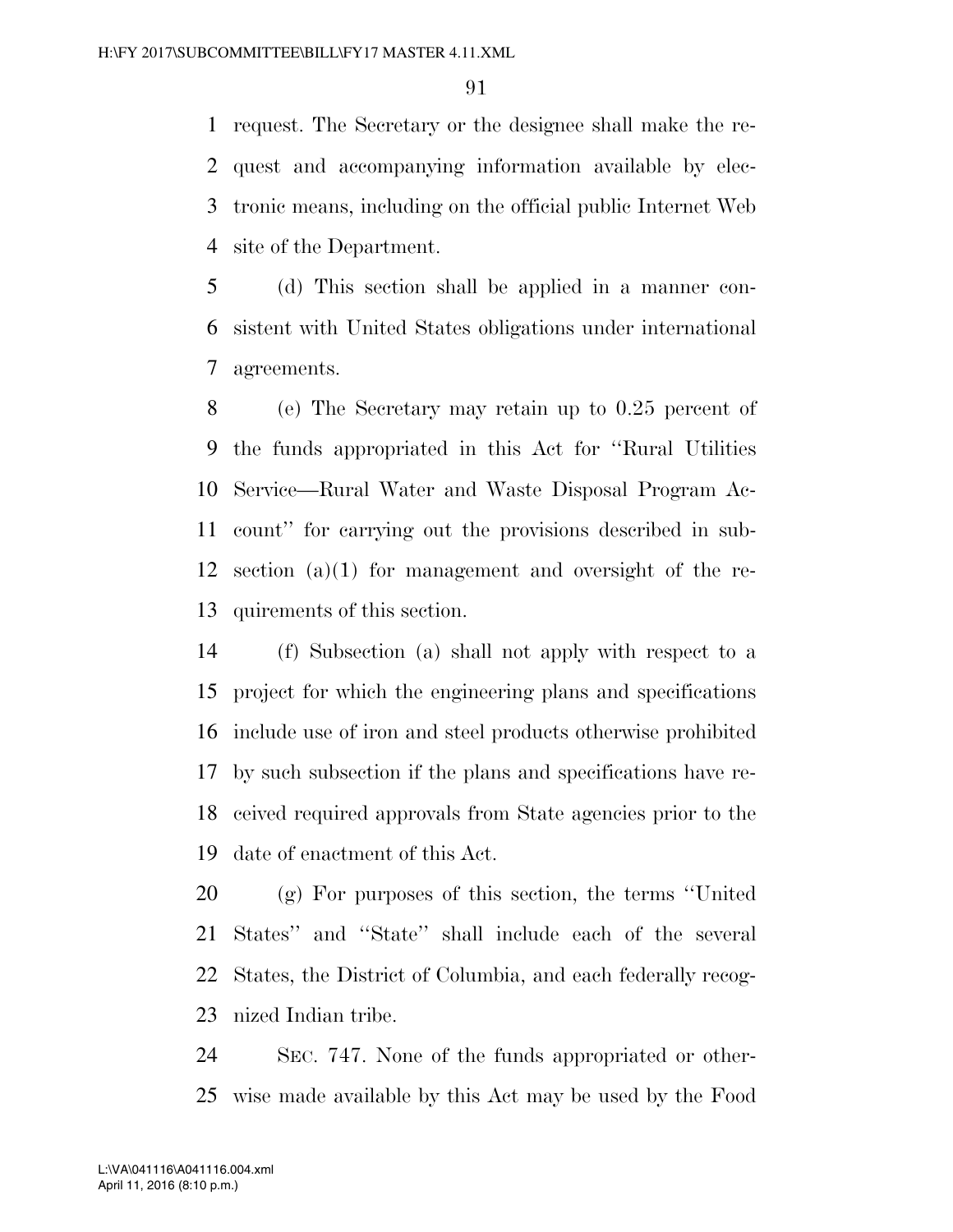and Drug Administration to finalize or implement the rule entitled ''Supplemental Applications Proposing Labeling Changes for Approved Drugs and Biological Products'' published November 13, 2013 (78 Fed. Reg. 67985) un- less the final version of such rule requires that the Food and Drug Administration—

 (1) approve in advance on a timely basis any change to the safety information in the labeling of a drug that is marketed pursuant to an abbreviated new drug application under section 505(j) of the Federal Food, Drug, and Cosmetic Act (21 U.S.C.  $12 \qquad \qquad 355(j)$  or an application under section  $351(k)$  of the Public Health Service Act (42 U.S.C. 262(k)); and (2) requires an identical change to be made on the same timetable to—

 (A) the safety information in the labeling of the listed drug (as such term is used in sec- tion 505(j) of the Federal Food, Drug, and Cosmetic Act (21 U.S.C. 355(j)) and any other drug that is marketed pursuant to an abbre- viated new drug application under such section 22 505(j) citing the same listed drug; or

 (B) the safety information in the labeling of the reference product (as such term is used in section 351(i) of the Public Health Service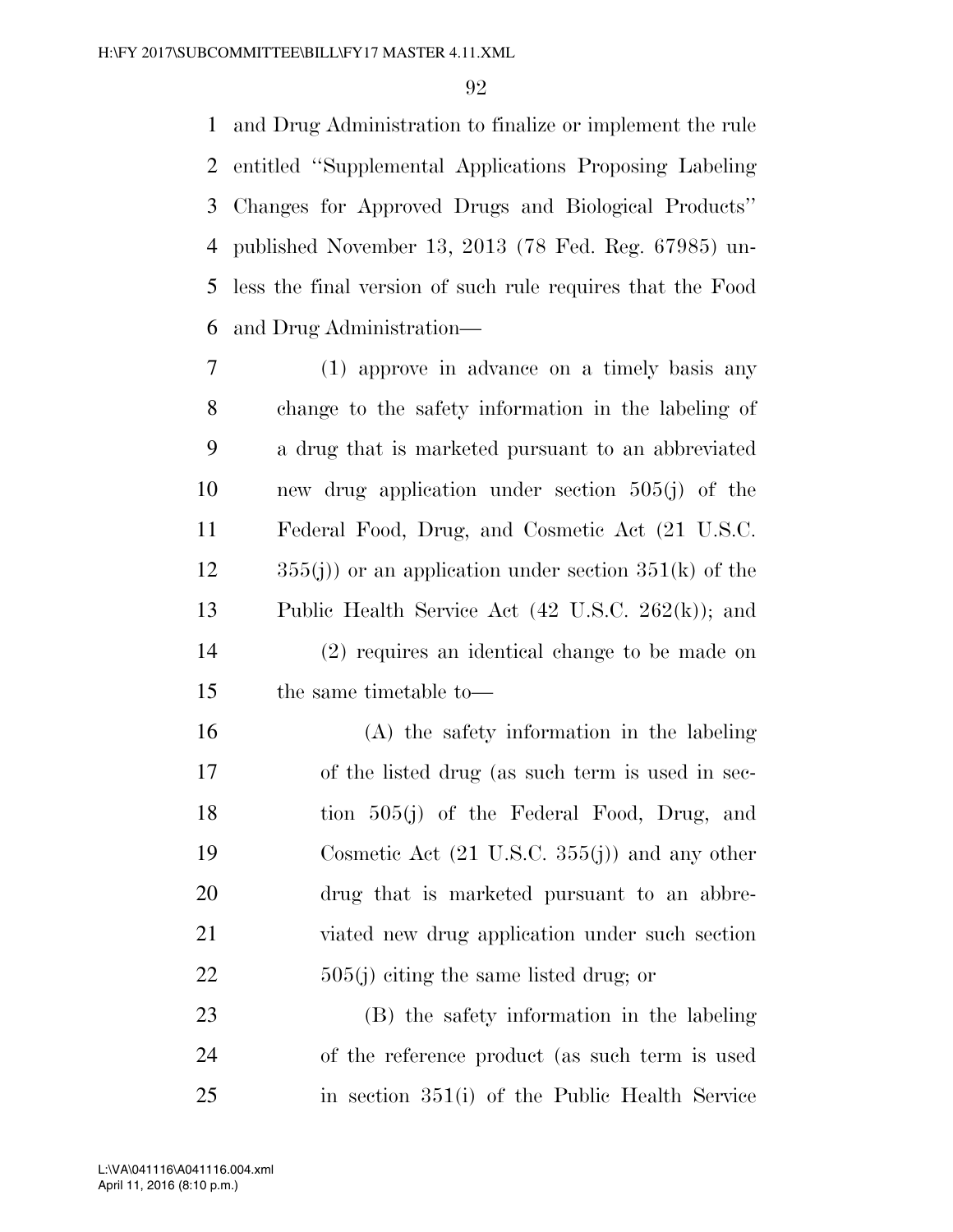1 Act (42 U.S.C. 262(i)) and any other drug that is marketed pursuant to an application under section 351(k) of such Act (42 U.S.C. 262(k)) citing the same reference product.

 SEC. 748. In addition to amounts otherwise made 6 available under this Act to carry out section  $27(a)(1)$  of 7 the Food and Nutrition Act of (7 U.S.C.  $2036(a)(1)$ ) for fiscal year 2017, there is appropriated \$19,000,000 to carry out such section.

 SEC. 749. None of the funds made available in this Act may be used to finalize, implement, administer, or en- force the proposed rule with the regulation identifier num- ber 0910–AG38 published by the Food and Drug Admin- istration in the Federal Register on April 25, 2014 (79 Fed. Reg. 23142) if such rule would apply to traditional large and premium cigars. For the purposes of this sec- tion, the term traditional large and premium cigar means—

 (1) any roll of tobacco that is wrapped in 100 percent leaf tobacco, bunched with 100 perfect to- bacco filler, contains no filter, tip or non-tobacco mouthpiece, weighs at least 6 pounds per 1,000 count, and—

 (A) has a 100 percent leaf tobacco binder and is hand rolled;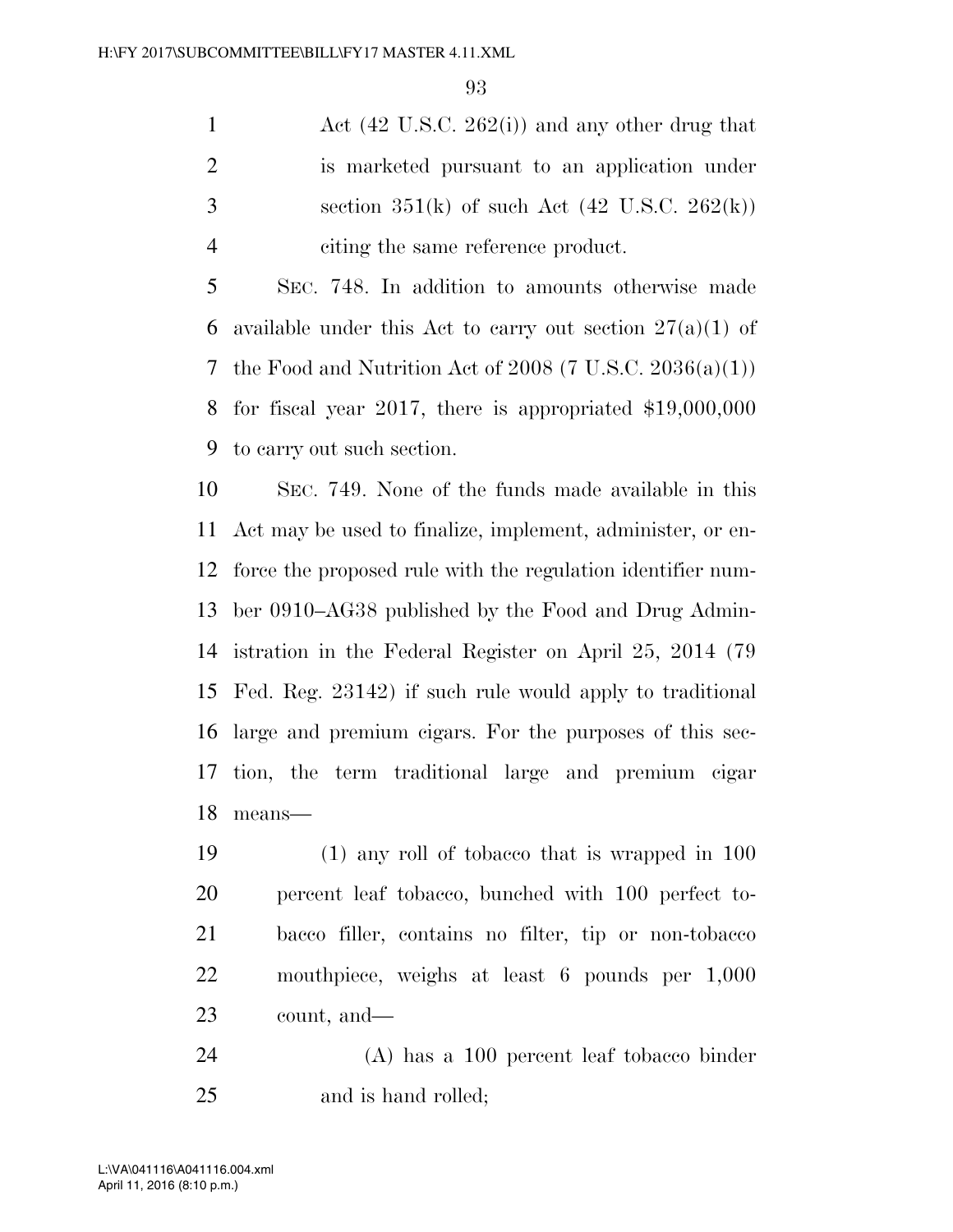(B) has a 100 percent leaf tobacco binder and is made using human hands to lay the leaf tobacco wrapper or binder onto only one ma- chine that bunches, wraps, and caps each indi- vidual cigar; or (C) has a homogenized tobacco leaf binder

 and is made in the United States using human hands to lay the 100 percent leaf tobacco wrap- per onto only one machine that bunches, wraps, and caps each individual cigar; and

 (2) is not a cigarette or a little cigar (as such terms are defined in paragraphs (3) and (11), re- spectively, of section 900 of the Federal Food, Drug, and Cosmetic Act).

 SEC. 750. Of the total amounts made available by this Act for direct loans in the second paragraph under the heading ''Rural Housing Service—Rural Housing In- surance Fund Program Account'' and, respectively, for ''Rural Housing Service—Mutual and Self-Help Housing Grants''; ''Rural Housing Service—Rural Housing Assist- ance Grants''; ''Rural Housing Service—Rural Commu- nity Facilities Program Account''; ''Rural Business-Coop- erative Service—Rural Business Program Account''; ''Rural Business-Cooperative Service—Rural Cooperative Development Grants''; ''Rural Utilities Service—Rural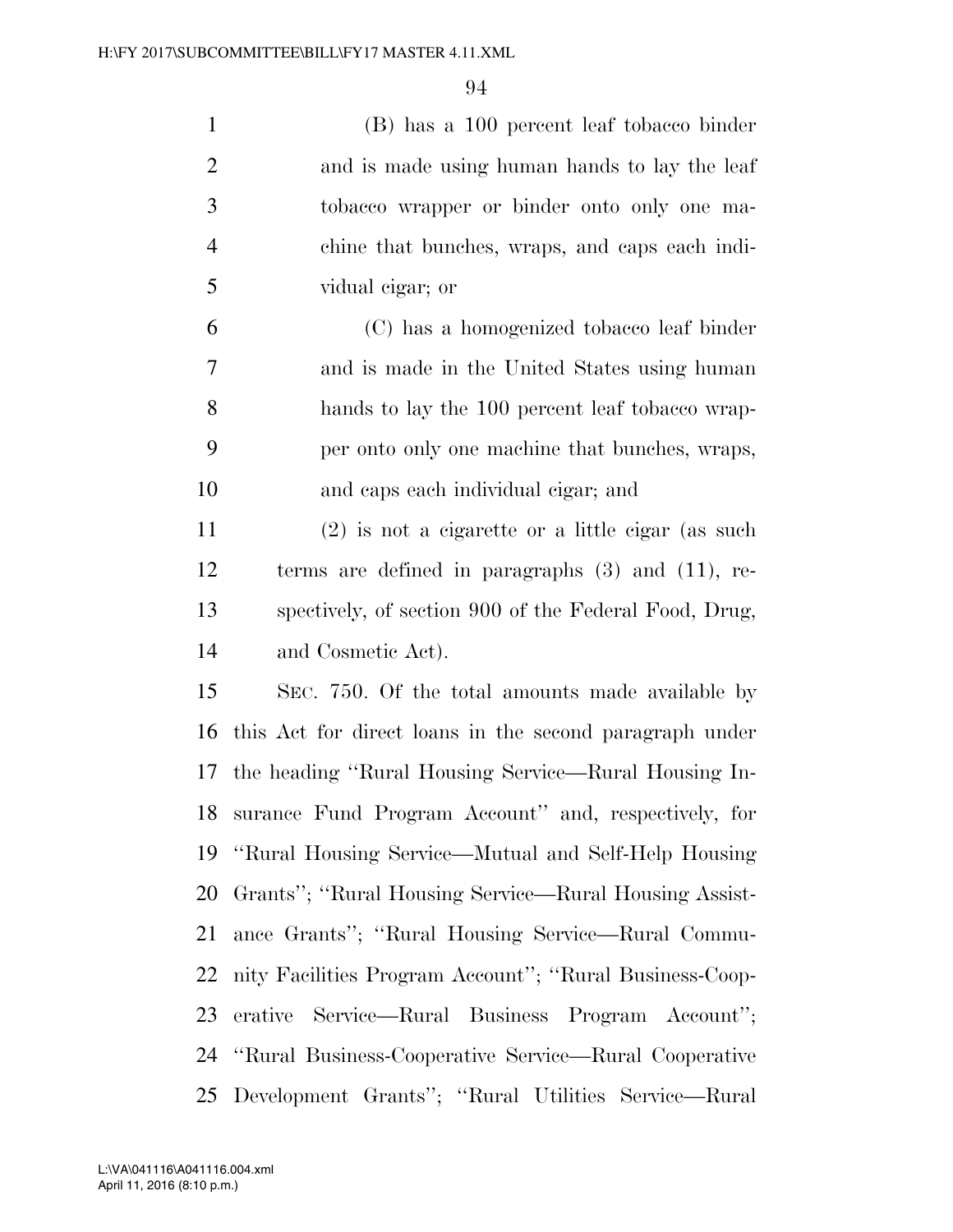Water and Waste Disposal Program Account''; ''Rural Utilities Service—Rural Electrification and Telecommuni- cations Loans Program Account''; and ''Rural Utilities Service—Distance Learning, Telemedicine, and Broadband Program'', at least 10 percent of each total amount shall be allocated for assistance in persistent pov- erty counties: *Provided*, That for purposes of this section, the term ''persistent poverty counties'' means any county that has had 20 percent or more of its population living in poverty over the past 30 years, as measured by the 1990, 2000, and 2010 decennial censuses.

 SEC. 751. For the purposes of determining eligibility or level of program assistance for Rural Development mis- sion area programs the Secretary shall not include incar-cerated prison populations.

 SEC. 752. For an additional amount for ''Food and Drug Administration—Salaries and Expenses'' to prevent, prepare for, and respond to the Ebola virus domestically and internationally and to develop necessary medical coun- termeasures and vaccines, including the review, regulation, and post market surveillance of vaccines and therapies, and for related administrative activities, \$10,000,000, to remain available until expended.

 SEC. 753. There is hereby appropriated for the ''Emergency Watershed Protection Program'' \$5,000,000,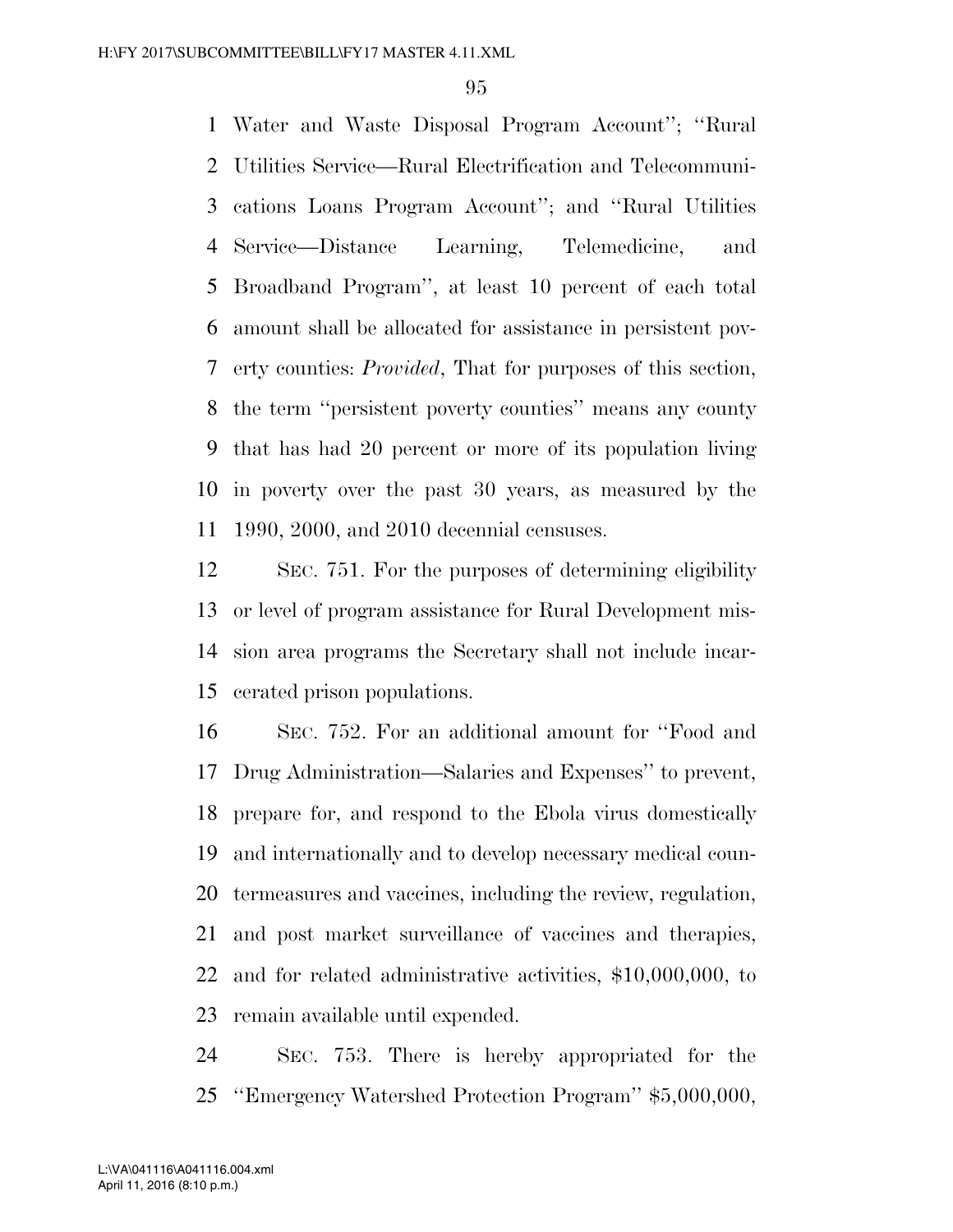to remain available until expended, for emergencies not declared as a major disaster or emergency under the Rob- ert T. Stafford Disaster Relief and Emergency Assistance Act (42 U.S.C. 5121 et seq.).

 SEC. 754. None of the funds appropriated by this Act may be used in any way, directly or indirectly, to influence congressional action on any legislation or appropriation matters pending before Congress, other than to commu- nicate to Members of Congress as described in 18 U.S.C. 1913.

 SEC. 755. The provisions of subtitles A, D, and L of title II of H.R. 6, One Hundred Fourteenth Congress (the ''21st Century Cures Act''), as passed by the House of Representatives on July 10, 2015, are hereby enacted into law.

 SEC. 756. Consistent with section 1112(b) of the Food and Drug Administration Safety and Innovation Act (Public Law 112–144; commonly referred to as ''FDASIA''), the Secretary of Health and Human Serv- ices, acting through the Commissioner of Food and Drugs, shall issue final regulations revising the Federal drug reg- ulations (as defined in section 1112(c) of such Act (21 U.S.C. 360dd note)) with respect to medical gases not later than July 9, 2016. If the Secretary fails to issue final regulations with respect to medical gases by such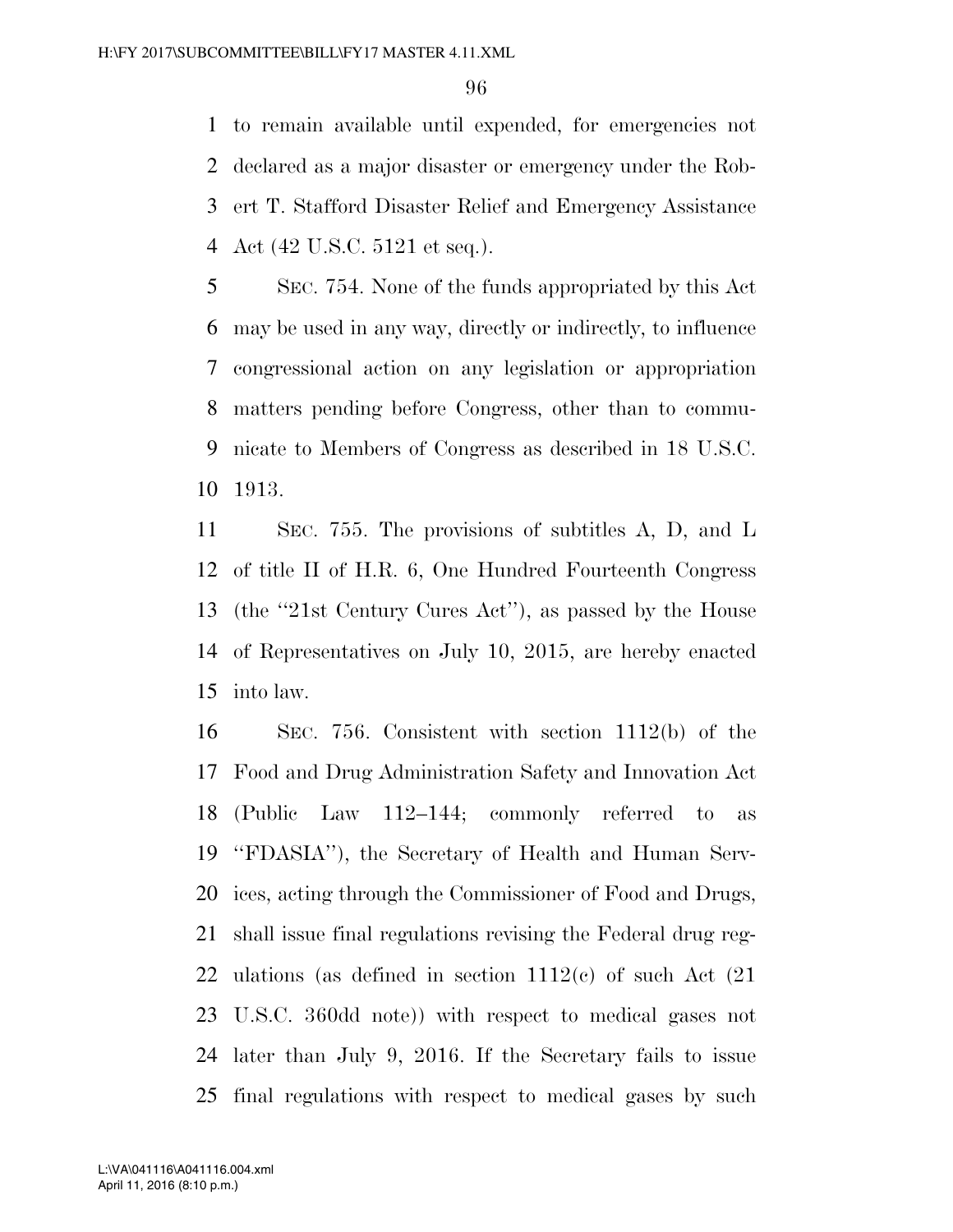date, the Secretary shall incorporate by reference vol- untary consensus safety and labeling standards developed by an American National Standards Institute-accredited standard development organization until such time as the Secretary issues final regulations revising the Federal drug regulations with respect to medical gases.

 SEC. 757. For an additional amount for ''Animal and Plant Health Inspection Service—Salaries and Expenses'', \$5,500,000, to remain available until September 30, 2018, for one-time control and management and associated ac- tivities directly related to the multiple-agency response to citrus greening.

 SEC. 758. The following unobligated balances identi- fied by the following Treasury Appropriation Fund Sym- bols are hereby rescinded: 12X1951, \$620,161.89; 12X1953, \$2,302,342.75; 12X1902, \$352,323.31; 12X1900, \$16,452.44; and 12X1232, \$529,310.95: *Pro- vided*, That no amounts may be rescinded from amounts that were designated by the Congress as an emergency or disaster relief requirement pursuant to a concurrent reso- lution on the budget or the Balanced Budget and Emer-gency Deficit Control Act of 1985.

 SEC. 759. The unobligated balances resulting from offsetting collections identified by Treasury Appropriation Fund Symbols 12X1951, 12X2002, 12X2006, 12X1902,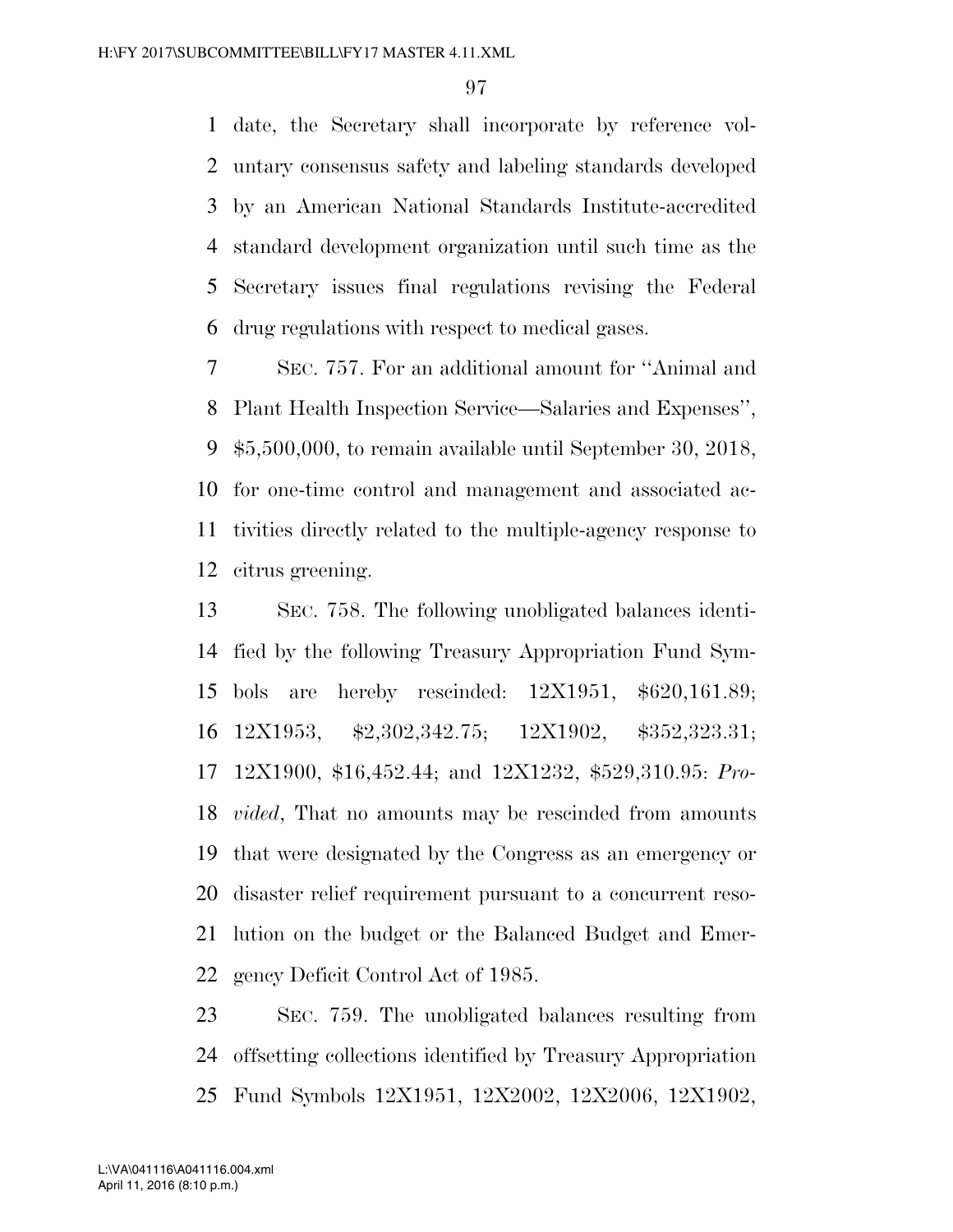12X1900, 12X1232, and 12X1980, respectively, are here- by rescinded: *Provided*, that no amounts may be rescinded from amounts that were designated by the Congress as an emergency or disaster relief requirement pursuant to a concurrent resolution on the budget or the Balanced Budget and Emergency Deficit Control Act of 1985.

SPENDING REDUCTION ACCOUNT

 SEC. 760. The amount by which the applicable alloca- tion of new budget authority made by the Committee on Appropriations of the House of Representatives under sec- tion 302(b) of the Congressional Budget Act of 1974 ex- ceeds the amount of proposed new budget authority is \$0. This Act may be cited as the ''Agriculture, Rural De- velopment, Food and Drug Administration, and Related Agencies Appropriations Act, 2017''.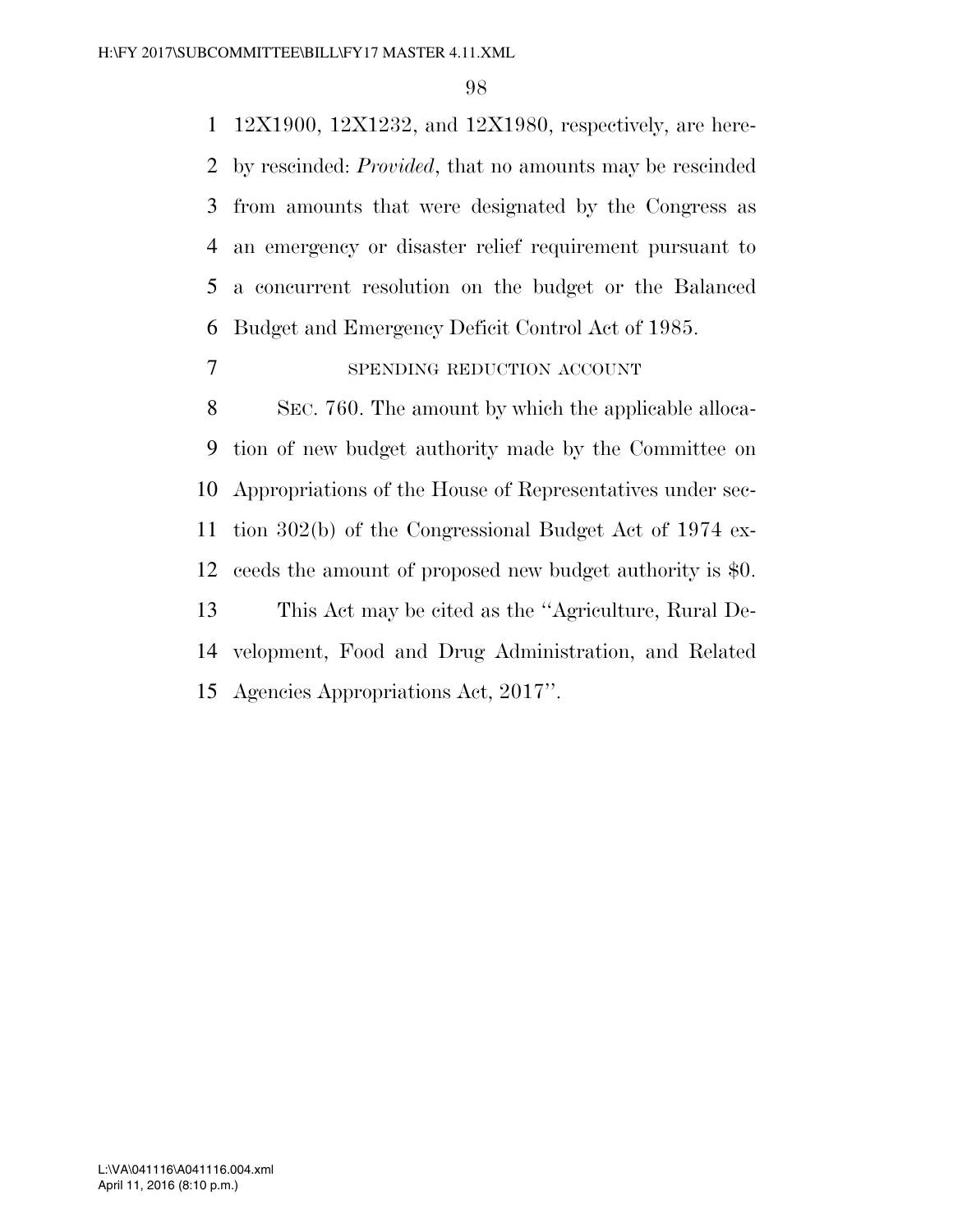## H:\FY 2017\SUBCOMMITTEE\BILL\FY17 MASTER 4.11.XML

April 11, 2016 (8:10 p.m.) L:\VA\041116\A041116.004.xml